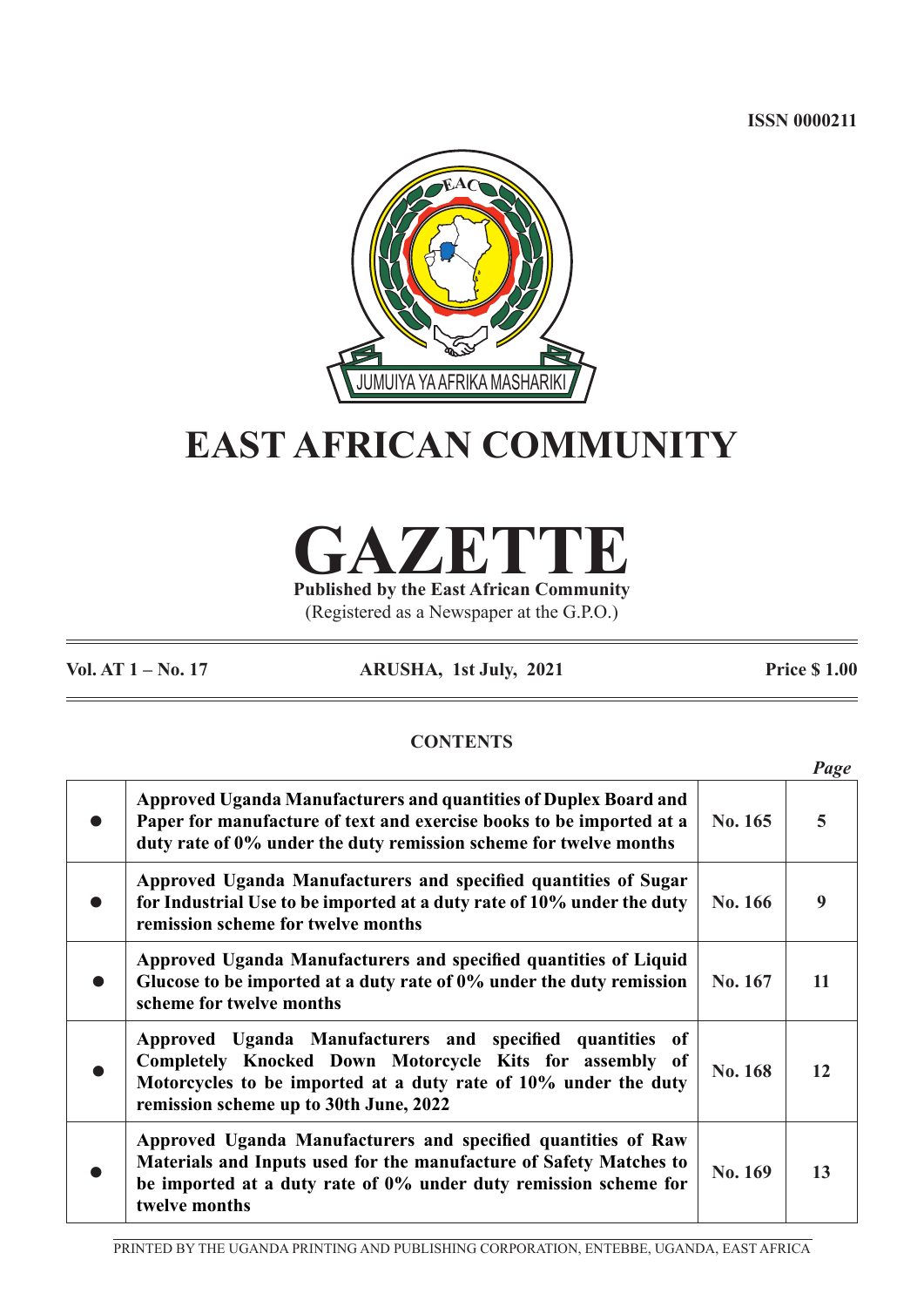| Approved Uganda Manufacturers and quantities of Inputs and Raw<br>Materials for the manufacture of Transformers and Switchgears to be<br>imported at a duty rate of 0% under the duty remission scheme for<br>twelve months | No. 170 | 14 |
|-----------------------------------------------------------------------------------------------------------------------------------------------------------------------------------------------------------------------------|---------|----|
| Approved Uganda Manufacturers and quantities of Raw Materials<br>for the manufacture of Goods to be imported at the specified duty rate<br>under duty remission scheme up to 30th June, 2022                                | No. 171 | 23 |
| Approved Uganda Manufacturers and quantities of inputs for the<br>manufacture of Sanitary Towels and Baby Diapers to be imported at<br>a duty rate of 0% under the duty remission scheme for twelve months                  | No. 172 | 24 |
| Approved Uganda Manufacturers and quantities of raw materials for<br>the manufacture of Re-treaded Tyres to be imported at a duty rate of<br>0% under the duty remission scheme for twelve months                           | No. 173 | 27 |
| Approved Uganda Manufacturers and specified quantities of inputs<br>used for the manufacture of Deep Cycle Batteries to be imported at a<br>duty rate of 0% under the duty remission scheme for twelve months               | No. 174 | 28 |
| Approved Uganda Manufacturers and specified quantities of raw<br>materials used for the manufacture of Mattresses to be imported at<br>a duty rate of 10% under the duty remission scheme up to 30th June,<br>2022          | No. 175 | 29 |
| Approved Uganda Manufacturers and quantities of inputs for the<br>manufacture of Furniture to be imported at the specified duty rate<br>under the duty remission scheme up to 30th June, 2022                               | No. 176 | 31 |
| Approved Uganda Manufacturers and quantities of inputs for the<br>manufacture of Textile and Garments to be imported at the specified<br>duty rate under the duty remission scheme up to 30th June, 2022                    | No. 177 | 35 |
| Approved Uganda Manufacturers and quantities of inputs for the<br>manufacture of Footwear to be imported at the specified duty rate<br>under the duty remission scheme up to 30th June, 2022                                | No. 178 | 39 |
| Approved Uganda Manufacturers and quantities of inputs for the<br>manufacture of Paints to be imported at a duty rate of 0% under the<br>duty remission scheme up to 30th June, 2022                                        | No. 179 | 40 |
| Approved Uganda Manufacturer and quantities of inputs for the<br>manufacture of Pulp & Paperboard to be imported at a duty rate of<br>0% under the duty remission scheme up to 30th June, 2022                              | No. 180 | 41 |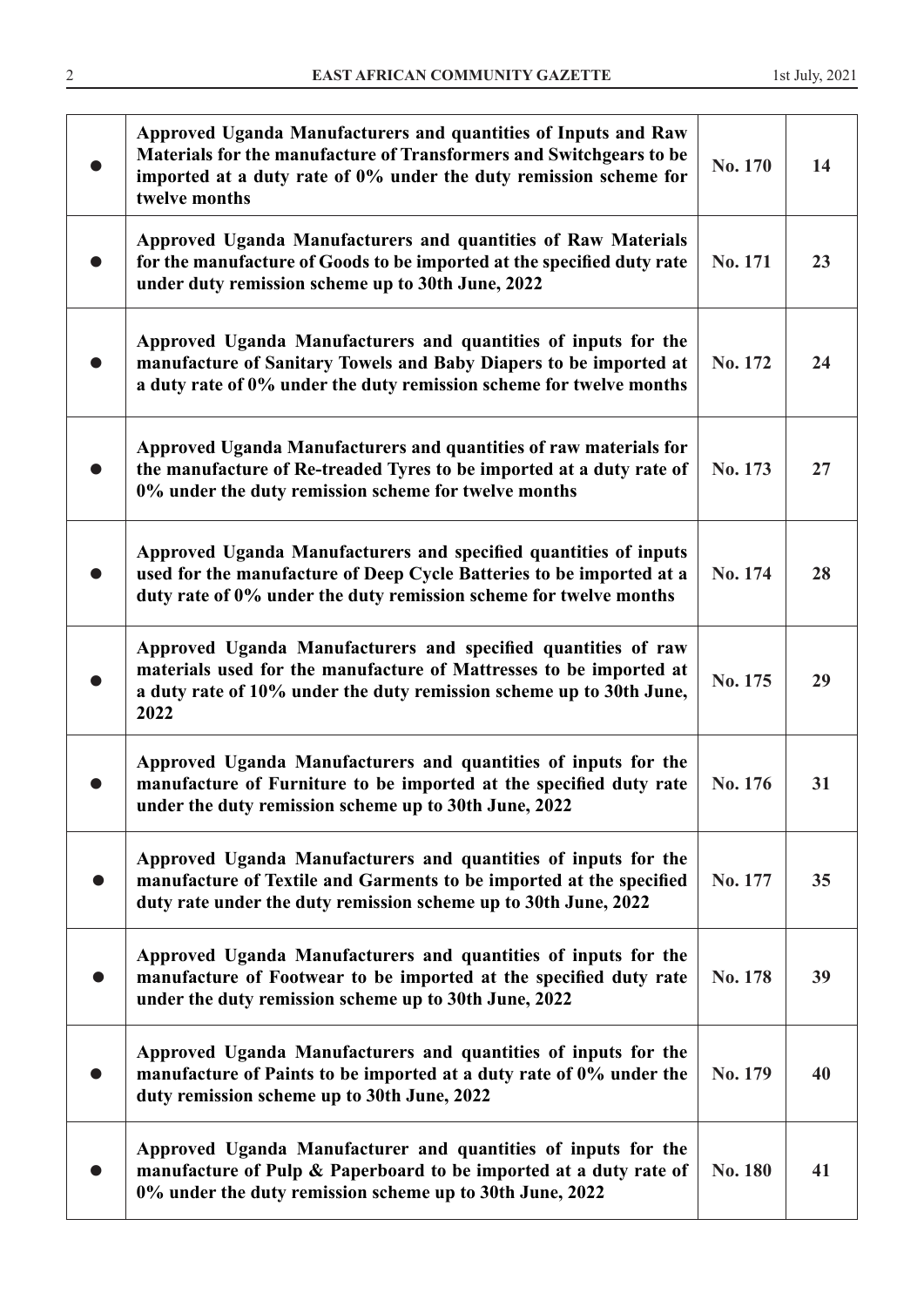| Approved Uganda Manufacturers and quantities of Odoriferous<br>Mixtures of a kind used as raw materials in Food and Drink Industries<br>to be imported at a duty rate of 0% under the duty remission scheme<br>up to 30th June, 2022 | No. 181 | 42 |
|--------------------------------------------------------------------------------------------------------------------------------------------------------------------------------------------------------------------------------------|---------|----|
| Approved Uganda Manufacturers and quantities of Raw Washed Salt<br>for the manufacture of processed salt to be imported at a duty rate of<br>10% under the duty remission scheme up to 30th June, 2022                               | No. 182 | 45 |
| Approved Uganda Manufacturers and specified quantities of Active<br>Yeast used for the manufacture of goods to be imported at a duty rate<br>of 10% under the duty remission scheme up to 30th June, 2022                            | No. 183 | 46 |
| Approved Uganda Manufacturers and specified quantities of Acrylic<br>Polymer used for the manufacture of goods to be imported at a duty<br>rate of 0% under the duty remission scheme for twelve months                              | No. 184 | 47 |
| Approved Uganda Manufacturers and specified quantities of raw<br>materials used for the manufacture of Toothbrushes to be imported at a<br>duty rate of 0% under the duty remission scheme up to 30th June, 2022                     | No. 185 | 48 |
| Approved Uganda Manufacturer and specified quantities of raw<br>materials used for the manufacture of Soap and Cosmetics to be<br>imported at a duty rate of 0% under the duty remission scheme up to<br>30th June, 2022             | No. 186 | 49 |
| Approved Uganda Manufacturers and specified quantities of Duplex<br>Boards to be imported at a duty rate of 0% under the duty remission<br>scheme for twelve months                                                                  | No. 187 | 50 |
| Approved Uganda Manufacturers and specified quantities of raw<br>materials used for the manufacture of Fishing Nets to be imported at<br>a duty rate of 0% under the duty remission scheme for twelve months                         | No. 188 | 51 |
| Approved Uganda Manufacturer and specified quantities of raw<br>materials used for the manufacture of Umbrella Head Roofing Nails<br>to be imported at a duty rate of 0% under the duty remission scheme<br>up to 30th June, 2022    | No. 189 | 52 |
| Approved Uganda Manufacturers and quantities of inputs and raw<br>materials for the manufacture of Packaging Materials be imported at<br>the specified duty rates under the duty remission scheme up to 30th<br><b>June</b> , 2022   | No. 190 | 53 |
| Approved Uganda Manufacturer and quantities of Wheat Groats to<br>be imported at a duty rate of 0% under the duty remission scheme for<br>twelve months                                                                              | No. 191 | 55 |
| Approved Uganda Manufacturer and specified quantities of raw<br>materials used for the manufacture of Electric Cables to be imported<br>at a duty rate of 0% under the duty remission scheme up to 30th June,<br>2022                | No. 192 | 56 |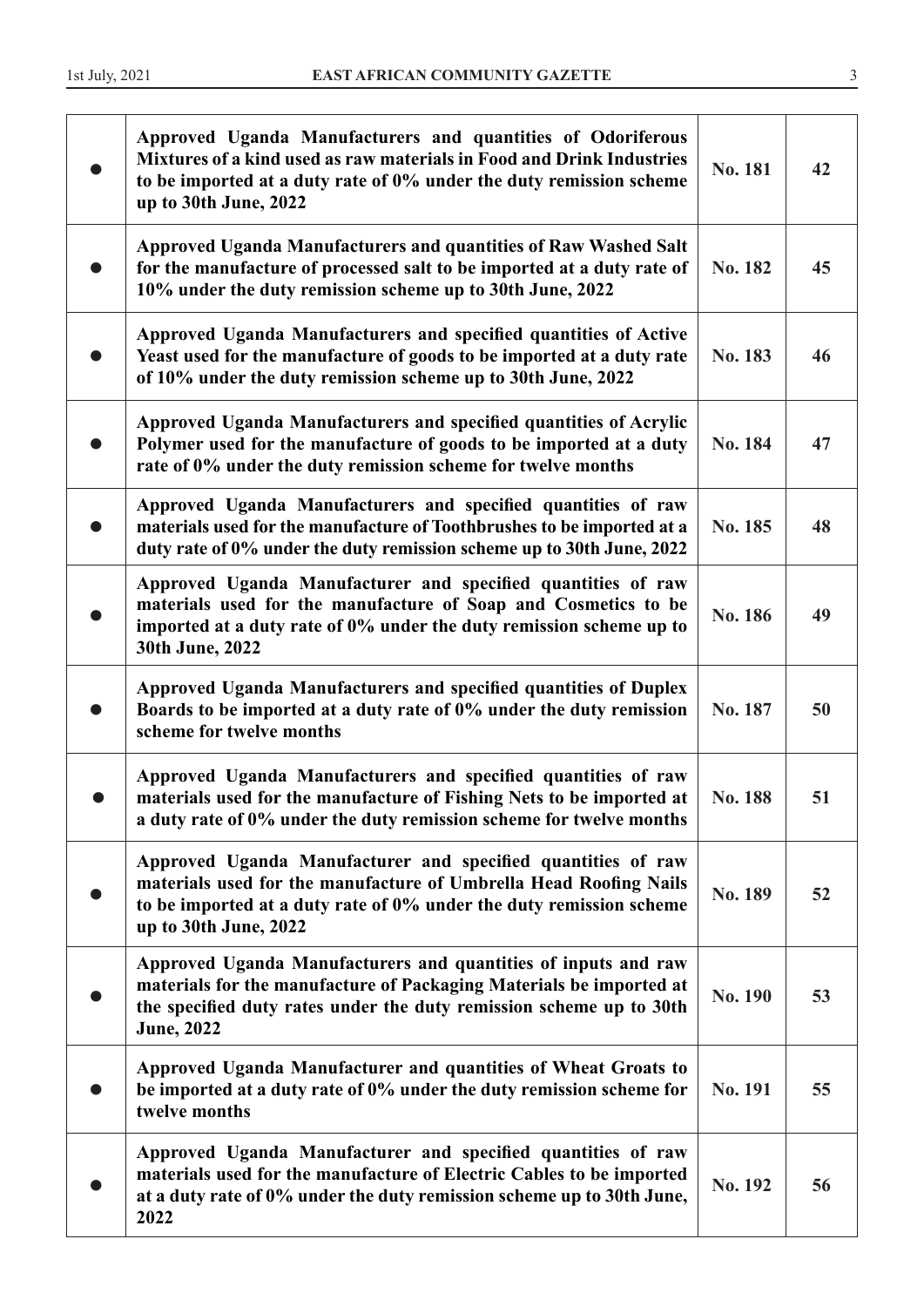| Approved Uganda Manufacturer and quantities of inputs and raw<br>materials for the assembly of Refrigerators & Freezers to be imported<br>at a duty rate of 10% under the duty remission scheme up to 30th                  | No. 193        | 57 |
|-----------------------------------------------------------------------------------------------------------------------------------------------------------------------------------------------------------------------------|----------------|----|
| <b>June</b> , 2022<br>Approved Uganda Manufacturers and quantities of inputs and raw<br>materials for the assembly of Blenders to be imported at a duty rate of<br>0% under the duty remission scheme up to 30th June, 2022 | No. 194        | 58 |
| Approved Uganda Manufacturers and quantities of inputs and raw<br>materials for the assembly of Flat Irons to be imported at a duty rate<br>of 0% under the duty remission scheme up to 30th June, 2022                     | No. 195        | 59 |
| Approved Uganda Manufacturer and quantities of inputs and raw<br>materials for the assembly of Kettles to be imported at a duty rate of<br>0% under the duty remission scheme up to 30th June, 2022                         | No. 196        | 60 |
| Approved Uganda Manufacturers and quantities of inputs and raw<br>materials for the assembly of Bulbs to be imported at a duty rate of<br>0% under the duty remission scheme up to 30th June, 2022                          | No. 197        | 61 |
| Approved Uganda Manufacturers and quantities of inputs and raw<br>materials for the assembly of Wall Fans to be imported at a duty rate<br>of 10% under the duty remission scheme up to 30th June, 2022                     | No. 198        | 62 |
| Approved Uganda Manufacturers and quantities of inputs and raw<br>materials for the assembly of Cookers to be imported at a duty rate of<br>0% under the duty remission scheme up to 30th June, 2022                        | No. 199        | 63 |
| Approved Uganda Manufacturers and quantities of inputs and raw<br>materials for the assembly of DVD Players to be imported at a duty<br>rate of 0% under the duty remission scheme up to 30th June, 2022                    | No. 200        | 64 |
| Approved Uganda Manufacturers and quantities of inputs and raw<br>materials for the assembly of Speakers to be imported at a duty rate of<br>0% under the duty remission scheme up to 30th June, 2022                       | <b>No. 201</b> | 68 |
| Approved Uganda Manufacturer and quantities of inputs and<br>raw materials for the manufacture of Textiles and Garments to be<br>imported at a duty rate of 0% under the duty remission scheme for<br>twelve months         | No. 202        | 67 |
| Approved Uganda Manufacturer and quantities of inputs and raw<br>materials for the manufacture of Reflective Safety Jackets to be<br>imported at a duty rate of 0% under the duty remission scheme for<br>twelve months     | No. 203        | 68 |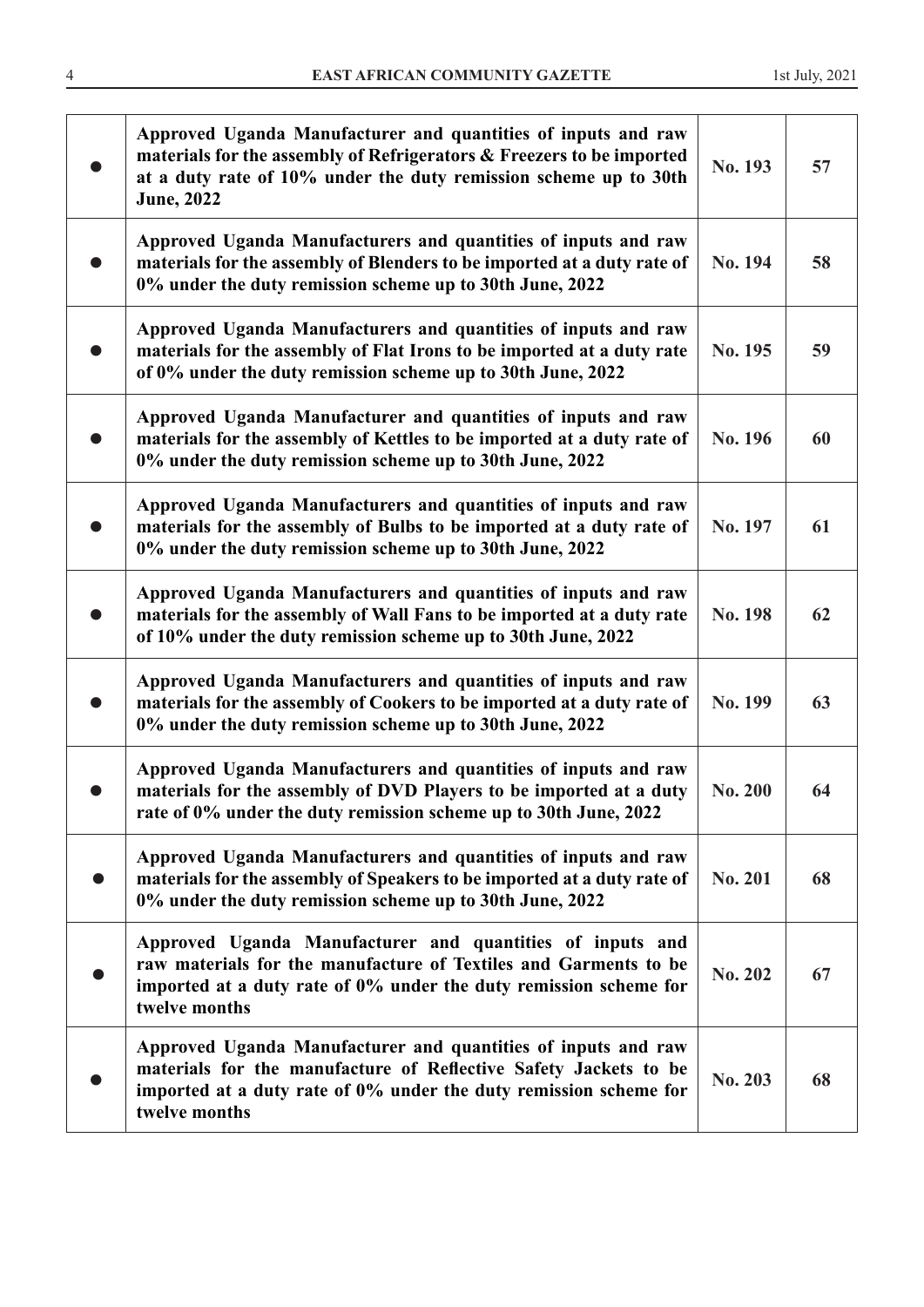Legal Notice No.EAC/165/2021.

#### **THE EAST AFRICAN COMMUNITY CUSTOMS MANAGEMENT ACT 2004**

# **LEGAL NOTICE**

IN EXERCISE of the powers conferred upon the Council of Ministers by section 140 of the East African Community Customs Management Act 2004, the Council of Ministers has approved the following manufacturers to import specified quantities of duplex board and paper for the manufacture of Exercise and Text books under the Duty Remission Scheme.

### **APPROVED UGANDA MANUFACTURERS AND QUANTITIES OF DUPLEX BOARD AND PAPER FOR THE MANUFACTURE OF EXERCISE AND TEXT BOOKS TO BE IMPORTED AT A DUTY RATE OF 0% FOR TWELVE MONTHS**

| S/N            | <b>Company Name</b>         | <b>HS</b> Code | <b>Description</b>                                                                        | <b>Quantity Allocated</b><br>in Metric Tons<br>(MT) | <b>Finished</b><br><b>Product</b> |
|----------------|-----------------------------|----------------|-------------------------------------------------------------------------------------------|-----------------------------------------------------|-----------------------------------|
|                |                             | 4802.57.00     | Other paper and paper board weighing 40gsm<br>or more but not more than 150gsm, in rolls  | 2755                                                |                                   |
| 1              | Ken Group                   | 4802.58.00     | Other paper and paper board weighing more<br>than 150gsm                                  | 2800                                                | Exercise                          |
|                |                             | 4807.00.00     | Composite paper and paperboard                                                            | 135                                                 | <b>Books</b>                      |
|                |                             | 4810.19.00     | Other coated paper or paper board                                                         | 1000                                                |                                   |
|                |                             | 4802.55.00     | Other paper and paperboard weighing 40g/m2<br>or more but not more than 150g/m2, in rolls | 2300                                                |                                   |
|                |                             | 4810.92.00     | Multiply paper and paperboard                                                             | 100                                                 |                                   |
|                | Crane Paper Bags<br>Limited | 4810.99.00     | Two-sided paper and paperboard                                                            | 200                                                 |                                   |
| $\overline{2}$ |                             | 4810.13.00     | Paper and paper board of a kind used for writ-<br>ing, printing or graphic in rolls       | 200                                                 |                                   |
|                |                             | 4810.19.00     | Other paper and paperboard used for writing<br>$&$ printing                               | 100                                                 | Exercise<br><b>Books</b>          |
|                |                             | 4802.58.00     | Paper and paperboard not containing fibres<br>weighing more than 150g/m2                  | 100                                                 |                                   |
|                |                             | 4802.57.00     | Other paper and paperboard weighing 40g/m2<br>or more but not more than 150g/m2           | 100                                                 |                                   |
|                |                             | 4801.00.10     | Other newsprint in roll or sheet                                                          | 1200                                                |                                   |
|                |                             | 4808.90.00     | Other paper and paperboard, corrugated,<br>creped in rolls or sheets                      | 200                                                 |                                   |
|                | Mahant East Afri-           | 4801.00.90     | News print paper rolls 42 to 45 GSM, Bulky<br>news print paper rolls 48 to 52 GSM         | 2,500                                               | Exercise                          |
| 3              | ca Limited                  | 4802.55.00     | Uncoated wood free paper                                                                  | 7,750                                               | <b>Books</b>                      |
|                |                             | 4810.92.00     | Duplex paper boards in sheets                                                             | 375                                                 |                                   |
|                |                             | 4801.00.90     | Other newsprint in rolls                                                                  | 4600                                                |                                   |
| $\overline{4}$ | Transpaper U<br>Limited     | 4802.55.00     | Other paper weighing 40 g/m or more but not<br>more than 150g/m2                          | 8700                                                | Exercise<br><b>Books</b>          |
|                |                             | 4802.57.00     | Other paper, weighing 40 g/m2 or more but<br>not more than 150g/m2                        | 1200                                                |                                   |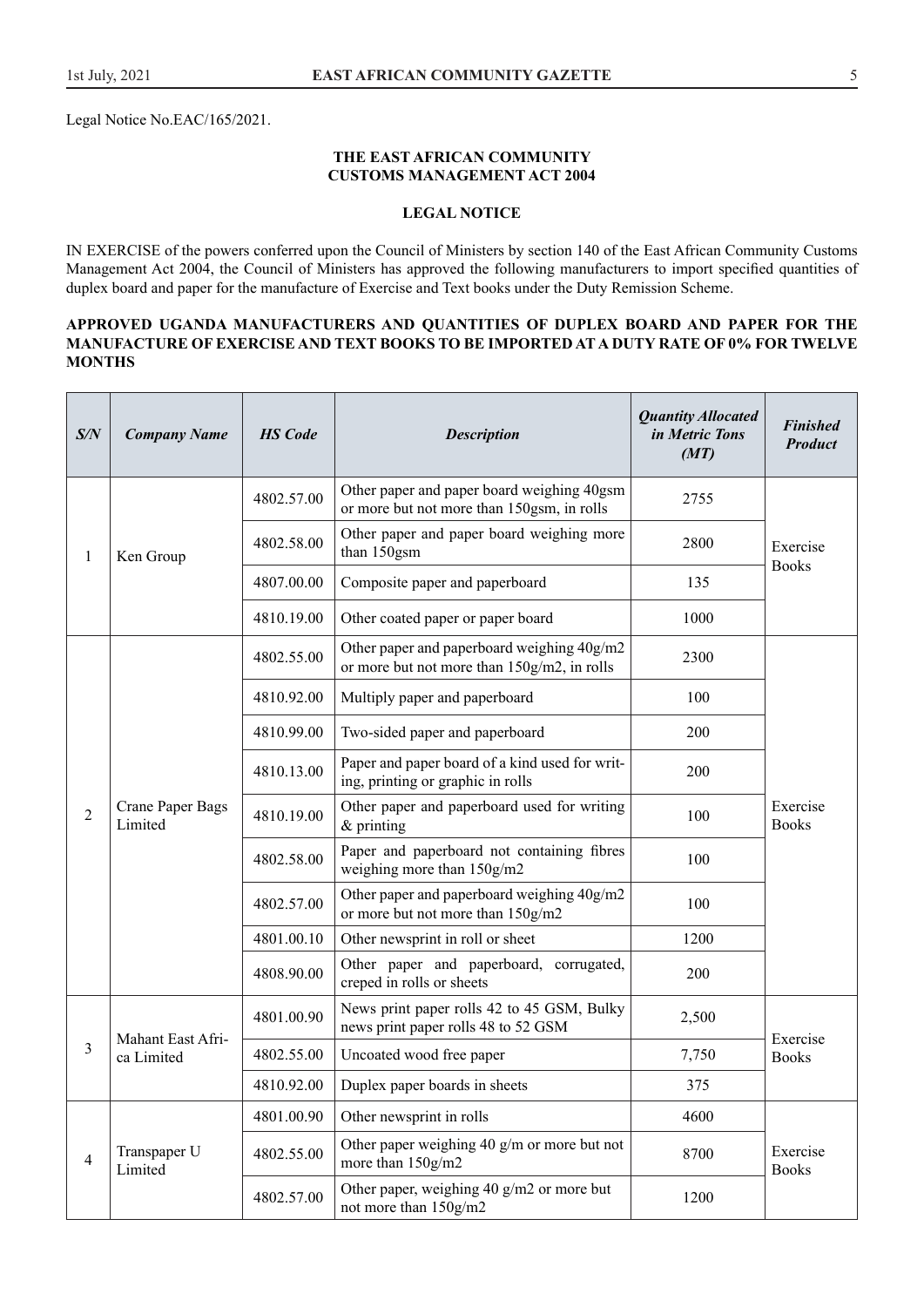| S/N | <b>Company Name</b>         | <b>HS</b> Code | <b>Description</b>                                                                                                                                                                   | <b>Quantity Allocated</b><br>in Metric Tons<br>(MT) | <b>Finished</b><br><b>Product</b> |
|-----|-----------------------------|----------------|--------------------------------------------------------------------------------------------------------------------------------------------------------------------------------------|-----------------------------------------------------|-----------------------------------|
|     |                             | 4804.21.00     | Unbleached sack kraft paper in reels or<br>sheets                                                                                                                                    | 1800                                                |                                   |
|     |                             | 4810.13.00     | Other paper and paperboard of a kind used<br>for writing, printing or other graphic purpos-<br>es in rolls                                                                           | 960                                                 |                                   |
|     |                             | 4810.19.00     | Other paper and paperboard of a kind used<br>for writing, printing or other graphic purpos-<br>es, not more than 10% by weight of the total<br>fibre content consists of such fibres | 860                                                 |                                   |
|     |                             | 4810.92.00     | Duplex boards                                                                                                                                                                        | 1800                                                |                                   |
|     |                             | 4805.11.00     | Semi chemical fluting paper                                                                                                                                                          | 250                                                 |                                   |
|     |                             | 4810.19.00     | Other paper and paperboard used in writing                                                                                                                                           | 5000                                                |                                   |
|     |                             | 4802.55.00     | Paper weighing 40 g/m2 or more but not<br>more than 150g/m2 in rolls                                                                                                                 | 5000                                                |                                   |
|     |                             | 4802.61.00     | Other paper and paperboard in rolls                                                                                                                                                  | 7600                                                |                                   |
| 5   | Crown Papers E.A<br>Limited | 4804.11.00     | Unbleached kraftliner paper                                                                                                                                                          | 1500                                                |                                   |
|     |                             | 4801.00.90     | Newsprint paper                                                                                                                                                                      | 2500                                                | Exercise<br><b>Books</b>          |
|     |                             | 4802.57.00     | Paper weighing 40g/m2 or more but not more<br>than $150g/m2$                                                                                                                         | 6000                                                |                                   |
|     |                             | 4802.55.00     | Writing paper in rolls                                                                                                                                                               | 5000                                                |                                   |
|     |                             | 4810.92.00     | Multiply paper and paperboard                                                                                                                                                        | 500                                                 |                                   |
|     |                             | 4804.39.00     | Other kraft paper and paper board                                                                                                                                                    | 500                                                 |                                   |
|     |                             | 4810.22.00     | 2 sided duplex boards                                                                                                                                                                | 400                                                 |                                   |
|     |                             | 4801.00.90     | Newsprint                                                                                                                                                                            | 120                                                 |                                   |
|     |                             | 4802.55.00     | Uncoated paper/paperboard                                                                                                                                                            | 60                                                  |                                   |
|     |                             | 4802.57.00     | Weighing between $40g/m2$ to 150 g/m2                                                                                                                                                | 14,000                                              |                                   |
|     |                             | 4802.58.00     | Paper and paperboard weighing more than<br>150g/m2                                                                                                                                   | 19,000                                              |                                   |
| 6   | Picfare Industries          | 4804.19.90     | Kraft liner - unbleached                                                                                                                                                             | 110                                                 | Exercise                          |
|     | Limited                     | 4804.11.00     | Kraftliner                                                                                                                                                                           | 170                                                 | <b>Books</b>                      |
|     |                             | 4804.21.00     | Unbleached sack kraft paper                                                                                                                                                          | 250                                                 |                                   |
|     |                             | 4807.00.00     | Composite paper & Paperboard made by<br>sticking flat layers                                                                                                                         | 1155                                                |                                   |
|     |                             | 4808.90.00     | Other                                                                                                                                                                                | 80                                                  |                                   |
|     |                             | 4810.19.00     | Other                                                                                                                                                                                | 550                                                 |                                   |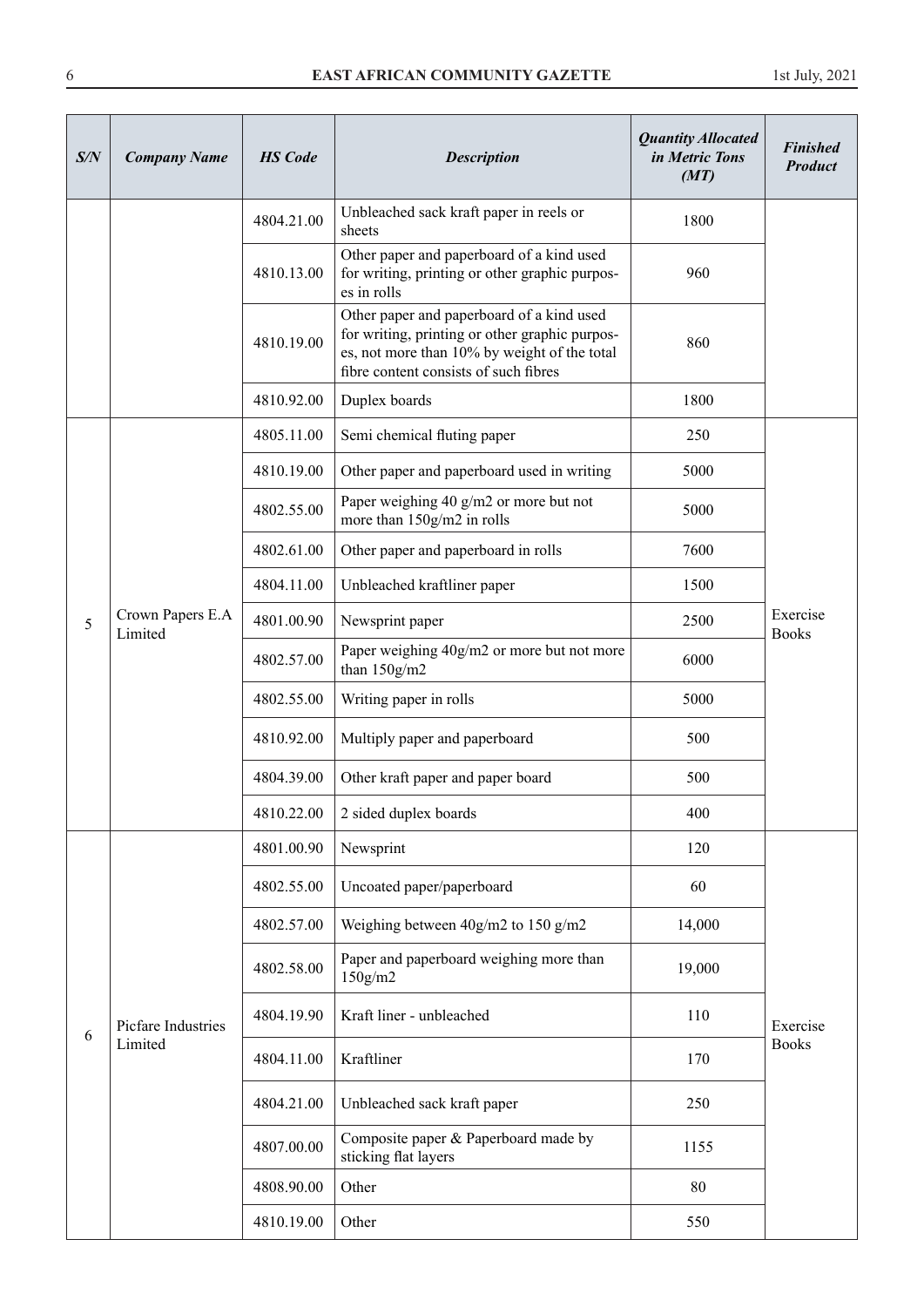| S/N | <b>Company Name</b>                            | <b>HS</b> Code | <b>Description</b>                                                                                                                                                                                                                           | <b>Quantity Allocated</b><br>in Metric Tons<br>(MT) | <b>Finished</b><br><b>Product</b> |
|-----|------------------------------------------------|----------------|----------------------------------------------------------------------------------------------------------------------------------------------------------------------------------------------------------------------------------------------|-----------------------------------------------------|-----------------------------------|
|     |                                                | 4810.13.00     | Paper & Paperboard of a kind used for writ-<br>ing, printing or other graphic purposes                                                                                                                                                       | 220                                                 |                                   |
|     |                                                | 4810.92.00     | Duplex boards                                                                                                                                                                                                                                | 220                                                 |                                   |
|     |                                                | 4811.59.90     | Paper and paperboard coated, impregnated or<br>covered with plastics                                                                                                                                                                         | 220                                                 |                                   |
|     |                                                | 4804.31.00     | Other kraft paper, unbleached                                                                                                                                                                                                                | 300                                                 |                                   |
|     |                                                | 4804.39.00     | Other                                                                                                                                                                                                                                        | 250                                                 |                                   |
|     |                                                | 4806.40.00     | Glassine $&$ other glazed transparent paper                                                                                                                                                                                                  | 350                                                 |                                   |
|     |                                                | 4802.57.00     | Bond paper – wood free paper uncoated pa-<br>per in sheets including reels 40gsm - 90 gsm                                                                                                                                                    | 2000                                                |                                   |
|     |                                                | 4810.19.00     | Duplex paper boards for covers                                                                                                                                                                                                               | 1000                                                |                                   |
|     |                                                | 4804.21.00     | Unbleached sack kraft paper in rolls                                                                                                                                                                                                         | 540                                                 |                                   |
| 7   | MM Manufactur-<br>ers Limited                  | 4810.19.00     | Art board paper & Art paper in sheets and<br>reels                                                                                                                                                                                           | 1200                                                | Exercise<br><b>Books</b>          |
|     |                                                | 4802.58.00     | Manilla paper boards in reel or sheets more<br>than 150 gsm                                                                                                                                                                                  | 200                                                 |                                   |
|     |                                                | 4801.00.90     | News print paper                                                                                                                                                                                                                             | 800                                                 |                                   |
|     |                                                | 4810.19.00     | Folding box boards                                                                                                                                                                                                                           | 120                                                 |                                   |
|     | A – One Manu-<br>facturing Industry<br>Limited | 4802.55.00     | Uncoated paper and paperboard - weighing<br>40g/m2 or more but not more than 150g/m2<br>in rolls                                                                                                                                             | 4400                                                |                                   |
|     |                                                | 4802.57.00     | Uncoated paper and paperboard – other<br>weighing 40g/m2 or more but not more than<br>150g/m2                                                                                                                                                | 3200                                                |                                   |
|     |                                                | 4802.58.00     | Uncoated paper and paperboard – weighing<br>more than 150g/m2                                                                                                                                                                                | 5000                                                |                                   |
| 8   |                                                | 4810.22.00     | Paper and paperboard of a kind used for writ-<br>ing, printing or other graphic purposes, of<br>which more than 10% by weight of the total<br>fibre content consists of fibres obtained by<br>mechanical or chemi mechanical process         | 720                                                 | Exercise<br><b>Books</b>          |
|     |                                                | 4810.19.00     | Paper and paperboard of a kind used for<br>writing, printing or other graphics purposes, of<br>which not more than 10% by weight of the to-<br>tal fibre content not containing fibres obtained<br>by mechanical or chemi mechanical process | 500                                                 |                                   |
|     |                                                | 4810.29.00     | Paper and paperboard of a kind used for writ-<br>ing, printing or other graphics purposes, of<br>which more than 10% by weight of the total<br>fibre content consists of fibres obtained by<br>mechanical or chemi mechanical process        | 500                                                 |                                   |
|     |                                                | 4801.00.90     | Newsprint, in rolls or sheets – others                                                                                                                                                                                                       | 1400                                                |                                   |
|     |                                                | 3920.10.10     | Other plates, sheets, films and strips of plas-<br>tics, non-cellular and not reinforced, lami-<br>nated, supported or similarly combined with<br>other materials – of polymers of ethylene                                                  | 1000                                                |                                   |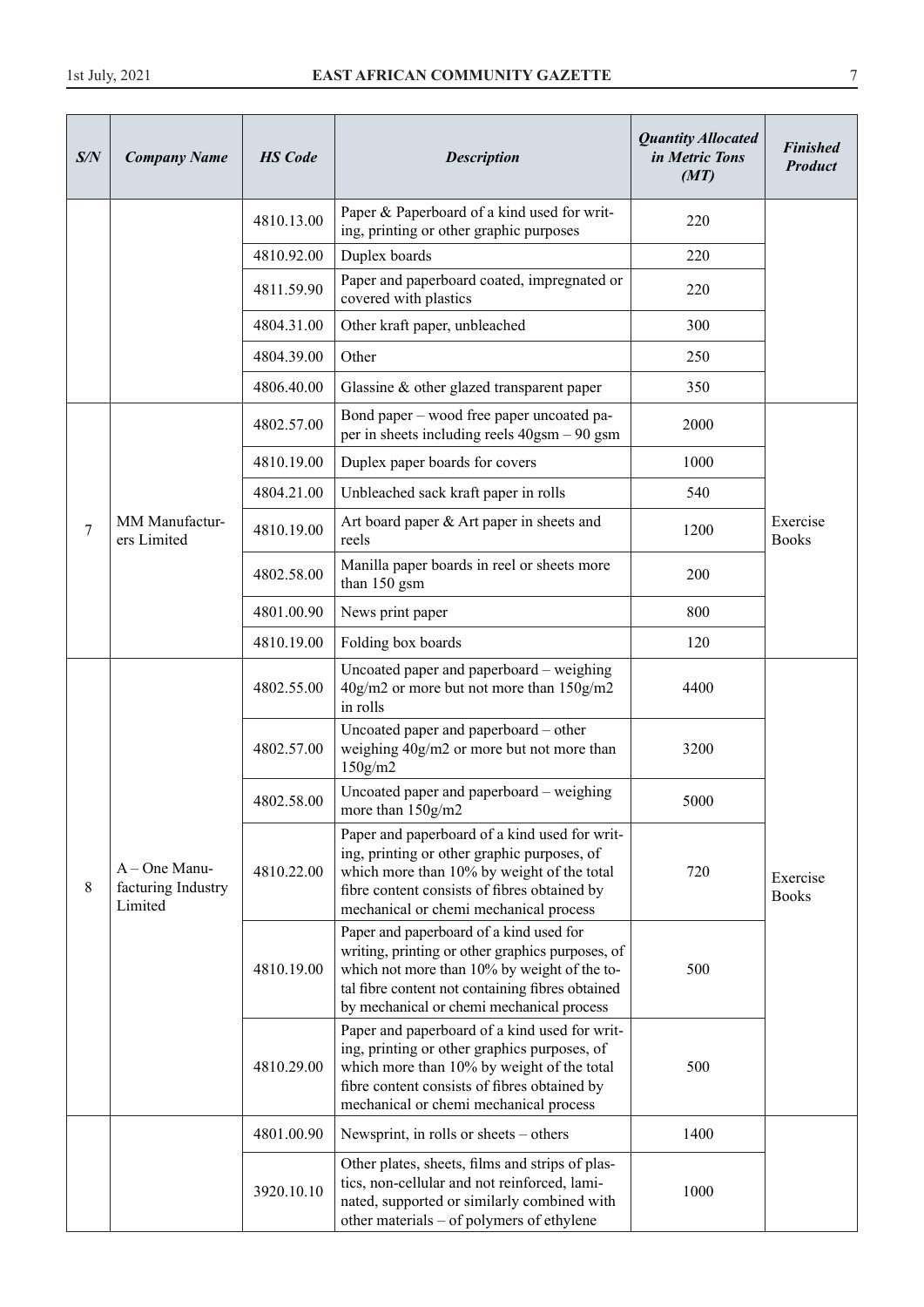| S/N | <b>Company Name</b>                 | <b>HS</b> Code | <b>Description</b>                                                                                                                                                                  | <b>Quantity Allocated</b><br>in Metric Tons<br>(MT) | <b>Finished</b><br><b>Product</b> |
|-----|-------------------------------------|----------------|-------------------------------------------------------------------------------------------------------------------------------------------------------------------------------------|-----------------------------------------------------|-----------------------------------|
|     |                                     | 4802.57.00     | Bond paper – wood free paper uncoat-<br>ed paper in sheets & reels including ruled<br>$40$ gsm $- 150$ gsm                                                                          | 1200                                                |                                   |
|     |                                     | 4810.19.00     | Duplex board paper light weight                                                                                                                                                     | 300                                                 |                                   |
|     |                                     | 4802.58.00     | Manila board paper less than 150 gsm                                                                                                                                                | 800                                                 |                                   |
| 9   | Tulsa Investments<br>Ltd            | 4810.22.00     | Manila board paper more than 150 gsm                                                                                                                                                | 800                                                 | Exercise<br><b>Books</b>          |
|     |                                     | 4802.55.00     | Sack kraft paper bleached                                                                                                                                                           | 200                                                 |                                   |
|     |                                     | 4802.57.00     | Art board paper                                                                                                                                                                     | 800                                                 |                                   |
|     |                                     | 4802.58.00     | Art paper                                                                                                                                                                           | 800                                                 |                                   |
|     |                                     | 4810.22.00     | News print paper                                                                                                                                                                    | 800                                                 |                                   |
|     |                                     | 4802.55.00     | Wood free Paper Rolls                                                                                                                                                               | 4,000                                               |                                   |
|     |                                     | 4801.00.90     | <b>Bulk Newsprint Paper Rolls</b>                                                                                                                                                   | 2,000                                               |                                   |
|     |                                     | 4801.00.90     | News print paper rolls                                                                                                                                                              | 1,000                                               |                                   |
|     | Shreeji Stationers<br>2009 (U) Ltd  | 4810.92.00     | Grey Board in sheets                                                                                                                                                                | 500                                                 |                                   |
|     |                                     | 4810.92.00     | Straw Boards in sheets                                                                                                                                                              | 500                                                 | Exercise<br><b>Books</b>          |
|     |                                     | 4810.92.00     | M.G Cover color paper in rolls                                                                                                                                                      | 100                                                 |                                   |
| 10  |                                     | 4810.92.00     | Duplex Board in Sheets                                                                                                                                                              | 1,000                                               |                                   |
|     |                                     | 4804.31.00     | Kraft Paper                                                                                                                                                                         | 200                                                 |                                   |
|     |                                     | 4802.57.00     | Other paper and paperboard weighing 40g/<br>m2 or more but not more than 150 g/m2                                                                                                   | 600                                                 |                                   |
|     |                                     | 4802.58.00     | Other paper and paperboard weighing more<br>than $150$ g/m2                                                                                                                         | 400                                                 |                                   |
|     |                                     | 4810.19.00     | Other paper and paperboard of a kind used for<br>writing, printing or other graphic purposes                                                                                        | 500                                                 |                                   |
|     | Wave Media                          | 4810.22.00     | 2 sided duplex boards                                                                                                                                                               | 200                                                 | Exercise                          |
| 11  | Graphics Limited                    | 4802.55.00     | Uncoated wood free paper                                                                                                                                                            | 700                                                 | <b>Books</b>                      |
|     |                                     | 4802.57.00     | Other paper and paperboard weighing 40g/<br>m2 or more but not more than 150g/m2,                                                                                                   | 2,000                                               |                                   |
|     |                                     | 4802.58.00     | Other paper and paper board weighing more<br>than 150gsm,                                                                                                                           | 800                                                 |                                   |
| 12  | <b>Inline Print</b><br>Services Ltd | 4810.19.00     | Other paper and paperboard of a kind<br>used for writing, printing or other graphic<br>purposes, not more than 10% by weight of<br>the total fibre content consists of such fibres, | 1,900                                               | Exercise<br><b>Books</b>          |
|     |                                     | 4804.29.00     | Bleached sack kraft paper,                                                                                                                                                          | 200                                                 |                                   |
|     |                                     | 4801.00.90     | Newsprint, in rolls or sheets weighing 42<br>gsm or more,                                                                                                                           | 800                                                 |                                   |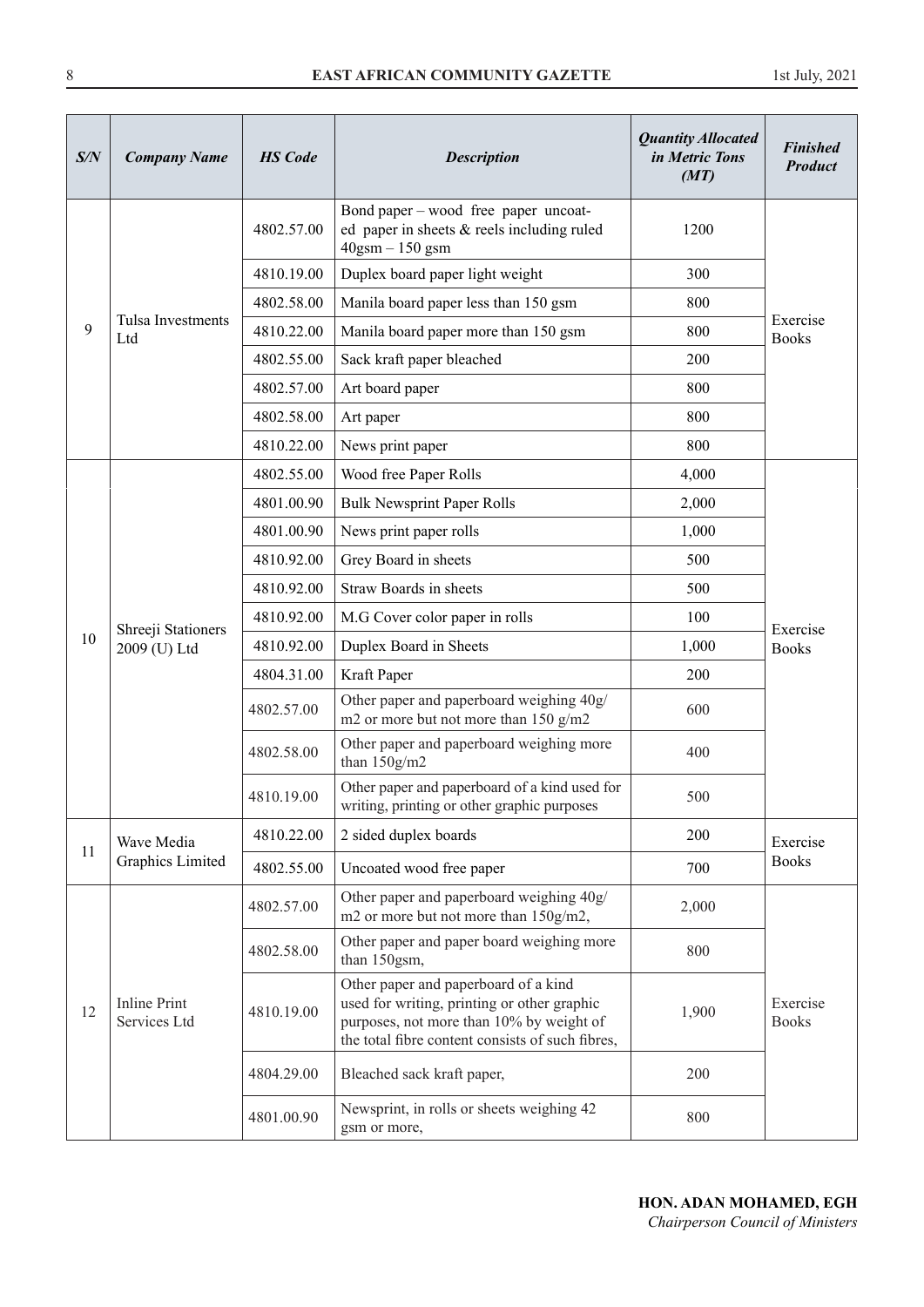Legal Notice No.EAC/166/2021.

#### **THE EAST AFRICAN COMMUNITY CUSTOMS MANAGEMENT ACT 2004**

# **LEGAL NOTICE**

IN EXERCISE of the powers conferred upon the Council of Ministers by section 140 of the East African Community Customs Management Act 2004, the Council of Ministers has approved the following Manufacturers to import specified quantities of Sugar for Industrial use under the Duty Remission Scheme.

#### **APPROVED UGANDA MANUFACTURERS AND QUANTITIES OF SUGAR FOR INDUSTRIAL USE TO BE IM-PORTED AT A DUTY RATE OF 10% FOR TWELVE MONTHS**

| S/N | <b>Company Name</b>                        | <b>HS</b> Code | <b>Description</b>       | <b>Quantity</b><br><b>Allocated in</b><br><b>Metric Tons</b><br>(MT) | <b>Finished Product</b>               |
|-----|--------------------------------------------|----------------|--------------------------|----------------------------------------------------------------------|---------------------------------------|
| 1   | Soroti Fruits Limited                      | 1701.99.10     | Sugar for industrial use | 200                                                                  | Fruits juice                          |
| 2   | Ntake Bakery and Company<br>Limited        | 1701.99.10     | Sugar for industrial use | 520                                                                  | <b>Baked</b> products                 |
| 3   | Jassani Food Industries Ltd                | 1701.99.10     | Sugar for industrial use | 3,000                                                                | <b>Baked</b> products                 |
| 4   | Rainbow Dairy Uganda Limited               | 1701.99.10     | Sugar for industrial use | 200                                                                  | Ice cream and<br>yoghurt              |
| 5   | Comesa Food Industries Limited             | 1701.99.10     | Sugar for industrial use | 2,500                                                                | Confectionary                         |
| 6   | Kenafric Development Ltd                   | 1701.99.10     | Sugar for industrial use | 6,200                                                                | Confectionary                         |
| 7   | Das Agro Process Limited                   | 1701.99.10     | Sugar for industrial use | 700                                                                  | Confectionary                         |
| 8   | Leading Distillers Uganda Ltd              | 1701.99.10     | Sugar for industrial use | 600                                                                  | Dairy Products                        |
| 9   | Balaji Group EA Limited                    | 1701.99.10     | Sugar for industrial use | 1,200                                                                | <b>Biscuits</b>                       |
| 10  | Sanko Products Limited                     | 1701.99.10     | Sugar for industrial use | 400                                                                  | Fondant and butter<br>cream           |
| 11  | Marika Africa Sweets Limited               | 1701.99.10     | Sugar for industrial use | 3,000                                                                | Sweets, baking<br>powder, icing sugar |
| 12  | RRK Agro & Food Industries<br>Limited      | 1701.99.10     | Sugar for industrial use | 500                                                                  | Sweets, baking<br>powder, icing sugar |
| 13  | <b>GSK</b> General Enterprises Limited     | 1701.99.10     | Sugar for industrial use | 1,500                                                                | icing sugar                           |
| 14  | Muzuri International Uganda<br>Limited     | 1701.99.10     | Sugar for industrial use | 1,000                                                                | Sweets                                |
| 15  | <b>Century Bottling Company</b><br>Limited | 1701.99.10     | Sugar for industrial use | 21,408                                                               | <b>Beverages</b>                      |
| 16  | Pic Foods Uganda Limited                   | 1701.99.10     | Sugar for industrial use | 1,950                                                                | Confectionaries                       |
| 17  | Britania Allied Industries Ltd             | 1701.99.10     | Sugar for industrial use | 5,000                                                                | Juice                                 |
| 18  | Ahmed Raza Foods Industries<br>Limited     | 1701.99.10     | Sugar for industrial use | 600                                                                  | <b>Baked</b> products                 |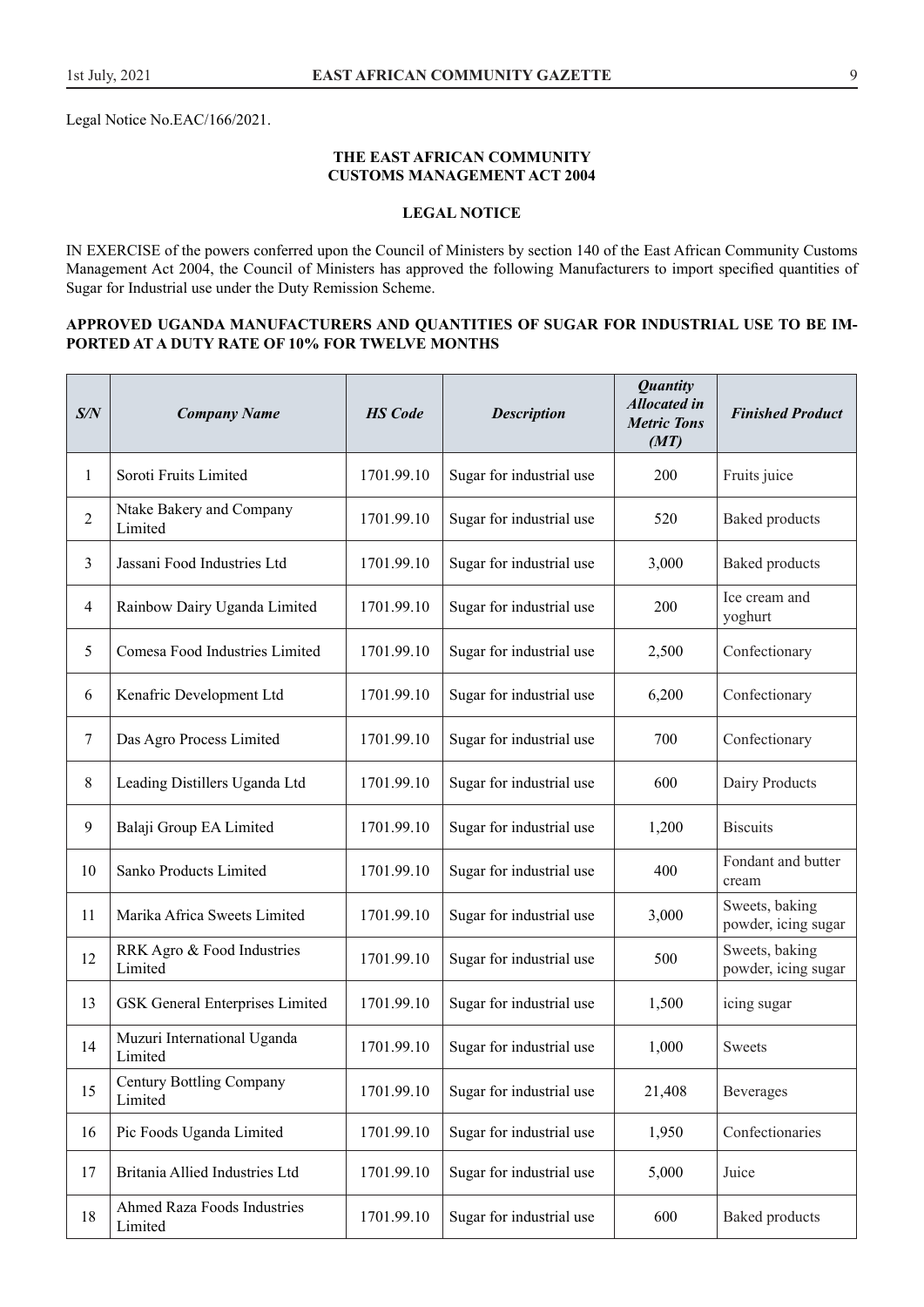| S/N | <b>Company Name</b>           | <b>HS</b> Code | <b>Description</b>       | <i>Quantity</i><br><b>Allocated in</b><br><b>Metric Tons</b><br>(MT) | <b>Finished Product</b>      |
|-----|-------------------------------|----------------|--------------------------|----------------------------------------------------------------------|------------------------------|
| 19  | Kakira Sugar Ltd              | 1701.99.10     | Sugar for industrial use | 2,000                                                                | Sugar and<br>confectionaries |
| 20  | Hariss International Limited  | 1701.99.10     | Sugar for industrial use | 40,000                                                               | <b>Beverages</b>             |
| 21  | Canaan Investments Limited    | 1701.99.10     | Sugar for industrial use | 800                                                                  | <b>Beverages</b>             |
| 22  | Best Ingredients Limited      | 1701.99.10     | Sugar for industrial use | 500                                                                  | Icing sugar                  |
| 23  | Jesa Farm Dairy Limited       | 1701.99.10     | Sugar for industrial use | 900                                                                  | Dairy Products               |
| 23  | Crown Beverages Limited       | 1701.99.10     | Sugar for industrial use | 32,000                                                               | <b>Beverages</b>             |
| 24  | Dembe Trading Enterprises Ltd | 1701.99.10     | Sugar for Industrial use | 1,500                                                                | Sweets                       |
| 25  | Kiri Bottling Company Ltd     | 1701.99.10     | Sugar for Industrial use | 300                                                                  | <b>Beverages</b>             |

# **HON. ADAN MOHAMED, EGH**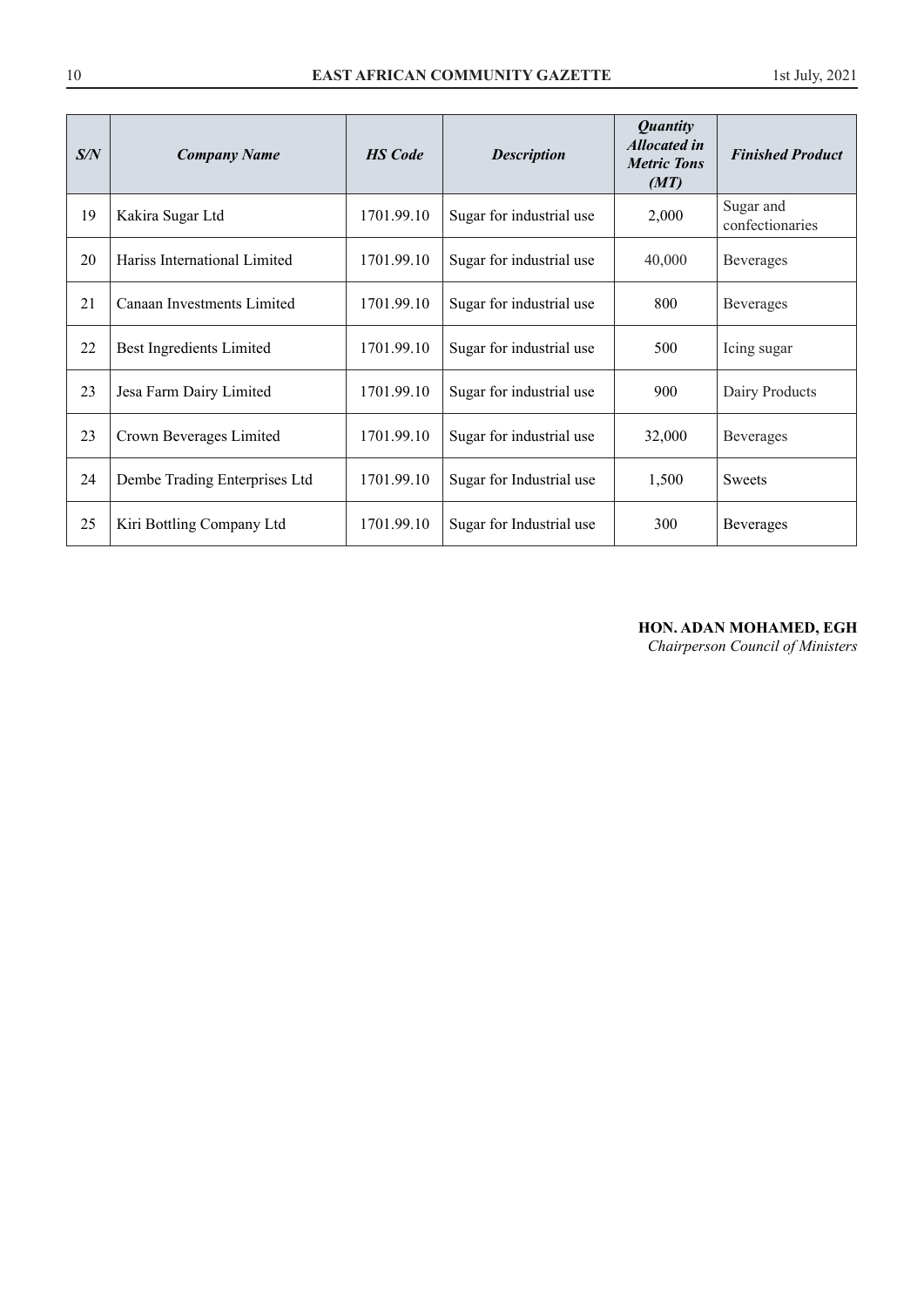Legal Notice No.EAC/167/2021.

#### **THE EAST AFRICAN COMMUNITY CUSTOMS MANAGEMENT ACT 2004**

# **LEGAL NOTICE**

IN EXERCISE of the powers conferred upon the Council of Ministers by section 140 of the East African Community Customs Management Act 2004, the Council of Ministers has approved the following Manufacturers to import specified quantities of Liquid Glucose under the Duty Remission Scheme.

#### **APPROVED UGANDA MANUFACTURERS AND QUANTITIES OF LIQUID GLUCOSE TO BE IMPORTED AT A DUTY RATE OF 0% FOR TWELVE MONTHS**

| S/N            | <b>Company Name</b>                        | <b>HS</b> Code | <b>Description</b>                           | <b>Quantity</b><br><b>Allocated</b> in<br><b>Metric Tons</b><br>(MT) | <b>Finished Product</b>                             |
|----------------|--------------------------------------------|----------------|----------------------------------------------|----------------------------------------------------------------------|-----------------------------------------------------|
| $\mathbf{1}$   | Das Agro Process Ltd                       | 1702.30.00     | Liquid glucose                               | 448                                                                  | Confectionaries                                     |
| $\overline{c}$ | Dolphin Foods and Beverages<br>(U) Limited | 1702.30.00     | Liquid glucose                               | 600                                                                  | <b>Sweets</b>                                       |
| 3              | Marika Africa Sweets Limited               | 1702.30.00     | Liquid glucose                               | 100                                                                  | Sweets, baking<br>powder and icing<br>sugar         |
| 4              | Apple Foods Industries Limited             | 1702.30.00     | Liquid glucose                               | 800                                                                  | Sweets and<br>confectionaries                       |
| 5              | Muzuri International (U) Ltd               | 1702.30.00     | Liquid glucose                               | 900                                                                  | <b>Sweets</b>                                       |
| 6              | RRK Agro & Food Industries<br>Limited      | 1702.30.00     | Liquid glucose<br>(Dextrose)<br>monohydrate) | 500                                                                  | Glucose, icing sugar<br>and flavoured tea<br>leaves |
| 7              | H.K Industries Limited                     | 1702.30.00     | Liquid glucose syrup                         | 150                                                                  | <b>Sweets</b>                                       |
| 8              | Dembe Trading Enterprises<br>Limited       | 1702.30.00     | Glucose syrup                                | 50                                                                   | <b>Sweets</b>                                       |
| 9              | Pic Foods Uganda Limited                   | 1702.30.00     | Glucose syrup                                | 1,900                                                                | Confectionaries                                     |
| 10             | Das Agro Process Ltd                       | 1702.30.00     | Liquid glucose                               | 800                                                                  | Confectionaries                                     |
| 11             | Best Ingredients Africa Limited            | 1702.30.00     | Glucose syrup                                | 500                                                                  | Food Ingredients                                    |
| 12             | Jassani Food Industries Ltd                | 1702.30.00     | Glucose syrup                                | 1,000                                                                | Confectioneries                                     |
| 13             | Rainbow Dairy Uganda Limited               | 1702.30.00     | Glucose syrup                                | 10                                                                   | Ice cream and yoghurt                               |
| 14             | Comesa Food Industries Limited             | 1702.30.00     | Liquid Glucose                               | 1,500                                                                | Confectioneries                                     |
| 15             | Hariss International Limited               | 1702.30.00     | Glucose syrup                                | 10,000                                                               | <b>Beverages</b>                                    |
| 16             | Kenafric Development Ltd                   | 1702.30.00     | Glucose syrup                                | 4,500                                                                | Confectioneries                                     |
| 17             | Kakira Sugar Limited                       | 1702.30.00     | Glucose syrup                                | 1,500                                                                | Confectioneries                                     |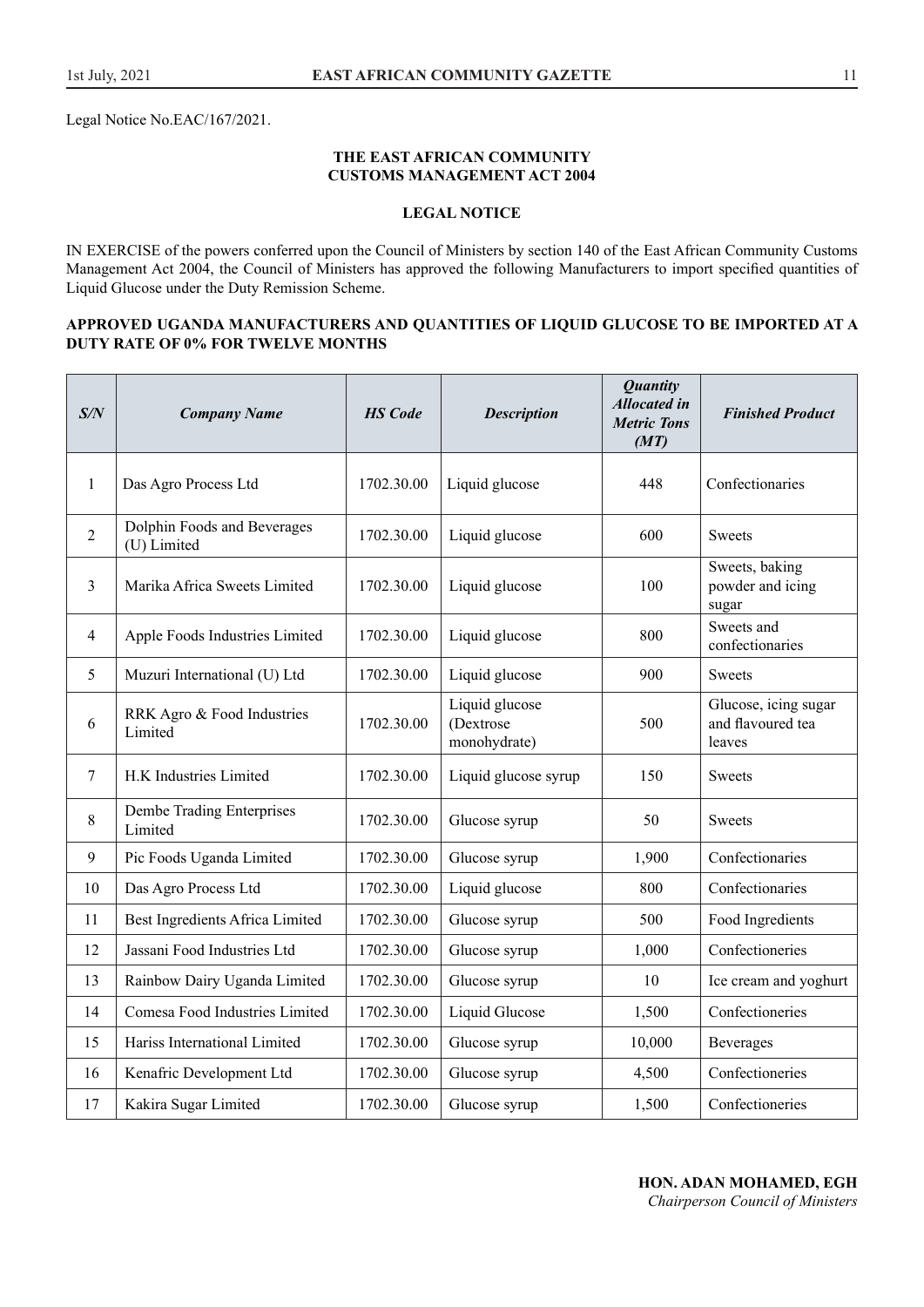Legal Notice No.EAC/168/2021.

#### **THE EAST AFRICAN COMMUNITY CUSTOMS MANAGEMENT ACT 2004**

# **LEGAL NOTICE**

IN EXERCISE of the powers conferred upon the Council of Ministers by section 140 of the East African Community Customs Management Act 2004, the Council of Ministers has approved the following Manufacturers to import specified quantities of Completely Knocked Down Motorcycle Kits for assembly of Motorcycles under the Duty Remission Scheme.

#### **APPROVED UGANDA MANUFACTURERS AND QUANTITIES OF COMPLETELY KNOCKED DOWN MOTORCYCLE KITS FOR THE ASSEMBLY OF MOTORCYCLES TO BE IMPORTED AT A DUTY RATE OF 10% UP TO 30TH JUNE, 2022**

| S/N            | <b>Company Name</b>                      | <b>HS</b> Code | <b>Description</b>  | <b>Quantity</b><br><b>Allocated in</b><br><i>Units</i> | <b>Finished</b><br><b>Product</b> |
|----------------|------------------------------------------|----------------|---------------------|--------------------------------------------------------|-----------------------------------|
| $\mathbf{1}$   | Mantra Motorbike East Africa Limited     | 8711.20.90     | Motorcycle CKD kits | 20,000                                                 | Motorcycles                       |
| $\overline{2}$ | Dura Motors Limited                      | 8711.20.90     | Motorcycle CKD kits | 200,000                                                | Motorcycles                       |
| 3              | Limited<br>Kevla Company                 | 8711.20.90     | Motorcycle CKD kits | 180,000                                                | Motorcycles                       |
| 4              | Yuvraj International (U) Ltd             | 8711.20.90     | Motorcycle CKD kits | 20,000                                                 | Motorcycles                       |
| 5              | Simba Automotives (U) Ltd                | 8711.20.90     | Motorcycle CKD kits | 20,000                                                 | Motorcycles                       |
| 6              | Nile Fishing Company (NIFCO)<br>Limited  | 8711.20.90     | Motorcycle CKD kits | 3,000                                                  | Motorcycles                       |
| 7              | Nish Auto Limited                        | 8711.20.90     | Motorcycle CKD kits | 180,000                                                | Motorcycles                       |
| 8              | China Huangpai Food machinery (U)<br>Ltd | 8711.20.90     | Motorcycle CKD kits | 600                                                    | Motorcycles                       |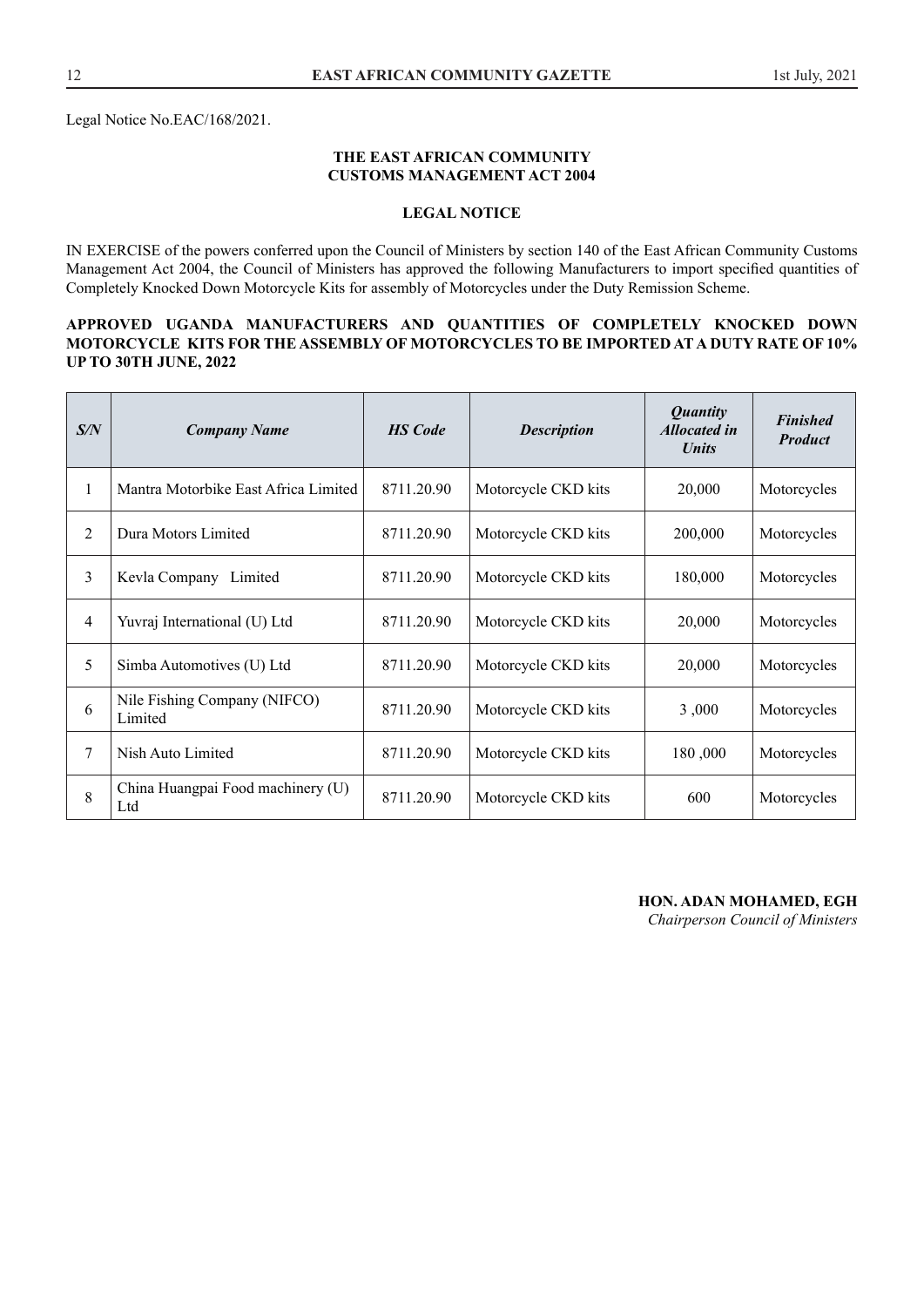Legal Notice No.EAC/169/2021.

#### **THE EAST AFRICAN COMMUNITY CUSTOMS MANAGEMENT ACT 2004**

# **LEGAL NOTICE**

IN EXERCISE of the powers conferred upon the Council of Ministers by section 140 of the East African Community Customs Management Act 2004, the Council of Ministers has approved the following manufacturers to import the specified quantities of inputs used for the manufacture of Safety Matches to be imported under the Duty Remission Scheme.

#### **APPROVED UGANDA MANUFACTURERS AND QUANTITIES OF INPUTS USED FOR THE MANUFACTURE OF SAFETY MATCHES TO BE IMPORTED AT DUTY RATE OF 0% FOR TWELVE MONTHS.**

| S/N | <b>Company Name</b>          | <b>HS</b> Code | <b>Description</b>                     | <b>Quantity</b><br><b>Allocated</b> | <b>Finished</b><br><b>Product</b> |
|-----|------------------------------|----------------|----------------------------------------|-------------------------------------|-----------------------------------|
|     |                              | 4804.39.00     | Kraft paper                            | 950 MT                              |                                   |
|     |                              | 4810.92.00     | Multiply and paper board               | 930 MT                              |                                   |
|     |                              | 4819.20.10     | <b>Skillets</b>                        | 87,000<br><b>CARTONS</b>            |                                   |
|     | Makepasi Match<br>Limited    | 3503.00.00     | Animal glue                            | 100 MT                              | Matches                           |
|     |                              | 2817.00.10     | Zinc oxide                             | 60 MT                               |                                   |
|     |                              | 4911.99.90     | Printed kraft paper                    | 130 MT                              |                                   |
|     |                              | 4804.31.00     | Unbleached kraft paper and paper board | 950 MT                              |                                   |
|     |                              | 4819.20.10     | Skillets, free hinge lid packets       | 200 MT                              |                                   |
|     |                              | 4810.92.00     | Other kraft paper and paperboard       | 150 MT                              |                                   |
| 2   | Kigezi Industries<br>Limited | 4819.20.10     | Other plates of plastic                | 20 MT                               | Matches                           |
|     |                              | 3503.00.00     | Gelatin and gelatin derivatives        | 12.5 MT                             |                                   |
|     |                              | 4911.99.00     | Other paper                            | 130 MT                              |                                   |

#### **HON. ADAN MOHAMED, EGH**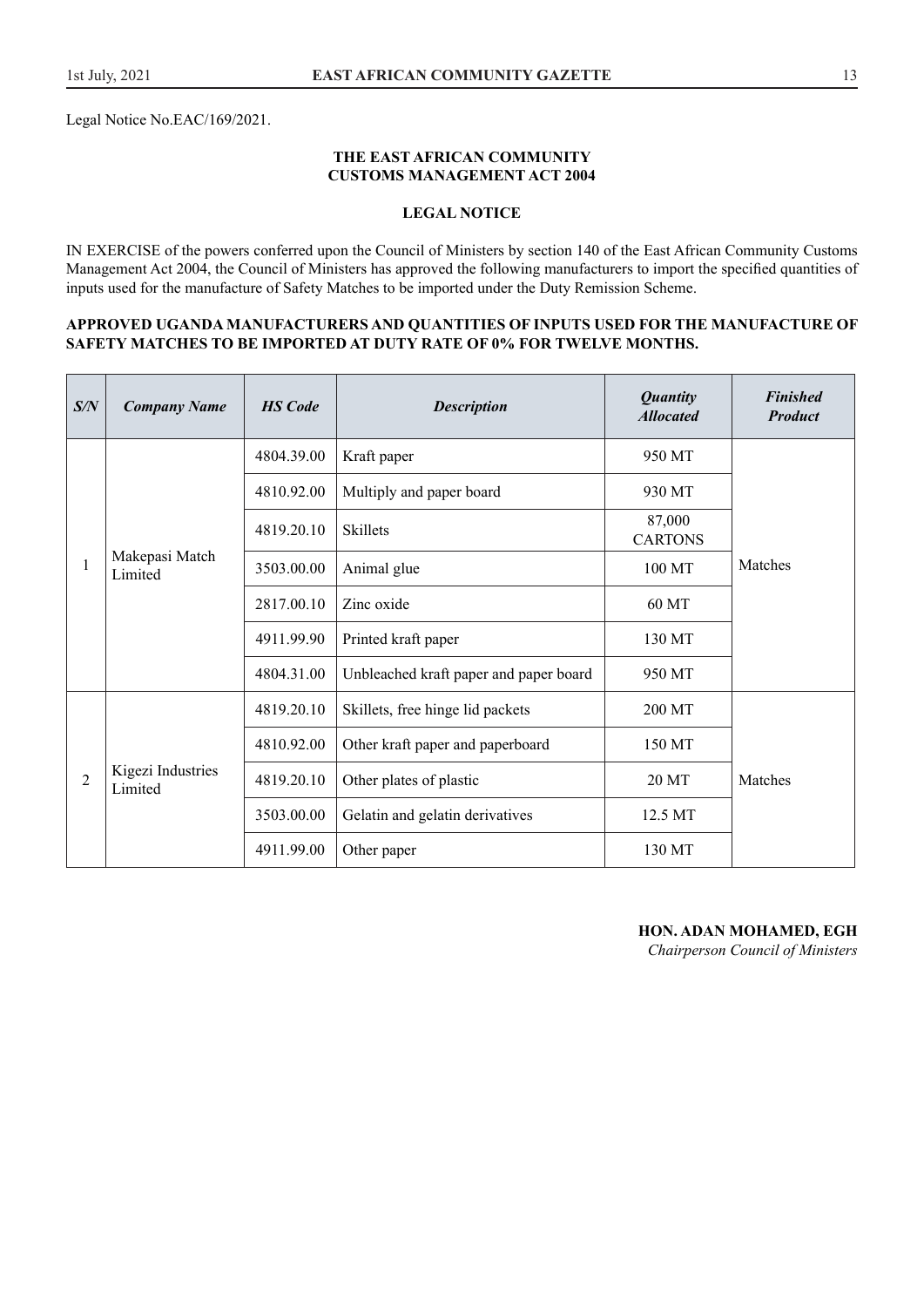Legal Notice No.EAC/170/2021.

#### **THE EAST AFRICAN COMMUNITY CUSTOMS MANAGEMENT ACT 2004**

# **LEGAL NOTICE**

IN EXERCISE of the powers conferred upon the Council of Ministers by section 140 of the East African Community Customs Management Act 2004, the Council of Ministers has approved the following manufacturer to import specified quantities of inputs and raw materials for the manufacture of Transformers under the Duty Remission Scheme.

#### **APPROVED UGANDA MANUFACTURERS AND QUANTITIES OF RAW MATERIALS AND INPUTS USED FOR THE MANUFACTURE OF TRANSFORMERS AND SWITCHGEARS TO BE IMPORTED AT A DUTY RATE OF 0% FOR TWELVE MONTHS**

| S/N          | <b>Company Name</b>                    | <b>HS</b> Code | <b>Description</b>        | <b>Quantity Allocated</b> | <b>Finished</b><br><b>Product</b> |
|--------------|----------------------------------------|----------------|---------------------------|---------------------------|-----------------------------------|
|              |                                        | 7225.19.00     | Silicon steel sheet       | 25 MT                     |                                   |
|              |                                        | 7225.19.00     | Silicon steel core        | 45 MT                     |                                   |
|              |                                        | 7225.19.00     | Amorphous alloy core      | 90 MT                     |                                   |
|              |                                        | 8205.90.00     | Assembly tool             | 1MT                       |                                   |
|              |                                        | 3926.90.90     | Shrinkable tape           | $0.15$ MT                 |                                   |
|              |                                        | 5806.31.00     | Cotton tape               | 0.05 MT                   |                                   |
|              |                                        | 4811.90.00     | Crepe paper               | $0.1$ MT                  |                                   |
|              |                                        | 3919.10.00     | Transparent adhesive tape | $0.1$ MT                  |                                   |
|              | <b>Elolam Electric</b><br>Power Compa- | 4823.90.90     | Insulating pressboard     | $0.2$ MT                  | Transformers                      |
|              |                                        | 4823.90.90     | Corrugated pressboard     | $0.4\,\mathrm{MT}$        |                                   |
|              |                                        | 3917.39.00     | Fibre tube                | $0.1$ MT                  |                                   |
| $\mathbf{1}$ |                                        | 4811.90.00     | Insulating paper          | $0.2$ MT                  |                                   |
|              | ny Uganda Ltd                          | 7408.19.00     | Copper wire               | 10 MT                     |                                   |
|              |                                        | 7407.29.00     | Copper rod                | 2MT                       |                                   |
|              |                                        | 7409.19.00     | Copper tape               | 3 MT                      |                                   |
|              |                                        | 7410.21.00     | Copper foil               | 1 MT                      |                                   |
|              |                                        | 7408.19.00     | Enameled copper wire      | 20 MT                     |                                   |
|              |                                        | 7605.19.00     | Aluminum wire             | 10 MT                     |                                   |
|              |                                        | 7606.11.00     | Aluminum tape             | 10 MT                     |                                   |
|              |                                        | 7607.11.00     | Aluminum foil             | $5\,\mathrm{MT}$          |                                   |
|              |                                        | 7605.19.00     | Enameled aluminium wire   | 30 MT                     |                                   |
|              |                                        | 7614.10.00     | Leads wire                | 15 MT                     |                                   |
|              |                                        | 8536.90.00     | Earthing belt             | 10 MT                     |                                   |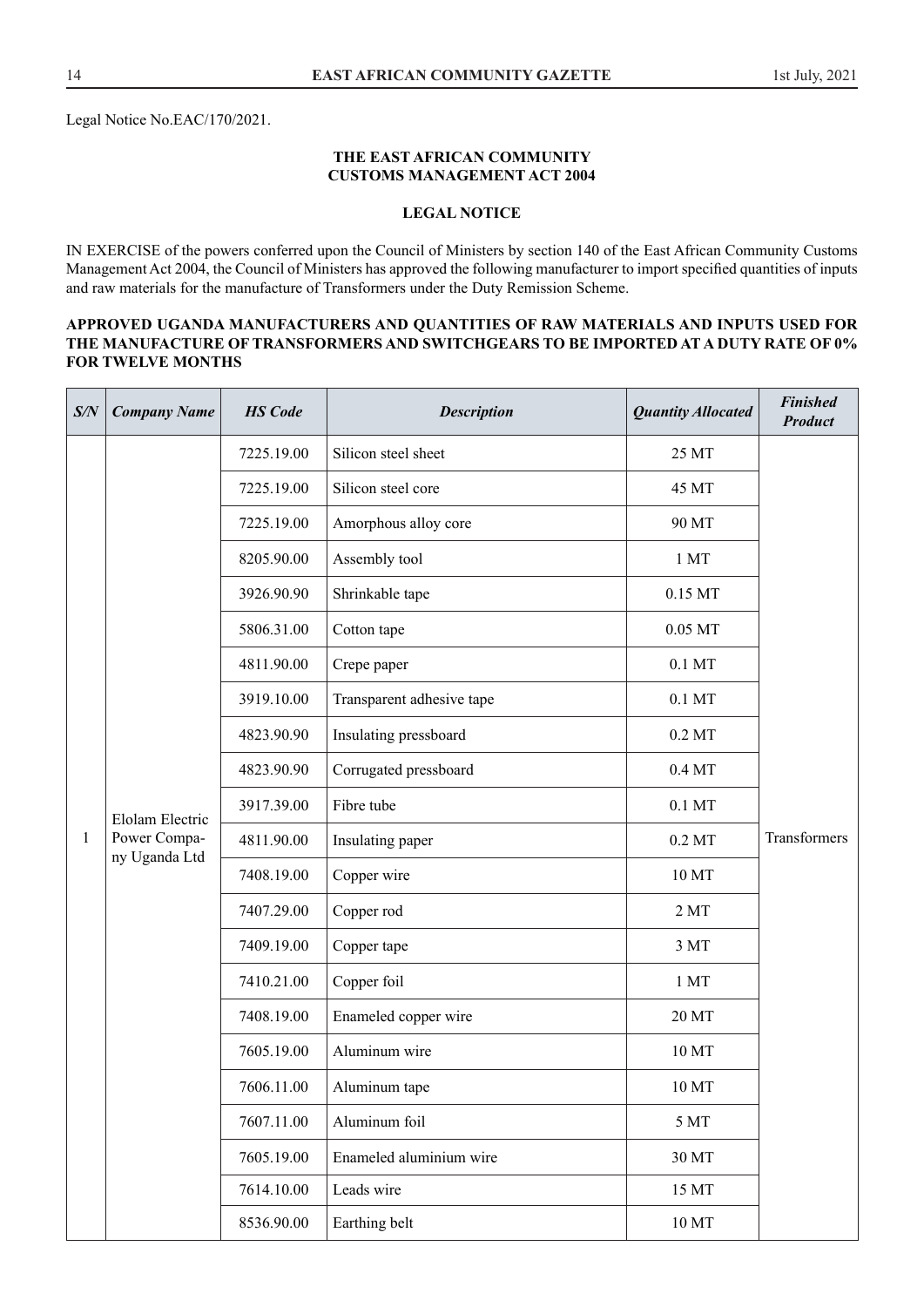| S/N | <b>Company Name</b> | <b>HS</b> Code | <b>Quantity Allocated</b><br><b>Description</b> |                    | <b>Finished</b><br><b>Product</b> |
|-----|---------------------|----------------|-------------------------------------------------|--------------------|-----------------------------------|
|     |                     | 7318.15.00     | Leads clamping                                  | 3 MT               |                                   |
|     |                     | 8311.30.00     | Phosphor-copper brazing metal                   | 1MT                |                                   |
|     |                     | 8310.00.00     | Copper-aluminum welding rod                     | 1.5 MT             |                                   |
|     |                     | 7210.49.00     | Steel plate                                     | 6 MT               |                                   |
|     |                     | 7312.90.00     | Steel belt                                      | <b>8 MT</b>        |                                   |
|     |                     | 7216.10.00     | Steel angles                                    | 16 MT              |                                   |
|     |                     | 8504.90.00     | HV,LV up fixture                                | 30 MT              |                                   |
|     |                     | 8504.90.00     | HV,LV down fixture                              | 30 MT              |                                   |
|     |                     | 7318.22.00     | Spacer                                          | 10 MT              |                                   |
|     |                     | 7318.15.00     | Clamping screw                                  | 3 MT               |                                   |
|     |                     | 7318.15.00     | Clamping nut                                    | 1MT                |                                   |
|     |                     | 7318.15.00     | Clamping bolt                                   | 4 MT               |                                   |
|     |                     | 9026.10.00     | 0il level gauge                                 | 1.8 MT             |                                   |
|     |                     | 8481.10.00     | Pressure-relief valve                           | $3MT$              |                                   |
|     |                     | 8546.20.00     | HV,LV bushing                                   | 25 MT              |                                   |
|     |                     | 8536.50.00     | Taping switch                                   | 6 MT               |                                   |
|     |                     | 7318.15.00     | Conducting rod                                  | <b>8 MT</b>        |                                   |
|     |                     | 7318.15.00     | Clamping bolt                                   | 2MT                |                                   |
|     |                     | 7318.16.00     | Clamping nut                                    | $0.5\,\mathrm{MT}$ |                                   |
|     |                     | 8484.10.00     | Gasket                                          | $0.5\ \mathrm{MT}$ |                                   |
|     |                     | 8546.90.00     | Insulating protection                           | $0.4\,\mathrm{MT}$ |                                   |
|     |                     | 7806.00.00     | Leads tube                                      | 2MT                |                                   |
|     |                     | 8504.90.00     | LV Fixture                                      | 1MT                |                                   |
|     |                     | 4016.93.00     | Seating O-ring                                  | $0.7\,\mathrm{MT}$ |                                   |
|     |                     | 8504.90.00     | Sealing gasket                                  | $0.2$ MT           |                                   |
|     |                     | 7308.90.99     | Rating plate                                    | $0.5\;\mathrm{MT}$ |                                   |
|     |                     | 8536.40.00     | Surge arrester                                  | $7\,\mathrm{MT}$   |                                   |
|     |                     | 8536.10.00     | Drop out fuse                                   | $3MT$              |                                   |
|     |                     | 8537.10.00     | Control panel and box                           | $5\,\mathrm{MT}$   |                                   |
|     |                     | 8537.10.00     | Distribution panel box                          | <b>8 MT</b>        |                                   |
|     |                     | 8536.50.00     | Switch                                          | $3MT$              |                                   |
|     |                     | 8536.29.00     | Circuit breaker                                 | 6 MT               |                                   |
|     |                     | 8536.49.00     | Relay                                           | $0.5\,\mathrm{MT}$ |                                   |
|     |                     | 8536.49.00     | Fuse                                            | $0.6\,\mathrm{MT}$ |                                   |
|     |                     | 8504.90.00     | Current transformer                             | $0.5\;\mathrm{MT}$ |                                   |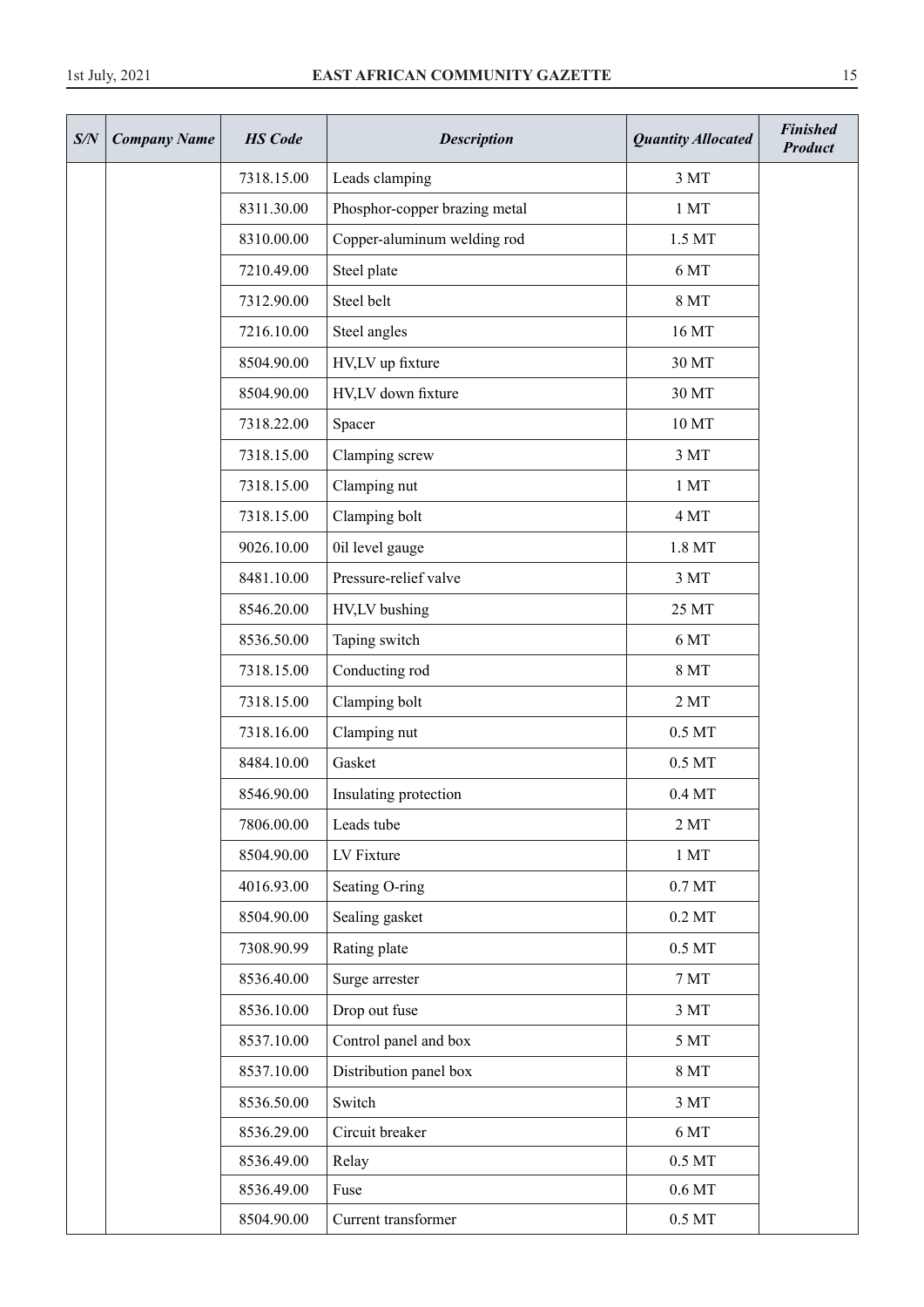| S/N            | <b>Company Name</b>             | <b>HS</b> Code | <b>Quantity Allocated</b><br><b>Description</b> |                  | <b>Finished</b><br><b>Product</b> |
|----------------|---------------------------------|----------------|-------------------------------------------------|------------------|-----------------------------------|
|                |                                 | 8504.90.00     | Potential transformer                           | 0.5 MT           |                                   |
|                |                                 | 8532.30.00     | Electrical capacitor                            | 1.2 MT           |                                   |
|                |                                 | 8546.20.00     | Electrical insulator                            | 2MT              |                                   |
|                |                                 | 8536.50.00     | Disconnecting switch                            | 2MT              |                                   |
|                |                                 | 8536.50.00     | Air switch                                      | 3 MT             |                                   |
|                |                                 | 8544.20.00     | Connecting cable                                | 10 MT            |                                   |
|                |                                 | 7408.19.00     | Connecting wire                                 | 5 MT             |                                   |
|                |                                 | 7308.90.99     | Angle steel Cross arm                           | 10 MT            |                                   |
|                |                                 | 7308.90.99     | U-steel cross arm                               | 5 MT             |                                   |
|                |                                 | 7308.90.99     | Steel belt cross arm                            | 5 MT             |                                   |
|                |                                 | 8544.20.00     | High voltage power cable                        | 50 MT            |                                   |
|                |                                 | 8544.20.00     | Low voltage power cable                         | 50 MT            |                                   |
|                |                                 | 7605.19.00     | Aluminum conductor                              | 50 MT            |                                   |
|                |                                 | 7604.10.00     | Copper bus-bar                                  | 10 MT            |                                   |
|                |                                 | 8504.90.00     | Transformer tap changer                         | <b>2000 PCS</b>  |                                   |
|                |                                 | 7614.10.00     | Laminated steel core                            | 280 MT           |                                   |
|                |                                 | 7408.19.00     | Copper wire                                     | 75 MT            |                                   |
|                |                                 | 4823.90.90     | Insulated paper and board                       | 12 MT            |                                   |
|                |                                 | 7606.11.00     | Aluminum plate                                  | 14.4 MT          |                                   |
|                |                                 | 7605.29.00     | Aluminum wire                                   | 24.3 MT          |                                   |
| $\overline{2}$ | Korica Uganda                   | 8546.20.00     | Electric insulator                              | 108,900 PCS      | Transformers                      |
|                | Ltd                             | 8546.20.00     | Surge arrester                                  | 1000 PCS         |                                   |
|                |                                 | 4016.93.00     | Rubber cork (transformer gasket)                | 0.5 MT           |                                   |
|                |                                 | 8536.10.00     | Current limit fuse                              | 1000 PCS         |                                   |
|                |                                 | 8536.30.00     | Molded case circuit breaker                     | 1000 PCS         |                                   |
|                |                                 | 8481.40.00     | Pressure relief valve for transformer           | 1000 PCS         |                                   |
|                |                                 | 3209.90.00     | Heat resistant paint                            | <b>2000 LTRS</b> |                                   |
|                |                                 | 7225.19.00     | Silicon Steel rolls                             | 200 MT           |                                   |
|                |                                 | 7226.19.00     | Silicon steel sheet                             | 50 MT            |                                   |
|                |                                 | 7225.19.00     | Silicon steel core                              | 50 MT            |                                   |
|                | Orion Trans-<br>formers & Elec- | 7225.19.00     | Amorphous alloy core                            | 100 MT           |                                   |
| $\overline{3}$ | trics Uganda<br>Limited         | 3926.90.90     | Shrinkable tape                                 | 2.5 MT           | Transformers                      |
|                |                                 | 5806.31.00     | Cotton tape                                     | 5000 ROLLS       |                                   |
|                |                                 | 4811.90.00     | Crepe paper                                     | 5 MT             |                                   |
|                |                                 | 3919.10.00     | Transparent adhesive tape                       | 80,000 ROLLS     |                                   |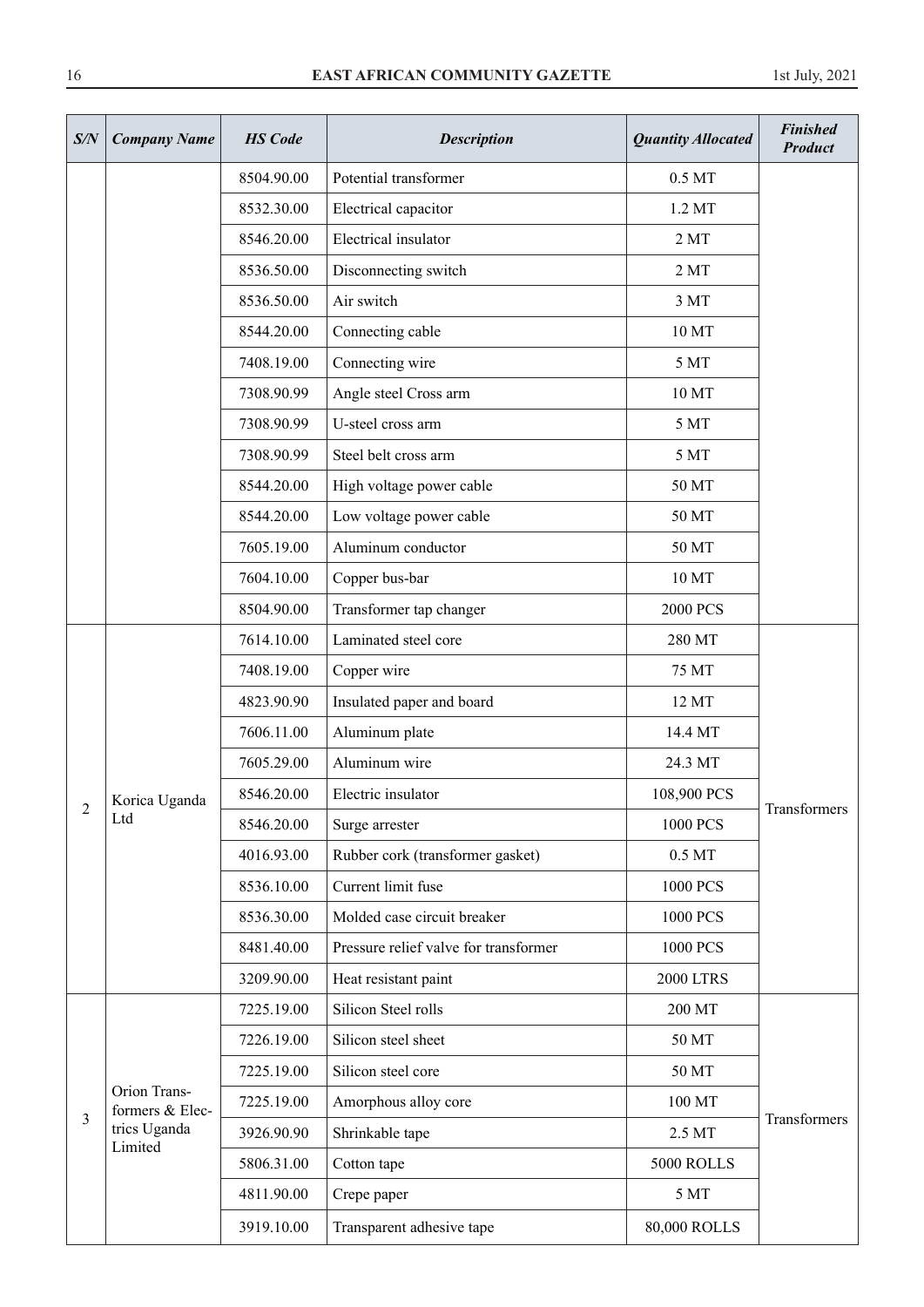| S/N | <b>Company Name</b> | <b>HS</b> Code | <b>Quantity Allocated</b><br><b>Description</b> |                  | <b>Finished</b><br><b>Product</b> |
|-----|---------------------|----------------|-------------------------------------------------|------------------|-----------------------------------|
|     |                     | 4823.90.90     | Corrugated pressboard                           | 9 MT             |                                   |
|     |                     | 3917.39.00     | Fibre tube                                      | 5,000 MTRS       |                                   |
|     |                     | 4811.90.00     | Insulating paper                                | 15 MT            |                                   |
|     |                     | 4002.59.00     | Other insulating boards                         | 5 MT             |                                   |
|     |                     | 7408.19.00     | Copper wire                                     | 500 MT           |                                   |
|     |                     | 7407.29.00     | Copper rod                                      | 150 MT           |                                   |
|     |                     | 7409.19.00     | Copper tape                                     | 200 MT           |                                   |
|     |                     | 7407.10.00     | Copper bus bars                                 | 15 MT            |                                   |
|     |                     | 7410.21.00     | Copper foil                                     | 20 MT            |                                   |
|     |                     | 7408.19.00     | Enameled copper wire                            | 900 MT           |                                   |
|     |                     | 7605.19.00     | Aluminium wire                                  | 100 MT           |                                   |
|     |                     | 7606.11.00     | Aluminium tape                                  | 25 MT            |                                   |
|     |                     | 7604.10.00     | Aluminium bus bar                               | 50 MT            |                                   |
|     |                     | 7607.11.00     | Aluminium foil                                  | 50 MT            |                                   |
|     |                     | 7605.19.00     | Aluminium conductor                             | 100 MT           |                                   |
|     |                     | 8544.19.00     | Enameled aluminium wire                         | 100 MT           |                                   |
|     |                     | 7614.10.00     | Leads wire                                      | 50000 PCS        |                                   |
|     |                     | 8536.90.00     | Earthing belt                                   | 90000 PCS        |                                   |
|     |                     | 8536.90.00     | Earthing rod                                    | 50000 PCS        |                                   |
|     |                     | 7318.15.00     | Leads clamping                                  | 5000 PCS         |                                   |
|     |                     | 8311.30.00     | Phosphor copper brazing metal                   | 5000 PCS         |                                   |
|     |                     | 8310.00.00     | Copper aluminium welding rod                    | 5000 PCS         |                                   |
|     |                     | 7210.49.00     | Steel plate                                     | 150000 PCS       |                                   |
|     |                     | 7312.90.00     | Steel belt                                      | 500000 PCS       |                                   |
|     |                     | 7216.10.00     | Steel angles                                    | 500000 PCS       |                                   |
|     |                     | 7318.12.00     | Spacer                                          | 100000 PCS       |                                   |
|     |                     | 7318.15.00     | Clamping screw                                  | 100000 PCS       |                                   |
|     |                     | 7318.15.00     | Clamping nut                                    | 300000 PCS       |                                   |
|     |                     | 7318.15.00     | Clamping bolt                                   | 300000 PCS       |                                   |
|     |                     | 8481.1000      | Pressure relief valve                           | <b>2000 PCS</b>  |                                   |
|     |                     | 8546.20.00     | HV, LV bushing                                  | 10000 PCS        |                                   |
|     |                     | 8536.50.00     | Taping switch                                   | <b>2000 PCS</b>  |                                   |
|     |                     | 7318.15.00     | Conducting rod                                  | 40000 PCS        |                                   |
|     |                     | 8484.10.00     | Gasket                                          | 80000 PCS        |                                   |
|     |                     | 8546.90.00     | Insulating protection                           | <b>6000 MTRS</b> |                                   |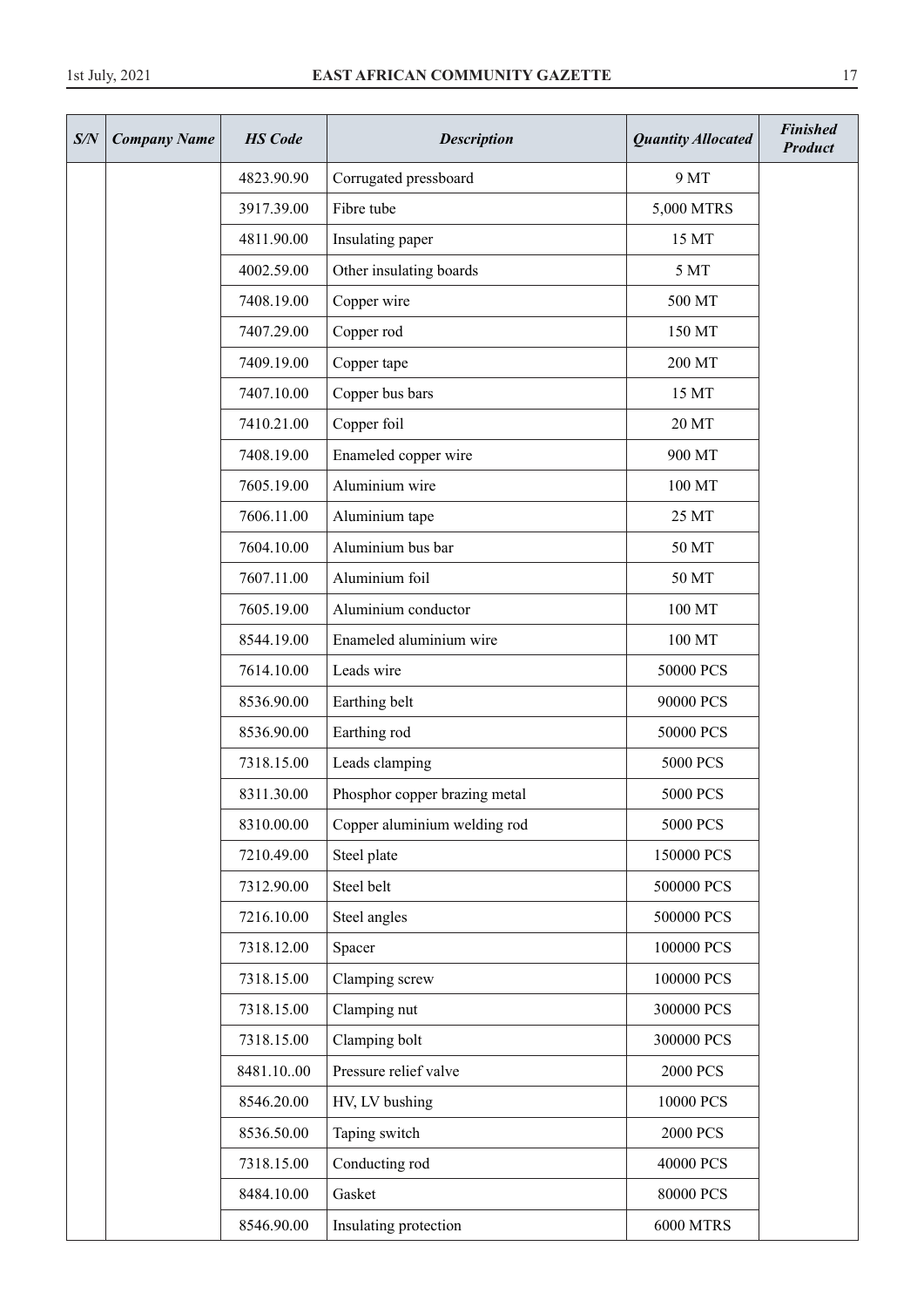| S/N | <b>Company Name</b>       | <b>HS</b> Code | <b>Description</b>                                                                                                                                                                                                                                                                                                                               | <b>Quantity Allocated</b> | <b>Finished</b><br><b>Product</b> |
|-----|---------------------------|----------------|--------------------------------------------------------------------------------------------------------------------------------------------------------------------------------------------------------------------------------------------------------------------------------------------------------------------------------------------------|---------------------------|-----------------------------------|
|     |                           | 7318.15.00     | Leads tube                                                                                                                                                                                                                                                                                                                                       | <b>6000 MTRS</b>          |                                   |
|     |                           | 8546.90.00     | Seating O-ring                                                                                                                                                                                                                                                                                                                                   | <b>6000 MTRS</b>          |                                   |
|     |                           | 7806.00.00     | Sealing gasket                                                                                                                                                                                                                                                                                                                                   | 60000 PCS                 |                                   |
|     |                           | 7308.90.99     | Rating plate                                                                                                                                                                                                                                                                                                                                     | 3500 PCS                  |                                   |
|     |                           | 8536.40.00     | Surge arrester                                                                                                                                                                                                                                                                                                                                   | 90000 PCS                 |                                   |
|     |                           | 8536.10.00     | Drop out fuse                                                                                                                                                                                                                                                                                                                                    | 90000 PCS                 |                                   |
|     |                           | 8537.10.00     | Control panel and box                                                                                                                                                                                                                                                                                                                            | 1000 PCS                  |                                   |
|     |                           | 8537.10.00     | Distribution panel box                                                                                                                                                                                                                                                                                                                           | 10000 PCS                 |                                   |
|     |                           | 8536.50.00     | Switch                                                                                                                                                                                                                                                                                                                                           | 10000 PCS                 |                                   |
|     |                           | 8536.29.0      | Circuit breaker                                                                                                                                                                                                                                                                                                                                  | <b>2000 PCS</b>           |                                   |
|     |                           | 8536.49.00     | Relay                                                                                                                                                                                                                                                                                                                                            | 2,000 PCS                 |                                   |
|     |                           | 8536.49.00     | Fuse                                                                                                                                                                                                                                                                                                                                             | 5,000 PCS                 |                                   |
|     |                           | 8532.30.00     | Electrical capacitor                                                                                                                                                                                                                                                                                                                             | 5,000 PCS                 |                                   |
|     |                           | 8546.20.00     | Electrical insulator                                                                                                                                                                                                                                                                                                                             | 10,000 PCS                |                                   |
|     |                           | 8536.50.00     | Disconnecting switch                                                                                                                                                                                                                                                                                                                             | 10,000 PCS                |                                   |
|     |                           | 8544.50.00     | Air switch                                                                                                                                                                                                                                                                                                                                       | 5,000 PCS                 |                                   |
|     |                           | 8536.50.00     | Air circuit break ACB                                                                                                                                                                                                                                                                                                                            | 1,000 PCS                 |                                   |
|     |                           | 8544.20.00     | Connecting cable                                                                                                                                                                                                                                                                                                                                 | 180,000 MTRS              |                                   |
|     |                           | 7308.19.00     | Connecting wire                                                                                                                                                                                                                                                                                                                                  | 90,000 MTRS               |                                   |
|     |                           | 7308.90.99     | Angle steel cross arm                                                                                                                                                                                                                                                                                                                            | 450 MT                    |                                   |
|     |                           | 7308.90.99     | U steel cross arm                                                                                                                                                                                                                                                                                                                                | 500 MT                    |                                   |
|     |                           | 7308.90.99     | Steel belt cross arm                                                                                                                                                                                                                                                                                                                             | 500 MT                    |                                   |
| 4   |                           | 4823.30.00     | PSP press bands 8*100mm, PSP press<br>bands 1*3200*2100mm, PSP press bands<br>1.5*3200*2100mm, PSP press bands<br>2*3200*2100mm, PSP press bands<br>0.40*1135mm, Diamond Dotted Paper<br>0.127*1219 mm, Kraft paper 0.10 * 840 mm,<br>Kraft paper 0.10*840 mm, Crepe tape/paper<br>$0.3 * 30$ mm $-60/90$ , Craft tape/paper 30mm<br>$0.075$ mmm | 1191.412 KGS              |                                   |
|     | Level Energy<br>Solutions | 8546.20.00     | 1 KV 250 A bushing with isolator, 10 NF 250<br>A metal kits, 250 A Ark horn kits, 250 A start-<br>er kit, 30 NF 250 A metal kit, 30NF 250A Arc<br>horn assembly, Inner start set 30 NF 250A,<br>30NF 250 A transition Isolator                                                                                                                   | 575 PCS                   | Transformers                      |
|     |                           | 8414.80.10     | Transformer dry type fan                                                                                                                                                                                                                                                                                                                         | 7 PCS                     |                                   |
|     |                           | 7410.12.00     | Copper plate                                                                                                                                                                                                                                                                                                                                     | 1 PC                      |                                   |
|     |                           | 3921.90.00     | 0.1*910 MM Isonim NMN2519                                                                                                                                                                                                                                                                                                                        | <b>26 KGS</b>             |                                   |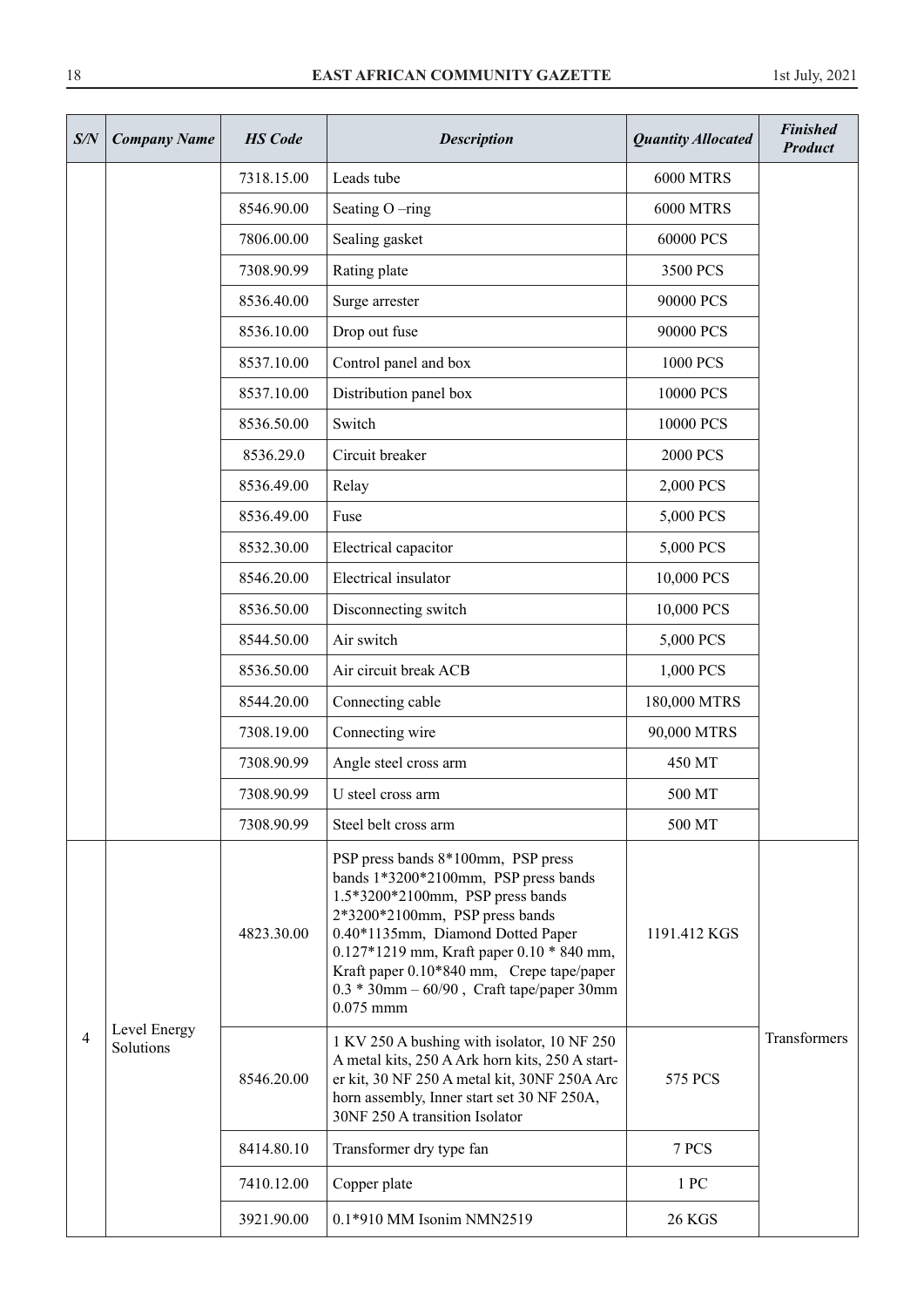| S/N | <b>Company Name</b>                       | <b>HS</b> Code | <b>Description</b>                      | <b>Quantity Allocated</b> | <b>Finished</b><br><b>Product</b> |
|-----|-------------------------------------------|----------------|-----------------------------------------|---------------------------|-----------------------------------|
|     |                                           | 4823.90.90     | Insulating press board kraft paper      | 2MT                       |                                   |
|     |                                           | 7614.10.00     | Enameled aluminium winding wire         | 90 MT                     |                                   |
|     |                                           | 8546.20.00     | Porcelain bushing                       | <b>4000 PCS</b>           |                                   |
|     |                                           | 8481.10.00     | Pressure valves                         | <b>700 PCS</b>            |                                   |
|     |                                           | 4811.90.00     | Insulating paper                        | 90 MT                     |                                   |
|     |                                           | 8544.60.00     | Insulating wire                         | 90 MT                     |                                   |
|     |                                           | 5806.31.00     | <b>Cotton Tape</b>                      | 90 MT                     |                                   |
| 5   | Transmax<br>Uganda Limited                | 3919.90.90     | Nylon tape                              | 90 MT                     | Transformers                      |
|     |                                           | 7318.15.00     | Clamping nuts and bolts                 | 90 MT                     |                                   |
|     |                                           | 4016.99.00     | Rubber cork sheet                       | 90 MT                     |                                   |
|     |                                           | 4016.93.00     | Rubber gasket                           | 90 MT                     |                                   |
|     |                                           | 8546.90.00     | Insulator                               | 90 MT                     |                                   |
|     |                                           | 8536.90.00     | Copper lugs                             | 90 MT                     |                                   |
|     |                                           | 8536.90.00     | Aluminium lugs                          | 90 MT                     |                                   |
|     |                                           | 7407.29.00     | Copper rods                             | 90 MT                     |                                   |
|     |                                           | 4923.90.90     | Diamond Paper (Dotted paper)            | 0.05 MT                   |                                   |
|     |                                           | 4016.93.00     | Gaskets                                 | 100 SQ. MTRS              |                                   |
|     |                                           | 4923.90.90     | Ducta paper                             | $0.05$ MT                 |                                   |
|     |                                           | 4811.60.10     | Insulation paper                        | 0.05 MT                   |                                   |
|     |                                           | 8536.40.00     | Surge arrester                          | <b>120 PCS</b>            |                                   |
|     |                                           | 8481.80.00     | PRV (Pressure Release Valve)            | <b>50 PCS</b>             |                                   |
|     |                                           | 8481.80.00     | Drainage valve, phases both LV & HV     | <b>200 PCS</b>            |                                   |
|     |                                           | 8481.80.00     | Oil drainage valves                     | <b>200 PCS</b>            |                                   |
|     |                                           | 7407.10.00     | LV Extension busbars                    | $0.15$ MT                 |                                   |
| 6   | <b>Electrical Con-</b><br>trols & Switch- | 8544.11.00     | Enamelled copper winding wires          | 2.4 MT                    | Transformers                      |
|     | gear Ltd                                  | 4016.93.00     | LV/HV Rubber seals                      | <b>200 PCS</b>            |                                   |
|     |                                           | 7318.16.00     | GI Bolts & Nuts                         | 0.5 MT                    |                                   |
|     |                                           | 8504.21.00     | Transformer core windings               | $0.5\ \mathrm{MT}$        |                                   |
|     |                                           | 8544.19.00     | <b>Enameled Aluminium wires</b>         | 2.5 MT                    |                                   |
|     |                                           | 8536.90.00     | Electrical contractor                   | <b>400 PCS</b>            |                                   |
|     |                                           | 8536.30.00     | Power relays                            | <b>150 PCS</b>            |                                   |
|     |                                           | 8536.90.00     | Connectors, Timers and programme timers | 60 PCS                    |                                   |
|     |                                           | 8536.30.00     | Protection Relays                       | <b>120 PCS</b>            |                                   |
|     |                                           | 8532.10.00     | Power correction capacitors             | <b>180 PCS</b>            |                                   |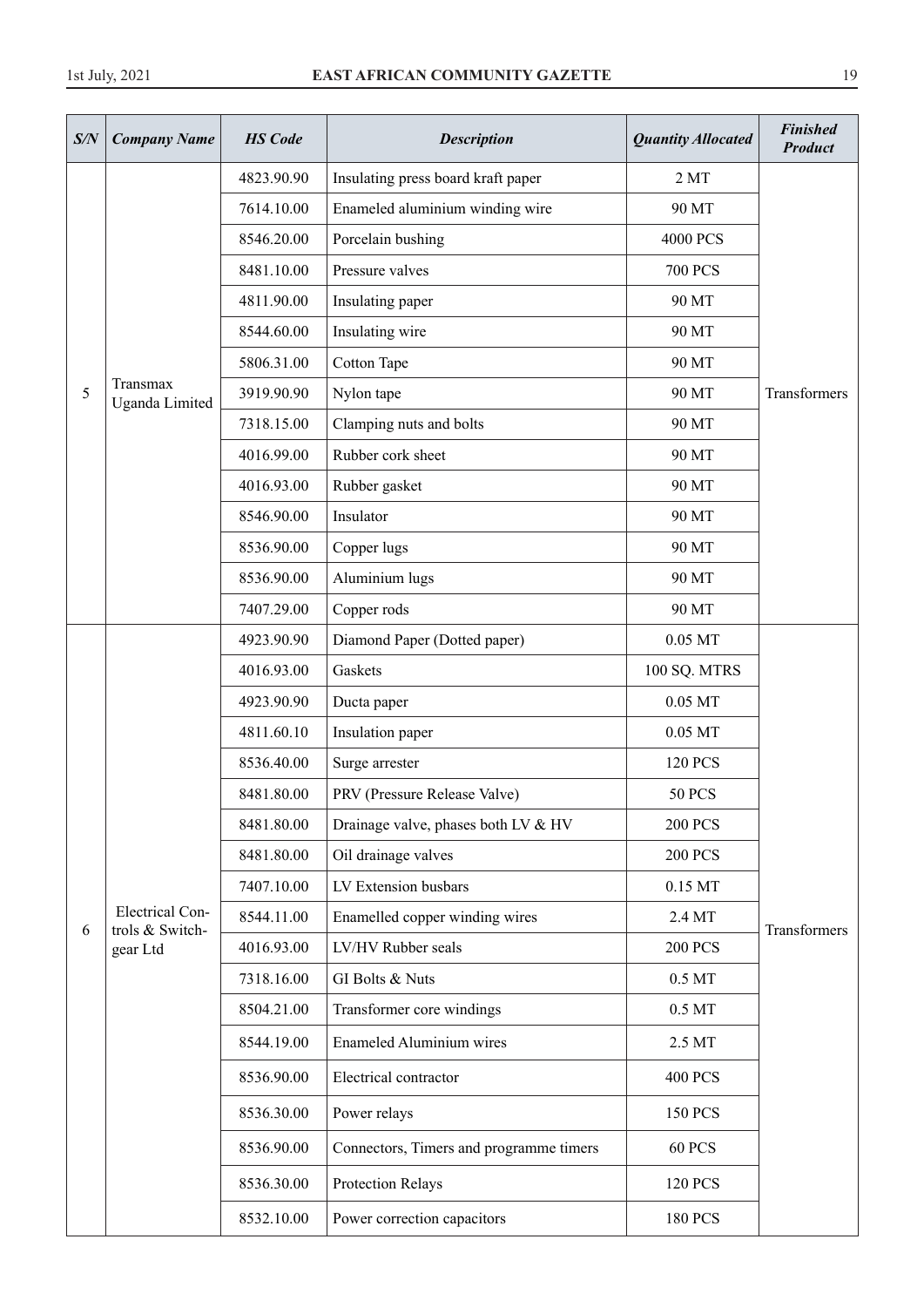| S/N | <b>Company Name</b> | <b>HS</b> Code | <b>Description</b>                                   | <b>Quantity Allocated</b> | <b>Finished</b><br><b>Product</b> |
|-----|---------------------|----------------|------------------------------------------------------|---------------------------|-----------------------------------|
|     |                     | 8536.20.00     | Industrial circuit Breakers (MCBs/MCCBs)             | <b>900 PCS</b>            |                                   |
|     |                     | 8536.50.00     | <b>Industrial Power switches</b>                     | <b>400 PCS</b>            |                                   |
|     |                     | 7318.22.00     | Transformer washers                                  | 5 MT                      |                                   |
|     |                     | 8537.10.00     | Panel Building accessories                           | 8000 PCS                  |                                   |
|     |                     | 7209.26.00     | <b>Steel Plate</b>                                   | 1000 PCS                  |                                   |
|     |                     | 8536.50.00     | Push buttons and indicating lamps                    | <b>450 PCS</b>            |                                   |
|     |                     | 7326.90.90     | Cable trays - articles of iron or steel              | 250 MTRS                  |                                   |
|     |                     | 3212.90.90     | Power paint                                          | 3.6 MT                    |                                   |
|     |                     | 3919.90.90     | Self-adhesive plates, sheets and masking tape        | 2MT                       |                                   |
|     |                     | 8310.00.00     | PVC labeling plates                                  | 1000 PCS                  |                                   |
|     |                     | 8544.60.00     | Bus bar conductors                                   | 1000 PCS                  |                                   |
|     |                     | 8545.20.00     | Carbon brushes                                       | <b>200 PCS</b>            |                                   |
|     |                     | 8467.19.00     | Computerized numerical control machine<br>electrodes | 15,000 PCS                |                                   |
|     |                     | 4823.20.00     | Filter paper                                         | 0.5 MT                    |                                   |
|     |                     | 8536.49.00     | Dimmerstats                                          | <b>250 PCS</b>            |                                   |
|     |                     | 7019.51.00     | Glass fibre sheet rolls                              | 1.5 MT                    |                                   |
|     |                     | 4823.90.90     | Sand paper                                           | 5000 PCS                  |                                   |
|     |                     | 8544.20.00     | Transformer cables                                   | 15000 SQ. MTRS            |                                   |
|     |                     | 8536.30.00     | Electrical contactors                                | 900PCS                    |                                   |
|     |                     | 8536.30.00     | Electrical power relays                              | 400PCS                    |                                   |
|     |                     | 8536.30.00     | Connectors, Timers, Programmable timers              | <b>150 PCS</b>            |                                   |
|     |                     | 8532.10.00     | Power Factor correction capacitors                   | 550 PCS                   |                                   |
|     |                     | 8536.20.10     | Industrial circuit breakers                          | 6500 PCS                  |                                   |
|     |                     | 8536.50.00     | Industrial power switches                            | <b>650 PCS</b>            |                                   |
|     |                     | 8536.49.00     | Overload Relays                                      | <b>650 PCS</b>            |                                   |
|     | Sitima Engi-        | 8538.10.00     | Panel building accessories                           | 15,000 PCS                |                                   |
| 7   | neers Ltd           | 7209.26.00     | <b>Steel Plates</b>                                  | 1,000 PCS                 | Switch gears                      |
|     |                     | 8546.90.00     | Insulators/termination kit                           | 1,500 PCS                 |                                   |
|     |                     | 8536.50.00     | Push buttons, indicator lamps                        | 4,500 PCS                 |                                   |
|     |                     | 8538.90.00     | Cable trays - Articles of iron/steel                 | 1,200 MT                  |                                   |
|     |                     | 8538.09.10     | Copper/aluminum busbars                              | 15,000 MT                 |                                   |
|     |                     | 8536.30.00     | Power factor relays/meters/digital analysers         | 2,000 PCS                 |                                   |
|     |                     | 8536.30.00     | Power harmonic filters                               | <b>80 PCS</b>             |                                   |
|     |                     | 8539.10.00     | Sealed beam lamp units                               | 1000 PCS                  |                                   |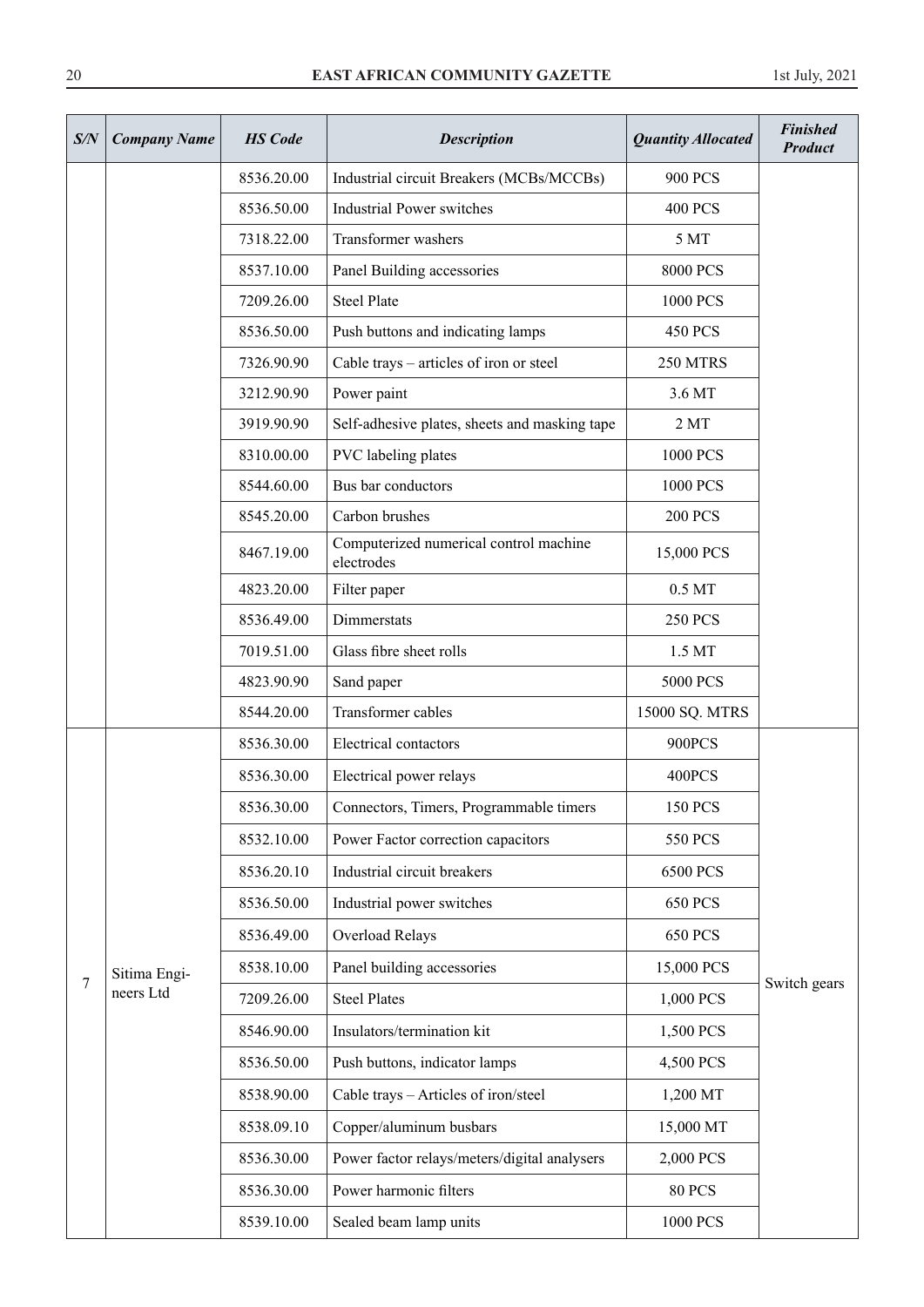| S/N | <b>Company Name</b>                              | <b>HS</b> Code | <b>Description</b>                                       | <b>Quantity Allocated</b> | <b>Finished</b><br>Product |
|-----|--------------------------------------------------|----------------|----------------------------------------------------------|---------------------------|----------------------------|
|     |                                                  | 3917.39.00     | Fiber tube                                               | 9 MT                      |                            |
|     |                                                  | 3919.10.00     | Transparent adhesive tape                                | 5 MT                      |                            |
|     |                                                  | 3926.90.90     | Shrinkable tape                                          | 10 MT                     |                            |
|     |                                                  | 4016.93.00     | Seating O-ring                                           | 6 MT                      |                            |
|     |                                                  | 4811.10.00     | Tarred, bituminised or asphalted paper and<br>paperboard | 6 MT                      |                            |
|     |                                                  | 4811.90.00     | Insulating paper                                         | 2.5 MT                    |                            |
|     |                                                  | 4811.90.00     | Crepe paper                                              | 5 MT                      |                            |
|     |                                                  | 4823.90.90     | Insulating paper board                                   | 12 MT                     |                            |
|     |                                                  | 4823.90.90     | Insulating pressboard                                    | 80 MT                     |                            |
|     |                                                  | 4823.90.90     | Corrugated pressboard                                    | 15 MT                     |                            |
|     |                                                  | 5806.31.00     | Cotton tape                                              | 2.5 MT                    |                            |
|     |                                                  | 7210.20.00     | Galvanized steel belt - plated or coated with<br>lead    | 150 MT                    |                            |
|     | Steema<br>Transformers<br>& Electricals U<br>Ltd | 7216.10.00     | Galvanized steel angles                                  | 500 MT                    |                            |
|     |                                                  | 7225.19.00     | Silicon steel rolls                                      | 200 MT                    |                            |
|     |                                                  | 7225.19.00     | Silicon steel core                                       | 50 MT                     |                            |
| 8   |                                                  | 7225.19.00     | Amorphous alloy core                                     | 100 MT                    |                            |
|     |                                                  | 7226.19.00     | Silicon steel sheet                                      | 50 MT                     | Transformers               |
|     |                                                  | 7312.90.00     | Galvanized steel belt                                    | 500 MT                    |                            |
|     |                                                  | 7318.15.00     | Clamping screws                                          | 10 MT                     |                            |
|     |                                                  | 7318.15.00     | Clamping nuts                                            | 30 MT                     |                            |
|     |                                                  | 7318.22.00     | Clamping bolts                                           | 10 MT                     |                            |
|     |                                                  | 7408.19.00     | Spacer                                                   | 75 MT                     |                            |
|     |                                                  | 7409.19.00     | Copper wire                                              | 200 MT                    |                            |
|     |                                                  | 7410.21.00     | Copper tape                                              | 20 MT                     |                            |
|     |                                                  | 7604.10.00     | Copper foil                                              | 50 MT                     |                            |
|     |                                                  | 7605.19.00     | Aluminium bus bar                                        | $100\,\mathrm{MT}$        |                            |
|     |                                                  | 7606.11.00     | Aluminium plate                                          | 11000 PIECES              |                            |
|     |                                                  | 7606.91.00     | Aluminium tape                                           | 25 MT                     |                            |
|     |                                                  | 7607.20.90     | Aluminium foil                                           | 50 MT                     |                            |
|     |                                                  | 7614.10.00     | Laminated steel core                                     | 280 MT                    |                            |
|     |                                                  | 7806.00.00     | Leads wire                                               | 50 MT                     |                            |
|     |                                                  | 7806.00.00     | Leads tube                                               | 6 MT                      |                            |
|     |                                                  | 8310.00.00     | Rating tube                                              | 0.9 MT                    |                            |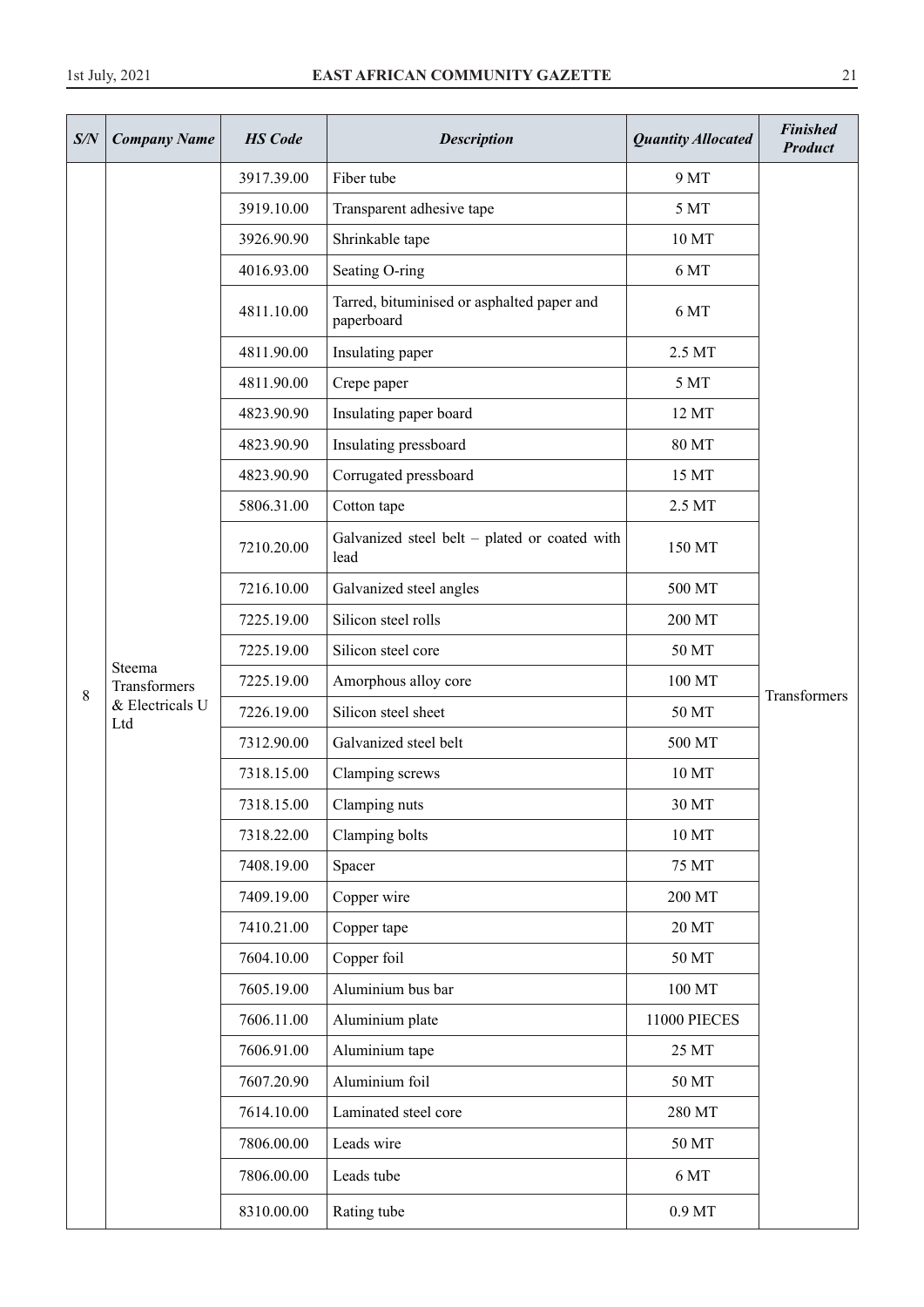| S/N | <b>Company Name</b> | <b>HS</b> Code | <b>Description</b>                                 | <b>Quantity Allocated</b> | <b>Finished</b><br><b>Product</b> |
|-----|---------------------|----------------|----------------------------------------------------|---------------------------|-----------------------------------|
|     |                     | 8311.10.00     | Copper aluminium welding rod                       | 5 MT                      |                                   |
|     |                     | 8311.30.00     | Phosphor copper brazing valve                      | 5 MT                      |                                   |
|     |                     | 8481.10.00     | Pressure relief valves                             | 2000 PIECES               |                                   |
|     |                     | 8483.90.00     | <b>Breathers</b>                                   | 5 MT                      |                                   |
|     |                     | 8484.10.00     | Gaskets                                            | 15 MT                     |                                   |
|     |                     | 8484.10.00     | Rubber gaskets                                     | 10 MT                     |                                   |
|     |                     | 8484.10.00     | Sealing gaskets                                    | 10 MT                     |                                   |
|     |                     | 8511.90.00     | Angle steel cross arm                              | 45 MT                     |                                   |
|     |                     | 8532.30.00     | Electrical capacitor                               | 1500 PIECES               |                                   |
|     |                     | 8536.10.00     | Fuse                                               | 1500 PIECES               |                                   |
|     |                     | 8536.49.00     | Air circuit break ACB                              | 500 PIECES                |                                   |
|     |                     | 8536.49.00     | Relay                                              | 2000 PIECES               |                                   |
|     |                     | 8536.50.00     | Switch                                             | 5000 PIECES               |                                   |
|     |                     | 8536.50.00     | Air break switch 11.33kv                           | 50 PIECES                 |                                   |
|     |                     | 8536.50.00     | Disconnecting switch                               | 500 PIECES                |                                   |
|     |                     | 8536.50.00     | Air switch MCCB                                    | 2000 PIECES               |                                   |
|     |                     | 8537.10.00     | Electrical panel and box not exceeding 1000V       | 100 PIECES                |                                   |
|     |                     | 8544.11.00     | Low voltage connecting wire not exceeding<br>1000V | 90 MT                     |                                   |
|     |                     | 8544.11.00     | Enameled copper wire                               | 500 MT                    |                                   |
|     |                     | 8544.19.00     | Enameled Aluminium wire                            | 200 MT                    |                                   |
|     |                     | 8544.49.00     | Low voltage cable exceeding 1000V                  | 90 MT                     |                                   |
|     |                     | 8544.60.00     | Insulated wire                                     | 16 MT                     |                                   |
|     |                     | 8546.20.00     | Transformer bushing                                | 14.4 MT                   |                                   |
|     |                     | 8546.20.00     | Electric insulator                                 | 24.3 MT                   |                                   |
|     |                     | 8546.20.00     | Electrical insulator                               | 1500 PIECES               |                                   |
|     |                     | 8481.40.00     | Relief valve                                       | 10000 PIECES              |                                   |
|     |                     | 3208.90.00     | Varnish                                            | <b>1500 LTRS</b>          |                                   |
|     |                     | 8547.90.00     | Cable termination kit                              | 3000 PIECES               |                                   |
|     |                     | 3506.10.00     | M seal - Araldate                                  | 100 PIECES                |                                   |
|     |                     | 8547.90.00     | Angle boot                                         | 3000 PIECES               |                                   |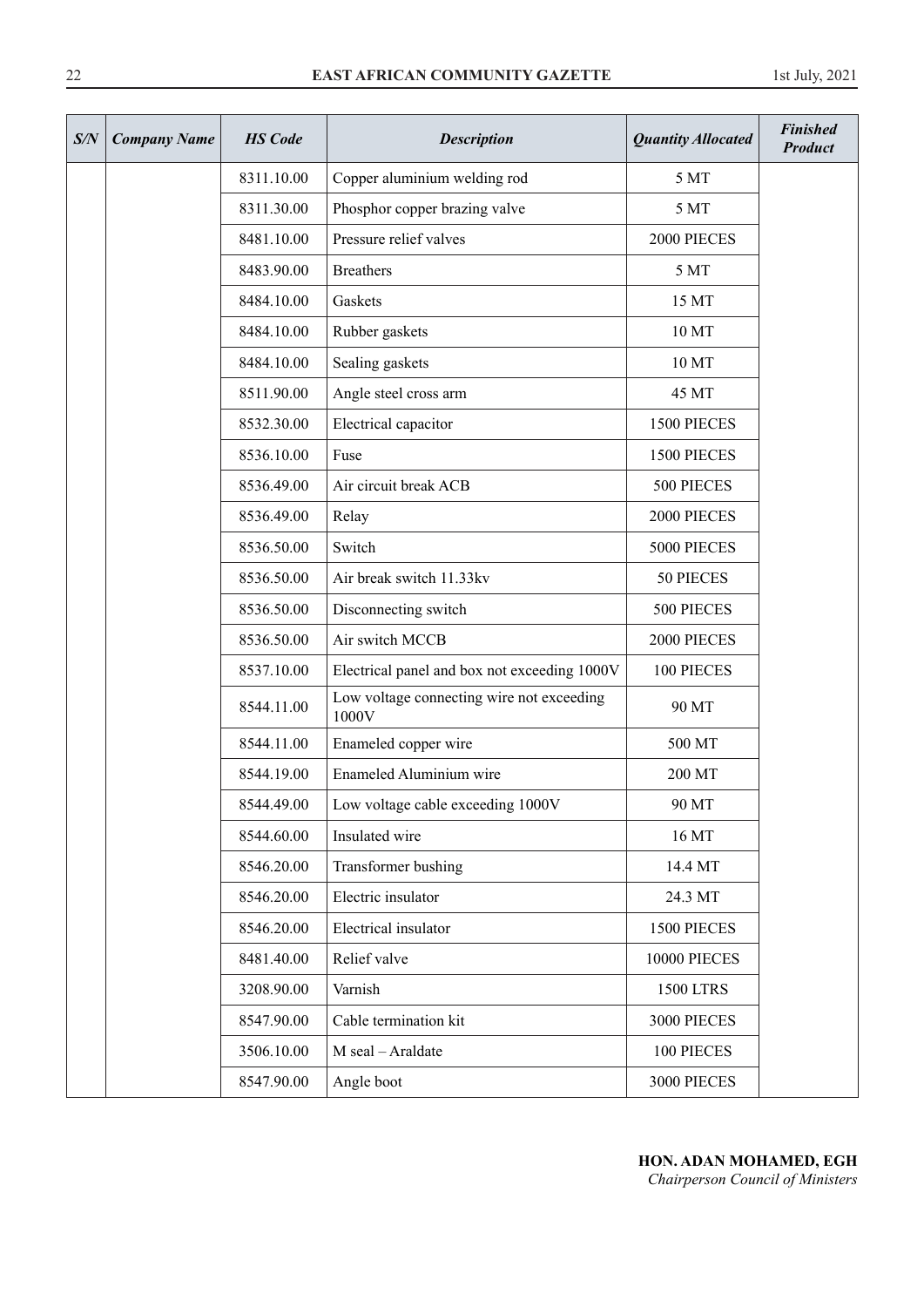Legal Notice No.EAC/171/2021.

#### **THE EAST AFRICAN COMMUNITY CUSTOMS MANAGEMENT ACT 2004**

# **LEGAL NOTICE**

IN EXERCISE of the powers conferred upon the Council of Ministers by section 140 of the East African Community Customs Management Act 2004, the Council of Ministers has approved the following manufacturers to import specified quantities of raw materials for the manufacture of goods at the specified duty rate under the Duty Remission Scheme.

#### **APPROVED UGANDA MANUFACTURERS AND QUANTITIES OF RAW MATERIALS FOR THE MANUFACTURE**  OF GOODS TO BE IMPORTED AT THE SPECIFIED DUTY RATE UP TO 30TH JUNE 2022

| S/N            | <b>Company Name</b>                             | <b>HS</b> Code | <b>Description</b>                                                                      | <b>Quantity</b><br><b>Allocated</b><br>in Metric<br>Tons (MT) | <b>Finished</b><br><b>Product</b>             | Duty<br>Rate |
|----------------|-------------------------------------------------|----------------|-----------------------------------------------------------------------------------------|---------------------------------------------------------------|-----------------------------------------------|--------------|
| $\mathbf{1}$   | Jesa Farm Dairy Limited                         | 3920.10.10     | Unprinted UHT milk packs<br>(Other Plates, sheets, film, foil<br>and strips of ethylene | 300                                                           | Dairy Products                                | $0\%$        |
| $\mathfrak{2}$ | Shreeji Stationers 2009<br>U Ltd                | 3920.10.10     | Unprinted shrink polythene<br>rolls - polymers of ethylene                              | 10                                                            | Exercise books<br>and scholastic<br>materials | $0\%$        |
| 3              | <b>MAKSA</b> Industries<br>Limited              | 3920.10.10     | Unprinted flexible packing<br>materials                                                 | 50                                                            | Packaging<br>materials                        | $0\%$        |
| $\overline{4}$ | Semliki Dairy and<br><b>Beverages U Limited</b> | 3920.10.10     | Other unprinted plates, sheets<br>and films of polymers of<br>ethylene                  | 268                                                           | Packaging<br>materials                        | $0\%$        |
| 5              | Africa Polysack                                 | 3920.10.10     | Unprinted Bopp plates, sheets<br>and films of polymers of<br>ethylene                   | 200                                                           | Packaging                                     | $0\%$        |
|                | <b>Industries Ltd</b>                           | 3920.20.10     | Other plates, sheets, film, foil<br>and strip, of plastic---unprinted                   | 200                                                           | materials                                     | $0\%$        |
| 6              | World Point Group Ltd                           | 3920.10.10     | Unprinted plates, sheets and<br>films of polymers of ethylene                           | 35                                                            | Printed materials                             | $0\%$        |
| $\overline{7}$ | Picfare Industries<br>Limited                   | 3920.10.10     | Unprinted plates of polymers<br>of ethylene                                             | 370                                                           | Labels                                        | $0\%$        |
| 8              | <b>Luuka Plastics</b>                           | 3920.10.10     | Other plates, sheets, film<br>foil and strip, of polymers of<br>ethylene - unprinted    | 3,500                                                         | Packaging<br>materials                        | $0\%$        |
|                |                                                 | 3920.20.10     | Other plates, sheets, film, foil<br>and strip, of plastic---unprinted                   | 2,500                                                         |                                               | $0\%$        |
| 9              | Gentex Enterprises<br>Limited                   | 3920.10.10     | Under Layer Foam (polymers<br>of ethylene) unprinted films                              | 20,000<br>Metres                                              | Packaging<br>materials                        | $0\%$        |
| 10             | Sunshine Laminates (U)<br>Limited               | 3920.10.10     | Unprinted Polymers of<br>Ethylene (PE) films                                            | 900                                                           | Packaging<br>materials                        | $0\%$        |
| 11             | Apple Foods Industries<br>Limited               | 3920.10.10     | Unprinted polymers of<br>ethylene sheets                                                | $10\,$                                                        | Packaging<br>materials                        | $0\%$        |
| 12             | Supreme Flexibond U<br>Limited                  | 3920.10.10     | Unprinted Polymers of<br>Ethylene films                                                 | 300                                                           | Self-adhesive<br>tapes                        | 10%          |
| 13             | Fusion Africa                                   | 3920.10.10     | Unprinted plastic films                                                                 | 200                                                           | Packaging                                     | $0\%$        |
|                |                                                 | 3920.20.10     | Other plates, sheets, film, foil<br>and strip, of plastic---unprinted                   | 350                                                           | materials                                     | $0\%$        |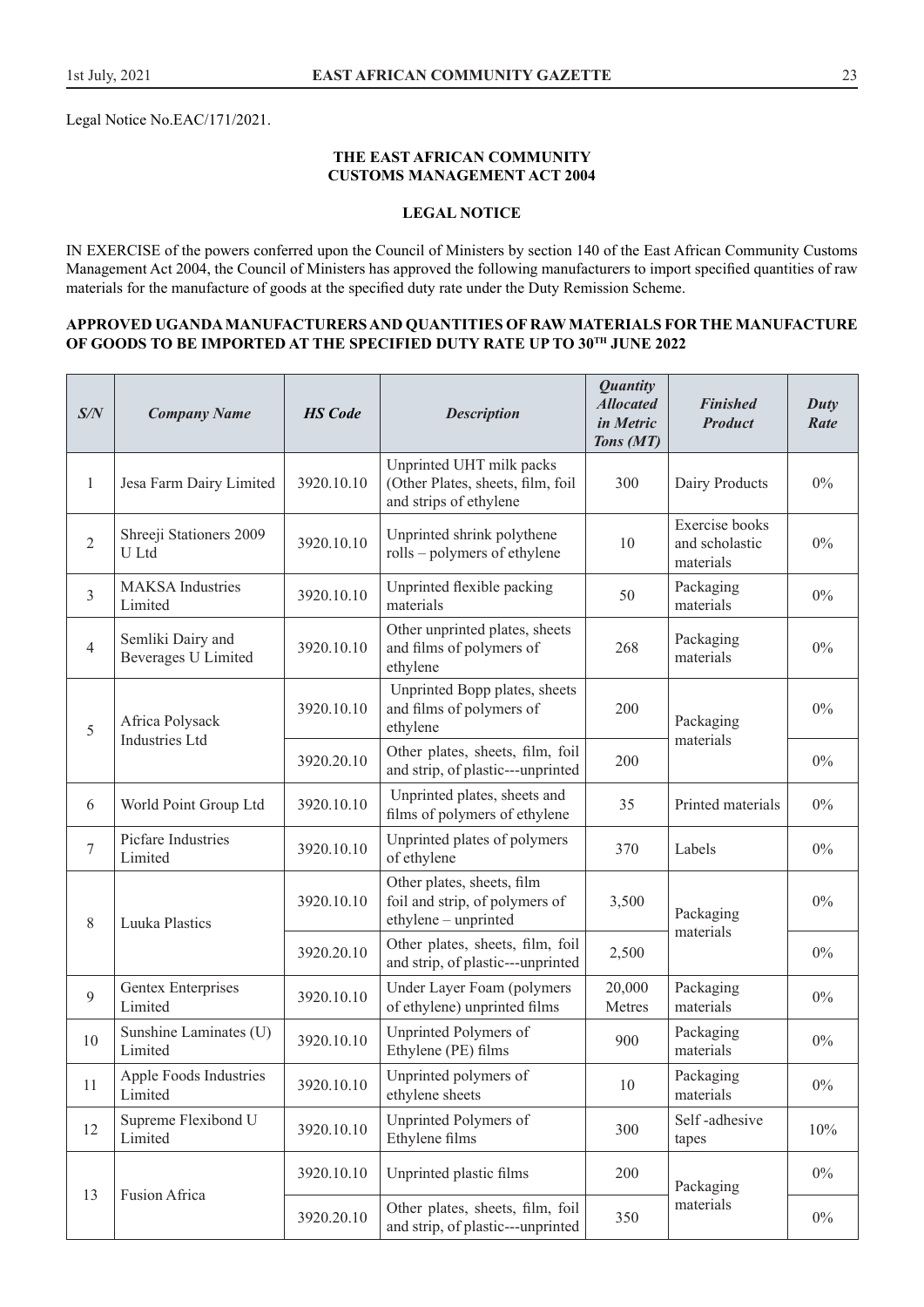| S/N | <b>Company Name</b>                              | <b>HS</b> Code | <b>Description</b>                                                              | <b>Quantity</b><br><b>Allocated</b><br>in Metric<br>Tons (MT) | <b>Finished</b><br><b>Product</b> | Duty<br>Rate |
|-----|--------------------------------------------------|----------------|---------------------------------------------------------------------------------|---------------------------------------------------------------|-----------------------------------|--------------|
|     |                                                  | 3920.10.10     | Unprinted Polymers of<br>Ethylene films                                         | 100                                                           | Self-adhesive<br>tapes            | 10%          |
| 14  | Bhumi Tapes U Ltd                                | 3920.91.10     | Unprinted poly (vinyl butyral)<br>jumbo rolls                                   | 36                                                            | Self-adhesive<br>tapes            | 10%          |
| 15  | <b>SRK Foods Limited</b>                         | 3920.10.10     | Unprinted polymers of<br>ethylene packing sheets                                | 150                                                           | Packaging<br>materials            | $0\%$        |
| 16  | Vistara Limited                                  | 3920.10.10     | Unprinted plates, sheets, films,<br>foils and strips of polymers of<br>ethylene | 25                                                            | Corrugated<br>boxes               | $0\%$        |
| 17  | Unistar Limited                                  | 3909.50.00     | Polyurethane resins                                                             | 3,000                                                         | <b>Shoes</b>                      | $0\%$        |
|     | Hariss International                             | 2009.79.00     | Apple juice                                                                     | 600                                                           | Beverages                         | 10%          |
|     | 18<br>Limited                                    | 2009.19.00     | Other orange juice                                                              | 300                                                           | Beverages                         | 10%          |
| 19  | <b>Century Bottling</b><br>Company Limited       | 2009.19.00     | Orange juice pulp<br>(concentrate)                                              | 1469                                                          | Beverages                         | 10%          |
| 20  | Canaan Investments<br>Limited                    | 2009.19.00     | Other orange juice, frozen or<br>not frozen                                     | 20                                                            | Juice                             | 10%          |
|     |                                                  | 2009.79.00     | Other, apple juice                                                              | 20                                                            | Juice                             | 10%          |
| 21  | <b>Britania Allied Industries</b>                | 2009.19.00     | Other orange juice, frozen or<br>not frozen                                     | 200                                                           | Juice                             | 10%          |
|     | Ltd                                              | 2009.79.00     | Other, apple juice                                                              | 2545                                                          | Juice                             | 10%          |
| 22  | Hoopoe Trading Limited                           | 3402.19.00     | Maralen PCA85 (Organic<br>surface active agent)                                 | 40                                                            | Processed hides<br>and skins      | $0\%$        |
| 23  | Peacock Paints Limited                           | 3402.11.00     | Organic surface -active<br>agents. (Anionic, Cationic,<br>Other)                | 0.48                                                          | Paints                            | $0\%$        |
|     |                                                  | 3905.30.00     | Poly (vinyl alcohol) whether<br>or not containing other<br>additives            | 0.24                                                          |                                   |              |
| 24  | Balaji Group (EA) Ltd                            | 3920.10.10     | Unprinted plates, sheets, films,<br>foils and strips of polymers of<br>ethylene | 200                                                           | Corrugated<br>boxes               | $0\%$        |
| 25  | <b>Ahmed Raza Foods</b><br><b>Industries Ltd</b> | 3920.10.10     | Unprinted plates, sheets, films,<br>foils and strips of polymers of<br>ethylene | 20                                                            | Corrugated<br>boxes               | $0\%$        |

**The sale of the above finished products shall be subject to the following condition:**

**In the event that such goods are sold in the EAC Customs Territory, such goods shall attract duties, levies and other charges provided in the EAC Common External Tariff.**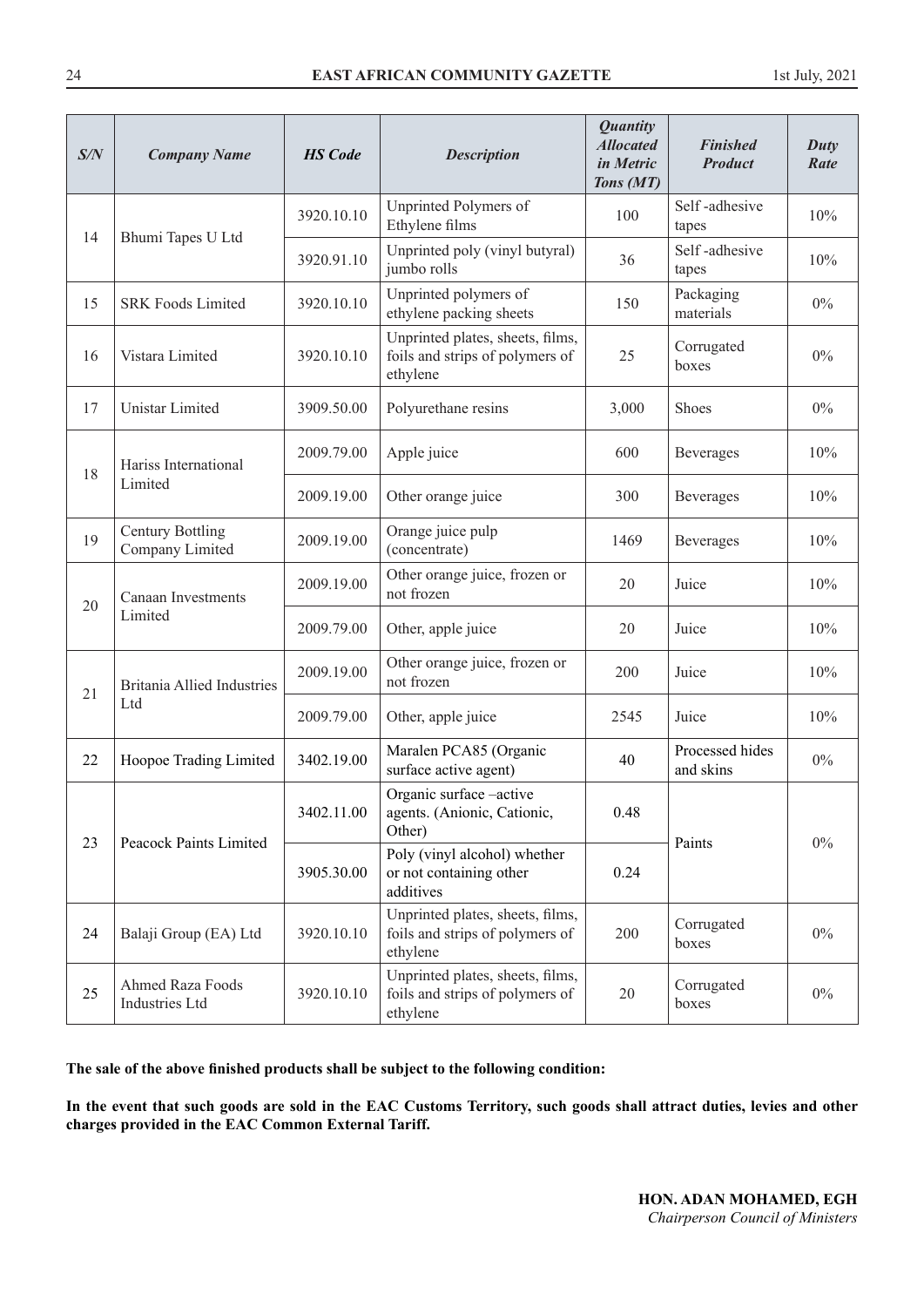#### **THE EAST AFRICAN COMMUNITY CUSTOMS MANAGEMENT ACT 2004**

# **LEGAL NOTICE**

IN EXERCISE of the powers conferred upon the Council of Ministers by Section 140 of the East African Community Customs Management Act 2004, the Council of Ministers has approved the following Manufacturers to import specified quantities of Raw Materials for the manufacture of Sanitary Towels and Baby Diapers to be imported under the Duty Remission Scheme.

#### **APPROVED UGANDA MANUFACTURERS AND QUANTITIES OF RAW MATERIALS FOR THE MANUFACTURE OF SANITARY TOWELS AND BABY DIAPERS TO BE IMPORTED AT DUTY RATE OF 0% FOR TWELVE MONTHS**

| S/N            | Company<br><b>Name</b>        | <b>HS</b> Code | <b>Description</b>                                                                                                   | <b>Quantity</b><br><b>Allocated</b> | <b>Finished</b><br><b>Product</b> |
|----------------|-------------------------------|----------------|----------------------------------------------------------------------------------------------------------------------|-------------------------------------|-----------------------------------|
|                |                               | 3921.90.00     | PE Film                                                                                                              | 14 MT                               |                                   |
|                |                               | 3921.90.00     | PE sachet film                                                                                                       | 16 MT                               |                                   |
|                |                               | 3906.90.00     | SAP (Polymer glue)                                                                                                   | 14 MT                               |                                   |
|                |                               | 5603.11.00     | Hydrophilic PP Non-woven                                                                                             | 24 MT                               |                                   |
|                |                               | 5603.11.00     | <b>Acquisition Layer</b>                                                                                             | 1 MT                                |                                   |
| $\mathbf{1}$   | Triple M                      | 4803.00.00     | Carrier Tissue paper                                                                                                 | 20 MT                               |                                   |
|                | Hygiene<br>Products           | 4823.70.00     | Airlaid                                                                                                              | 20 MT                               | Sanitary<br>towels                |
|                | Limited                       | 4823.20.00     | Fluff pulp paper                                                                                                     | 60 MT                               |                                   |
|                |                               | 4811.59.90     | Release paper for backing                                                                                            | 14 MT                               |                                   |
|                |                               | 4811.59.90     | Release paper for wings                                                                                              | <b>8 MT</b>                         |                                   |
|                |                               | 3919.10.00     | Easy open tape                                                                                                       | 2MT                                 |                                   |
|                |                               | 5603.11.00     | Paper with super absorbent polymer                                                                                   | 16 MT                               |                                   |
|                |                               | 5603.11.00     | Polyprone non-woven polymer paper                                                                                    | 3,000,000 PCS                       |                                   |
|                |                               | 3920.10.10     | PE films in rolls                                                                                                    | 50 MT                               |                                   |
|                |                               | 4804.11.00     | Unbleached kraft liners                                                                                              | 100 MT                              |                                   |
|                | Medicott                      | 3921.10.00     | perforated PE Films                                                                                                  | 20 MT                               |                                   |
| 2              | Industries                    | 3923.21.00     | Printed PE Bags/LD polythene bags                                                                                    | 20 MT                               | Sanitary<br>towels                |
|                | Limited                       | 4811.49.00     | Silicone tape                                                                                                        | 20 MT                               |                                   |
|                |                               | 3506.91.00     | Hot melt glue                                                                                                        | 10 MT                               |                                   |
|                |                               | 4803.00.00     | Tissue paper                                                                                                         | 80 MT                               |                                   |
|                |                               | 6001.92.00     | Pile fabrics including long pile fabrics and terry<br>fabrics, knitted or crocheted                                  | 50 MT                               |                                   |
| $\overline{3}$ | Afripads<br>Uganda<br>Limited | 5903.20.00     | Textile fabrics impregnated, coated, covered or<br>laminated with plastics, other than those of 5902                 | 100 MT                              | Sanitary<br>towels                |
|                |                               | 6005.41.00     | Warp knit fabrics (including those made on gallon<br>knitting machines), other than those of heading<br>6001 to 6004 | 20 MT                               |                                   |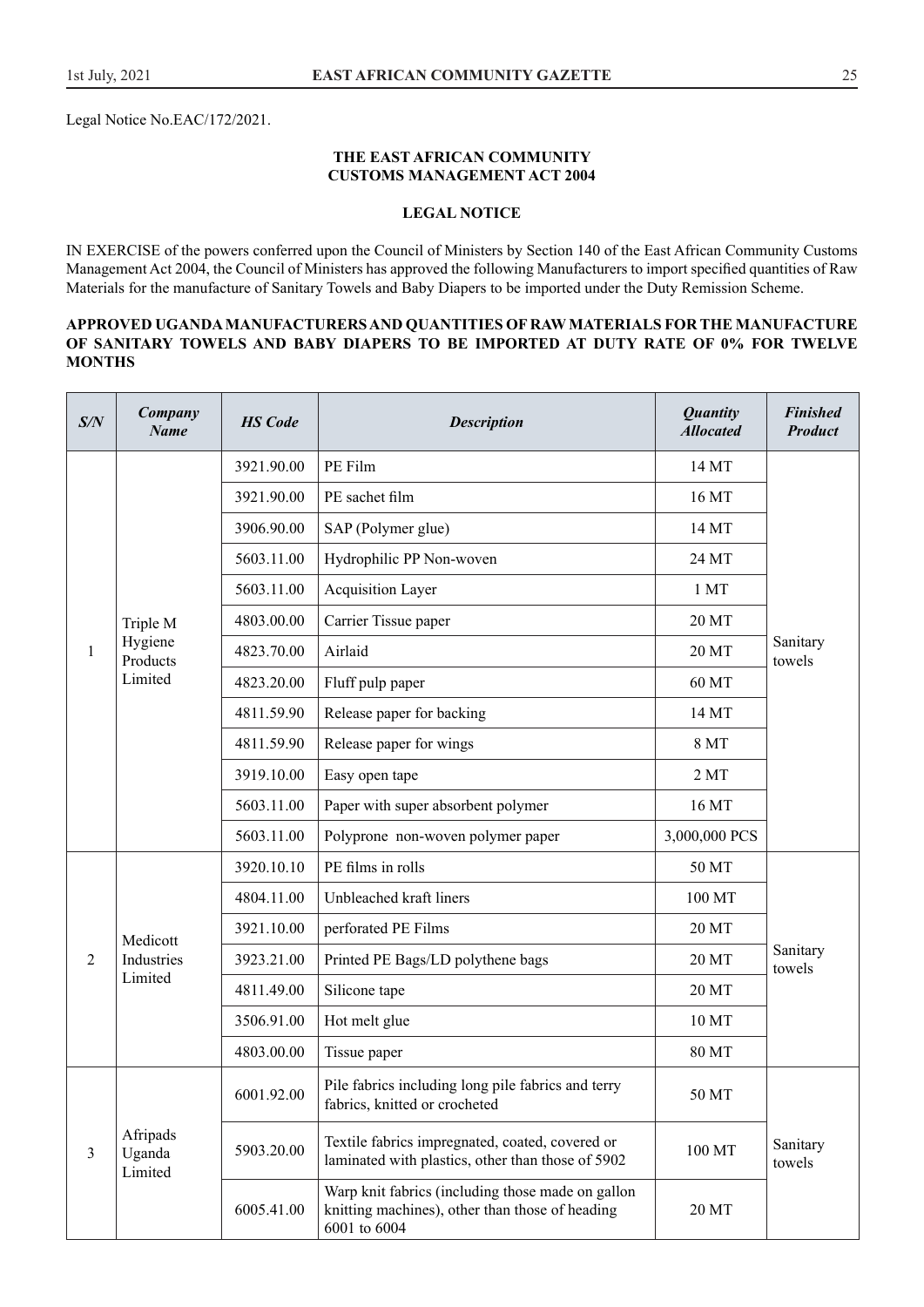| S/N | Company<br><b>Name</b>  | <b>HS</b> Code | <b>Description</b>                                                                                                                             | <b>Quantity</b><br><b>Allocated</b> | <b>Finished</b><br><b>Product</b> |
|-----|-------------------------|----------------|------------------------------------------------------------------------------------------------------------------------------------------------|-------------------------------------|-----------------------------------|
|     |                         | 9606.29.00     | Buttons, press fasteners, snap fasteners and press<br>studs, button molds and other parts of these articles;<br>button blanks                  | 20 MT                               |                                   |
|     |                         | 5807.10.00     | Labels, badges and similar articles of textile<br>materials, in the piece, in strips or cut to shape or<br>size, not embroidered               | 20 MT                               |                                   |
|     |                         | 5806.10.00     | Narrow woven fabrics, other than goods of heading<br>5807; narrow fabrics consisting of warp without<br>weft assembled by means of an adhesive | 10 MT                               |                                   |
|     |                         | 5401.10.00     | Sewing thread of man- made filaments, whether or<br>not put up for retail sale                                                                 | 10 MT                               |                                   |
|     |                         | 3923.90.90     | Articles of conveyance or packaging materials of<br>goods                                                                                      | 10 MT                               |                                   |
|     |                         | 5402.44.00     | Elastometric                                                                                                                                   | 10 MT                               |                                   |
|     |                         | 5407.74.00     | Other woven fabrics, containing less than 85% by<br>weight of synthetic filaments, mixed mainly or<br>solely with cotton                       | 10 MT                               |                                   |
|     |                         | 3906.90.00     | Super Absorbent Polymer                                                                                                                        | 240 MT                              |                                   |
|     |                         | 3506.91.00     | Hot Melt Adhesive                                                                                                                              | 70 MT                               |                                   |
|     |                         | 5603.11.00     | Non-woven fabric                                                                                                                               | 200 MT                              |                                   |
|     |                         | 4803.00.00     | Fluff pulp                                                                                                                                     | 520 MT                              |                                   |
|     | Yaya                    | 5903.90.00     | Coated Non-woven fabric                                                                                                                        | 180 MT                              |                                   |
| 4   | Children's              | 5402.44.00     | Elastic waistline                                                                                                                              | 12 MT                               | Diapers                           |
|     | Products                | 3920.10.90     | Polyethylene Film                                                                                                                              | 50 MT                               |                                   |
|     |                         | 3926.90.90     | Magic hook                                                                                                                                     | 22 MT                               |                                   |
|     |                         | 5402.44.00     | Spandex                                                                                                                                        | 15 MT                               |                                   |
|     |                         | 3923.29.00     | Plastic packing bags                                                                                                                           | 150 MT                              |                                   |
|     |                         | 3919.90.90     | Frontal tape (adhesive)                                                                                                                        | 22 MT                               |                                   |
| 5   | Mawa Vantage<br>Limited | 6305.33.00     | Empty bag for baby diapers                                                                                                                     | 200 MT                              | Baby<br>diapers                   |

# **HON. ADAN MOHAMED, EGH**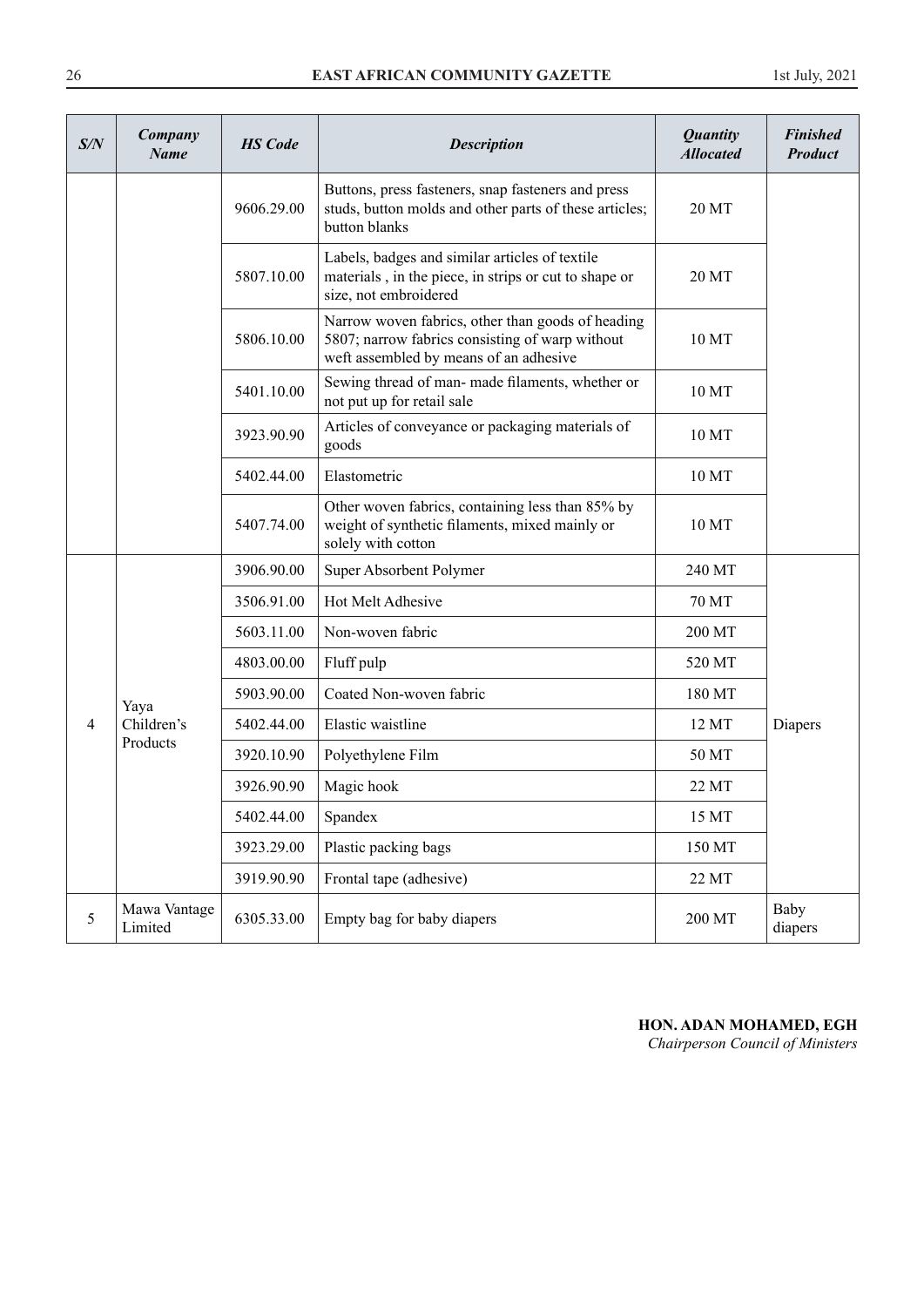Legal Notice No.EAC/173/2021.

#### **THE EAST AFRICAN COMMUNITY CUSTOMS MANAGEMENT ACT 2004**

# **LEGAL NOTICE**

IN EXERCISE of the powers conferred upon the Council of Ministers by section 140 of the East African Community Customs Management Act 2004, the Council of Ministers has approved the following Manufacturer to import specified quantities of raw materials for the manufactures of Retreaded Tyres under the Duty Remission Scheme.

#### **APPROVED UGANDA MANUFACTURERS AND QUANTITIES OF RAW MATERIALS FOR THE MANUFACTURE OF RETREADED TYRES TO BE IMPORTED AT A DUTY RATE OF 0% FOR TWELVE MONTHS**

| S/N            | <b>Company Name</b>                     | <b>HS</b> Code | <b>Description</b>                       | <b>Quantity</b><br><b>Allocated in</b><br><b>Metric Tons (MT)</b> | <b>Finished Product</b> |
|----------------|-----------------------------------------|----------------|------------------------------------------|-------------------------------------------------------------------|-------------------------|
| 1              | <b>Arrow Centre</b><br>(Uganda) Limited | 4012.90.10     | Pre-cured rubber for retreading<br>tyres | 5,000                                                             | Re-treaded Tyres        |
| $\overline{2}$ | Masai Tyre Retreading<br>Factory        | 4012.90.10     | Treads for tyres                         | 480                                                               | Re-treaded Tyres        |
| 3              | Mandella Auto Spares<br>Limited         | 4012.90.10     | Treads for tyres                         | 400                                                               | Re-treaded Tyres        |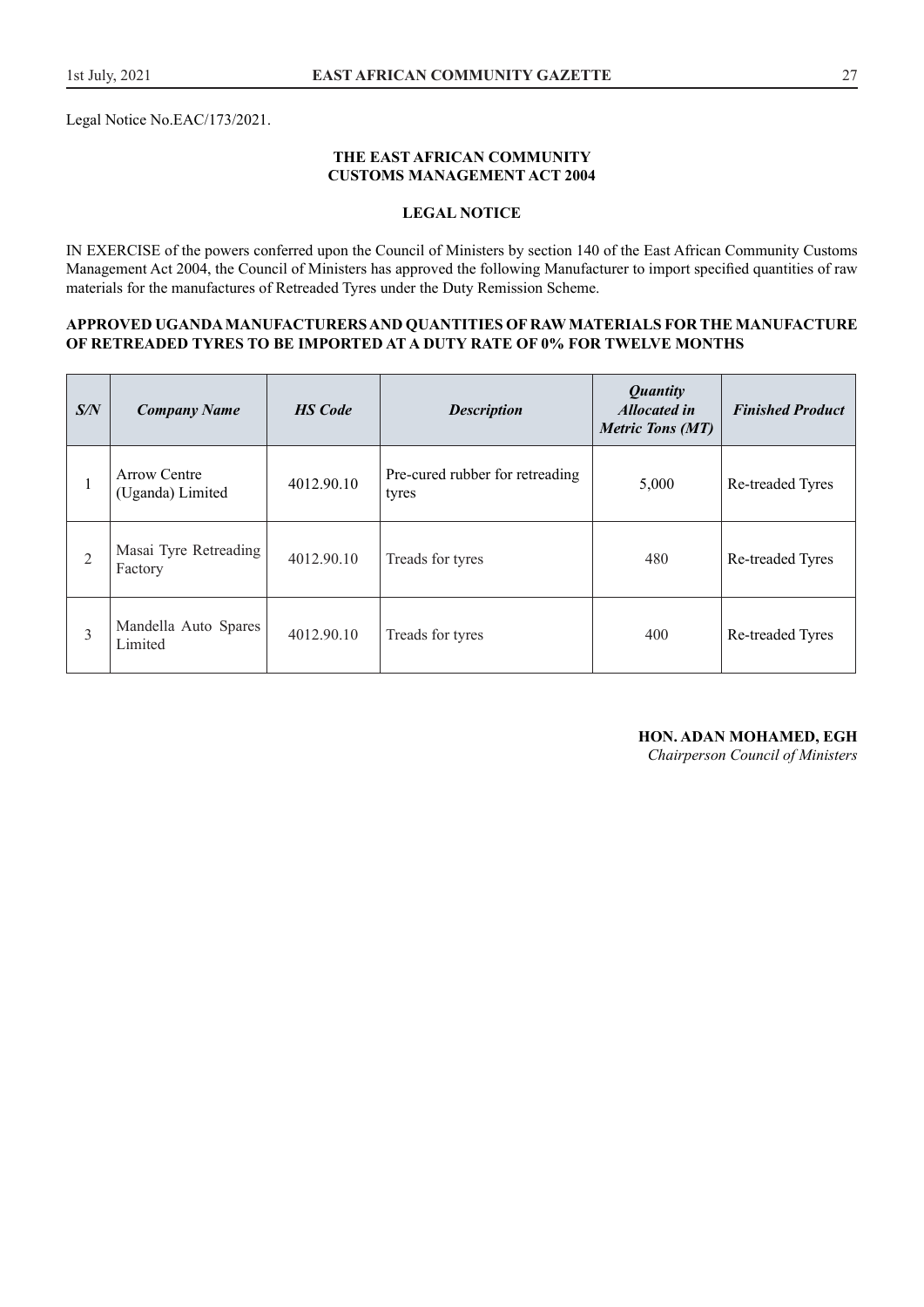#### **THE EAST AFRICAN COMMUNITY CUSTOMS MANAGEMENT ACT 2004**

# **LEGAL NOTICE**

IN EXERCISE of the powers conferred upon the Council of Ministers by section 140 of the East African Community Customs Management Act 2004, the Council of Ministers has approved the following manufacturers to import the specified quantities of inputs for the manufacture of deep cycle batteries under the Duty Remission Scheme.

#### **APPROVED UGANDA MANUFACTURERS AND QUANTITIES OF INPUTS FOR THE MANUFACTURE OF DEEP CYCLE BATTERIES TO BE IMPORTED AT A DUTY RATE OF 0% FOR TWELVE MONTHS**

| S/N            | <b>Company Name</b>         | <b>HS</b> Code | <b>Description</b>                              | <b>Quantity</b><br><b>Allocated</b> | <b>Finished Product</b> |  |
|----------------|-----------------------------|----------------|-------------------------------------------------|-------------------------------------|-------------------------|--|
|                |                             | 4811.59.10     | Paper board coated with wax                     | 160.220 MT                          |                         |  |
|                |                             | 3919.90.90     | Adhesive tape                                   | 816 MT                              |                         |  |
|                |                             | 4819.10.00     | Corrugated cartons                              | 24.316 MT                           |                         |  |
|                |                             | 4811.59.10     | <b>PVC</b> labels                               | 40 MT                               |                         |  |
| 1              | Golden Power<br>Battery Co. | 3921.19.10     | Unprinted sheets of plastics                    | 28 MT                               | Dry battery cells       |  |
|                | Limited                     | 3811.90.00     | R20s battery negative and positive<br>terminals | 60.6 MT                             |                         |  |
|                |                             | 4819.10.90     | Packing boxes                                   | 9.220 MT                            |                         |  |
|                |                             | 8506.90.00     | R20s battery separators                         | 0.041616 MT                         |                         |  |
|                |                             | 4016.93.00     | R20s battery gaskets                            | 12.316 MT                           |                         |  |
|                |                             | 2807.00.00     | Sulfuric acid                                   | 300 MT                              |                         |  |
|                |                             | 2530.90.00     | Humic acid                                      | 1 MT                                |                         |  |
|                |                             | 8311.30.00     | Solder wire                                     | $1$ MT $\,$                         |                         |  |
|                |                             | 2712.10.00     | Petroleum jelly                                 | 1 <sub>MT</sub>                     |                         |  |
|                |                             | 3810.90.00     | Soldering flux                                  | <b>100 PCS</b>                      |                         |  |
|                |                             | 8481.40.00     | Safety valve                                    | 216,000 PCS                         |                         |  |
|                |                             | 3923.29.00     | Plastic packing Jali (Grid)                     | 15 MT                               |                         |  |
|                |                             | 2833.19.00     | Sodium sulphate                                 | 2MT                                 |                         |  |
| $\overline{2}$ | Goldstar Battery            | 3919.90.90     | Disp 30 GAL PE DM                               | 1 MT                                | Deep cycle              |  |
|                | U Ltd                       | 7318.16.00     | Brass nut bolts                                 | 720,000 PCS                         | batteries               |  |
|                |                             | 8538.90.00     | Copper terminal                                 | 720,000 PCS                         |                         |  |
|                |                             | 3926.90.90     | Terminal protector                              | 480,000 PCS                         |                         |  |
|                |                             | 7010.10.90     | LID cover                                       | 360,000 PCS                         |                         |  |
|                |                             | 3923.10.00     | Charging cone rubber                            | 100,000 PCS                         |                         |  |
|                |                             | 3926.10.00     | Plastic container                               | 360,000 PCS                         |                         |  |
|                |                             | 3402.90.00     | Capstone FS 10                                  | $0.01$ MT                           |                         |  |
|                |                             | 8548.10.00     | Battery scrap                                   | 100 MT                              |                         |  |
|                |                             | 7318.16.00     | O-rings                                         | 720,000 PCS                         |                         |  |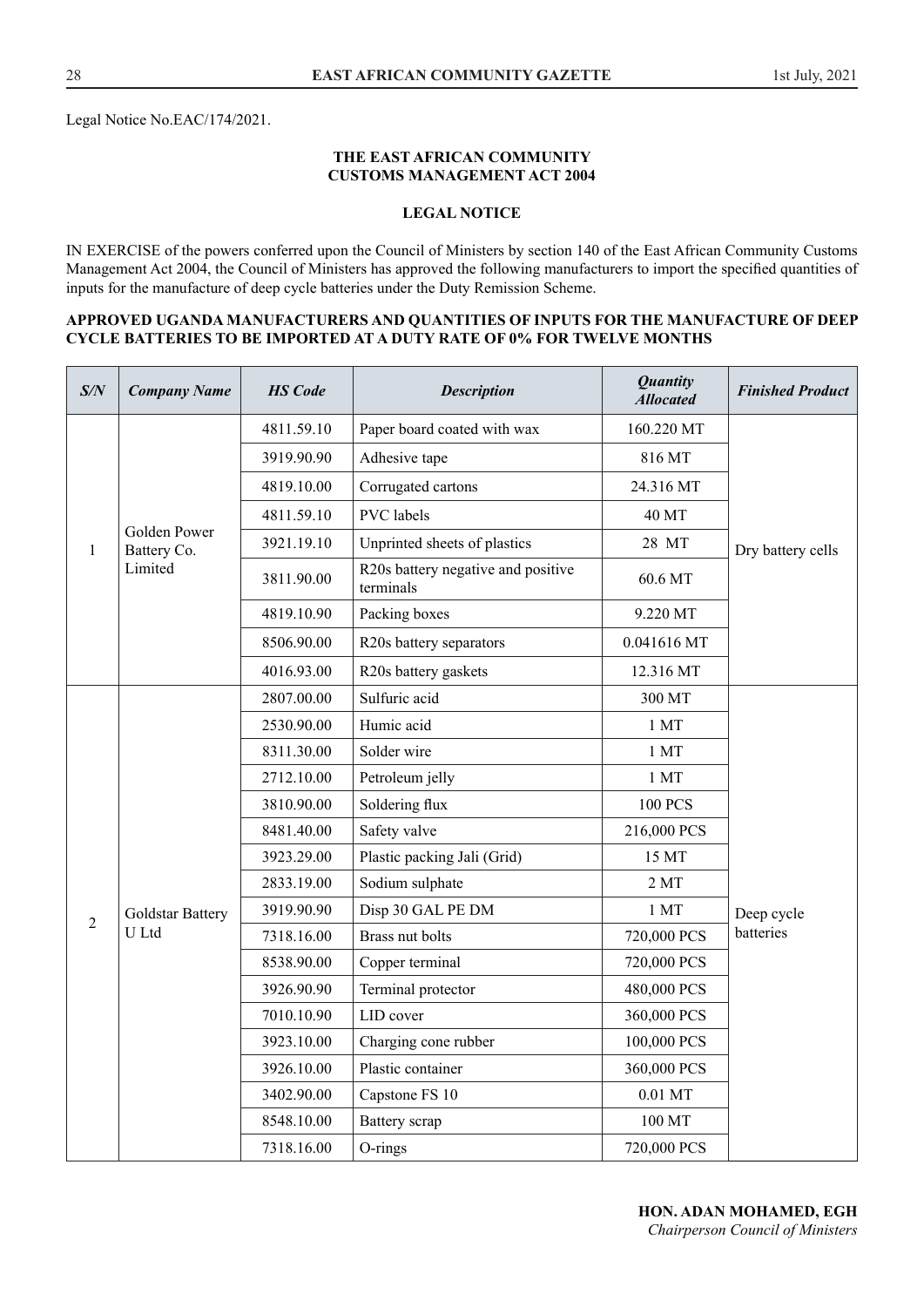Legal Notice No.EAC/175/2021.

#### **THE EAST AFRICAN COMMUNITY CUSTOMS MANAGEMENT ACT 2004**

# **LEGAL NOTICE**

IN EXERCISE of the powers conferred upon the Council of Ministers by section 140 of the East African Community Customs Management Act 2004, the Council of Ministers has approved the following manufacturers to import the specified quantities of inputs and raw materials for the manufacture of mattresses under the Duty Remission Scheme.

#### **APPROVED UGANDA MANUFACTURERS AND QUANTITIES OF INPUTS AND RAW MATERIALS FOR THE MANUFACTURE OF MATTRESSES TO BE IMPORTED AT A DUTY RATE OF 10% UP TO 30TH JUNE, 2022**

| S/N          | <b>Company Name</b>          | <b>HS</b> Code | <b>Description</b>                                                    | <b>Quantity Allocated</b> | <b>Finished</b><br><b>Product</b> |
|--------------|------------------------------|----------------|-----------------------------------------------------------------------|---------------------------|-----------------------------------|
|              | Crest Foam                   | 5513.49.00     | Poly cotton mattress covers                                           | 1,000,000 MTRS            |                                   |
| $\mathbf{1}$ |                              | 5408.33.00     | Jacquard Material                                                     | 100,000 MTRS              | Mattresses                        |
| 2            | Comfoam (U)                  | 5513.49.00     | Poly cotton mattresses covers                                         | 10,000,000 SQ M           | Mattresses                        |
|              | Limited                      | 5408.33.00     | Jacquard Material                                                     | 6,500,000 SQM             |                                   |
| 3            | Grace Foam U                 | 5408.33.00     | Jacquard material                                                     | 6,500,000 SQM             | Mattresses                        |
|              | Limited                      | 5513.49.00     | Poly cotton mattress covers                                           | 6,000,000 SQM             |                                   |
|              |                              | 5408.33.00     | Jacquard material                                                     | 180,000 MTRS              |                                   |
|              | <b>Euroflex Limited</b>      | 5513.49.00     | Poly cotton mattress covers                                           | 2,600,000 MTRS            |                                   |
| 4            |                              | 3402.19.00     | Organic surface active agents                                         | 32 MT                     | Mattresses                        |
|              |                              | 4804.31.00     | Unbleached kraft paper in rolls or<br>sheets (150 GSM or less)        | 65 MT                     |                                   |
|              | Megha Industries (U)         | 5408.33.00     | Jacquard material                                                     | 500,000 MTRS              |                                   |
| 5            | Ltd                          | 5513.49.00     | Poly cotton mattress covers                                           | 2,500,000 MTRS            | Mattresses                        |
|              | Sleep Foam                   | 5408.33.00     | Jacquard material for making spring<br>mattresses (printed with logo) | 200,000 MTRS              |                                   |
| 6            | <b>International Limited</b> | 5513.49.00     | Poly cotton printed fabrics for<br>making mattress covers             | 250,000 MTRS              | Mattresses                        |
|              | Royikems Industries          | 5408.33.00     | Jacquard material for making spring<br>mattresses                     | 100 MT                    |                                   |
| 7            | Limited                      | 5513.49.00     | Poly cotton mattress covers for<br>making mattresses                  | 100 MT                    | Mattresses                        |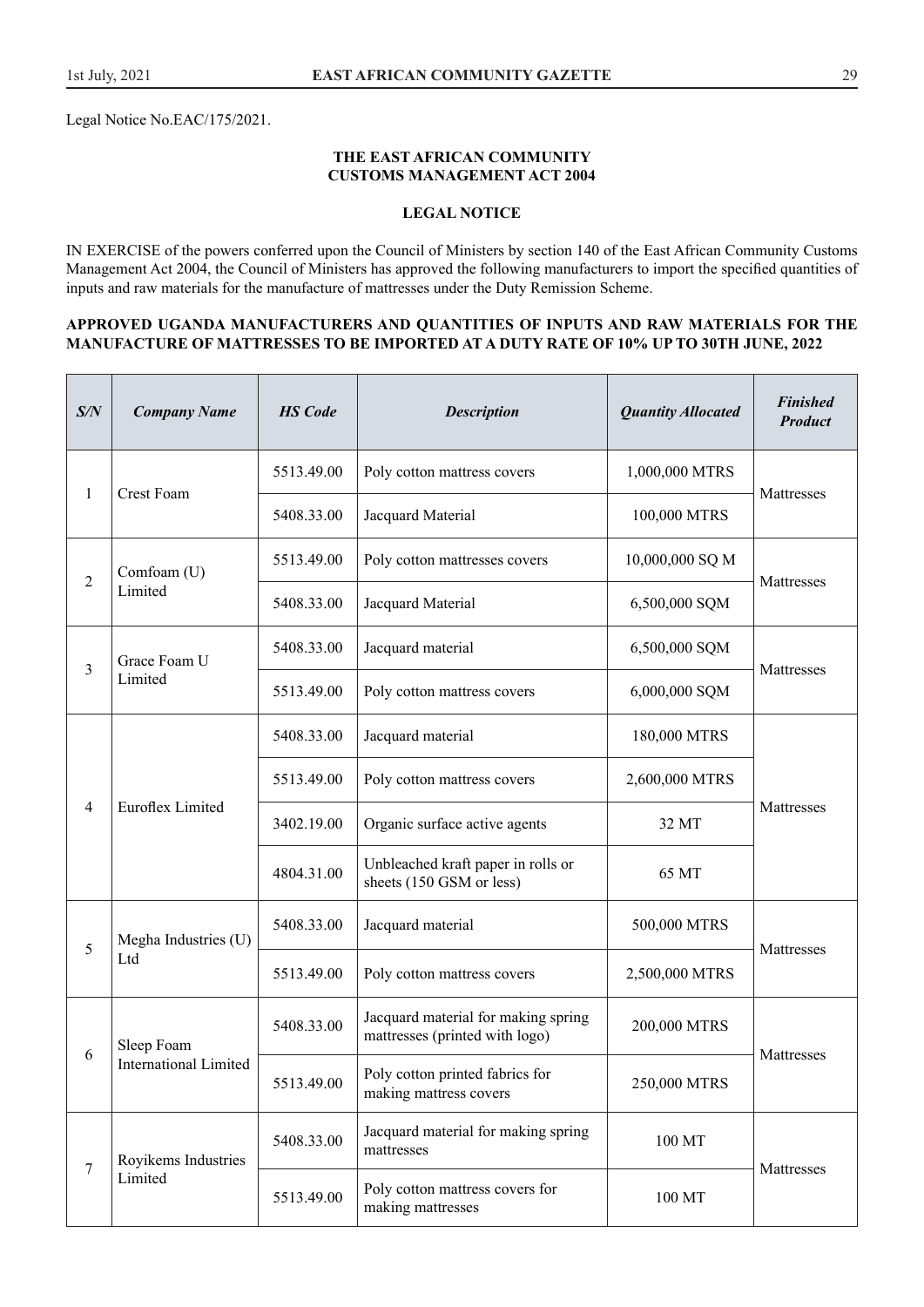| S/N | <b>Company Name</b>            | <b>HS</b> Code | <b>Description</b>                                        | <b>Quantity Allocated</b>    | <b>Finished</b><br><b>Product</b> |
|-----|--------------------------------|----------------|-----------------------------------------------------------|------------------------------|-----------------------------------|
| 8   | Huatian Deli Uganda<br>Co. Ltd | 5408.33.00     | Jacquard material for making spring<br>mattresses         | 1,600,000 SQ.<br><b>MTRS</b> | Mattresses                        |
|     |                                | 5513.49.00     | Poly cotton mattress covers for<br>making mattresses      | 160,000 SQ. MTRS             |                                   |
| 9   | Mbale Foam Limited             | 5513.49.00     | Poly cotton printed fabrics for<br>making mattress covers | 160 MT                       | Mattresses                        |
|     |                                | 5408.33.00     | Jacquard material                                         | 140 MT                       |                                   |

**The sale of the above finished products shall be subject to the following condition:** 

**In the event that such goods are sold in the EAC Customs Territory, such goods shall attract duties, levies and other charges provided in the EAC Common External Tariff.** 

# **HON. ADAN MOHAMED, EGH**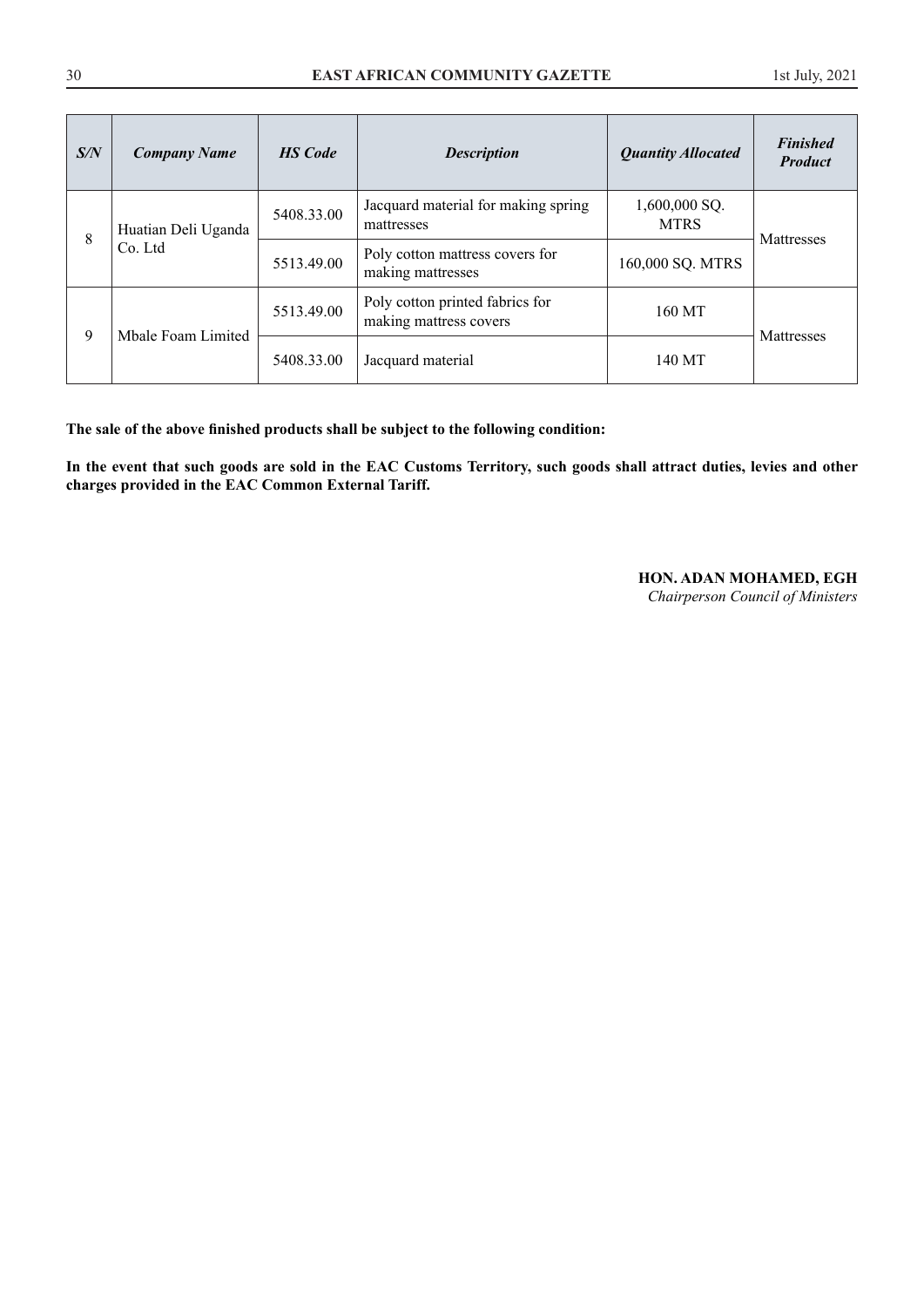Legal Notice No.EAC/176/2021.

#### **THE EAST AFRICAN COMMUNITY CUSTOMS MANAGEMENT ACT 2004**

# **LEGAL NOTICE**

IN EXERCISE of the powers conferred upon the Council of Ministers by section 140 of the East African Community Customs Management Act 2004, the Council of Ministers has approved the following manufacturers to import the specified quantities of inputs for the manufacture of Furniture under the Duty Remission Scheme.

#### **APPROVED UGANDA MANUFACTURERS AND QUANTITIES OF INPUTS FOR THE MANUFACTURE OF**  FURNITURE TO BE IMPORTED AT THE SPECIFIED DUTY RATES UP TO  $30^{\text{TH}}$  JUNE, 2022

| S/N            | Company<br><b>Name</b>              | <b>HS</b> Code | <b>Description</b>                                                                                                                                                                                                                                                                                                                                                                                                                                                                                                                                                                                             | <b>Quantity</b><br><b>Allocated</b> | <b>Finished</b><br><b>Product</b> | Duty<br><b>Remission</b> |
|----------------|-------------------------------------|----------------|----------------------------------------------------------------------------------------------------------------------------------------------------------------------------------------------------------------------------------------------------------------------------------------------------------------------------------------------------------------------------------------------------------------------------------------------------------------------------------------------------------------------------------------------------------------------------------------------------------------|-------------------------------------|-----------------------------------|--------------------------|
|                |                                     | 4410.11.00     | Particle board/MDF Boards                                                                                                                                                                                                                                                                                                                                                                                                                                                                                                                                                                                      | 750 MT                              |                                   | 10%                      |
| 1              |                                     | 4412.33.00     | Plywood Shell, seat plywood with T-nuts                                                                                                                                                                                                                                                                                                                                                                                                                                                                                                                                                                        | 400 MT                              |                                   | 10%                      |
|                | Prompt<br>Supply 2011<br>Limited    | 8302.42.00     | Butterfly mechanism, bracket for armrest,<br>gas spring, mecanismo plates, clip<br>brackets, L brackets, Mini Fi X bolts,<br>Mini Fix housing, adjustable support,<br>heavy duty sliding door, cabinet base<br>cylinder, hexagon drive, swing door<br>hinges, furniture leg, furniture fleet, track<br>for roller, roller for sliding doors, shelf<br>support, connecting bracket, aluminium<br>alloy handle, stainless alloy handle, soft<br>closing hinges, full extension ball bearing<br>slides, cabinet latches, furniture fleet,<br>connecting bolts, two level mechanism,<br>mesh back frame adjustable | 6800 MT                             | Furniture                         | $0\%$                    |
|                |                                     | 7318.19.00     | Nuts, Screws and Bolts, M60 MM Nuts                                                                                                                                                                                                                                                                                                                                                                                                                                                                                                                                                                            | 800 MT                              |                                   | $0\%$                    |
|                |                                     | 8301.60.00     | Drawer lock mechanism part, glass drawer<br>lock for double door, drawer lock without<br>truller, swing door square locks single                                                                                                                                                                                                                                                                                                                                                                                                                                                                               | 1600 MT                             |                                   | $0\%$                    |
|                |                                     | 3926.30.00     | PP Arm rest, telescopic cover, plastic back<br>cover, plastic seat cover, nylon base, dust<br>covers, knobs, back pp armrest, armrest,<br>Groment, adjustable armrest, nylon caster,<br>PP Fixed armrest with rubber caps, plastic<br>strip for mesh chairs, furniture edging                                                                                                                                                                                                                                                                                                                                  | 2300 MT                             |                                   | 10%                      |
|                |                                     | 5603.94.00     | Non-woven furniture fabrics                                                                                                                                                                                                                                                                                                                                                                                                                                                                                                                                                                                    | 200 MT                              |                                   | 0%                       |
|                |                                     | 8302.42.00     | Metallic chair frame                                                                                                                                                                                                                                                                                                                                                                                                                                                                                                                                                                                           | 500 MT                              |                                   | $0\%$                    |
| $\overline{2}$ | Performance<br>Furnishings<br>U Ltd | 3920.43.10     | laminated plastic PVC sheets                                                                                                                                                                                                                                                                                                                                                                                                                                                                                                                                                                                   | 20 MT                               | Furniture                         | 10%                      |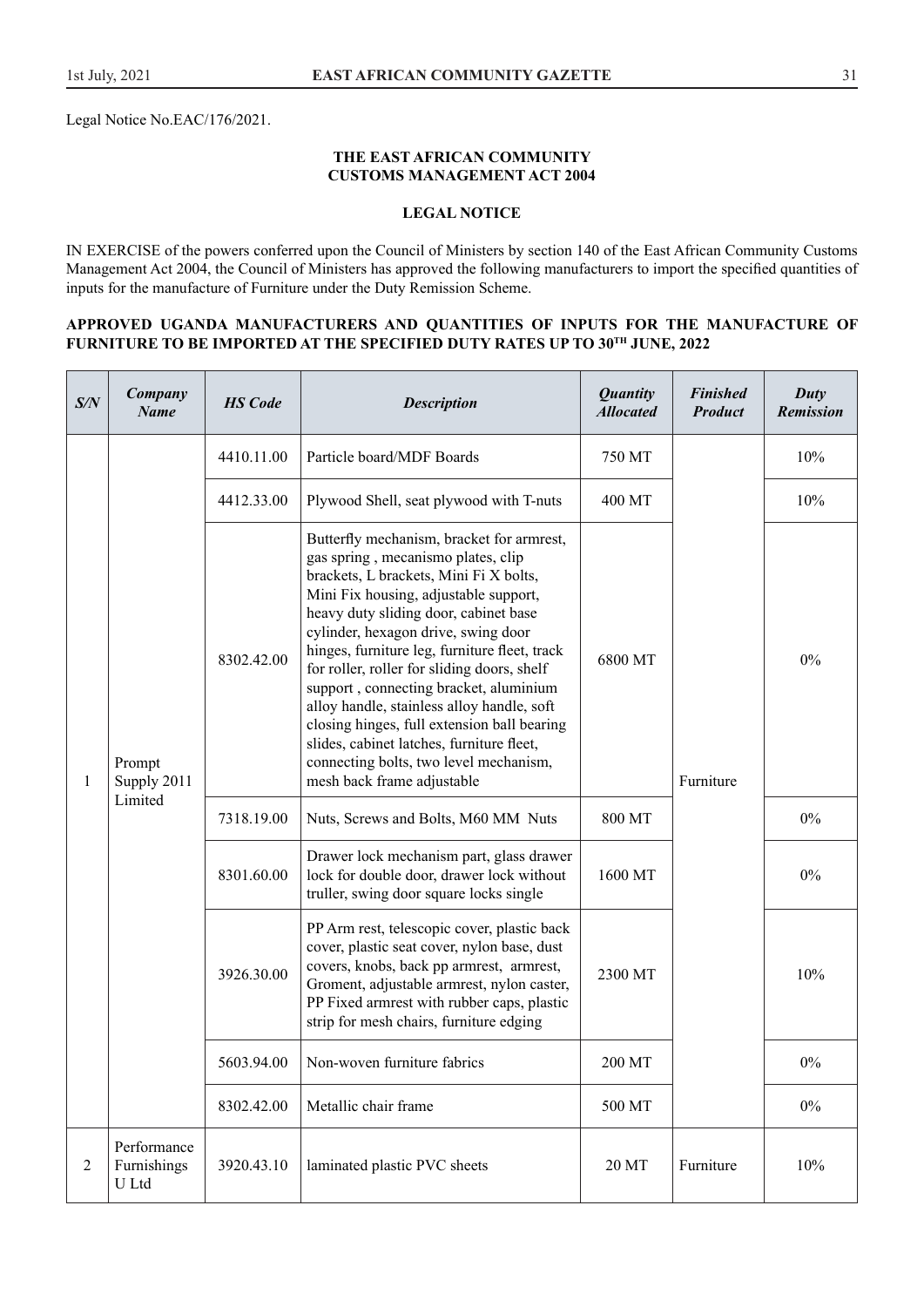| S/N            | Company<br><b>Name</b>       | <b>HS</b> Code | <b>Description</b>                                                                                                                                                                                                                                                                                                                                                                                                      | <b>Quantity</b><br><b>Allocated</b> | <b>Finished</b><br><b>Product</b> | Duty<br>Remission |
|----------------|------------------------------|----------------|-------------------------------------------------------------------------------------------------------------------------------------------------------------------------------------------------------------------------------------------------------------------------------------------------------------------------------------------------------------------------------------------------------------------------|-------------------------------------|-----------------------------------|-------------------|
|                |                              | 3926.30.00     | 5 star nylon base, 5 star plated base,<br>armrest, fixed armrest, inner frame,<br>outer frame, support frame, seat frame,<br>reinforced sliding inner frame, molded<br>seat, outer shell, front frame, elastic mesh<br>with inner and outer frame, back frame,<br>molded back, back bellow, molded cover,<br>contact cover, telescopic bellow, plastic<br>sleeve, cylinder cover, nylon ring, height<br>adjustment ring | 300 MT                              |                                   | 10%               |
|                |                              | 4410.11.00     | Particle board                                                                                                                                                                                                                                                                                                                                                                                                          | 1000 MT                             |                                   | 10%               |
|                |                              | 4410.12.00     | Oriented strand board                                                                                                                                                                                                                                                                                                                                                                                                   | 150 MT                              |                                   | 10%               |
|                |                              | 4412.33.00     | Plywood                                                                                                                                                                                                                                                                                                                                                                                                                 | 200 CUBIC<br><b>MTRS</b>            |                                   | 10%               |
|                |                              | 5211.49.00     | Woven fabric                                                                                                                                                                                                                                                                                                                                                                                                            | 10 MT                               |                                   | $0\%$             |
|                |                              | 5603.94.00     | Non-woven fabric elastic mesh                                                                                                                                                                                                                                                                                                                                                                                           | 20 MT                               |                                   | $0\%$             |
|                |                              | 7301.20.00     | Loop frame, loop base, tubular frame,<br>support frame, hollow profiles, hollow<br>tubes, shaped section, welded sections,<br>welded profiles, welded angles, riveted<br>sections                                                                                                                                                                                                                                       | 100 MT                              |                                   | $0\%$             |
|                |                              | 7318.19.00     | threaded hardware screws, nuts and bolts                                                                                                                                                                                                                                                                                                                                                                                | 3 MT                                |                                   | $0\%$             |
|                |                              | 7318.29.00     | Non threaded hardware screw, nuts, bolts                                                                                                                                                                                                                                                                                                                                                                                | 2MT                                 |                                   | 10%               |
|                |                              | 8301.30.00     | Lock sets                                                                                                                                                                                                                                                                                                                                                                                                               | 1 MT                                |                                   | $0\%$             |
|                |                              | 8301.60.00     | Lock parts, locking mechanism parts,<br>striker parts, inner cylinder parts                                                                                                                                                                                                                                                                                                                                             | 1 MT                                |                                   | $0\%$             |
|                |                              | 3920.43.10     | Rolls of PVC, laminated PVC sheets                                                                                                                                                                                                                                                                                                                                                                                      | 5000 SQ<br><b>MTRS</b>              |                                   | 10%               |
|                |                              | 3926.30.00     | 5 star base, fixed armrest, inner frame,<br>outer frame, support frame, seat frame,<br>reinforced sliding inner frame, molded<br>seat, outer shell, front frame, elastic mesh<br>with inner and outer frame, back frame,<br>molded back, back bellow, molded cover,<br>contact cover, telescopic bellow, plastic<br>sleeve, cylinder cover, nylon ring, height<br>adjustment ring                                       | 300 MT                              |                                   | 10%               |
| $\mathfrak{Z}$ | <b>Biplous</b><br>Uganda Ltd | 5211.49.00     | Woven fabric                                                                                                                                                                                                                                                                                                                                                                                                            | 50,000<br><b>MTRS</b>               | Furniture                         | $0\%$             |
|                |                              | 5603.94.00     | Non-woven fabric elastic mesh                                                                                                                                                                                                                                                                                                                                                                                           | 40,000<br><b>MTRS</b>               |                                   | $0\%$             |
|                |                              | 7301.20.00     | Loop frame, loop base, tubular frame,<br>support frame, hollow profiles, hollow<br>tubes, shaped section, welded sections,<br>welded profiles, welded angles, riveted<br>sections                                                                                                                                                                                                                                       | 35 MT                               |                                   | $0\%$             |
|                |                              | 7318.19.00     | threaded hardware screws, nuts and bolts                                                                                                                                                                                                                                                                                                                                                                                | $0.6\,\mathrm{MT}$                  |                                   | $0\%$             |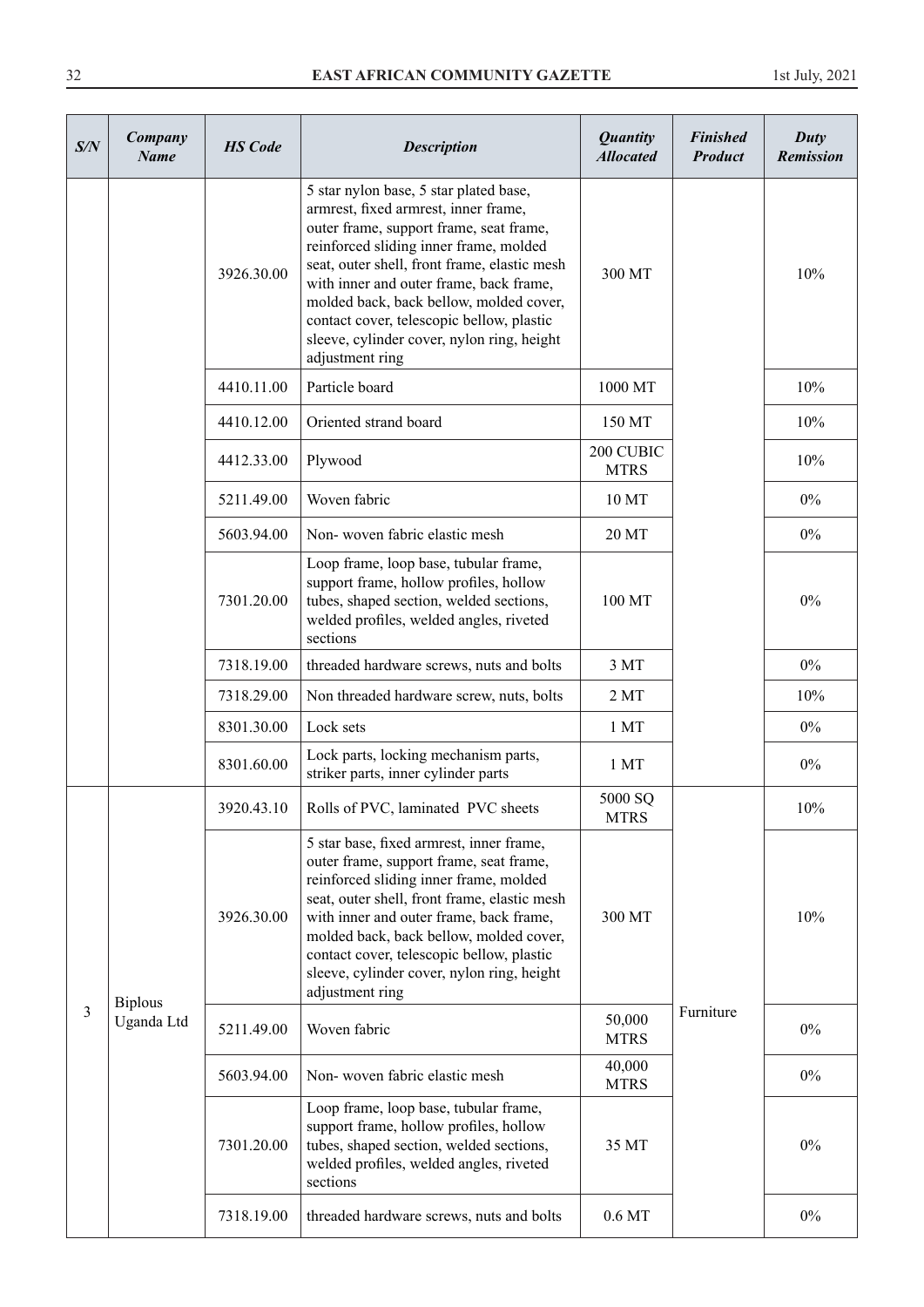| S/N | Company<br><b>Name</b>                                        | <b>HS</b> Code | <b>Description</b>                                                                                                                                                                                                                                                                                                                                                                | <b>Quantity</b><br><b>Allocated</b> | <b>Finished</b><br><b>Product</b> | Duty<br><b>Remission</b> |
|-----|---------------------------------------------------------------|----------------|-----------------------------------------------------------------------------------------------------------------------------------------------------------------------------------------------------------------------------------------------------------------------------------------------------------------------------------------------------------------------------------|-------------------------------------|-----------------------------------|--------------------------|
|     |                                                               | 7318.29.00     | Non threaded hardware screws, nuts, bolts                                                                                                                                                                                                                                                                                                                                         | 0.45 MT                             |                                   | $0\%$                    |
|     | Nile<br>Plywood U<br>Ltd<br>Footsteps<br>Furniture Co.<br>Ltd | 8302.10.00     | Hinges                                                                                                                                                                                                                                                                                                                                                                            | 3 MT                                |                                   | $0\%$                    |
|     |                                                               | 8302.20.00     | Castors, wheels                                                                                                                                                                                                                                                                                                                                                                   | 10,000 PCS                          |                                   | $0\%$                    |
|     |                                                               | 8302.42.00     | Gas cylinder lift, height adjustment tube,<br>mechanism plate, lever plate, armrest with<br>adjustment mechanism, support bracket,<br>beam clips, connector, back bar, joints,<br>slides, mountings, fittings, handles, glides,<br>adjustment knobs, mounting tray                                                                                                                | 6 MT                                |                                   | $0\%$                    |
|     |                                                               | 8301.60.00     | Lock parts, locking mechanism parts,<br>striker parts inner cylinder parts                                                                                                                                                                                                                                                                                                        | 6 MT                                |                                   | $0\%$                    |
|     |                                                               | 3920.43.10     | laminated Plastic sheets                                                                                                                                                                                                                                                                                                                                                          | 5000 SQ<br><b>MTRS</b>              |                                   | 10%                      |
|     |                                                               | 3926.30.00     | 5 star base, fixed armrest, inner frame,<br>outer frame, support frame, seat frame,<br>reinforced sliding inner frame, molded<br>seat, outer shell, front frame, elastic mesh<br>with inner and outer frame, back frame,<br>molded back, back bellow, molded cover,<br>contact cover, telescopic bellow, plastic<br>sleeve, cylinder cover, nylon ring, height<br>adjustment ring | 300 MT                              |                                   | 10%                      |
|     |                                                               | 5211.49.00     | Woven fabric                                                                                                                                                                                                                                                                                                                                                                      | 50,000<br><b>MTRS</b>               |                                   | $0\%$                    |
|     |                                                               | 5603.94.00     | Non-woven fabric elastic mesh                                                                                                                                                                                                                                                                                                                                                     | 40,000<br><b>MTRS</b>               |                                   | $0\%$                    |
| 4   |                                                               | 7301.20.00     | Loop frame, loop base, tubular frame,<br>support frame, hollow profiles, hollow<br>tubes, shaped section, welded sections,<br>welded profiles, welded angles, riveted<br>sections                                                                                                                                                                                                 | 35 MT                               | Furniture                         | $0\%$                    |
|     |                                                               | 7318.19.00     | threaded hardware screws, nuts and bolts                                                                                                                                                                                                                                                                                                                                          | $0.6\,\mathrm{MT}$                  |                                   | $0\%$                    |
|     |                                                               | 7318.29.00     | Non threaded hardware screws, nuts, bolts                                                                                                                                                                                                                                                                                                                                         | 0.45 MT                             |                                   | $0\%$                    |
|     |                                                               | 8302.10.00     | Hinges                                                                                                                                                                                                                                                                                                                                                                            | 3 MT                                |                                   | $0\%$                    |
|     |                                                               | 8302.20.00     | Castors, wheels                                                                                                                                                                                                                                                                                                                                                                   | 10,000 PCS                          |                                   | $0\%$                    |
|     |                                                               | 8302.42.00     | Gas cylinder lift, height adjustment tube,<br>mechanism plate, lever plate, armrest with<br>adjustment mechanism, support bracket,<br>beam clips, connector, back bar, joints,<br>slides, mountings, fittings, handles, glides,<br>adjustment knobs, mounting tray                                                                                                                | 6 MT                                |                                   | 0%                       |
|     |                                                               | 8301.60.00     | Lock parts, locking mechanism parts,<br>striker parts inner cylinder parts                                                                                                                                                                                                                                                                                                        | 6 MT                                |                                   | $0\%$                    |
|     |                                                               | 4410.11.00     | Particle board                                                                                                                                                                                                                                                                                                                                                                    | 1000                                |                                   | 10%                      |
| 5   |                                                               | 7318.19.00     | threaded hardware screws, nuts and bolts                                                                                                                                                                                                                                                                                                                                          | 20 MT                               | Furniture                         | $0\%$                    |
|     |                                                               | 8301.30.00     | Locks of a kind used for furniture                                                                                                                                                                                                                                                                                                                                                | 20 MT                               |                                   | 10%                      |
|     |                                                               | 8302.10.00     | Hinges                                                                                                                                                                                                                                                                                                                                                                            | 25 MT                               |                                   | $0\%$                    |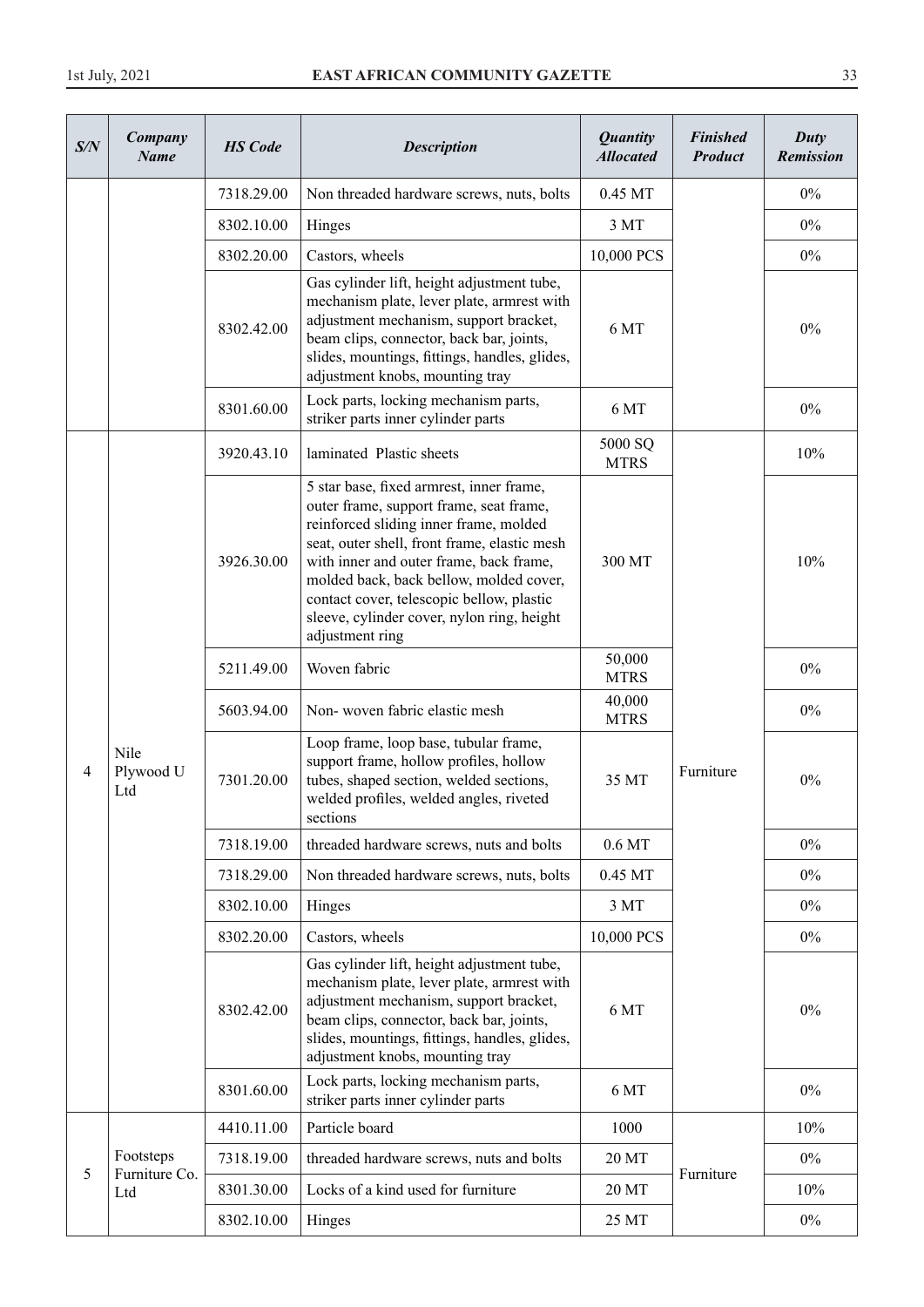| S/N | Company<br><b>Name</b>                    | <b>HS</b> Code | <b>Description</b>                                                          | <b>Quantity</b><br><b>Allocated</b> | <b>Finished</b><br><b>Product</b> | $_{\text{Duty}}$<br><b>Remission</b> |
|-----|-------------------------------------------|----------------|-----------------------------------------------------------------------------|-------------------------------------|-----------------------------------|--------------------------------------|
| 6   | Diamond<br><b>Stars Limited</b>           | 7318.29.00     | Non threaded hardware screw, nuts, bolts                                    | 2MT                                 | Furniture                         | 10%                                  |
| 7   | Prime<br>Concepts<br>Packaging<br>Limited | 8301.30.00     | Lock sets                                                                   | 1 MT                                | Furniture                         | $0\%$                                |
| 8   | United<br>Printers Ltd                    | 8301.60.00     | Lock parts, locking mechanism parts,<br>striker parts, inner cylinder parts | 1 MT                                | Furniture                         | $0\%$                                |
| 9   | <b>GNS</b><br>Industries<br>Limited       | 5603.94.00     | Non-woven furniture fabrics                                                 | 12 MT                               | Furniture                         | $0\%$                                |

**The sale of the above finished products shall be subject to the following condition:** 

**In the event that such goods are sold in the United Republic of Tanzania, the Republic of Kenya and the Republic of Burundi, such goods shall attract duties, levies and other charges provided in the EAC Common External Tariff.**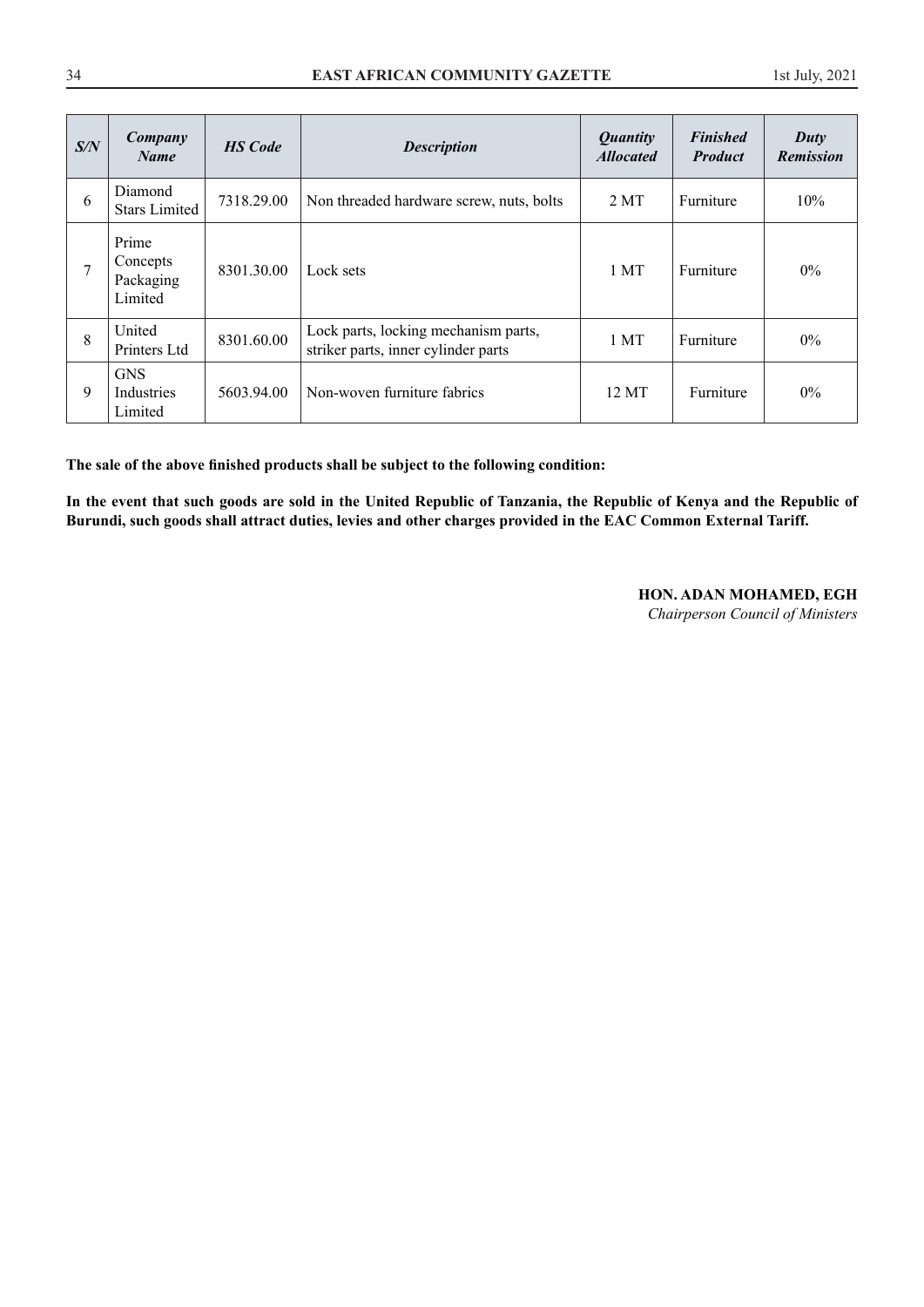Legal Notice No.EAC/177/2021.

#### **THE EAST AFRICAN COMMUNITY CUSTOMS MANAGEMENT ACT 2004**

# **LEGAL NOTICE**

IN EXERCISE of the powers conferred upon the Council of Ministers by section 140 of the East African Community Customs Management Act 2004, the Council of Ministers has approved the following manufacturers to import the specified quantities of inputs for the manufacture of textiles and Garments under the Duty Remission Scheme.

#### **APPROVED UGANDA MANUFACTURERS AND QUANTITIES OF INPUTS FOR THE MANUFACTURE OF TEXTILES AND GARMENTS TO BE IMPORTED AT THE SPECIFIED DUTY RATE UP TO 30TH JUNE, 2022**

| S/N          | Company<br><b>Name</b>         | <b>HS</b> Code | <b>Description</b>                                         | <b>Quantity Allocated</b>              | <b>Finished</b><br><b>Product</b> | Duty<br><b>Remission</b> |       |
|--------------|--------------------------------|----------------|------------------------------------------------------------|----------------------------------------|-----------------------------------|--------------------------|-------|
|              |                                | 1108.12.00     | Maize (corn) starch                                        | 120 MT                                 |                                   | $0\%$                    |       |
|              |                                | 2807.00.00     | Sulphuric acid                                             | 150 MT                                 |                                   | $0\%$                    |       |
|              |                                | 3212.90.90     | Other pigments                                             | 100 MT                                 |                                   | $0\%$                    |       |
|              |                                | 3405.90.00     | Other polishes, creams and similar<br>preparations         | 30 MT                                  |                                   | 10%                      |       |
|              |                                | 3707.10.00     | Sensitizing solutions                                      | 75 MT                                  |                                   | $0\%$                    |       |
|              |                                | 3811.90.00     | Antifoam agents (other additives)                          | 100 MT                                 |                                   | $0\%$                    |       |
|              |                                | 3905.12.00     | Polyvinyl acetate (PVA)                                    | 200 MT                                 |                                   | $0\%$                    |       |
|              |                                | 3905.30.00     | Polyvinyl alcohol                                          | 180 MT                                 |                                   | $0\%$                    |       |
|              |                                | 3906.10.00     | Poly (methyl methacrylate) in<br>primary forms             | 180 MT                                 |                                   | 0%                       |       |
|              | Shree<br>Modern<br>Textile Ltd | 3906.90.00     | Other acrylic polymers in primary<br>forms                 | 75 MT                                  |                                   | $0\%$                    |       |
|              |                                |                | 5404.11.00                                                 | Monofilament elastomeric               | 50 MT                             | Textiles                 | $0\%$ |
| $\mathbf{1}$ |                                |                | 5404.12.00                                                 | Other monofilament of<br>polypropylene | 35 MT                             |                          | $0\%$ |
|              |                                | 9606.21.00     | Buttons of plastics, fasteners fitted<br>with chain scoops | 150,000 PCS                            |                                   | $0\%$                    |       |
|              |                                | 9606.29.00     | Other buttons                                              | 150,000 PCS                            |                                   | $0\%$                    |       |
|              |                                | 9606.30.00     | Button molds and other parts of<br>buttons; button blanks  | 150,000 PCS                            |                                   | $0\%$                    |       |
|              |                                | 3402.19.00     | Other organic surface- active agents                       | 30 MT                                  |                                   | 10%                      |       |
|              |                                | 3402.90.00     | Other organic surface -active agents<br>(other than soap)  | 30 MT                                  |                                   | 10%                      |       |
|              |                                | 4806.40.00     | Glassine and other glazed transfer<br>paper                | 50 MT                                  |                                   | $0\%$                    |       |
|              |                                | 5402.33.00     | Textured yarn of polyesters                                | 350 MT                                 |                                   | $0\%$                    |       |
|              |                                | 5402.20.00     | High tenacity yarn of polyesters                           | 150 MT                                 |                                   | $0\%$                    |       |
|              |                                | 5901.90.00     | Other tenacity tracing cloth, painting<br>canvas           | 100 MT                                 |                                   | $0\%$                    |       |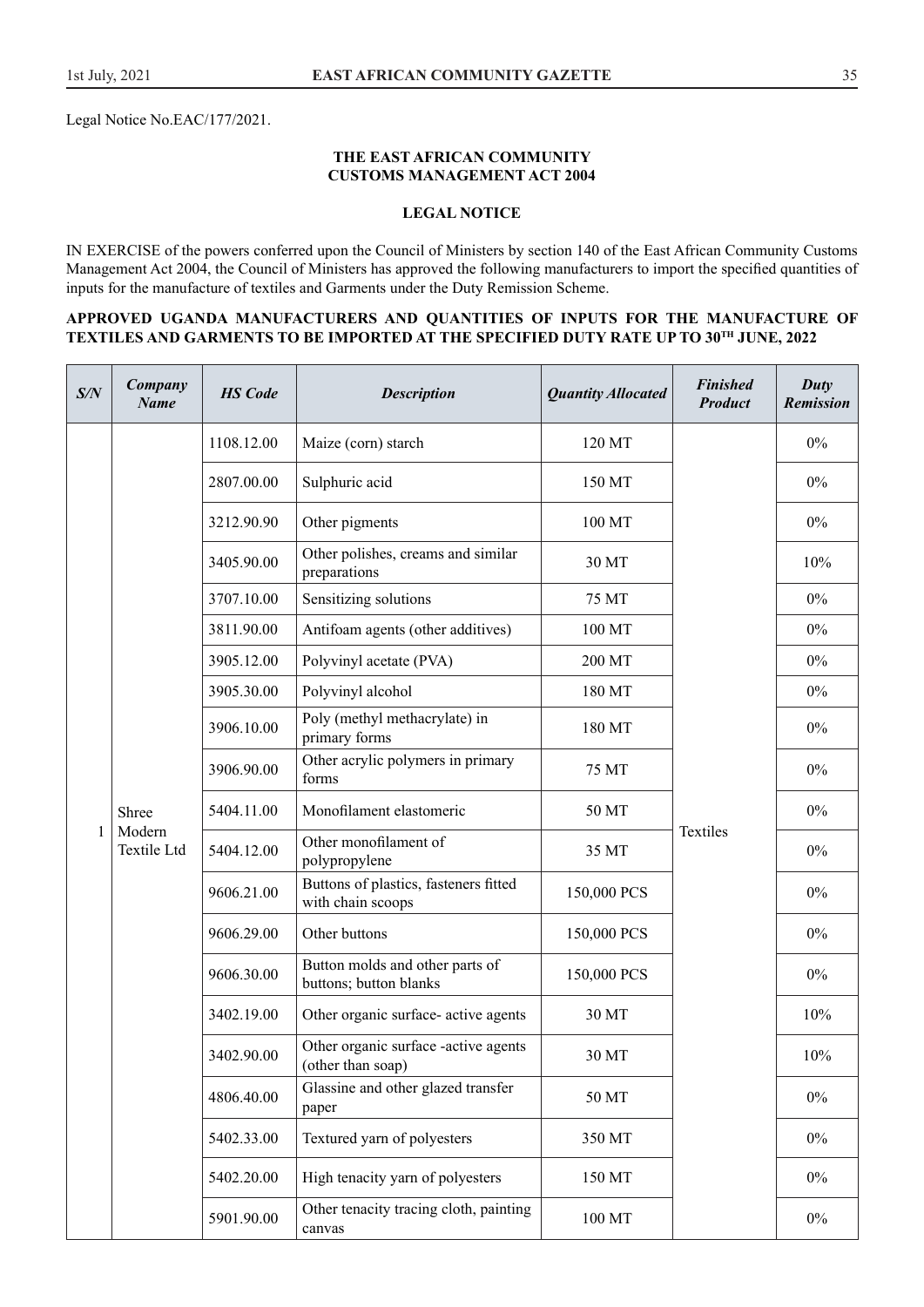| S/N                      | Company<br><b>Name</b>                 | <b>HS</b> Code                                                                                                                                                                                                        | <b>Description</b>                                                                                                                                                                                                                                                                                                                                            | <b>Quantity Allocated</b> | <b>Finished</b><br><b>Product</b> | Duty<br><b>Remission</b> |
|--------------------------|----------------------------------------|-----------------------------------------------------------------------------------------------------------------------------------------------------------------------------------------------------------------------|---------------------------------------------------------------------------------------------------------------------------------------------------------------------------------------------------------------------------------------------------------------------------------------------------------------------------------------------------------------|---------------------------|-----------------------------------|--------------------------|
|                          |                                        | 5404.90.00                                                                                                                                                                                                            | Synthetic monofilament yarn                                                                                                                                                                                                                                                                                                                                   | 12,120 MT                 |                                   | $0\%$                    |
|                          |                                        | 5402.33.00                                                                                                                                                                                                            | Polyester yarn                                                                                                                                                                                                                                                                                                                                                | 12120 MT                  |                                   | $0\%$                    |
| 2<br>3<br>$\overline{4}$ |                                        | 3906.90.00                                                                                                                                                                                                            | Polyacrylamide (in primary forms)                                                                                                                                                                                                                                                                                                                             | 12120 MT                  |                                   | $0\%$                    |
|                          |                                        | 3707.10.00                                                                                                                                                                                                            | Sensitive emulsions                                                                                                                                                                                                                                                                                                                                           | 14160 MT                  |                                   | $0\%$                    |
|                          | Sino Textile                           | 2710.19.59                                                                                                                                                                                                            | Blue and white mineral oil                                                                                                                                                                                                                                                                                                                                    | 1600 MT                   |                                   | $0\%$                    |
|                          | Industry Co.                           | 5402.62.00                                                                                                                                                                                                            | Multiple or cabled yarn                                                                                                                                                                                                                                                                                                                                       | 9100 MT                   | Textiles                          | $0\%$                    |
|                          | Ltd                                    | 5402.20.00                                                                                                                                                                                                            | High tenacity yarn of polyesters                                                                                                                                                                                                                                                                                                                              | 2010 MT                   |                                   | $0\%$                    |
|                          |                                        | 5513.11.00                                                                                                                                                                                                            | Polyester knitted fabric                                                                                                                                                                                                                                                                                                                                      | 12010 MT                  |                                   | $0\%$                    |
|                          |                                        | 5513.11.00                                                                                                                                                                                                            | Plain weave fabrics                                                                                                                                                                                                                                                                                                                                           | 63000 MT                  |                                   | $0\%$                    |
|                          |                                        | 5513.11.00                                                                                                                                                                                                            | Edging cloth                                                                                                                                                                                                                                                                                                                                                  | 3000 MT                   |                                   | $0\%$                    |
|                          |                                        | 5508.10.00                                                                                                                                                                                                            | Sewing thread                                                                                                                                                                                                                                                                                                                                                 | 2200 MT                   |                                   | 10%                      |
|                          |                                        | 5112.20.00                                                                                                                                                                                                            | Woven fabrics of combed wool,<br>mixed with man-made filaments                                                                                                                                                                                                                                                                                                | 100 MT                    | Textiles<br>Textiles              | $0\%$                    |
|                          |                                        | 5208.11.00                                                                                                                                                                                                            | Plain weave, weighing not more than<br>$100$ g/m $21$                                                                                                                                                                                                                                                                                                         | 100 MT                    |                                   | $0\%$                    |
|                          | 5208.12.00<br>5513.11.00<br>5809.00.00 |                                                                                                                                                                                                                       | Unbleached plain cotton weave with<br>$>= 85%$                                                                                                                                                                                                                                                                                                                | 100 MT                    |                                   | $0\%$                    |
|                          |                                        |                                                                                                                                                                                                                       | Plain weave fabrics, containing <<br>85%                                                                                                                                                                                                                                                                                                                      | 100 MT                    |                                   | $0\%$                    |
|                          |                                        | Woven fabrics of metal thread and<br>woven fabrics of metalized yarn of<br>heading No. 56.05, of a kind used<br>in apparel, as furnishing fabrics or<br>for similar purposes, not elsewhere<br>specified or included. | 100 MT                                                                                                                                                                                                                                                                                                                                                        |                           | 10%                               |                          |
|                          | Target<br>Impex U                      | 5509.92.00                                                                                                                                                                                                            | Other synthetic staple fibres, mixed<br>mainly or solely with cotton                                                                                                                                                                                                                                                                                          | 100 MT                    |                                   | 10%                      |
|                          | Limited                                | 5509.99.00                                                                                                                                                                                                            | Other synthetic staple fibres                                                                                                                                                                                                                                                                                                                                 | 100 MT                    |                                   |                          |
|                          |                                        | 5911.10.00                                                                                                                                                                                                            | Textile fabrics coated with gum or<br>amylaceous substances, of a kind<br>used for the outer covers of books or<br>the like                                                                                                                                                                                                                                   | 100 MT                    |                                   | 10%                      |
|                          |                                        | 5911.10.00                                                                                                                                                                                                            | Textile fabrics, felt and felt lined<br>woven fabrics, coated, covered or<br>laminated with rubber, leather or<br>other material, of a kind used for<br>card clothing, and similar fabrics<br>of a kind used for other technical<br>purposes, including narrow fabrics<br>made of velvet impregnated with<br>rubber, for covering spindles<br>(weaving beams) | 100 MT                    |                                   | 10%                      |
|                          | <b>Nytil</b>                           | 1108.12.00                                                                                                                                                                                                            | Maize starch                                                                                                                                                                                                                                                                                                                                                  | 250 MT                    |                                   | $0\%$                    |
|                          | Southern<br>Range                      | 3905.30.00                                                                                                                                                                                                            | Polyvinyl alcohol                                                                                                                                                                                                                                                                                                                                             | 250 MT                    |                                   | $0\%$                    |
|                          | Nyanza                                 | 3906.10.00                                                                                                                                                                                                            | Poly (methyl methacrylate)                                                                                                                                                                                                                                                                                                                                    | 250 MT                    |                                   | $0\%$                    |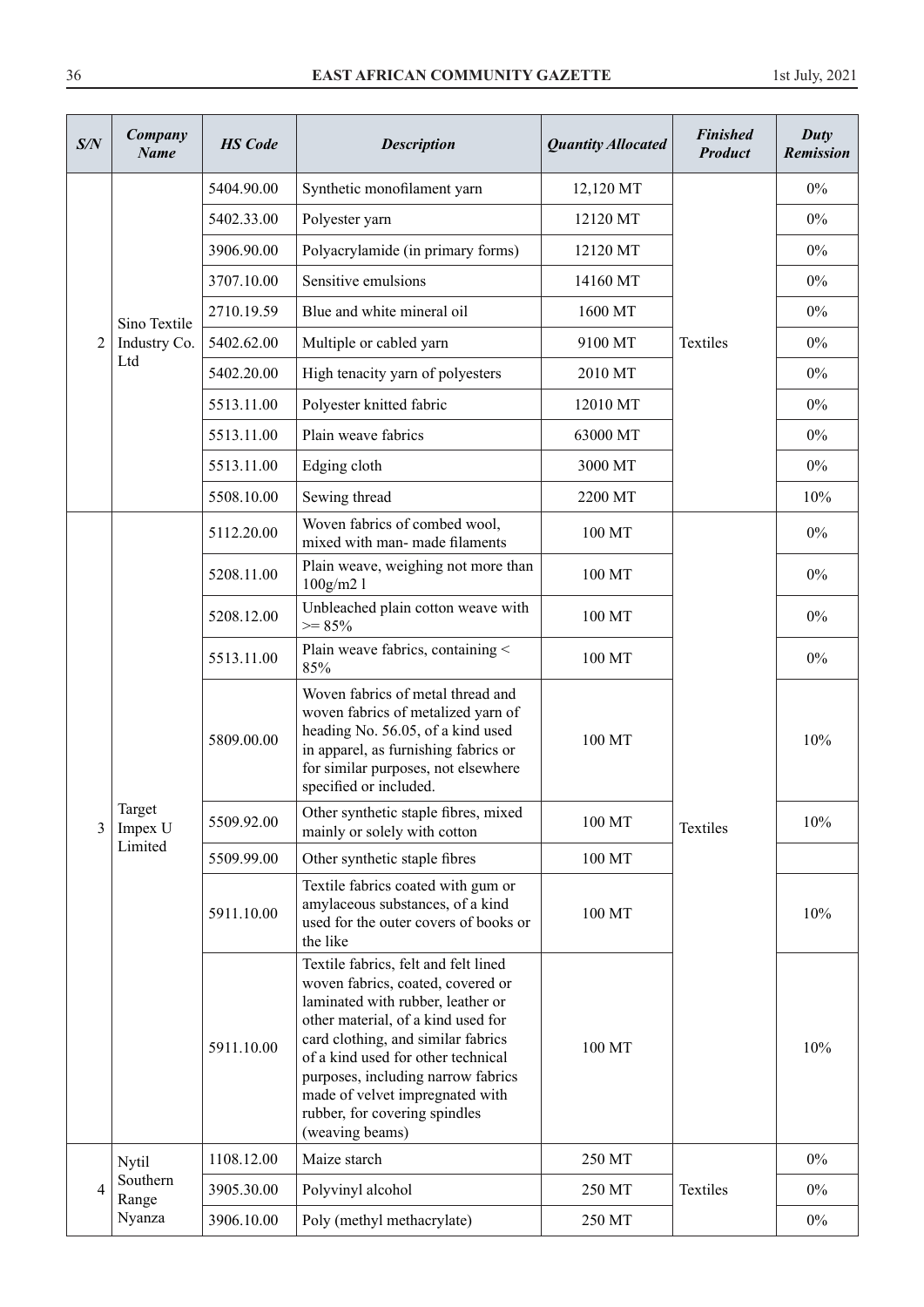| S/N | Company<br><b>Name</b> | <b>HS</b> Code | <b>Description</b>                                          | <b>Quantity Allocated</b> | <b>Finished</b><br><b>Product</b> | Duty<br><b>Remission</b> |
|-----|------------------------|----------------|-------------------------------------------------------------|---------------------------|-----------------------------------|--------------------------|
|     |                        | 3906.90.00     | Other                                                       | 250 MT                    |                                   | $0\%$                    |
|     | 5208.12.00             |                | Unbleached plain cotton weave, with<br>$>= 85\%$ cotton     | 490,000 YARDS             |                                   | 10%                      |
|     |                        | 5402.33.00     | Textured yarn of polyester                                  | 3000 MT                   |                                   | $0\%$                    |
|     |                        | 5402.39.00     | Other texturized yarn                                       | 3000 MT                   |                                   | $0\%$                    |
|     |                        | 5402.69.00     | Other yarn                                                  | 3500 MT                   |                                   | $0\%$                    |
|     |                        | 5513.11.00     | Plain weave fabrics- of polyester<br>staple fibre           | 1,500,000 MTRS            |                                   | $0\%$                    |
|     |                        | 5509.31.00     | Acrylic yarn – single                                       | 1000 MT                   |                                   | $0\%$                    |
|     |                        | 5509.32.00     | Acrylic yarn – multiple folded or<br>cabled                 | 1500 MT                   |                                   | $0\%$                    |
|     |                        | 5509.51.00     | Other yarn, of poly mixed maily or<br>solely with art fibre | 3000 MT                   |                                   | $0\%$                    |
|     |                        | 5509.59.00     | Other                                                       | 2000 MT                   |                                   | $0\%$                    |
|     |                        | 5607.50.00     | Twin cordage ropes of synthetic fibre                       | 1,500,000 MTRS            |                                   | $0\%$                    |
|     |                        | 5806.20.00     | Elastic labels                                              | 600,000 DZ                |                                   | 10%                      |
|     |                        | 5807.10.00     | Woven labels                                                | 750,000 DZ                |                                   | 10%                      |
|     |                        | 5807.90.00     | Other garment labels                                        | 500,000 DZ                |                                   | 10%                      |
|     |                        | 5808.90.00     | Other ornamental trimmings                                  | 150,000 MTRS              |                                   | 10%                      |
|     |                        | 5810.99.00     | Embroidery – of other textile<br>materials                  | 200,00 MTRS               |                                   | 10%                      |
|     |                        | 5911.10.00     | Textile fabrics, felt and feltlike<br>trimmings             | 200,000 MTRS              |                                   | $0\%$                    |
|     |                        | 6003.30.00     | Knitted or crocheted fabrics,<br>synthetic fibre            | 180,000 MTRS              |                                   | 10%                      |
|     |                        | 6217.10.00     | Other made up clothing accessories                          | 250,000 MTRS              |                                   | 10%                      |
|     |                        | 6217.90.00     | Parts of made up clothing accessories                       | 250 MT                    |                                   | 10%                      |
|     |                        | 9606.21.00     | Buttons- of plastics, not covered<br>with textile           | 50,000 GRS                |                                   | $0\%$                    |
|     | 9606.29.00             |                | Other                                                       | 20,000 GRS                |                                   | $0\%$                    |
|     |                        | 5806.20.00     | Woven fabrics of elastomeric yarn                           | 20,000 MTRS               |                                   | 10%                      |
|     |                        | 5609.00.00     | Cordage, Ropes                                              | 1,500,000 UNITS           |                                   | 10%                      |
|     |                        | 5402.44.00     | Elastometric Yarn                                           | 250 MT                    |                                   | $0\%$                    |
| 5   | Inch<br>Industries     | 5604.10.00     | Rubber threads and cord, textile<br>covered                 | 200 MT                    | Textiles                          | $0\%$                    |
|     | Limited                | 5402.33.00     | Polyester texturized yarn                                   | 50 MT                     |                                   | $0\%$                    |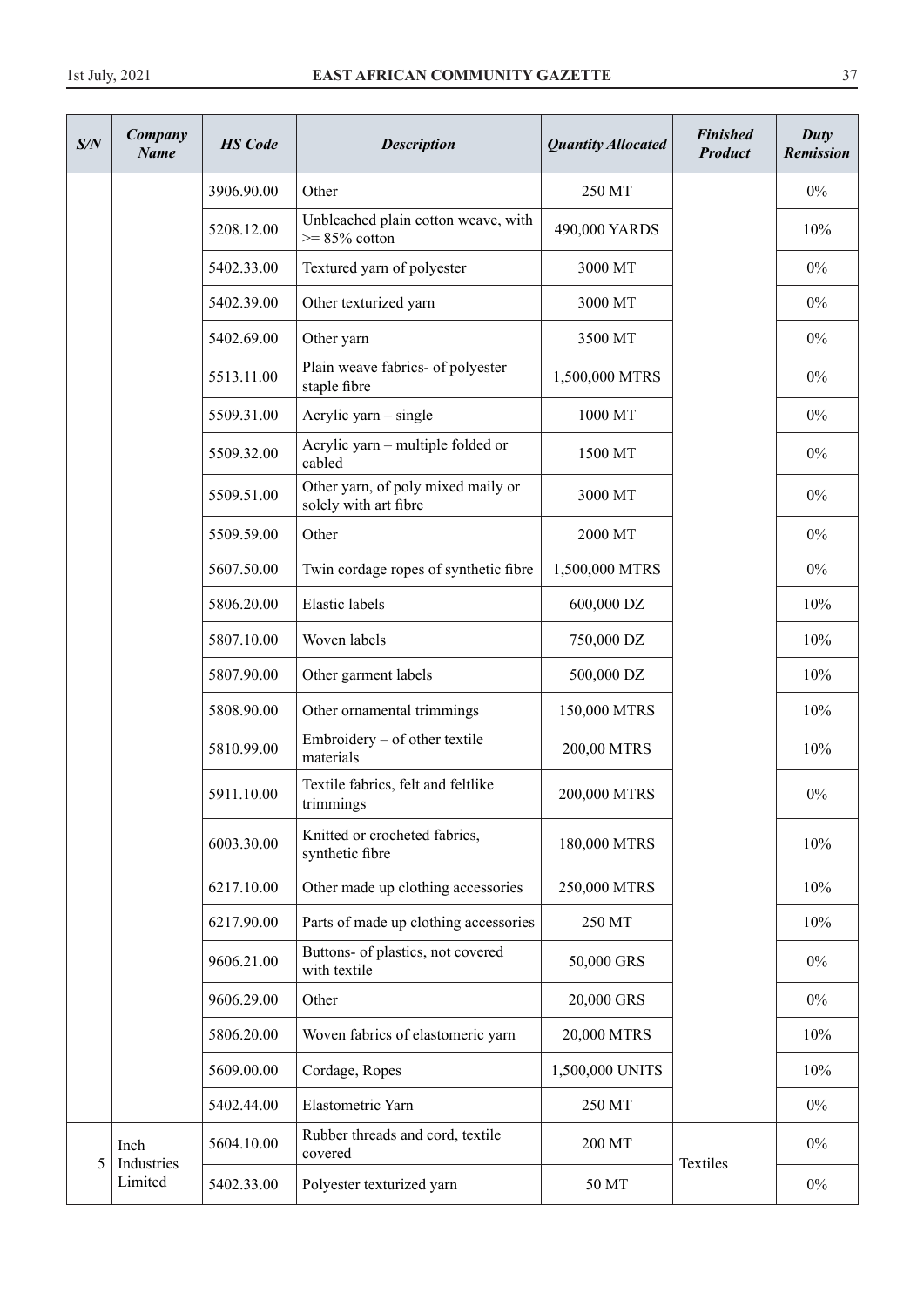| S/N | Company<br><b>Name</b>         | <b>HS</b> Code | <b>Description</b>                                       | <b>Quantity Allocated</b> | <b>Finished</b><br><b>Product</b> | Duty<br><b>Remission</b> |
|-----|--------------------------------|----------------|----------------------------------------------------------|---------------------------|-----------------------------------|--------------------------|
|     | Sunbelt                        | 5402.33.00     | Polyester filament yarn                                  | 25000 MT                  |                                   | 10%                      |
| 6   | Textiles<br>Company<br>Limited | 5513.11.00     | Woven fabrics of polyester staple<br>fibres, plain weave | 10,000MT                  | <b>Textiles</b>                   | $0\%$                    |
|     | <b>SA Field</b>                | 5402.33.00     | Textured yarn of polyester                               | 260 MT                    |                                   | $0\%$                    |
| 7   | Industrial<br>Logistics        | 5402.69.00     | Other multiple or cabled yarn                            | 180 MT                    | <b>Textiles</b>                   | $0\%$                    |
|     |                                | 5402.33.00     | Polyester viscose yarn                                   | 260 MT                    |                                   | $0\%$                    |
|     |                                | 5402.33.00     | Textured yarn of polyester                               | 260 MT                    |                                   | $0\%$                    |
|     |                                | 5402.69.00     | Other multiple or cabled yarn                            | 180 MT                    |                                   | $0\%$                    |
| 8   | Prime Star<br>Mills            | 5604.10.00     | Rubber threads and cord, textile<br>covered              | 180 MT                    | Textiles                          | $0\%$                    |
|     |                                | 5402.33.00     | Viscose polyester yarn                                   | 260 MT                    |                                   | $0\%$                    |
|     |                                | 5402.39.00     | Other textured yarn (viscose polyester<br>Yarn)          | 260 MT                    |                                   | $0\%$                    |
| 9   | Kike Impex<br>U Limited        | 5402.33.00     | Synthetic filament yarn                                  | 10000 MT                  | <b>Textiles</b>                   | $0\%$                    |

**The sale of the above finished products shall be subject to the following condition:** 

**In the event that such goods are sold in the EAC Customs Territory, such goods shall attract duties, levies and other charges provided in the EAC Common External Tariff.**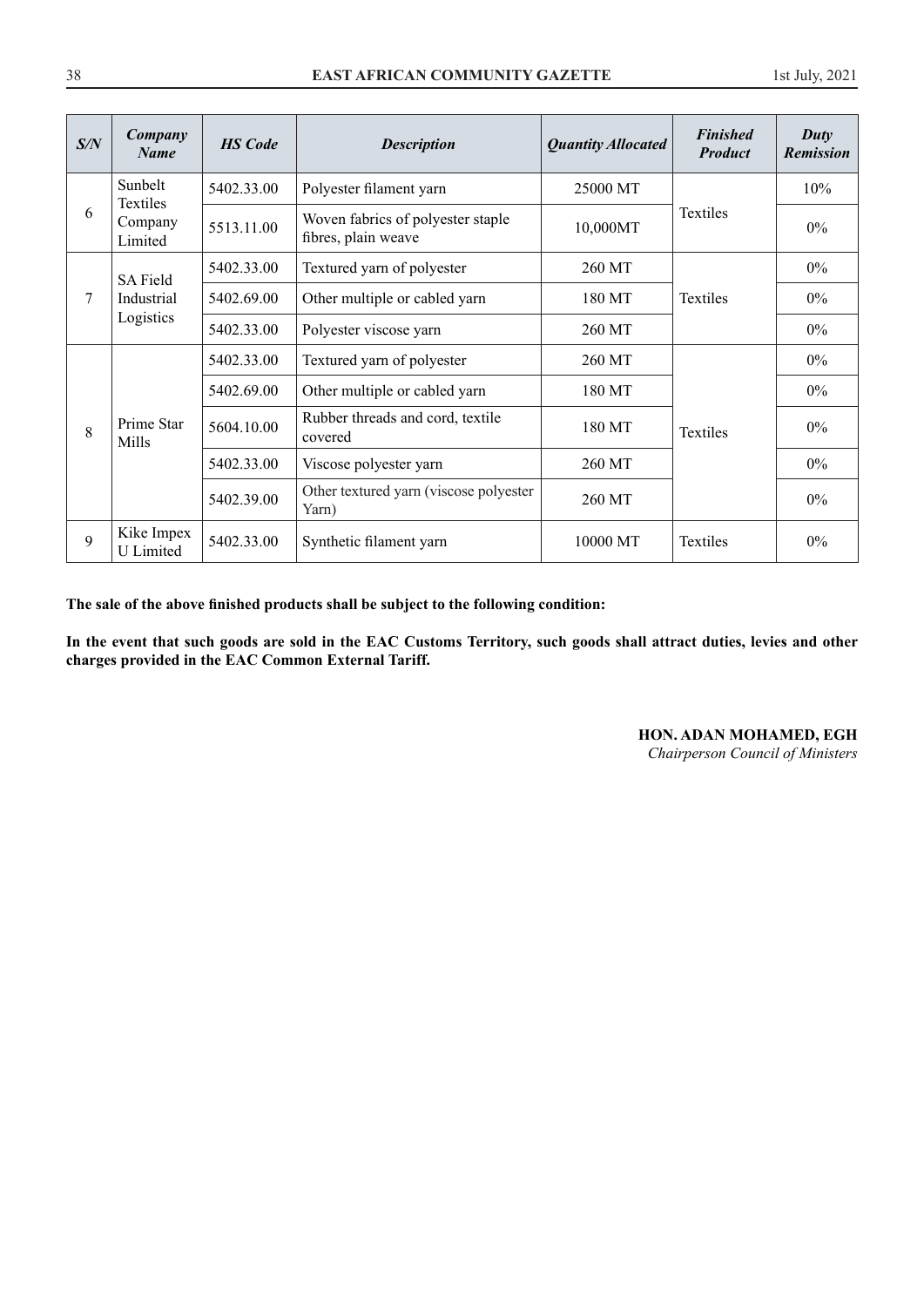Legal Notice No.EAC178/2021.

#### **THE EAST AFRICAN COMMUNITY CUSTOMS MANAGEMENT ACT 2004**

#### **LEGAL NOTICE**

IN EXERCISE of the powers conferred upon the Council of Ministers by section 140 of the East African Community Customs Management Act 2004, the Council of Ministers has approved the following manufacturers to import the specified quantities of inputs for the manufacture of Footwear under the Duty Remission Scheme.

#### **APPROVED UGANDA MANUFACTURERS AND QUANTITIES OF INPUTS FOR THE MANUFACTURE OF FOOTWEAR TO BE IMPORTED AT THE SPECIFIED DUTY RATE UP TO 30TH JUNE, 2022**

| S/N            | Company<br><b>Name</b>             | <b>HS</b> Code | <b>Description</b>                                                   | <b>Quantity</b><br><b>Allocated</b> | <b>Finished</b><br><b>Product</b> | Duty<br><b>Remission</b> |
|----------------|------------------------------------|----------------|----------------------------------------------------------------------|-------------------------------------|-----------------------------------|--------------------------|
|                |                                    | 3506.99.00     | Adhesives                                                            | 1000 MT                             |                                   | 10%                      |
| $\mathbf{1}$   | Clarksmart<br><b>Shoes Limited</b> | 6406.90.00     | Part of foot wear                                                    | 1200 MT<br>Shoes                    |                                   | $0\%$                    |
|                |                                    | 6406.20.00     | Foot wear outer soles and heels<br>of rubber or plastic              | 1200 MT                             |                                   | $0\%$                    |
|                |                                    | 6406.10.00     | Shoe uppers                                                          | 30 Million Pairs                    |                                   | $0\%$                    |
|                |                                    | 3402.90.00     | PVC clean mold liquid                                                | 5 MT                                |                                   | 10%                      |
| $\overline{2}$ | <b>Unistar Limited</b>             | 6406.20.00     | Foot wear outer soles and heels<br>of rubber or plastic              | 1200 MT                             | Shoes                             | 0%                       |
|                |                                    | 5401.10.00     | Sewing thread of manmade syn-<br>thetic filaments                    | 30 MT                               |                                   | 10%                      |
|                |                                    | 6406.10.00     | Slipper uppers straps                                                | 30 Million Pairs                    |                                   | $0\%$                    |
|                |                                    | 8305.90.00     | Shoe ornaments                                                       | 100 MT                              |                                   | $0\%$                    |
|                |                                    | 3402.90.00     | EVA clean mold liquid                                                | 200 Drums                           |                                   | 10%                      |
|                |                                    | 5401.10.00     | Sewing thread of manmade<br>synthetic filaments                      | 30 MT                               |                                   | 10%                      |
| 3              | Landy Indus-                       | 3506.99.00     | <b>Shoe Adhesives</b>                                                | 100 MT                              | Shoes                             | 10%                      |
|                | tries Limited                      | 8305.90.00     | Shoe ornaments (buckles,<br>hooks)                                   | 100 MT                              |                                   | $0\%$                    |
|                |                                    | 6406.10.00     | Slipper uppers                                                       | 30 Million Pairs                    |                                   | $0\%$                    |
|                |                                    | 6406.10.00     | Shoe uppers                                                          | 50 Million Pairs                    |                                   | 0%                       |
|                | Swave Foot-                        | 6406.10.00     | Outer soles and heels of rubber<br>or plastics                       | 25 MT                               |                                   | $0\%$                    |
| $\overline{4}$ | wear Limited                       | 3506.99.00     | Glue and adhesives                                                   | $0.2$ MT                            | Shoes                             | 0%                       |
|                |                                    | 3405.10.00     | Polishes and creams                                                  | $0.5\ \mathrm{MT}$                  |                                   | 10%                      |
|                |                                    | 6406.20.00     | Soft plastic soles, hard plastic<br>soles, light plastic outer soles | 1,140 MT                            |                                   | $\cdot$ 0%               |
| 5              | Smoothline Ltd                     | 6406.10.00     | Tapestry straps, plastic wear strips                                 | 460 MT                              | <b>Shoes</b>                      | 0%                       |
|                |                                    | 3506.99.00     | Adhesives                                                            | 115 MT                              |                                   | $0\%$                    |

**The sale of the above finished products shall be subject to the following condition:** 

**In the event that such goods are sold in the EAC Customs Territory, such goods shall attract duties, levies and other charges provided in the EAC Common External Tariff.**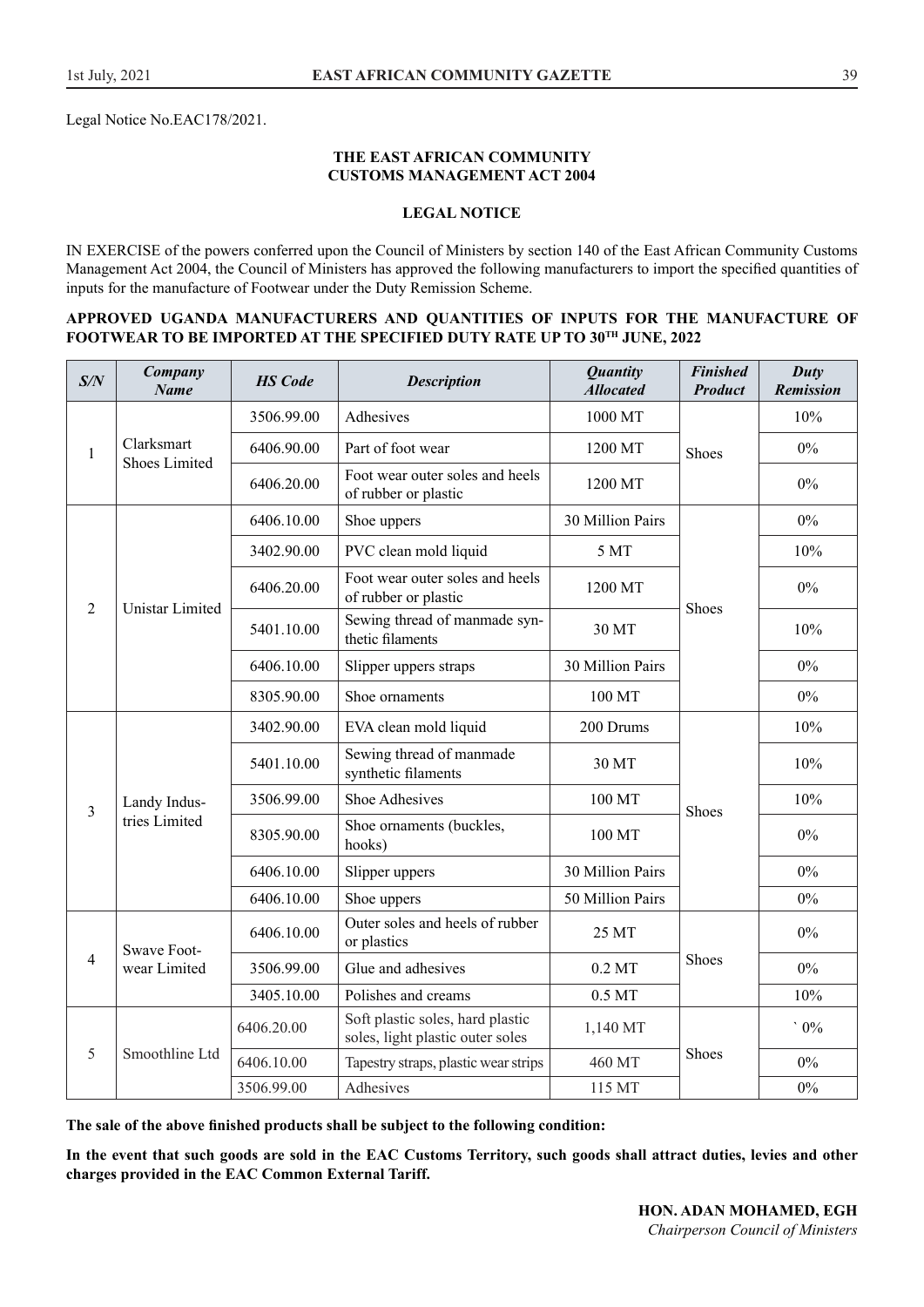Legal Notice No.EAC/179/2021.

#### **THE EAST AFRICAN COMMUNITY CUSTOMS MANAGEMENT ACT 2004**

#### **LEGAL NOTICE**

IN EXERCISE of the powers conferred upon the Council of Ministers by section 140 of the East African Community Customs Management Act 2004, the Council of Ministers has approved the following manufacturers to import the specified quantities of inputs for the manufacture of Paints under the Duty Remission Scheme.

#### **APPROVED UGANDA MANUFACTURERS AND QUANTITIES OF INPUTS FOR THE MANUFACTURE OF PAINTS TO BE IMPORTED AT A DUTY RATE OF 0% UP TO 30TH JUNE, 2022**

| S/N | <b>Company Name</b>              | <b>HS</b> Code | <b>Description</b>                         | <b>Quantity Allocated</b><br>in Metric Tons (MT) | <b>Finished</b><br><b>Product</b> |
|-----|----------------------------------|----------------|--------------------------------------------|--------------------------------------------------|-----------------------------------|
|     | Kansai Plascon Uganda<br>Limited | 3906.90.00     | Other acrylic polymers in<br>primary forms | 7,900                                            | Paints                            |
| 2   | Global Company U<br>Limited      | 3906.90.00     | Acrylic polymers                           | 400                                              | Paints                            |
| 3   | Regal Paints U Ltd               | 3906.90.00     | Acrylic polymers                           | 124                                              | Paints                            |
| 4   | Peacock Paints Limited           | 3906.90.00     | Other acrylic polymers in<br>primary forms | 60                                               | Paints                            |

**The sale of the above finished products shall be subject to the following condition:**

**In the event that such goods are sold in the EAC Customs Territory, such goods shall attract duties, levies and other charges provided in the EAC Common External Tariff.** 

**HON. ADAN MOHAMED, EGH**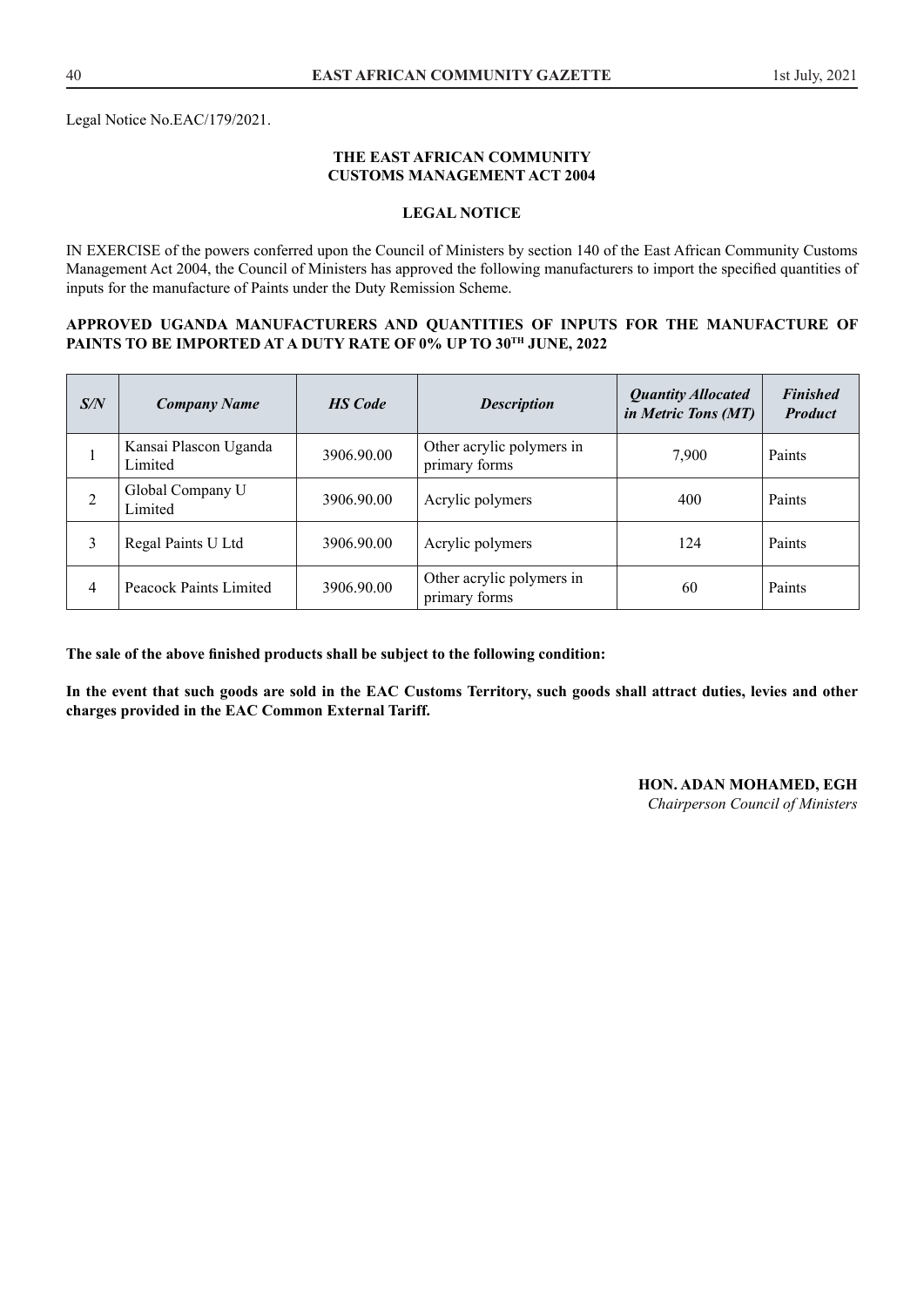Legal Notice No.EAC/180/2021.

#### **THE EAST AFRICAN COMMUNITY CUSTOMS MANAGEMENT ACT 2004**

#### **LEGAL NOTICE**

IN EXERCISE of the powers conferred upon the Council of Ministers by section 140 of the East African Community Customs Management Act 2004, the Council of Ministers has approved the following manufacturer to import the specified quantities of inputs for the manufacture of Pulp & Paperboard under the Duty Remission Scheme.

#### **APPROVED UGANDA MANUFACTURER AND QUANTITIES OF INPUTS FOR THE MANUFACTURE OF PULP AND PAPERBOARD TO BE IMPORTED AT A DUTY RATE OF 0% UP TO 30TH JUNE, 2022**

| S/N | <b>Company Name</b>                | <b>HS</b> Code | <b>Description</b>                                               | <b>Quantity Allocated</b><br>in Metric Tons (MT) | <b>Finished</b><br><b>Product</b> |
|-----|------------------------------------|----------------|------------------------------------------------------------------|--------------------------------------------------|-----------------------------------|
|     |                                    | 1108.12.00     | Maize (corn) starch                                              | 800                                              |                                   |
|     | <b>Modern Laminates</b><br>Limited | 2833.22.00     | Ferrous $& Non-$ ferrous aluminium<br>sulphate                   | 300                                              | Paper and<br>pulp                 |
|     |                                    | 3809.92.00     | Dry and wet strength resin (used in<br>paper or like industries) | 90                                               |                                   |

**The sale of the above finished products shall be subject to the following condition:**

**In the event that such goods are sold in the EAC Customs Territory, such goods shall attract duties, levies and other charges provided in the EAC Common External Tariff.**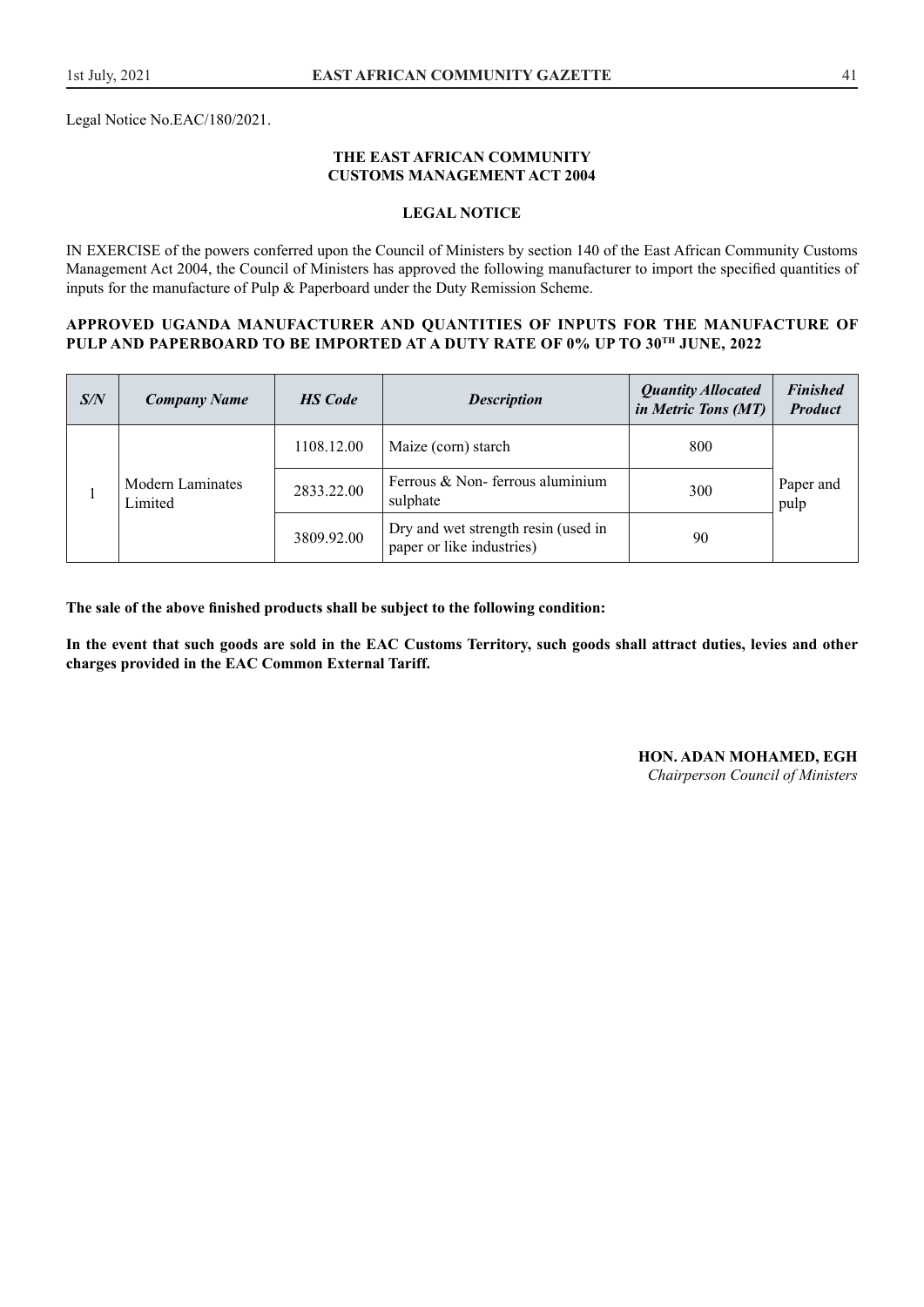Legal Notice No.EAC/181/2021.

#### **THE EAST AFRICAN COMMUNITY CUSTOMS MANAGEMENT ACT 2004**

# **LEGAL NOTICE**

IN EXERCISE of the powers conferred upon the Council of Ministers by section 140 of the East African Community Customs Management Act 2004, the Council of Ministers has approved the following manufacturers to import the specified quantities of Odoriferous mixtures of a kind used as a raw materials in the food and drink industries for the manufacture of goods under the Duty Remission Scheme.

#### **APPROVED UGANDA MANUFACTURERS AND QUANTITIES OF INPUTS FOR THE MANUFACTURE OF GOODS TO BE IMPORTED AT A DUTY RATE OF 0% UP TO 30TH JUNE, 2022**

| S/N            | <b>Company Name</b>                         | <b>HS</b> Code | <b>Description</b>                                                                                        | <b>Quantity Allocated</b> | <b>Finished</b><br><b>Product</b>     |
|----------------|---------------------------------------------|----------------|-----------------------------------------------------------------------------------------------------------|---------------------------|---------------------------------------|
| 1              | Great Lakes Brands Ltd                      | 3302.10.00     | Flavours (odoriferous mixtures of<br>a kind)                                                              | 450 MT                    | Gorillos                              |
| $\overline{2}$ | Crown Beverages Ltd                         | 3302.10.00     | Concentrates (odoriferous<br>mixtures of a kind used as raw<br>materials in food and drink<br>industries) | 77,000 UNITS              |                                       |
| 3              | Afribon U SMC Ltd                           | 3302.10.00     | odoriferous mixtures of a kind                                                                            | 7 MT                      | Beverages                             |
| $\overline{4}$ | Jassani Food Industries<br>Limited          | 3302.10.00     | Odoriferous mixtures of a kind                                                                            | 5 MT                      | Confectionaries                       |
| 5              | Prime Care International<br>Ltd             | 3302.10.00     | Mixtures of odoriferous<br>substances                                                                     | 1,000 MT                  | Alcoholic<br>beverage                 |
| 6              | Kakira Sugar Limited                        | 3302.10.00     | odoriferous mixtures of a kind<br>used in the food and drink<br>industries                                | 6 MT                      | Confectioneries                       |
| $\overline{7}$ | Best Ingredients Africa<br>Limited          | 3302.10.00     | Odoriferous mixtures of a kind<br>in food or drink industries (Food<br>Flavours)                          | 500 MT                    | Food<br>ingredients                   |
| 8              | Pic Foods Uganda Limited                    | 3302.10.00     | Odoriferous mixtures of a kind                                                                            | 75 MT                     | Confectionaries                       |
| 9              | Kenafric Development<br>Limited             | 3302.10.00     | Powder flavours                                                                                           | 120 MT                    | Confectionaries                       |
| 10             | Dembe Trading<br><b>Enterprises Limited</b> | 3302.10.00     | Odoriferous mixtures of a kind<br>in food or drink industries (Food<br>Flavours)                          | 50 MT                     | Biscuits,<br>yoghurt and ice<br>cream |
| 11             | Goodfoods (East Africa)<br>Limited          | 3302.10.00     | Odoriferous mixtures of a kind<br>in food or drink industries<br>(Flavours)                               | 100 MT                    | Beverages                             |
| 12             | Hema Beverages Ltd                          | 3302.10.00     | Odoriferous mixtures of a kind<br>used in the food and drink<br>industries (Flavours)                     | 10 MT                     | Alcoholic<br><b>Beverages</b>         |
| 13             | Balaji Group (EA) Limited                   | 3302.10.00     | Mixtures of odoriferous<br>substances, of a kind used in the<br>food and drink industries                 | 50 MT                     | <b>Biscuits</b>                       |
| 14             | <b>Buddo Distillers Limited</b>             | 3302.10.00     | Odoriferous mixtures of a kind<br>in food or drink industries (Food<br>Flavours)                          | 3 MT                      | Beverages                             |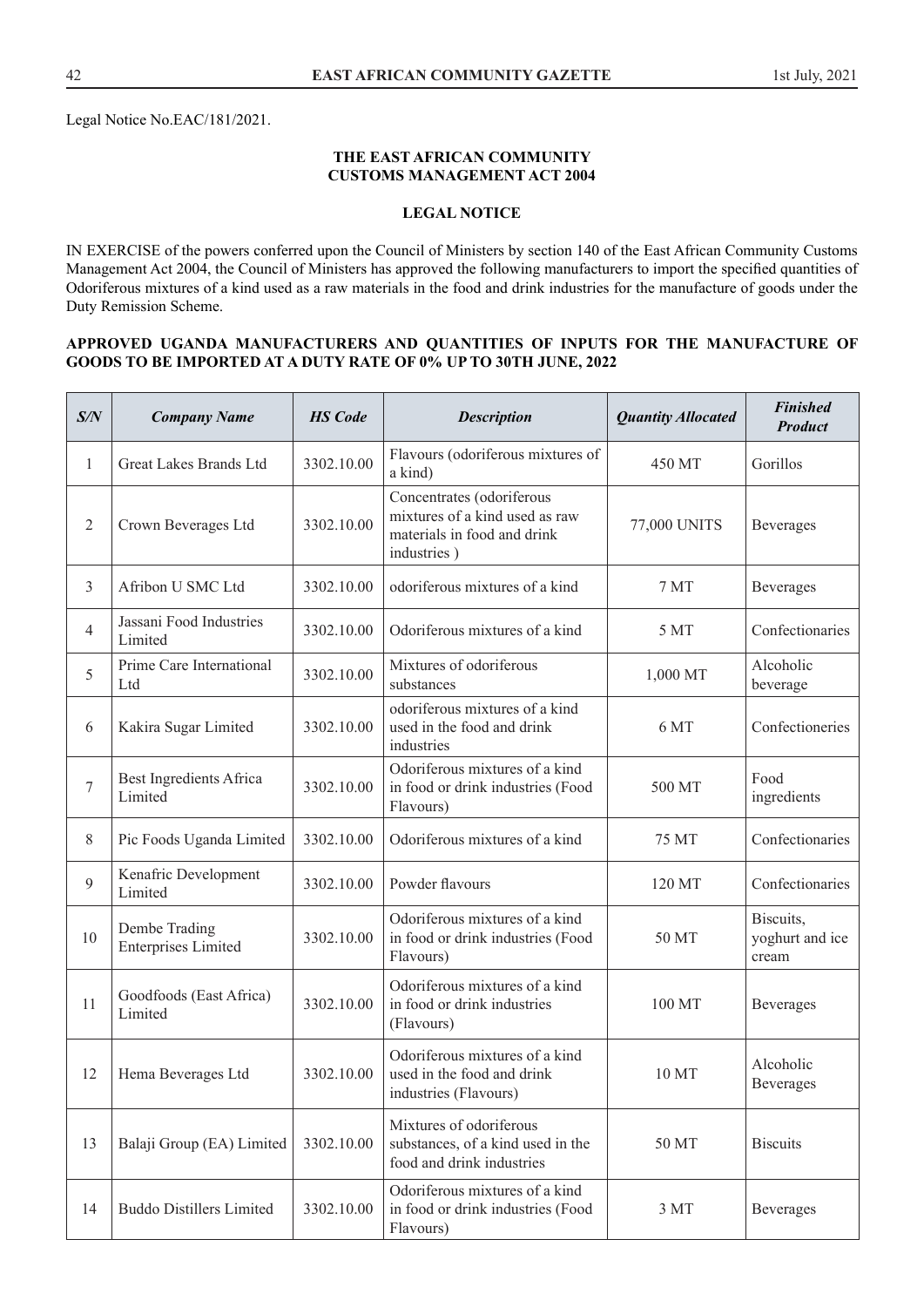| S/N | <b>Company Name</b>                        | <b>HS</b> Code | <b>Description</b>                                                                                                                                                                                                 | <b>Quantity Allocated</b>   | <b>Finished</b><br><b>Product</b> |
|-----|--------------------------------------------|----------------|--------------------------------------------------------------------------------------------------------------------------------------------------------------------------------------------------------------------|-----------------------------|-----------------------------------|
| 15  | <b>Ambiance Distillers</b><br>Limited      | 3302.10.00     | Odoriferous substance of a<br>kind used in the food or drink<br>industries                                                                                                                                         | 400 MT                      | Alcoholic<br>beverage             |
| 16  | Jesa Farm Dairy Limited                    | 3302.10.00     | Food Flavours (Odoriferous<br>mixtures of a kind used as a<br>raw materials in food and drink<br>industries)                                                                                                       | 300 MT                      | Dairy Products                    |
| 17  | Premier Distilleries<br>Limited            | 3302.10.00     | Odoriferous mixtures of a kind                                                                                                                                                                                     | 100 MT                      | Confectionaries                   |
| 18  | <b>MAKSA</b> Industries<br>Limited         | 3302.10.00     | Food flavours concentrate<br>(odoriferous mixtures of a kind)                                                                                                                                                      | 65 MT                       | Maize puff<br>snacks              |
| 19  | <b>Britania Allied Industries</b><br>Ltd   | 3302.10.00     | Mixtures of odoriferous<br>substances                                                                                                                                                                              | 200 MT                      | juice                             |
| 20  | Hariss International<br>Limited            | 3302.10.00     | Odoriferous mixtures of a kind<br>in food or drink industries (Food<br>Flavours)                                                                                                                                   | 6,000 MT                    | Beverages                         |
| 21  | <b>Century Bottling Company</b><br>Limited | 3302.10.00     | Flavours (Odoriferous substance<br>of a kind used in the food or<br>drink industries)                                                                                                                              | 127,318 UNITS               | Beverages                         |
| 22  | King Albert Distilleries<br>Limited        | 3302.10.00     | Odoriferous mixtures of a kind<br>in food or drink industries (Food<br>Flavours)                                                                                                                                   | 1,000 MT                    | Alcoholic<br>Beverages            |
| 23  | Apple Foods Industries<br>Limited          | 3302.10.00     | Food flavours (Odoriferous<br>mixtures of a kind)                                                                                                                                                                  | 100 MT                      | Sweets and<br>confectionaries     |
| 24  | Uganda Breweries Limited                   | 3302.10.00     | Odoriferous mixtures (Bond 7<br>whisky flavour, Quest sherry<br>flavour, Waragi concentrate<br>Super, H &R sherry flavour,<br>coconut flavour, Bond 7 honey<br>flavour, Gilbeys Gin flavour,<br>pineapple flavour) | 7.267 MT                    | <b>Beverages</b>                  |
|     |                                            | 3302.10.00     | Odoriferous mixtures (Guinness<br>Flavour Extract 25 Ut)                                                                                                                                                           | 6,248<br><b>HECTOLITRES</b> | Beverages                         |
| 25  | Muzuri International<br>Uganda Limited     | 3302.10.00     | Odoriferous mixtures                                                                                                                                                                                               | 200 MT                      | <b>Sweets</b>                     |
| 26  | <b>SRK Foods Limited</b>                   | 3302.10.00     | Odoriferous mixtures of a kind<br>used in the food and drink<br>industries)                                                                                                                                        | 50 MT                       | <b>Snacks</b>                     |
| 27  | <b>U</b> Fresh Enterprises<br>Limited      | 3302.10.00     | Food Flavours (Odoriferous<br>mixtures of a kind used as a<br>raw materials in food and drink<br>industries)                                                                                                       | 100 MT                      | Beverages                         |
| 28  | Ahmed Raza Foods<br><b>Industries Ltd</b>  | 3302.10.00     | Mixtures of odoriferous<br>substances                                                                                                                                                                              | 3 MT                        | <b>Baked</b> products             |
| 29  | Leading Distillers Uganda<br>Ltd           | 3302.10.00     | Mixtures of odoriferous<br>substances and mixtures of a<br>kind used for the manufacture of<br>beverages                                                                                                           | 6 MT                        | Alcoholic<br>Beverages            |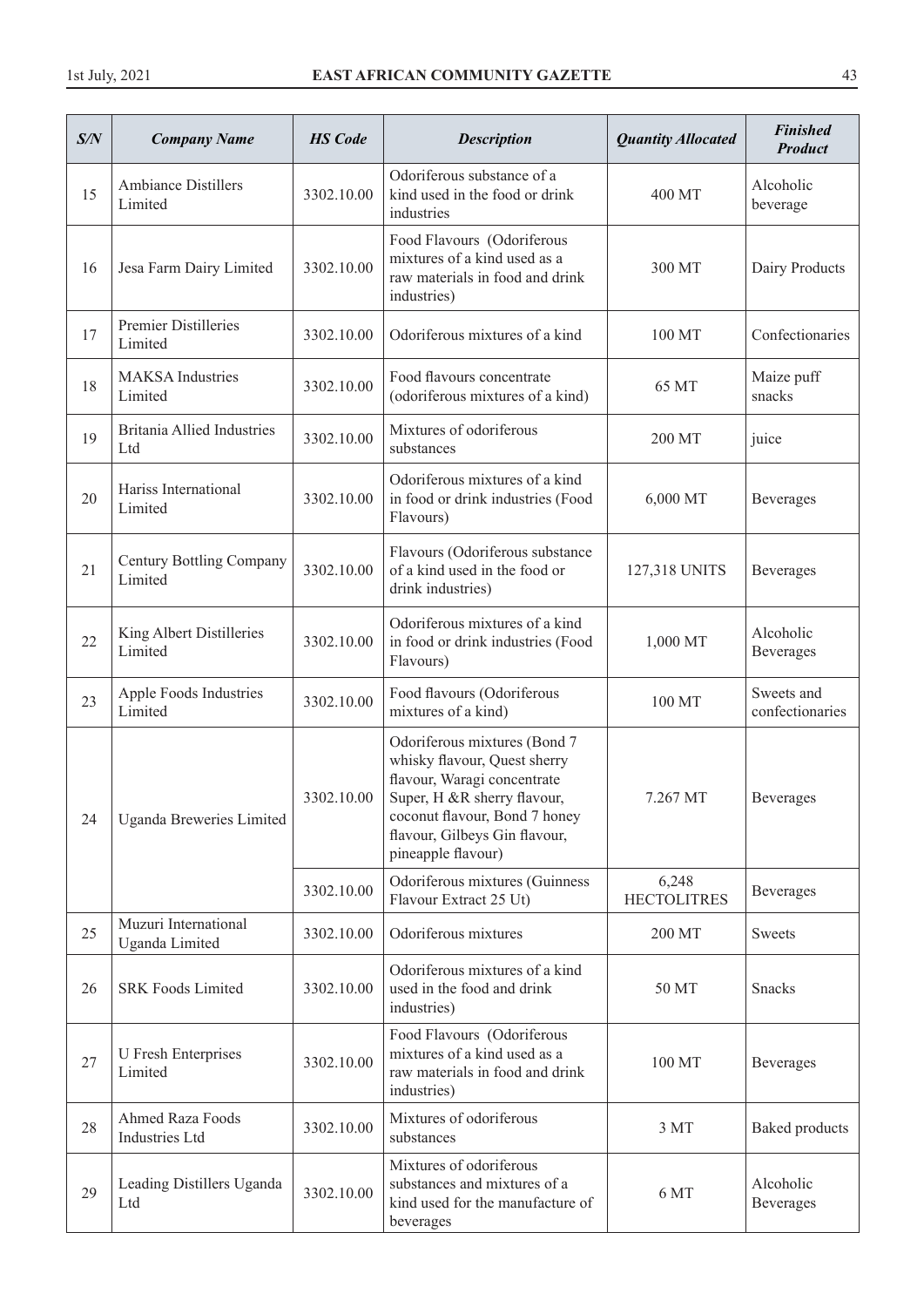| S/N | <b>Company Name</b>                    | <b>HS</b> Code | <b>Description</b>                                                                                       | <b>Quantity Allocated</b> | <b>Finished</b><br><b>Product</b> |
|-----|----------------------------------------|----------------|----------------------------------------------------------------------------------------------------------|---------------------------|-----------------------------------|
| 30  | Kiri Bottling Company<br>Ltd           | 3302.10.00     | Mixtures of odoriferous<br>substances and mixtures of a<br>kind used for the manufacture of<br>beverages | 685 MT                    | <b>Beverages</b>                  |
| 31  | Brookside Ltd                          | 3302.10.00     | Odoriferous mixtures of a kind<br>used as raw materials in the food<br>or drink industries               | 135 MT                    | <b>Beverages</b>                  |
| 32  | Marika Africa Sweets Ltd               | 3302.10.00     | Odoriferous mixtures of a kind<br>used as raw materials in the food<br>or drink industries               | 20 MT                     | <b>Beverages</b>                  |
| 33  | Dolphin Foods and<br>Beverages (U) Ltd | 3302.10.00     | Odoriferous mixtures of a kind<br>used as raw materials in the food<br>or drink industries               | 100 MT                    | Beverages                         |
| 34  | Gama Distillers Limited                | 3302.10.00     | Odoriferous mixtures of a kind<br>used as raw materials in the food<br>or drink industries               | 135 MT                    | <b>Beverages</b>                  |

**The sale of the above finished products shall be subject to the following condition:**

**In the event that such goods are sold in the EAC Customs Territory, such goods shall attract duties, levies and other charges provided in the EAC Common External Tariff.**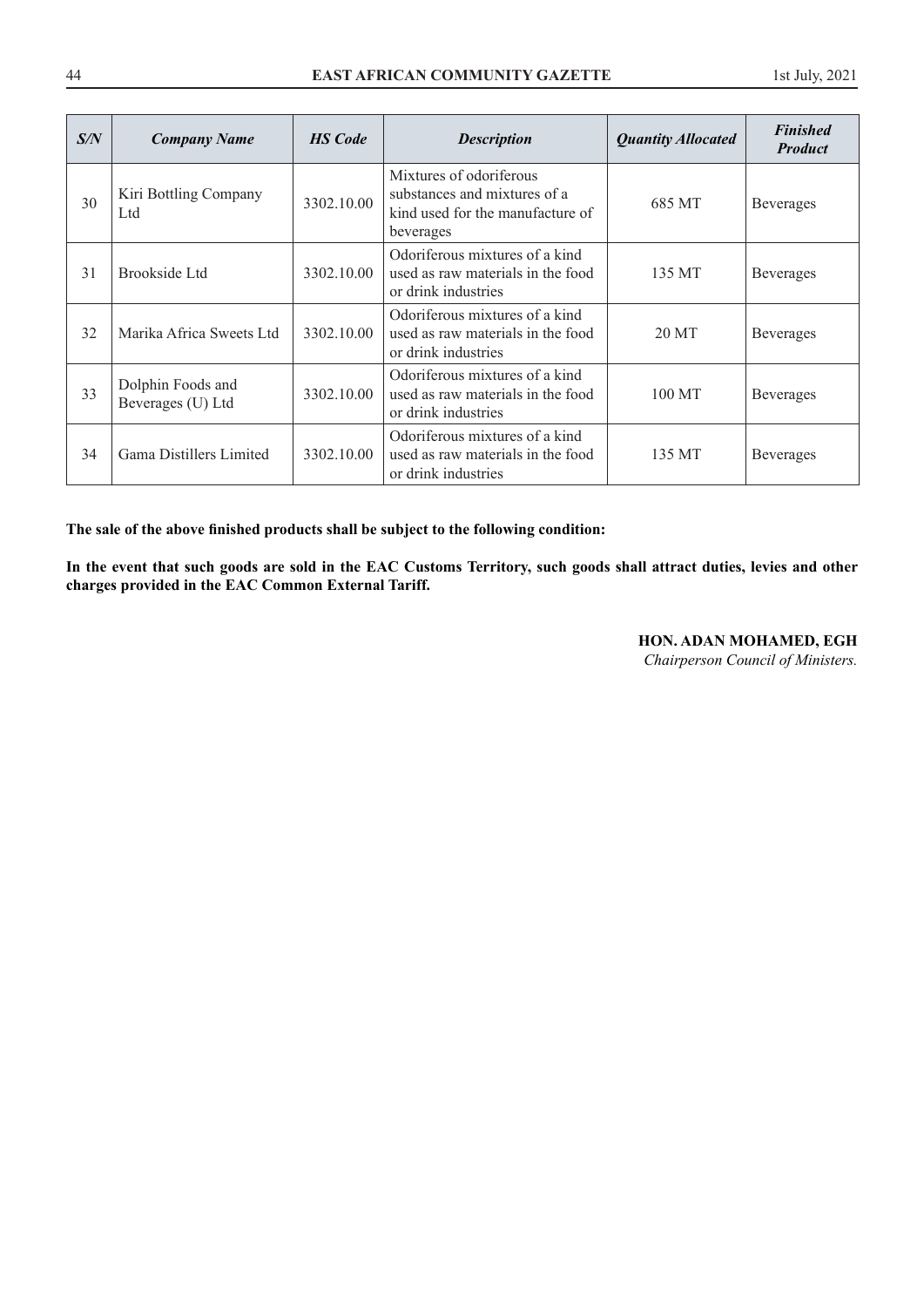Legal Notice No.EAC/182/2021.

#### **THE EAST AFRICAN COMMUNITY CUSTOMS MANAGEMENT ACT 2004**

#### **LEGAL NOTICE**

IN EXERCISE of the powers conferred upon the Council of Ministers by section 140 of the East African Community Customs Management Act 2004, the Council of Ministers has approved the following manufacturers to import the specified quantities of Raw Washed Salt for the manufacture of Salt under the Duty Remission Scheme.

#### **APPROVED UGANDA MANUFACTURERS AND QUANTITIES OF RAW WASHED SALT FOR THE MANUFACTURE OF SALT TO BE IMPORTED AT A DUTY RATE OF 10% UP TO 30TH JUNE, 2022**

| S/N | <b>Company Name</b>                                          | <b>HS</b> Code | <b>Description</b> | <b>Quantity Allocated</b><br><i>in Metric Tons</i><br>(MT) | <b>Finished</b><br><b>Product</b> |
|-----|--------------------------------------------------------------|----------------|--------------------|------------------------------------------------------------|-----------------------------------|
|     | Rukman International Limited                                 | 2501.00.00     | Raw washed salt    | 30,000                                                     | Processed Salt                    |
| 2   | The Kampala Industries and<br>Infrastructure Development Ltd | 2501.00.00     | Raw washed salt    | 30,000                                                     | Processed Salt                    |

**The sale of the above finished products shall be subject to the following condition:**

**In the event that such goods are sold in the EAC Customs Territory, such goods shall attract duties, levies and other charges provided in the EAC Common External Tariff.** 

**HON. ADAN MOHAMED, EGH**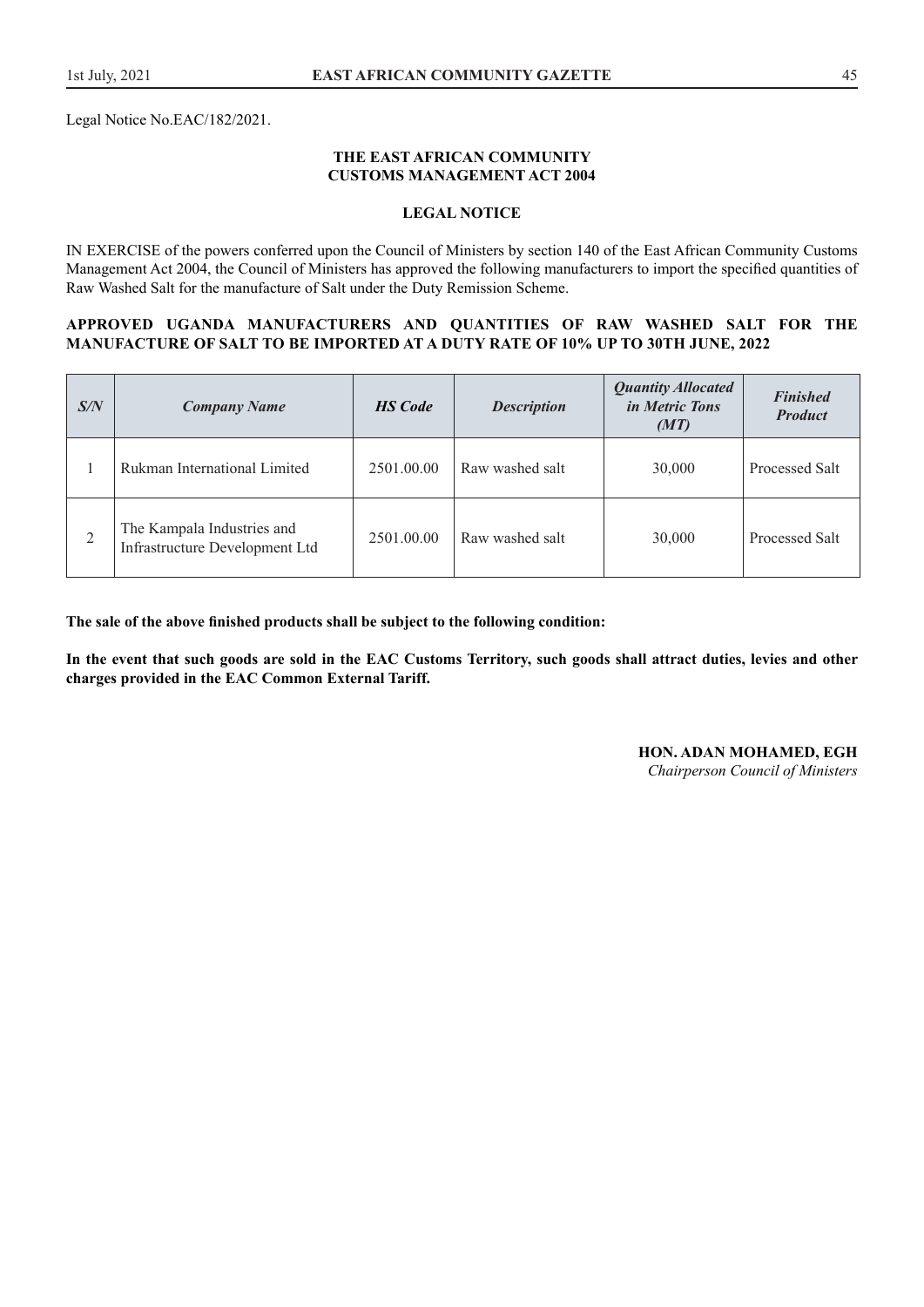Legal Notice No.EAC/183/2021.

#### **THE EAST AFRICAN COMMUNITY CUSTOMS MANAGEMENT ACT 2004**

#### **LEGAL NOTICE**

IN EXERCISE of the powers conferred upon the Council of Ministers by section 140 of the East African Community Customs Management Act 2004, the Council of Ministers has approved the following manufacturers to import the specified quantities of Active Yeast for the manufacture of goods under the Duty Remission Scheme.

#### **APPROVED UGANDA MANUFACTURERS AND QUANTITIES OF ACTIVE YEAST FOR THE MANUFACTURE OF GOODS TO BE IMPORTED AT A DUTY RATE OF 10% UP TO 30TH JUNE, 2022**

| S/N | <b>Company Name</b>              | <b>HS</b> Code | <b>Description</b> | <i>Quantity</i><br><b>Allocated</b> | <b>Finished Product</b> |
|-----|----------------------------------|----------------|--------------------|-------------------------------------|-------------------------|
|     | Ntake Bakery & Company Limited   | 2102.10.00     | Active dry yeast   | 170 MT                              | <b>Baked products</b>   |
| 2   | Ever Brown Bakery                | 2102.10.00     | Active yeast       | 24 MT                               | <b>Baked products</b>   |
| 3   | Century Bottling Company Limited | 2102.10.00     | Active yeasts      | 571 UNITS                           | <b>Beverages</b>        |

**The sale of the above finished products shall be subject to the following condition:**

**In the event that such goods are sold in the EAC Customs Territory, such goods shall attract duties, levies and other charges provided in the EAC Common External Tariff.** 

#### **HON. ADAN MOHAMED, EGH**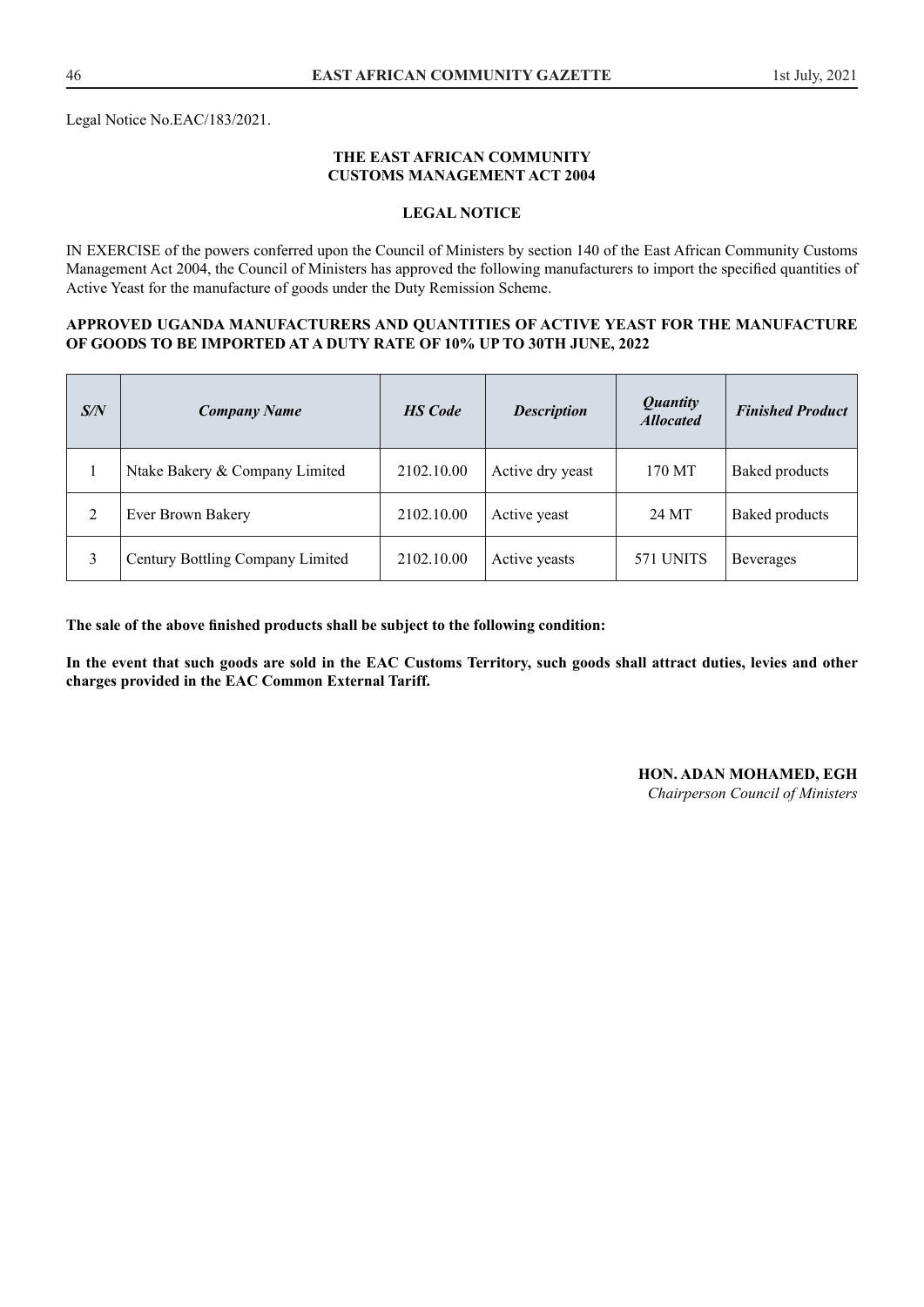#### **THE EAST AFRICAN COMMUNITY CUSTOMS MANAGEMENT ACT 2004**

#### **LEGAL NOTICE**

IN EXERCISE of the powers conferred upon the Council of Ministers by section 140 of the East African Community Customs Management Act 2004, the Council of Ministers has approved the following manufacturers to import the specified quantities of Acrylic polymers for the manufacture of goods under the Duty Remission Scheme.

#### **APPROVED UGANDA MANUFACTURERS AND QUANTITIES OF ACRYLIC POLYMERS FOR THE MANUFACTURE OF GOODS TO BE IMPORTED AT A DUTY RATE OF 0% FOR TWELVE MONTHS**

| S/N | <b>Company Name</b>            | <b>HS</b> Code | <b>Description</b> | <b>Quantity Allocated</b><br>in Metric Tons (MT) | <b>Finished Product</b> |
|-----|--------------------------------|----------------|--------------------|--------------------------------------------------|-------------------------|
|     | Supreme Flexibond U<br>Limited | 3906.90.00     | Acrylic polymers   | 600                                              | Self - adhesive tapes   |
|     | Bhumi Tapes U Ltd              | 3906.90.00     | Acrylic polymers   | 54                                               | Self - adhesive tapes   |
|     | Jenvisen Packing U Limited     | 3906.90.00     | Acrylic polymers   | 10                                               | Bottle crowns           |

#### **HON. ADAN MOHAMED, EGH**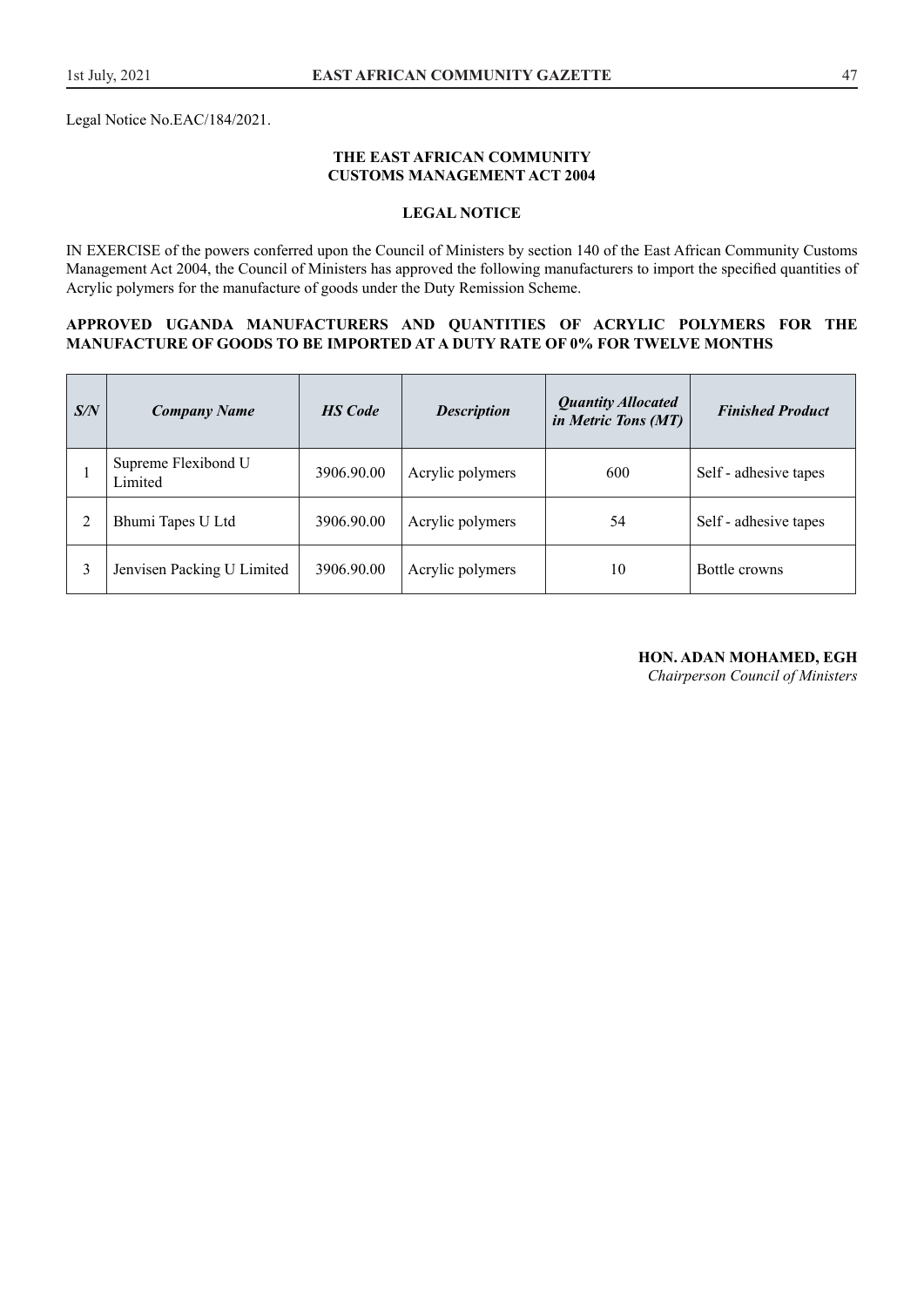Legal Notice No.EAC/185/2021.

#### **THE EAST AFRICAN COMMUNITY CUSTOMS MANAGEMENT ACT 2004**

#### **LEGAL NOTICE**

IN EXERCISE of the powers conferred upon the Council of Ministers by section 140 of the East African Community Customs Management Act 2004, the Council of Ministers has approved the following manufacturers to import the specified quantities of inputs and raw materials for the manufacture of tooth brushes under the Duty Remission Scheme.

#### **APPROVED UGANDA MANUFACTURERS AND QUANTITIES OF INPUTS AND RAW MATERIALS FOR THE MANUFACTURE OF TOOTHBRUSHES TO BE IMPORTED AT A DUTY RATE OF 0% UP TO 30TH JUNE, 2022**

| S/N            | <b>Company Name</b> | <b>HS</b> Code | <b>Description</b>                                          | <b>Quantity</b><br><b>Allocated in</b><br><b>Metric Tons</b><br>(MT) | <b>Finished</b><br><b>Product</b> |                       |     |  |
|----------------|---------------------|----------------|-------------------------------------------------------------|----------------------------------------------------------------------|-----------------------------------|-----------------------|-----|--|
|                |                     | 4804.39.00     | Paper board                                                 | 150                                                                  |                                   |                       |     |  |
|                |                     | 3921.19.90     | Toothbrush PVC forming sheet                                | 150                                                                  |                                   |                       |     |  |
|                |                     | 5404.19.00     | Toothbrush Monofilament bristle                             | 100                                                                  |                                   |                       |     |  |
| 1              | Leeko (Uganda) Ltd  |                | 7605.21.00                                                  | Metal wire 0.3 mm making toothbrush                                  | 50                                | Toothbrushes          |     |  |
|                |                     | 3920.10.90     | Printed laminated sheet                                     | 150                                                                  |                                   |                       |     |  |
|                |                     |                |                                                             |                                                                      | 3921.19.90                        | PVC film in roll form | 250 |  |
|                |                     |                | 3923.21.00                                                  | PVC film in roll form                                                | 250                               |                       |     |  |
|                |                     | 3921.19.10     | Other plates, sheets, films, foils and<br>strips            | 200                                                                  |                                   |                       |     |  |
| $\overline{2}$ | Nice House of       | 4804.31.00     | Other unbleached kraft paper                                | 60                                                                   |                                   |                       |     |  |
|                | Plastics            | 5404.19.00     | Other synthetic monofilaments                               | 60                                                                   | Toothbrushes                      |                       |     |  |
|                |                     | 4911.99.90     | Other printed matter, including<br>pictures and photographs | 70                                                                   |                                   |                       |     |  |

**The sale of the above finished products shall be subject to the following condition:**

**In the event that such goods are sold in the EAC Customs Territory, such goods shall attract duties, levies and other charges provided in the EAC Common External Tariff.**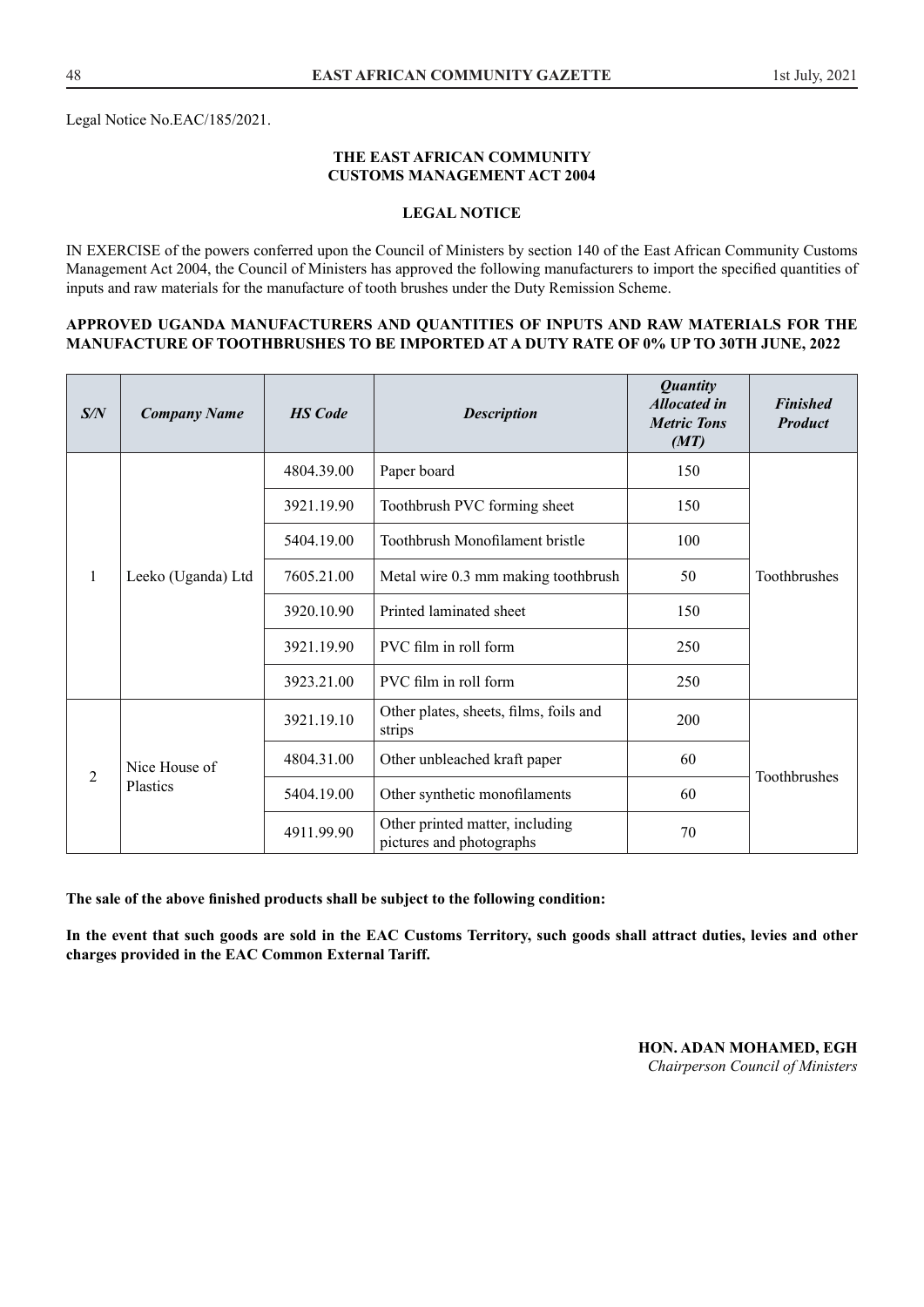Legal Notice No.EAC/186/2021.

#### **THE EAST AFRICAN COMMUNITY CUSTOMS MANAGEMENT ACT 2004**

#### **LEGAL NOTICE**

IN EXERCISE of the powers conferred upon the Council of Ministers by section 140 of the East African Community Customs Management Act 2004, the Council of Ministers has approved the following manufacturers to import the specified quantities of inputs and raw materials for the manufacture of soap and cosmetics under the Duty Remission Scheme.

#### **APPROVED UGANDA MANUFACTURERS AND QUANTITIES OF INPUTS AND RAW MATERIALS FOR THE MANUFACTURE OF SOAP AND COSMETICS TO BE IMPORTED AT A DUTY RATE OF 0% UP TO 30TH JUNE, 2022**

| S/N            | <b>Company Name</b>                    | <b>HS</b> Code | <b>Description</b>                                                    | <b>Quantity</b><br><b>Allocated in</b><br><b>Metric Tons</b><br>(MT) | <b>Finished Product</b> |
|----------------|----------------------------------------|----------------|-----------------------------------------------------------------------|----------------------------------------------------------------------|-------------------------|
| $\mathbf{1}$   | Leeko (Uganda)                         | 3402.11.00     | Linear Alkyl Benzene Sulphonic<br>Acid (LABSA)                        | 200                                                                  | Soap and detergents     |
|                | Limited                                | 3402.11.00     | Sodium Lauryl Ether Sulphate                                          | 200                                                                  | Soap and detergents     |
| $\overline{2}$ | <b>Premier Distilleries</b><br>Ltd     | 3402.11.00     | Organic surface – active agents.<br>100<br>(Anionic, Cationic, Other) |                                                                      | Soap and detergents     |
|                | Aliyzeco Industries<br>U Ltd           | 3402.11.00     | Sodium Lauryl Ether Sulphate<br>(Anionic agent)                       | 40                                                                   |                         |
| 3              |                                        | 3402.12.00     | Coco Diethanolamine (cationic<br>agent)                               | 1                                                                    | Cosmetics               |
|                |                                        | 3402.12.00     | Coco misopropylbetaine (cationic<br>agent)                            | 0.5                                                                  |                         |
| $\overline{4}$ | Leeko (Uganda)<br>Limited              | 3401.20.10     | Soap noodles                                                          | 340                                                                  | Soap                    |
| 5              | <b>BIDCO</b> Uganda<br>L <sub>td</sub> | 3402.11.00     | Organic surface – active agents.<br>3000<br>(Anionic)                 |                                                                      | Detergents              |
| 6              | <b>Movit Products</b><br>Limited       | 3401.20.10     | Soap noodles                                                          | 1000                                                                 | Cosmetics               |

**The sale of the above finished products shall be subject to the following condition:**

**In the event that such goods are sold in the EAC Customs Territory, such goods shall attract duties, levies and other charges provided in the EAC Common External Tariff.**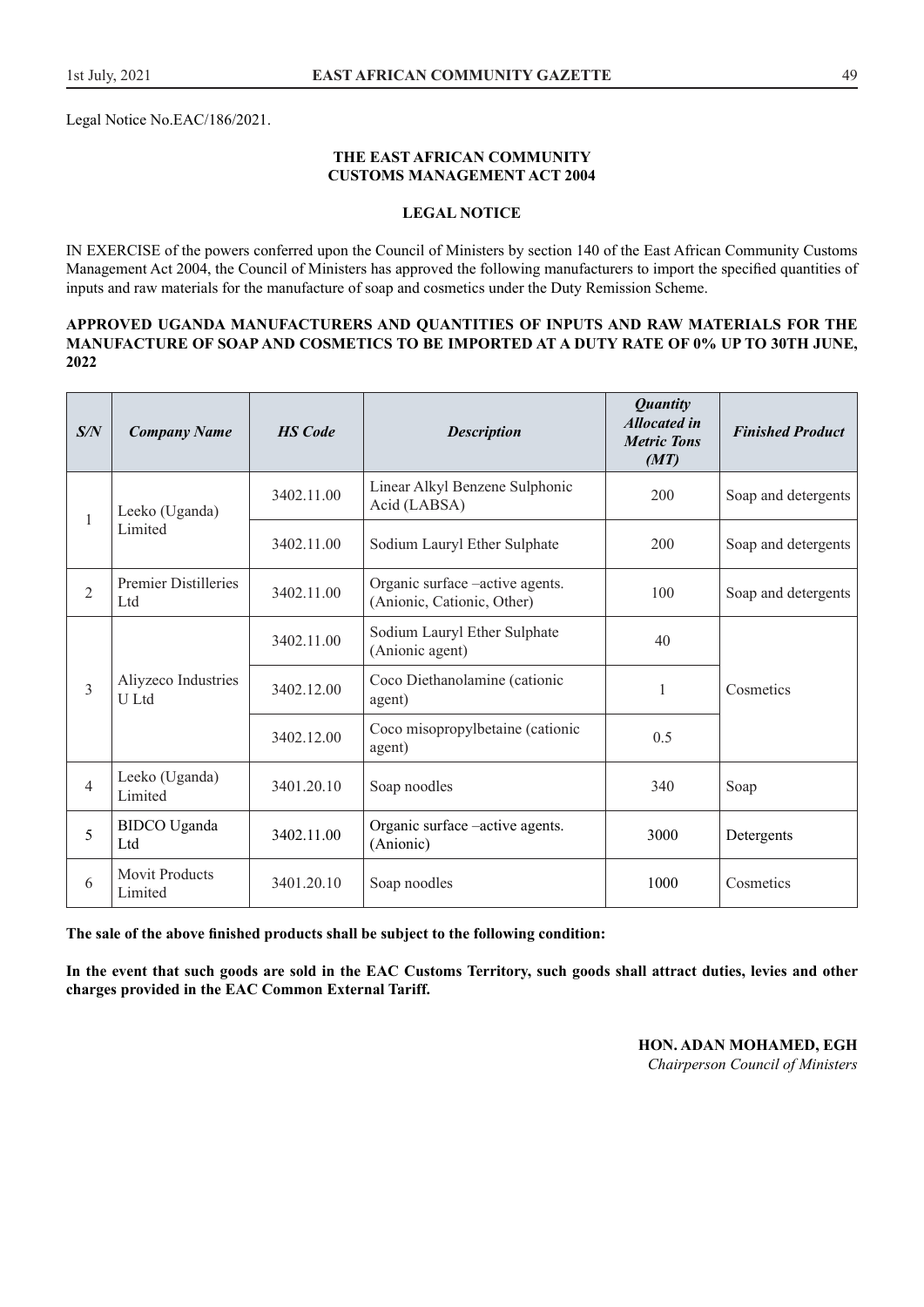#### **THE EAST AFRICAN COMMUNITY CUSTOMS MANAGEMENT ACT 2004**

# **LEGAL NOTICE**

IN EXERCISE of the powers conferred upon the Council of Ministers by section 140 of the East African Community Customs Management Act 2004, the Council of Ministers has approved the following manufacturers to import the specified quantities of Duplex Boards under the Duty Remission Scheme.

#### **APPROVED UGANDA MANUFACTURERS AND QUANTITIES OF DUPLEX BOARDS TO BE IMPORTED AT A DUTY RATE OF 0% FOR TWELVE MONTHS**

| S/N | <b>Company Name</b>                 | <b>HS</b> Code | <b>Description</b>                                 | <b>Quantity Allocated in</b><br><b>Metric Tons (MT)</b> | <b>Finished</b><br><b>Product</b> |
|-----|-------------------------------------|----------------|----------------------------------------------------|---------------------------------------------------------|-----------------------------------|
|     | Vistara Limited                     | 4810.92.00     | Multiply paper and<br>paperboard                   | 50                                                      | Corrugated<br>boxes               |
| 2   | A.J Printing & Packaging<br>Limited | 4810.92.00     | Multiply paper and paper<br>boards - Duplex boards | 800                                                     | Printed<br>materials              |
| 3   | <b>Fusion Africa</b>                | 4810.92.00     | Duplex board                                       | 950                                                     | Packaging<br>materials            |
| 4   | United Printers Ltd                 | 4810.92.00     | Multiply paper and paper<br>boards - Duplex boards | 3,500                                                   | Corrugated<br>boxes               |
| 5   | Hi-tech Graphics Ltd                | 4810.92.00     | Multiply paper and paper<br>boards - Duplex boards | 800                                                     | Corrugated<br>boxes               |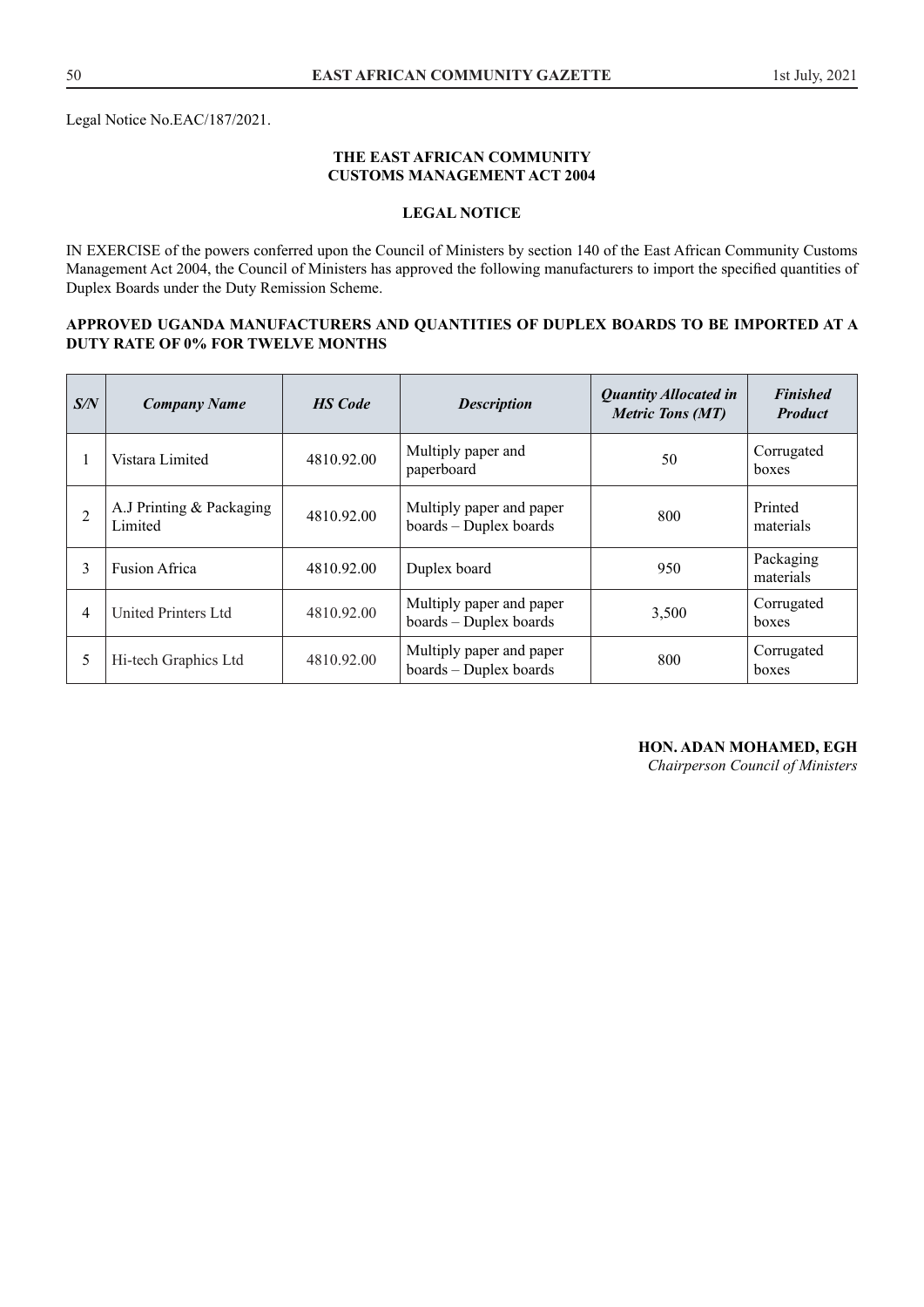Legal Notice No.EAC/188/2021.

#### **THE EAST AFRICAN COMMUNITY CUSTOMS MANAGEMENT ACT 2004**

# **LEGAL NOTICE**

IN EXERCISE of the powers conferred upon the Council of Ministers by section 140 of the East African Community Customs Management Act 2004, the Council of Ministers has approved the following manufacturers to import the specified quantities of Raw Materials for the manufacture of Fishing Nets under the Duty Remission Scheme.

#### **APPROVED UGANDA MANUFACTURERS AND QUANTITIES OF RAW MATERIALS FOR THE MANUFACTURE OF FISHING NETS TO BE IMPORTED AT A DUTY RATE OF 0% FOR TWELVE MONTHS**

| S/N | <b>Company Name</b>                   | <b>HS</b> Code | <b>Description</b>              | <b>Quantity Allocated in</b><br><b>Metric Tons (MT)</b> | <b>Finished</b><br><b>Product</b> |
|-----|---------------------------------------|----------------|---------------------------------|---------------------------------------------------------|-----------------------------------|
|     | Uganda Fishnet Manu-<br>facturers Ltd | 5607.50.00     | Twine of other synthetic fibres | 700                                                     | Fishing nets                      |
|     | Basajja Mivule Fishnet<br>Co. Ltd     | 5607.50.00     | Twine, cordage, ropes and cab   | 1,000                                                   | Fishing nets                      |

#### **HON. ADAN MOHAMED, EGH**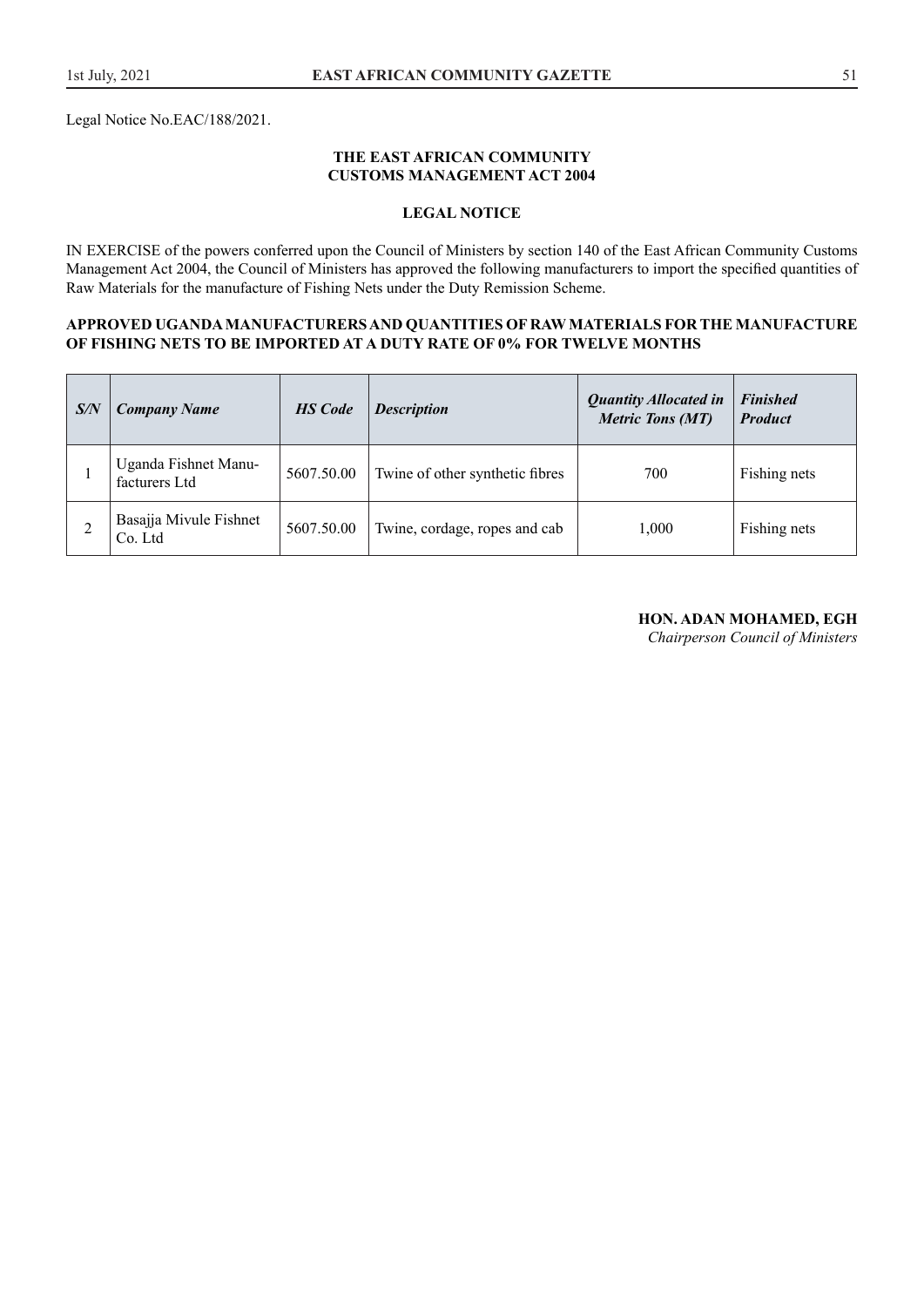Legal Notice No.EAC/189/2021.

#### **THE EAST AFRICAN COMMUNITY CUSTOMS MANAGEMENT ACT 2004**

#### **LEGAL NOTICE**

IN EXERCISE of the powers conferred upon the Council of Ministers by section 140 of the East African Community Customs Management Act 2004, the Council of Ministers has approved the following manufacturer to import the specified quantities of inputs and raw materials for the manufacture of umbrella head roofing nails under the Duty Remission Scheme.

#### **APPROVED UGANDA MANUFACTURER AND QUANTITIES OF INPUTS AND RAW MATERIALS FOR THE MANUFACTURE OF UMBRELLA HEAD ROOFING NAILS TO BE IMPORTED AT A DUTY RATE OF 0% UP TO 30TH JUNE, 2022**

| S/N | <b>Company Name</b>                  | <b>HS</b> Code | <b>Description</b>                  | <b>Quantity Allocated in</b><br><b>Metric Tons (MT)</b> | <b>Finished Product</b> |
|-----|--------------------------------------|----------------|-------------------------------------|---------------------------------------------------------|-------------------------|
|     | Unistrong Investments (U)<br>Limited | 7326.90.90     | Umbrella heads for<br>roofing nails | 8.000                                                   | <b>Nails</b>            |

**The sale of the above finished products shall be subject to the following condition:**

**In the event that such goods are sold in the EAC Customs Territory, such goods shall attract duties, levies and other charges provided in the EAC Common External Tariff.**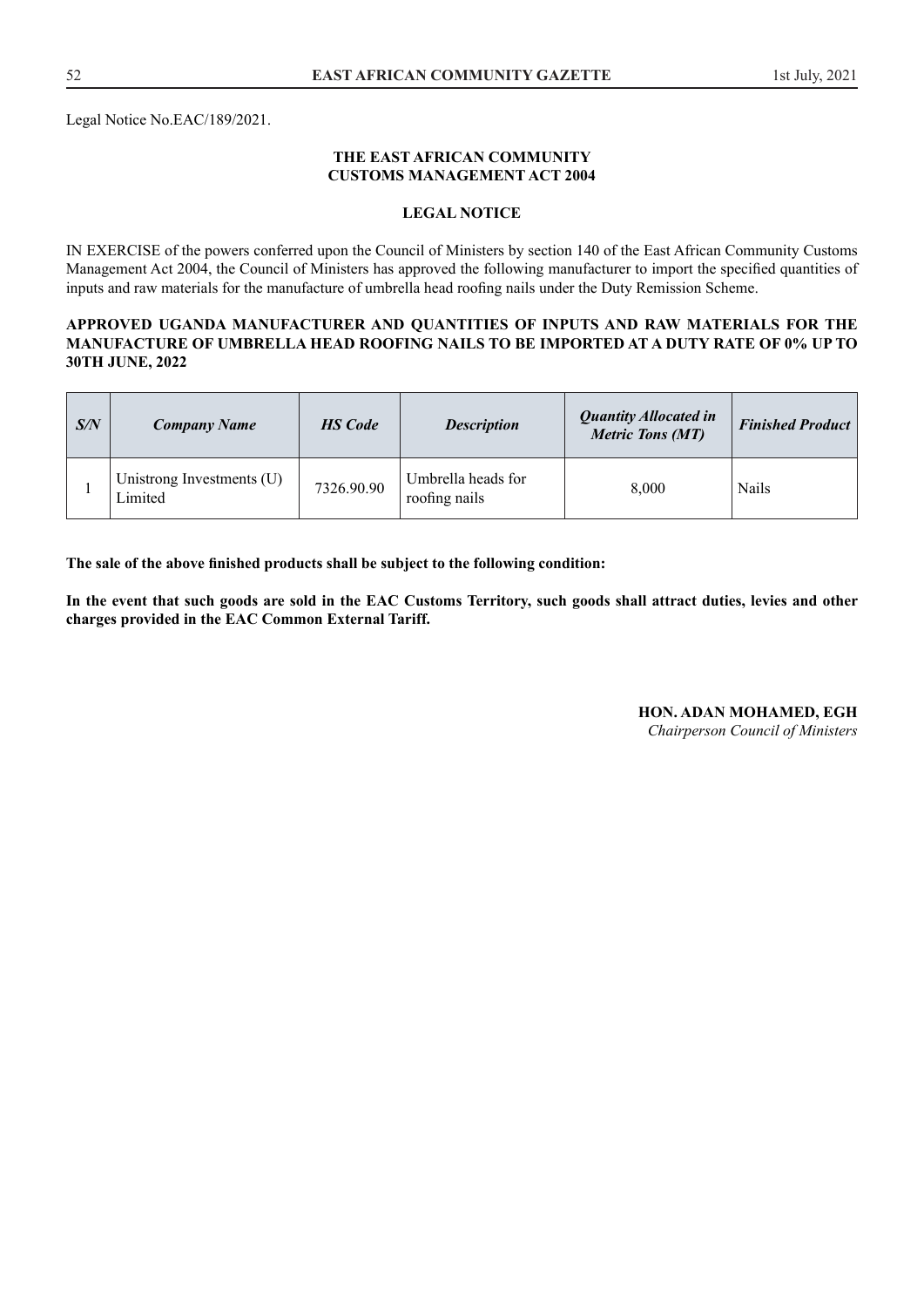Legal Notice No.EAC/190/2021.

#### **THE EAST AFRICAN COMMUNITY CUSTOMS MANAGEMENT ACT 2004**

# **LEGAL NOTICE**

IN EXERCISE of the powers conferred upon the Council of Ministers by section 140 of the East African Community Customs Management Act 2004, the Council of Ministers has approved the following manufacturers to import the specified quantities of inputs and raw materials for the manufacture of packaging materials under the Duty Remission Scheme.

#### **APPROVED UGANDA MANUFACTURERS AND QUANTITIES OF INPUTS AND RAW MATERIALS FOR THE MANUFACTURE OF PACKAGING MATERIALS TO BE IMPORTED AT THE SPECIFIED DUTY RATE UP TO 30TH JUNE, 2022**

| S/N            | <b>Company Name</b>                              | <b>HS</b> Code | <b>Description</b>                                                                  | <b>Quantity</b><br><b>Allocated</b> | <b>Finished</b><br><b>Product</b> | <b>Duty Rate</b> |
|----------------|--------------------------------------------------|----------------|-------------------------------------------------------------------------------------|-------------------------------------|-----------------------------------|------------------|
| 1              | <b>Hitech Graphics</b><br>Limited                | 4804.21.00     | Unbleached sack kraft paper in<br>reels or sheets                                   | 1,600 MT                            | Packaging<br>materials            | $0\%$            |
| $\overline{2}$ | <b>Ahmed Raza Foods</b><br><b>Industries Ltd</b> | 4804.21.00     | Unbleached sack kraft paper                                                         | 40 MT                               | Packaging<br>materials            | $0\%$            |
|                |                                                  | 4804.11.00     | Unbleached Kraft Liner                                                              | 4,800 MT                            |                                   | $0\%$            |
| 3              | Forest Paper<br>Packaging<br>Company Limited     | 4804.31.00     | Kraft Liner Paper Board                                                             | 3,600 MT                            | Packaging<br>materials            | 10%              |
|                |                                                  | 4804.21.00     | Unbleached sack Kraft liner<br>paper                                                | 3,600 MT                            |                                   | $0\%$            |
|                | East African                                     | 4804.11.00     | Unbleached kraft liner in rolls<br>or sheets                                        | 10,000 MT                           | Corrugated                        |                  |
| $\overline{4}$ | Packaging Solution                               | 4804.39.00     | Other kraft paper and paper<br>board                                                | 3,000 MT                            | boxes                             | $0\%$            |
| 5              | Katon                                            | 4804.11.00     | Unbleached kraft liner in rolls<br>or sheets                                        | 1,000 MT                            | Corrugated                        | $0\%$            |
|                | Manufacturers<br>Limited                         | 4804.39.00     | Other kraft paper and<br>paperboard                                                 | 1,000 MT                            | boxes                             | $0\%$            |
|                |                                                  | 4804.11.00     | Unbleached kraft liner in rolls<br>or sheets                                        | 150 MT                              |                                   | $0\%$            |
|                |                                                  | 4806.20.00     | Greaseproof papers                                                                  | 13 MT                               |                                   | $0\%$            |
|                |                                                  | 4804.39.00     | Other kraft paper and<br>paperboard                                                 | 13 MT                               |                                   | $0\%$            |
| 6              | Vistara Limited                                  | 4811.59.90     | Paper and paperboard coated,<br>impregnated or covered with<br>plastics (excluding) | 50 MT                               | Corrugated<br>boxes               | $0\%$            |
|                |                                                  | 4804.21.00     | Unbleached sack kraft paper in<br>rolls or sheets                                   | 25 MT                               |                                   | $0\%$            |
|                |                                                  | 4804.31.00     | Other unbleached kraft paper<br>and paperboard weighing<br>150gsm or less           | 50 MT                               |                                   | 10%              |
|                |                                                  | 4804.11.00     | Unbleached kraft liner in rolls<br>or sheets                                        | 100 MT                              | Paper Bags                        | 10%              |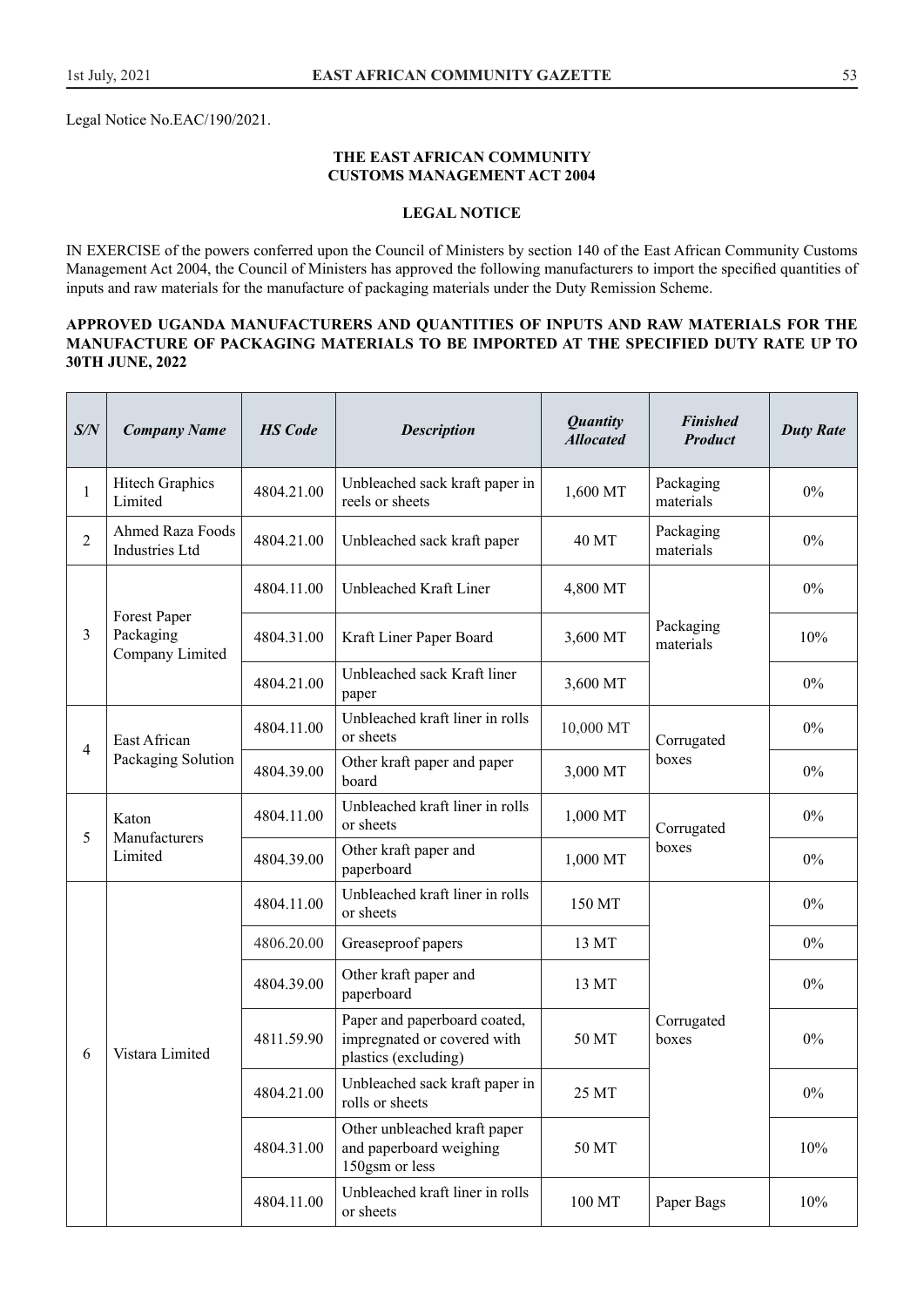| S/N            | <b>Company Name</b>                      | <b>HS</b> Code | <b>Description</b>                                                                             | <b>Quantity</b><br><b>Allocated</b> | <b>Finished</b><br><b>Product</b> | <b>Duty Rate</b> |
|----------------|------------------------------------------|----------------|------------------------------------------------------------------------------------------------|-------------------------------------|-----------------------------------|------------------|
| $\overline{7}$ | Prime Concepts                           | 4804.11.00     | Unbleached kraftliner                                                                          | 5,500 MT                            | Corrugated                        | $0\%$            |
|                | Packaging Limited                        | 4804.39.00     | Other kraft paper and paper<br>board                                                           | 1,200 MT                            | boxes                             | 0%               |
|                |                                          | 4804.11.00     | Unbleached kraft liner in rolls<br>or sheets                                                   | 2,000 MT                            |                                   | $0\%$            |
| 8              | Nile Surgicot<br>Limited                 | 4804.21.00     | Unbleached sack kraft paper<br>in rolls                                                        | 2,000 MT                            | Corrugated<br>boxes               | $0\%$            |
|                |                                          | 4804.39.00     | Other kraft paper and paper<br>board                                                           | 3,000 MT                            |                                   | $0\%$            |
| 9              | <b>Riley Packaging</b>                   | 4804.11.00     | Unbleached kraft liner in rolls<br>or sheets                                                   | 21,000 MT                           | Corrugated                        | $0\%$            |
|                | Uganda Limited                           | 4804.39.00     | Other kraft paper and<br>paperboard                                                            | 6,000 MT                            | boxes                             | $0\%$            |
| 10             | Britania Allied<br><b>Industries Ltd</b> | 4811.59.90     | Paper and paperboard coated,<br>42,000,000<br>impregnated or covered with<br>Packs<br>plastics |                                     | Packaging<br>materials            | 0%               |
|                | Makss Packaging                          | 4804.11.00     | Unbleached kraft liner in rolls<br>or sheets                                                   | 800 MT                              |                                   | $0\%$            |
| 11             | <b>Industries Limited</b>                | 4804.39.00     | Other kraft paper and<br>paperboard                                                            | 200 MT                              | Corrugated<br>boxes               | $0\%$            |
|                |                                          | 4804.21.00     | Unbleached sack kraft paper in<br>rolls or sheets                                              | 5,400 MT                            |                                   | $0\%$            |
| 12             | Crane paper bags<br>Limited              | 4804.39.00     | Other kraft paper and<br>paperboard                                                            | 700 MT                              | Corrugated<br>boxes               | $0\%$            |
|                |                                          | 4806.20.00     | Grease proof paper                                                                             | 138 MT                              |                                   | $0\%$            |
| 13             | Print 'N' Carton                         | 4804.11.00     | Unbleached kraft liner                                                                         | 5,000 MT                            | Corrugated                        | $0\%$            |
|                | U Ltd                                    | 4804.39.00     | Other kraft paper and<br>paperboard                                                            | 2,000 MT                            | boxes                             | $0\%$            |
| 14             | Premier Distilleries<br>Limited          | 4804.21.00     | Unbleached sack kraft paper<br>in rolls or sheets                                              | 1,100 MT                            | Packaging<br>materials            | $0\%$            |
| 15             | Picfare Industries<br>Limited            | 4804.21.00     | Unbleached sack kraft paper<br>in rolls                                                        | 4,500 MT                            | Paper bags                        | $0\%$            |
| 17             | Yeli Paper Bags<br>Limited               | 4804.21.00     | Unbleached sack kraft paper<br>in rolls                                                        | 150 MT                              | Paper bags                        | $0\%$            |
|                | Semliki Dairy                            | 4804.21.00     | Unbleached sack kraft paper<br>in rolls                                                        | 80 MT                               | Packaging                         | $0\%$            |
| 18             | and Beverages U<br>Limited               | 4804.31.00     | Other unbleached kraft paper<br>and paper board                                                | 20 MT                               | materials                         | 10%              |

**The sale of the above finished products shall be subject to the following condition:**

**In the event that such goods are sold in the EAC Customs Territory, such goods shall attract duties, levies and other charges provided in the EAC Common External Tariff.**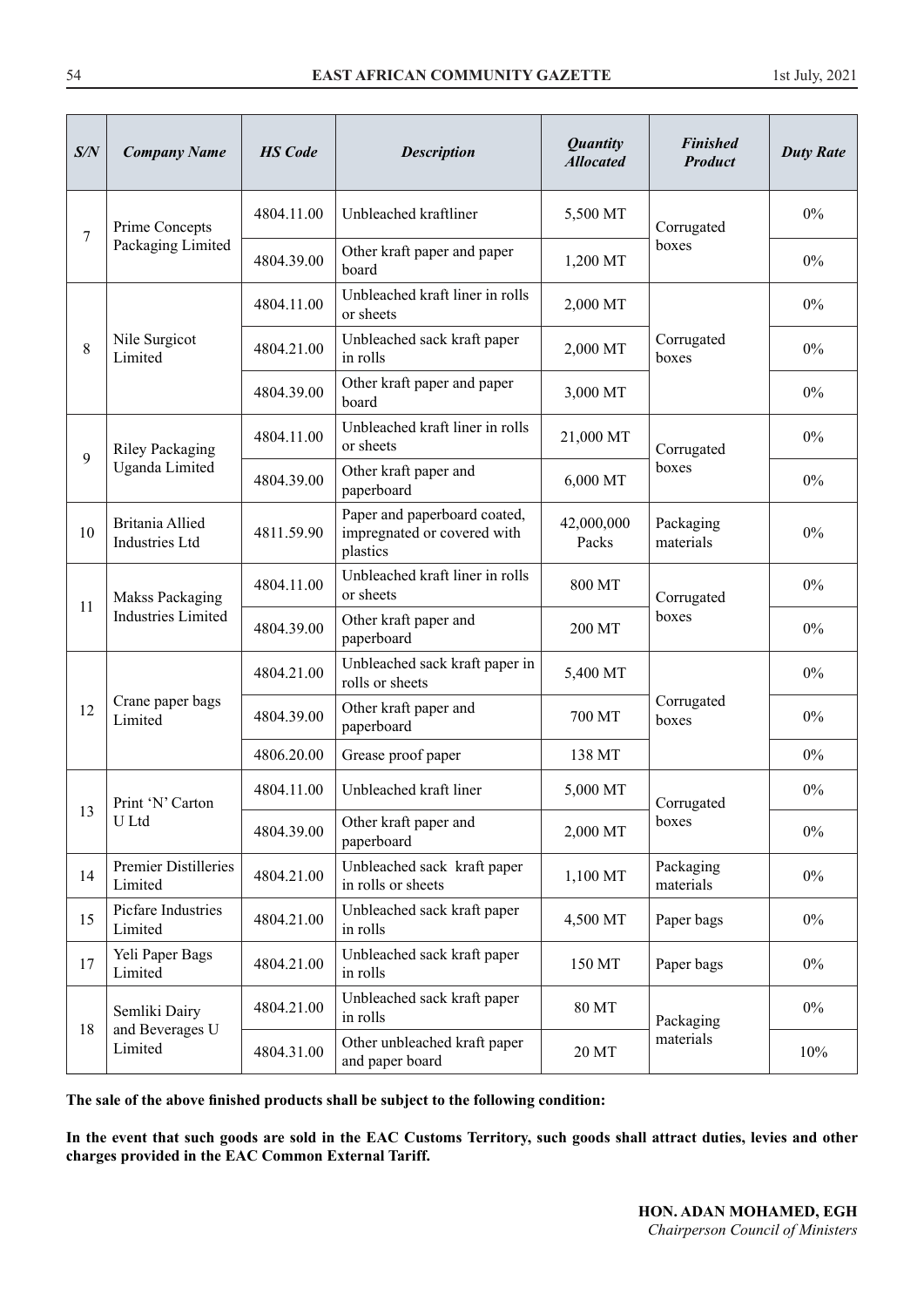#### **THE EAST AFRICAN COMMUNITY CUSTOMS MANAGEMENT ACT 2004**

# **LEGAL NOTICE**

IN EXERCISE of the powers conferred upon the Council of Ministers by section 140 of the East African Community Customs Management Act 2004, the Council of Ministers has approved the following manufacturer to import the specified quantities of Wheat Groats under the Duty Remission Scheme.

### **APPROVED UGANDA MANUFACTURER AND QUANTITIES OF WHEAT GROATS TO BE IMPORTED AT A DUTY RATE OF 0% FOR TWELVE MONTHS**

| S/N | <b>Company Name</b>      | <b>HS</b> Code | <b>Description</b> | <b>Quantity Allocated in</b><br><b>Metric Tons (MT)</b> | <b>Finished Product</b> |
|-----|--------------------------|----------------|--------------------|---------------------------------------------------------|-------------------------|
|     | <b>SRK Foods Limited</b> | 1103.11.00     | Wheat groats       | 250                                                     | <b>Snacks</b>           |

#### **HON. ADAN MOHAMED, EGH**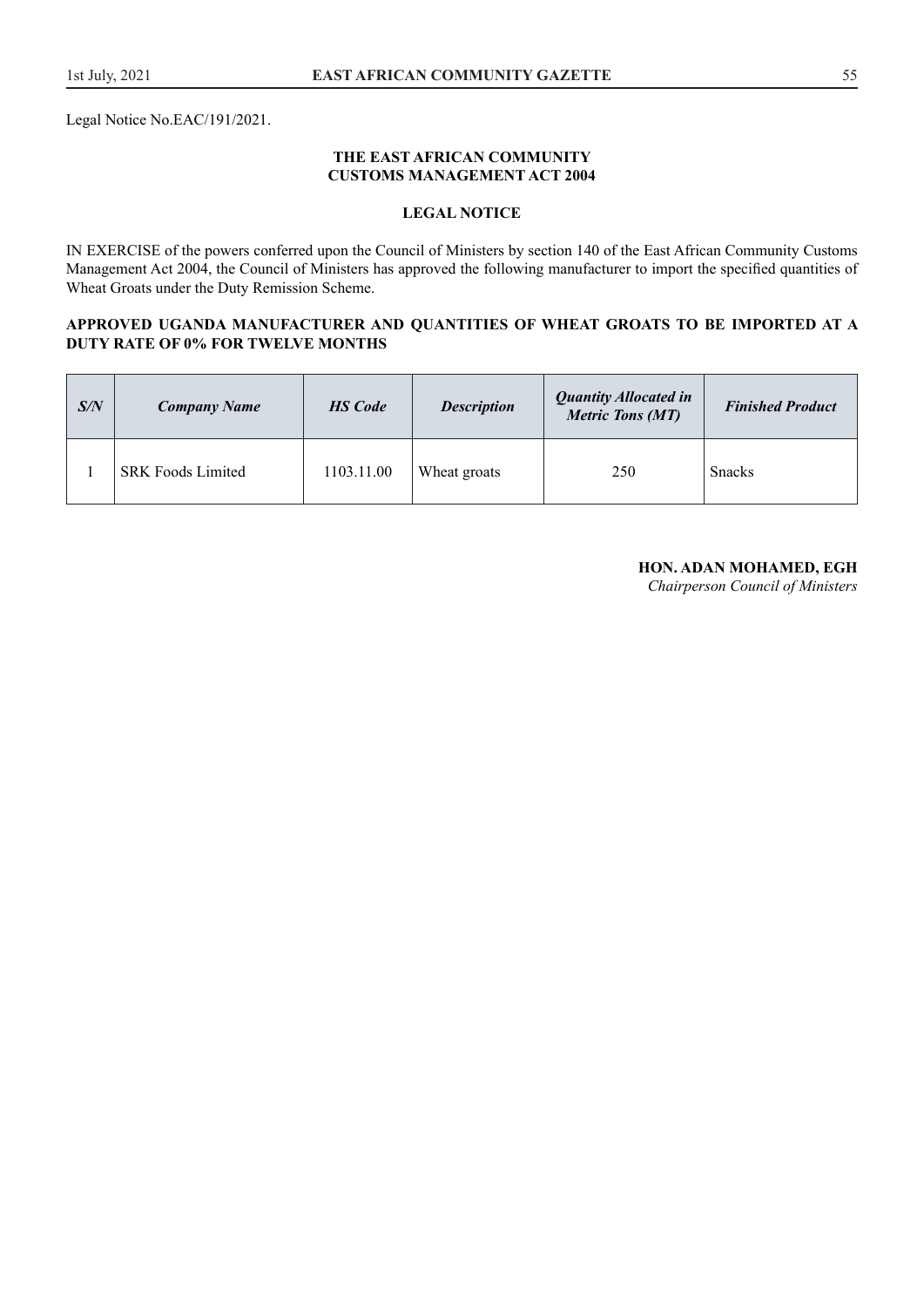Legal Notice No.EAC/192/2021.

#### **THE EAST AFRICAN COMMUNITY CUSTOMS MANAGEMENT ACT 2004**

#### **LEGAL NOTICE**

IN EXERCISE of the powers conferred upon the Council of Ministers by section 140 of the East African Community Customs Management Act 2004, the Council of Ministers has approved the following manufacturer to import the specified quantities of Galvanized Steel wire for the manufacture of Electrical Cables and Overhead Conductors under the Duty Remission Scheme.

#### **APPROVED UGANDA MANUFACTURER AND QUANTITIES OF GALVANIZED STEEL WIRE FOR THE MANUFACTURE OF ELECTRICAL CABLES AND OVERHEAD CONDUCTORS TO BE IMPORTED AT A DUTY RATE OF 0% UP TO 30TH JUNE, 2022**

| S/N | <b>Company Name</b>                   | <b>HS</b> Code | <b>Description</b>    | <b>Quantity Allocated in</b><br><b>Metric Tons (MT)</b> | <b>Finished Product</b>                              |
|-----|---------------------------------------|----------------|-----------------------|---------------------------------------------------------|------------------------------------------------------|
|     | Hi Tech Metal Indus-<br>tries Limited | 7217.20.10     | Galvanized Steel wire | 200                                                     | Electrical cables and<br>conduc-<br>overhead<br>tors |

**The sale of the above finished products shall be subject to the following condition:**

**In the event that such goods are sold in the EAC Customs Territory, such goods shall attract duties, levies and other charges provided in the EAC Common External Tariff.**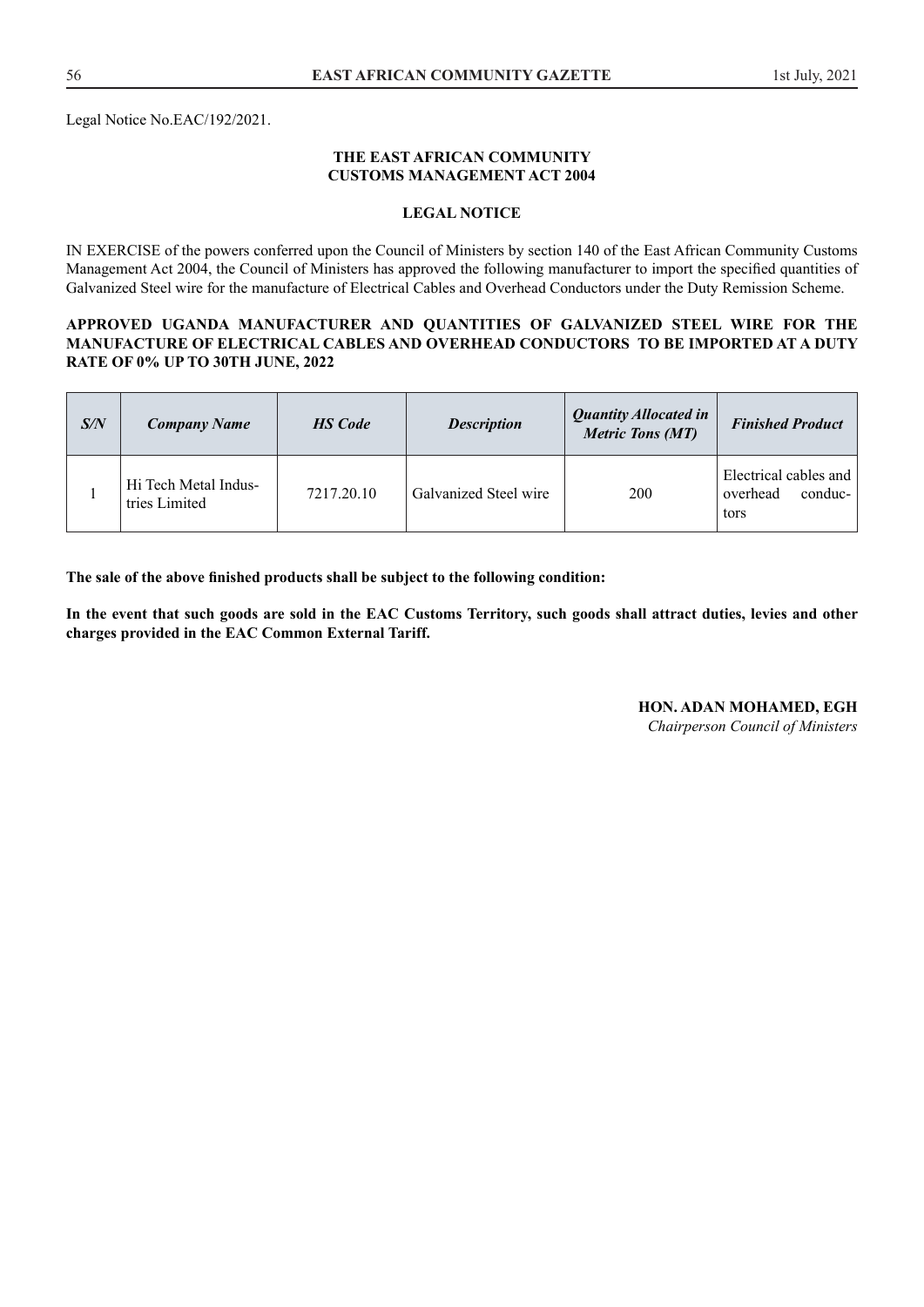#### **THE EAST AFRICAN COMMUNITY CUSTOMS MANAGEMENT ACT 2004**

#### **LEGAL NOTICE**

IN EXERCISE of the powers conferred upon the Council of Ministers by section 140 of the East African Community Customs Management Act 2004, the Council of Ministers has approved the following manufacturer to import the specified quantities of Raw materials and Inputs for the assembly of Refrigerators & Freezers under the Duty Remission Scheme.

#### **APPROVED UGANDA MANUFACTURER AND SPECIFIED QUANTITIES OF RAW MATERIALS AND INPUTS FOR THE ASSEMBLY OF REFRIGERATORS & FREEZERS TO BE IMPORTED AT A DUTY RATE OF 10% FOR TWELVE MONTHS**

| S/N | <b>Company Name</b>           | <b>HS</b> Code | <b>Description</b>        | <b>Quantity Allocated</b><br>in Pieces (PCS) | <b>Finished Product</b> |
|-----|-------------------------------|----------------|---------------------------|----------------------------------------------|-------------------------|
|     | Saachi Manufacturers U<br>Ltd | 8418.30.00     |                           |                                              | Freezers                |
|     |                               | 8418.40.00     | Unassembled freezers      | 12,000                                       |                         |
|     |                               | 8418.61.90     | Unassembled refrigerators | 12,000                                       | Refrigerators           |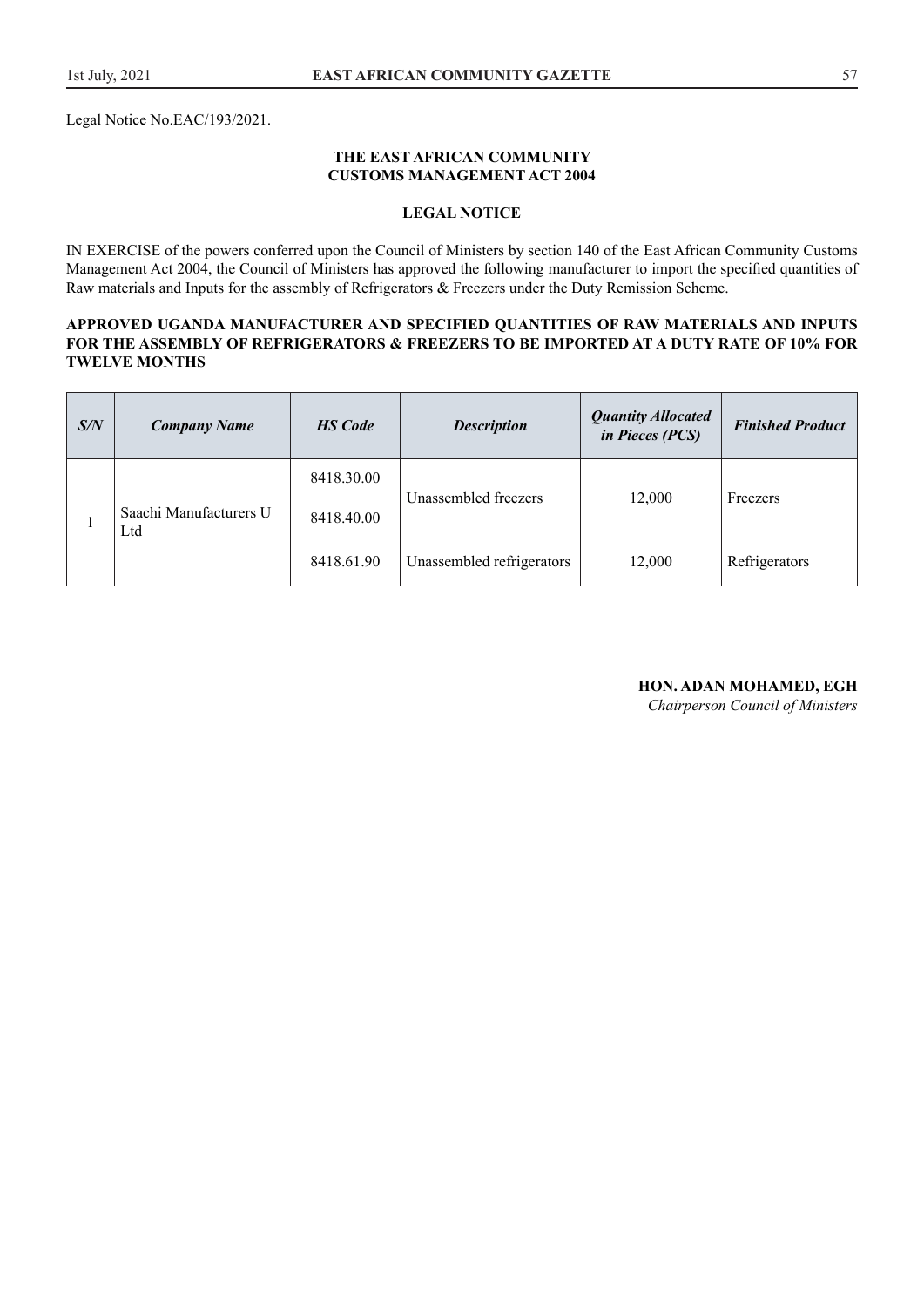Legal Notice No.EAC/194/2021.

#### **THE EAST AFRICAN COMMUNITY CUSTOMS MANAGEMENT ACT 2004**

#### **LEGAL NOTICE**

IN EXERCISE of the powers conferred upon the Council of Ministers by section 140 of the East African Community Customs Management Act 2004, the Council of Ministers has approved the following manufacturers to import the specified quantities of Raw materials and Inputs for the assembly of Blenders under the Duty Remission Scheme.

#### **APPROVED UGANDA MANUFACTURERS AND SPECIFIED QUANTITIES OF RAW MATERIALS AND INPUTS FOR THE ASSEMBLY OF BLENDERS TO BE IMPORTED AT A DUTY RATE OF 0% UP TO 30TH JUNE, 2022**

| S/N | <b>Company Name</b>           | <b>HS</b> Code | <b>Description</b>   | <b>Quantity Allocated in</b><br>Pieces (PCS) | <b>Finished</b><br><b>Product</b> |
|-----|-------------------------------|----------------|----------------------|----------------------------------------------|-----------------------------------|
|     | Caretech Electronics Ltd      | 8509.40.00     | Unassembled blenders | 5,000                                        | <b>Blenders</b>                   |
|     | Saachi Manufacturers U<br>Ltd | 8509.40.00     | Unassembled blenders | 60,000                                       | <b>Blenders</b>                   |

**The sale of the above finished products shall be subject to the following condition:**

**In the event that such goods are sold in the EAC Customs Territory, such goods shall attract duties, levies and other charges provided in the EAC Common External Tariff.**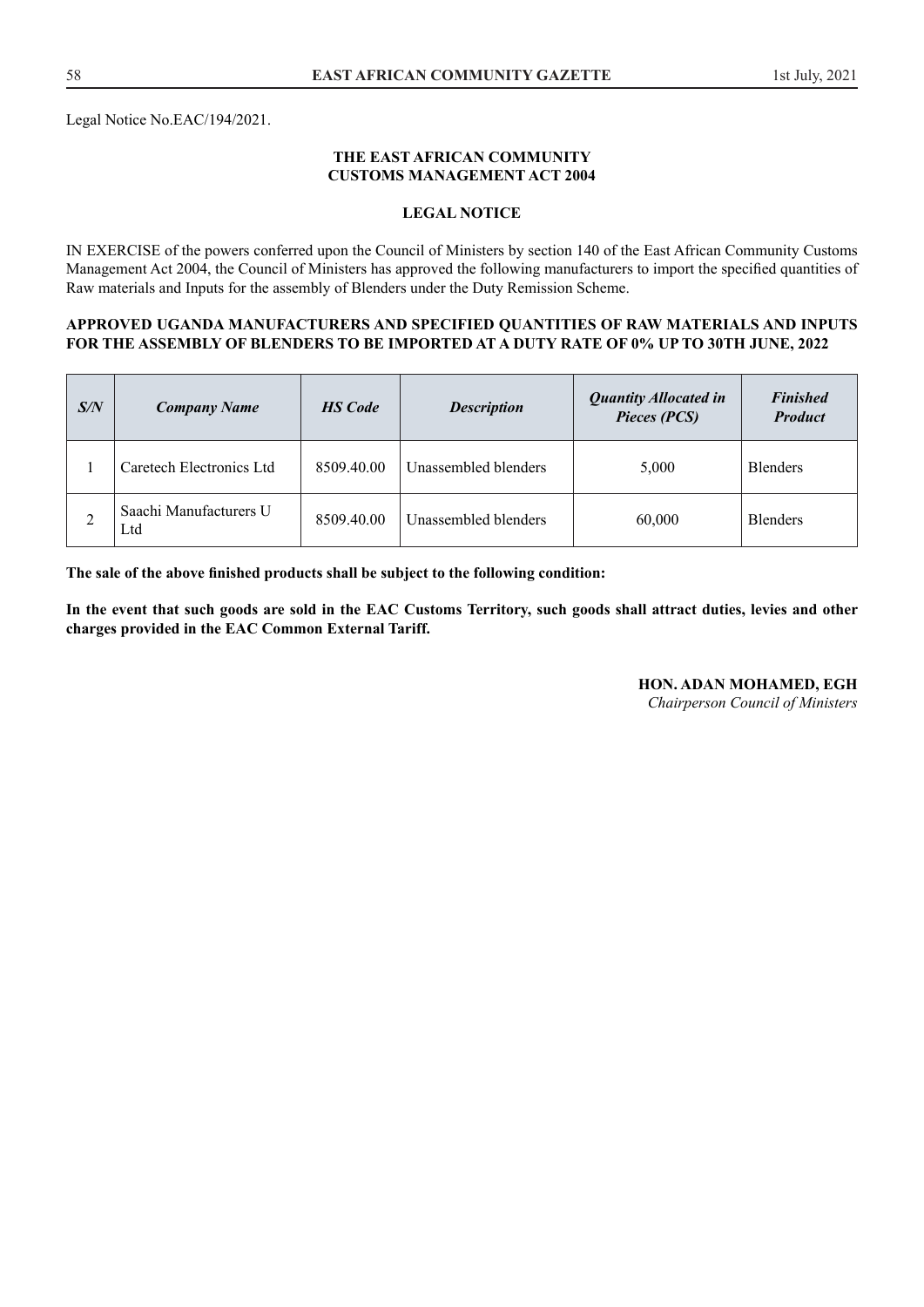Legal Notice No.EAC/195/2021.

#### **THE EAST AFRICAN COMMUNITY CUSTOMS MANAGEMENT ACT 2004**

#### **LEGAL NOTICE**

IN EXERCISE of the powers conferred upon the Council of Ministers by section 140 of the East African Community Customs Management Act 2004, the Council of Ministers has approved the following manufacturers to import the specified quantities of Raw materials and Inputs for the assembly of Flat Irons under the Duty Remission Scheme.

#### **APPROVED UGANDA MANUFACTURERS AND SPECIFIED QUANTITIES OF RAW MATERIALS AND INPUTS FOR THE ASSEMBLY OF FLAT IRONS TO BE IMPORTED AT A DUTY RATE OF 0% UP TO 30TH JUNE, 2022**

| S/N | <b>Company Name</b>        | <b>HS</b> Code | <b>Description</b>     | Quantity Allocated<br>in Pieces (PCS) | <b>Finished Product</b> |
|-----|----------------------------|----------------|------------------------|---------------------------------------|-------------------------|
|     | Saachi Manufacturers U Ltd | 8516.40.00     | Unassembled flat irons | 100,000                               | Flat irons              |
|     | Caretech Electronics Ltd   | 8516.40.00     | Unassembled flat irons | 10.000                                | Flat irons              |

**The sale of the above finished products shall be subject to the following condition:**

**In the event that such goods are sold in the EAC Customs Territory, such goods shall attract duties, levies and other charges provided in the EAC Common External Tariff.** 

# **HON. ADAN MOHAMED, EGH**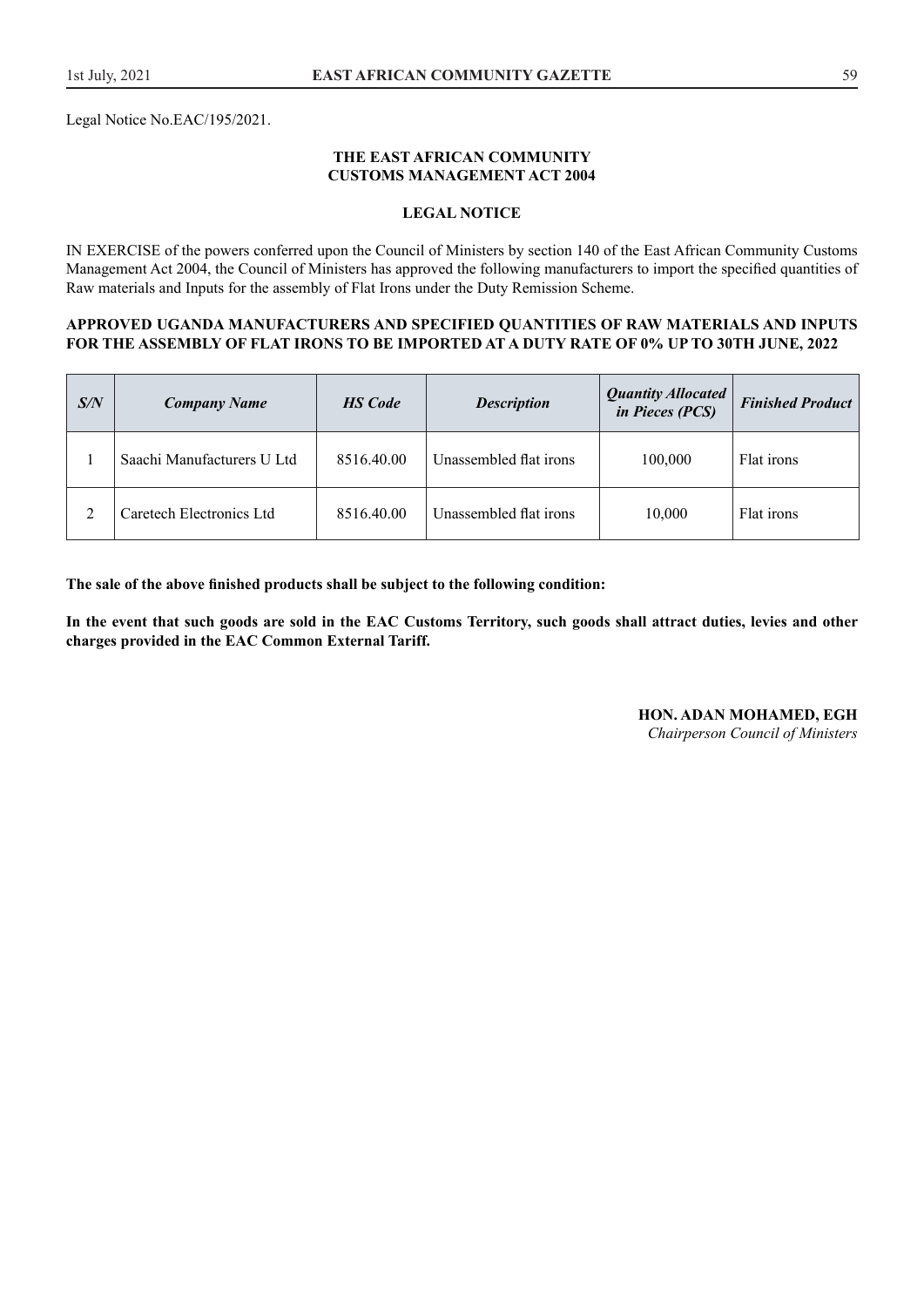Legal Notice No.EAC/196/2021.

#### **THE EAST AFRICAN COMMUNITY CUSTOMS MANAGEMENT ACT 2004**

#### **LEGAL NOTICE**

IN EXERCISE of the powers conferred upon the Council of Ministers by section 140 of the East African Community Customs Management Act 2004, the Council of Ministers has approved the following manufacturer to import the specified quantities of Raw materials and Inputs for the assembly of Kettles under the Duty Remission Scheme.

#### **APPROVED UGANDA MANUFACTURER AND SPECIFIED QUANTITIES OF RAW MATERIALS AND INPUTS FOR THE ASSEMBLY OF KETTLES TO BE IMPORTED AT A DUTY RATE OF 0% UP TO 30TH JUNE, 2022**

| S/N | <b>Company Name</b>           | <b>HS</b> Code | <b>Description</b>  | <b>Quantity Allocated</b><br><i>in Pieces (PCS)</i> | <b>Finished Product</b> |
|-----|-------------------------------|----------------|---------------------|-----------------------------------------------------|-------------------------|
|     | Saachi Manufacturers<br>U Ltd | 8516.10.00     | Unassembled kettles | 15.000                                              | Kettles                 |

**The sale of the above finished products shall be subject to the following condition:**

**In the event that such goods are sold in the EAC Customs Territory, such goods shall attract duties, levies and other charges provided in the EAC Common External Tariff.**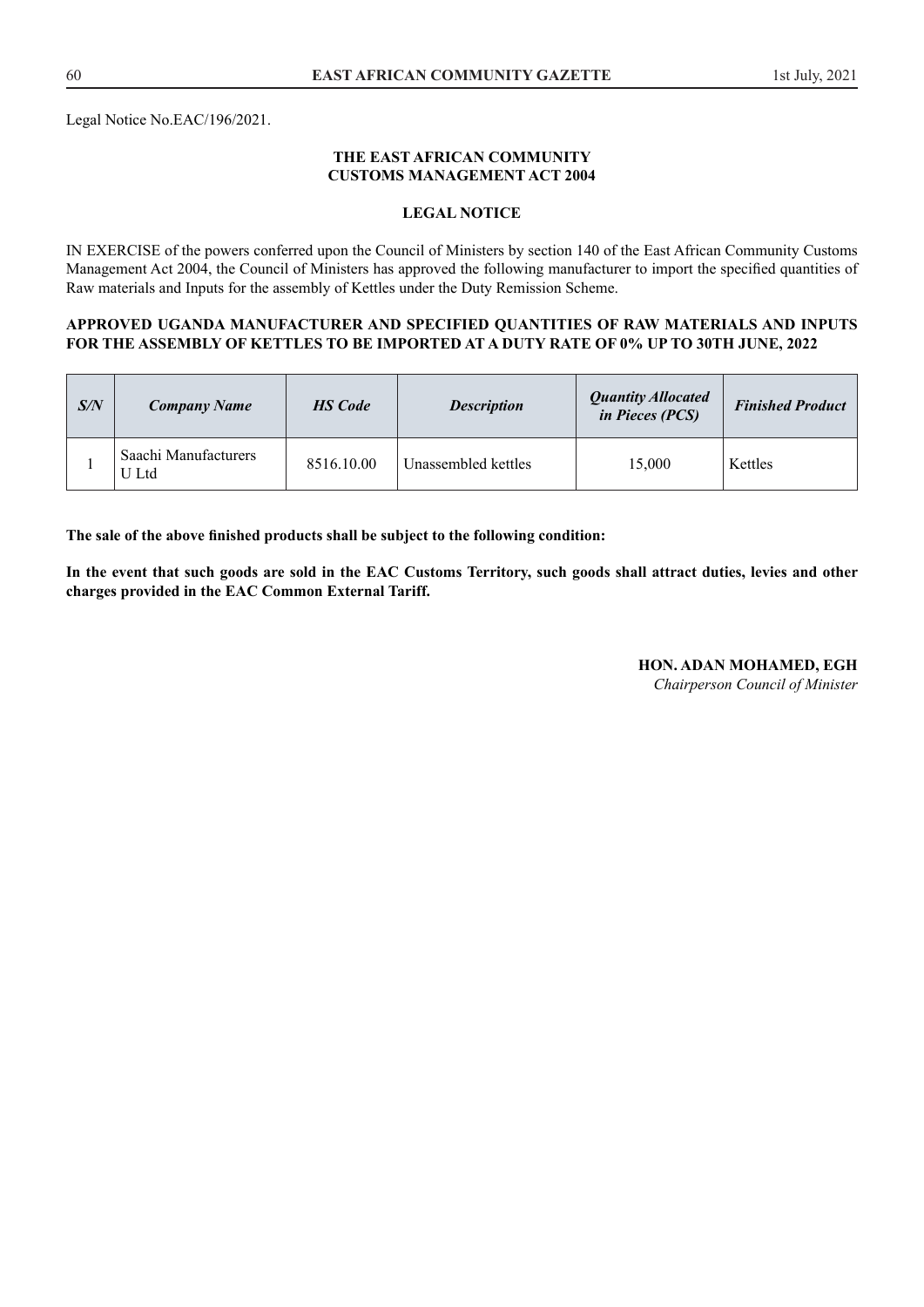Legal Notice No.EAC/197/2021.

#### **THE EAST AFRICAN COMMUNITY CUSTOMS MANAGEMENT ACT 2004**

#### **LEGAL NOTICE**

IN EXERCISE of the powers conferred upon the Council of Ministers by section 140 of the East African Community Customs Management Act 2004, the Council of Ministers has approved the following manufacturers to import the specified quantities of Raw materials and Inputs for the assembly of CFL and LED Bulbs under the Duty Remission Scheme.

#### **APPROVED UGANDA MANUFACTURERS AND SPECIFIED QUANTITIES OF RAW MATERIALS AND INPUTS FOR THE ASSEMBLY OF CFL AND LED BULBS TO BE IMPORTED AT A DUTY RATE OF 0% UP TO 30TH JUNE, 2022**

| S/N | <b>Company Name</b>             | <b>HS</b> Code | <b>Description</b>                                                             | <b>Quantity Allocated</b><br><i>in Pieces (PCS)</i> | <b>Finished Product</b> |
|-----|---------------------------------|----------------|--------------------------------------------------------------------------------|-----------------------------------------------------|-------------------------|
|     | Pearlight Technology<br>Limited | 8539.31.00     | Unassembled LED and CFL<br>bulbs – inputs for assembly of<br>LED and CFL bulbs | 10,000,000                                          | LED and CFL bulbs       |
|     |                                 | 8539.50.00     |                                                                                |                                                     |                         |
| 2   |                                 | 8539.31.00     | Unassembled CFL bulbs $-$ in-<br>puts for assembly                             | 5,000,000                                           | CFL bulbs               |
|     | Hopell Lighting Co. Ltd         | 8539.50.00     | Unassembled LED bulbs - in-<br>puts for assembly                               | 5,000,000                                           | LED bulbs               |

**The sale of the above finished products shall be subject to the following condition:**

**In the event that such goods are sold in the EAC Customs Territory, such goods shall attract duties, levies and other charges provided in the EAC Common External Tariff.**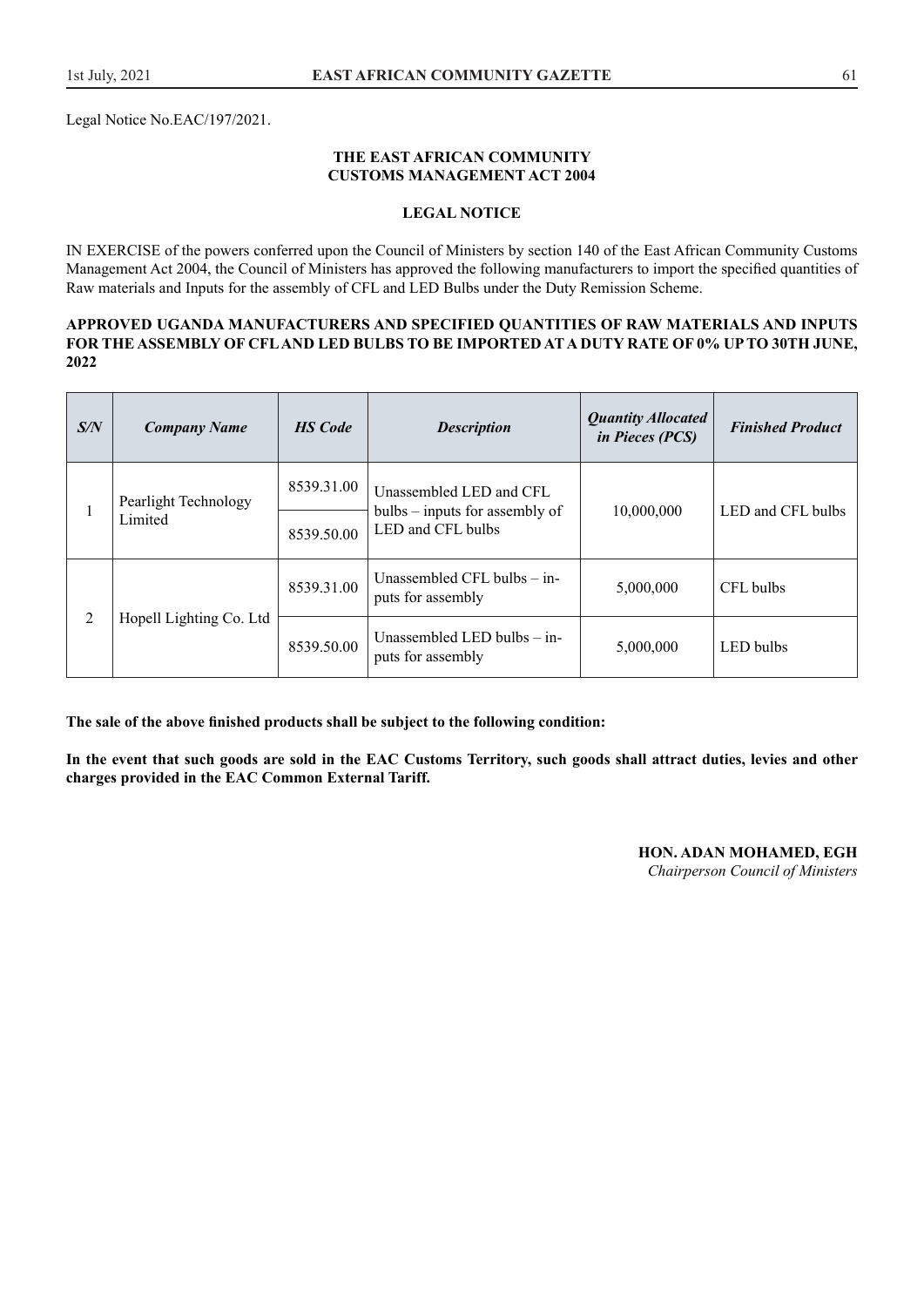#### **THE EAST AFRICAN COMMUNITY CUSTOMS MANAGEMENT ACT 2004**

#### **LEGAL NOTICE**

IN EXERCISE of the powers conferred upon the Council of Ministers by section 140 of the East African Community Customs Management Act 2004, the Council of Ministers has approved the following manufacturers to import the specified quantities of Raw materials and Inputs for the assembly of Wall Fans under the Duty Remission Scheme.

#### **APPROVED UGANDA MANUFACTURERS AND SPECIFIED QUANTITIES OF RAW MATERIALS AND INPUTS FOR THE ASSEMBLY OF WALL FANS TO BE IMPORTED AT A DUTY RATE OF 10% UP TO 30TH JUNE, 2022**

| S/N | <b>Company Name</b>           | <b>HS</b> Code | <b>Description</b>    | <b>Quantity Allocated in</b><br>Pieces (PCS) | <b>Finished Product</b> |
|-----|-------------------------------|----------------|-----------------------|----------------------------------------------|-------------------------|
|     | Saachi Manufacturers U<br>Ltd | 8414.51.00     | Unassembled wall fans | 50,000                                       | Wall fans               |
|     | Caretech Electronics Ltd      | 8414.51.00     | Unassembled wall fans | 5,000                                        | Wall fans               |

**The sale of the above finished products shall be subject to the following condition:**

**In the event that such goods are sold in the EAC Customs Territory, such goods shall attract duties, levies and other charges provided in the EAC Common External Tariff.** 

# **HON. ADAN MOHAMED, EGH**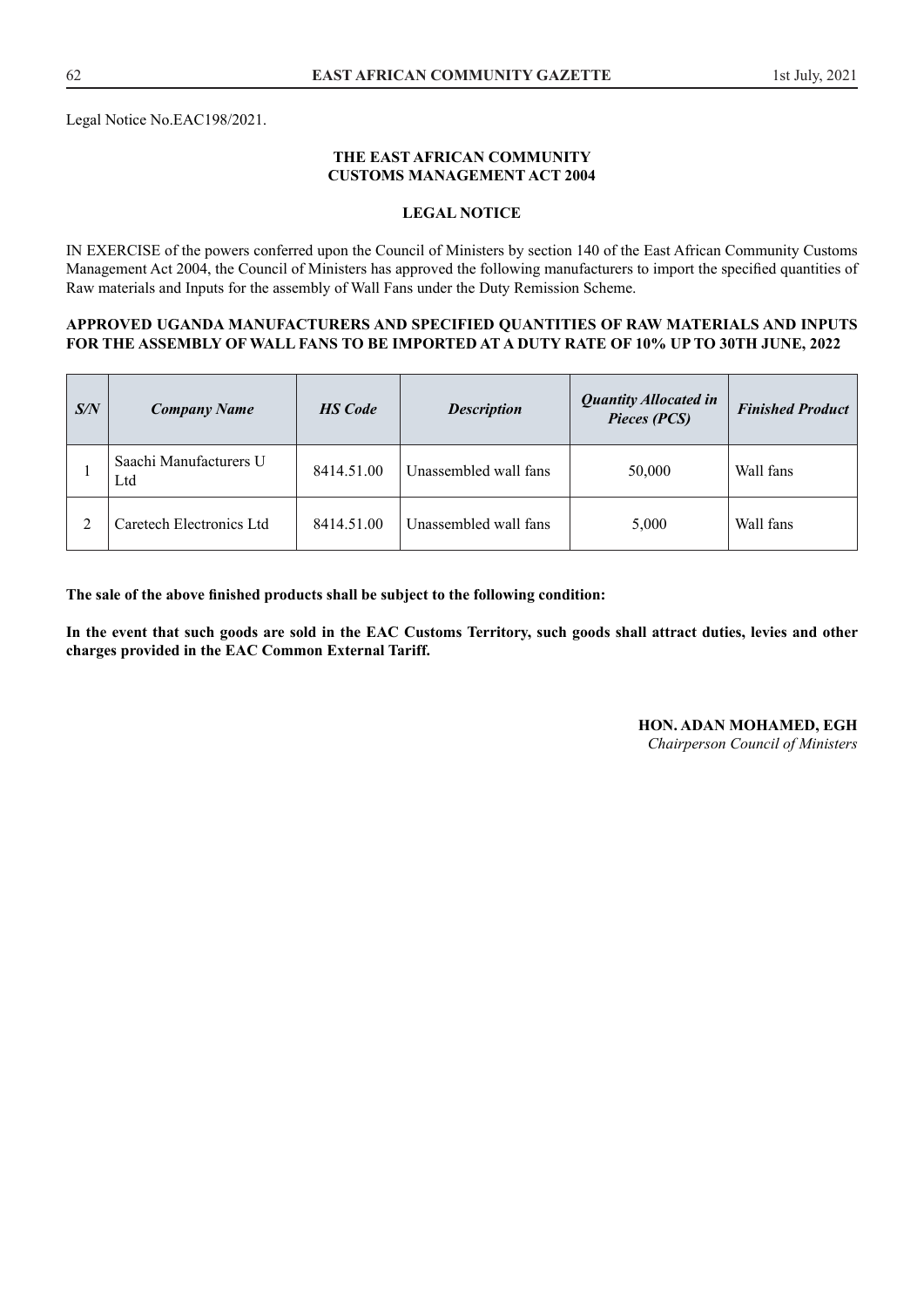Legal Notice No.EAC/199/2021.

#### **THE EAST AFRICAN COMMUNITY CUSTOMS MANAGEMENT ACT 2004**

#### **LEGAL NOTICE**

IN EXERCISE of the powers conferred upon the Council of Ministers by section 140 of the East African Community Customs Management Act 2004, the Council of Ministers has approved the following manufacturers to import the specified quantities of Raw materials and Inputs for the assembly of Cookers under the Duty Remission Scheme.

#### **APPROVED UGANDA MANUFACTURERS AND SPECIFIED QUANTITIES OF RAW MATERIALS AND INPUTS FOR THE ASSEMBLY OF COOKERS TO BE IMPORTED AT A DUTY RATE OF 0% UP TO 30TH JUNE, 2022**

| S/N            | <b>Company Name</b>           | <b>HS</b> Code | <b>Description</b>          | <b>Quantity Allocated in</b><br>Pieces (PCS) | <b>Finished Product</b> |
|----------------|-------------------------------|----------------|-----------------------------|----------------------------------------------|-------------------------|
|                | Saachi Manufacturers U<br>Ltd | 8516.60.00     | Unassembled gas<br>cookers  | 50,000                                       | Gas cookers             |
|                |                               | 8516.60.00     | Unassembled rice<br>cookers | 15,000                                       | Rice cookers            |
| $\overline{2}$ | Caretech Electronics Ltd      | 8516.60.00     | Unassembled gas<br>cookers  | 10,000                                       | Gas cookers             |
| 3              | Diamond Stars Limited         | 8516.60.00     | Unassembled cookers         | 250                                          | Cookers                 |

**The sale of the above finished products shall be subject to the following condition:**

**In the event that such goods are sold in the EAC Customs Territory, such goods shall attract duties, levies and other charges provided in the EAC Common External Tariff.**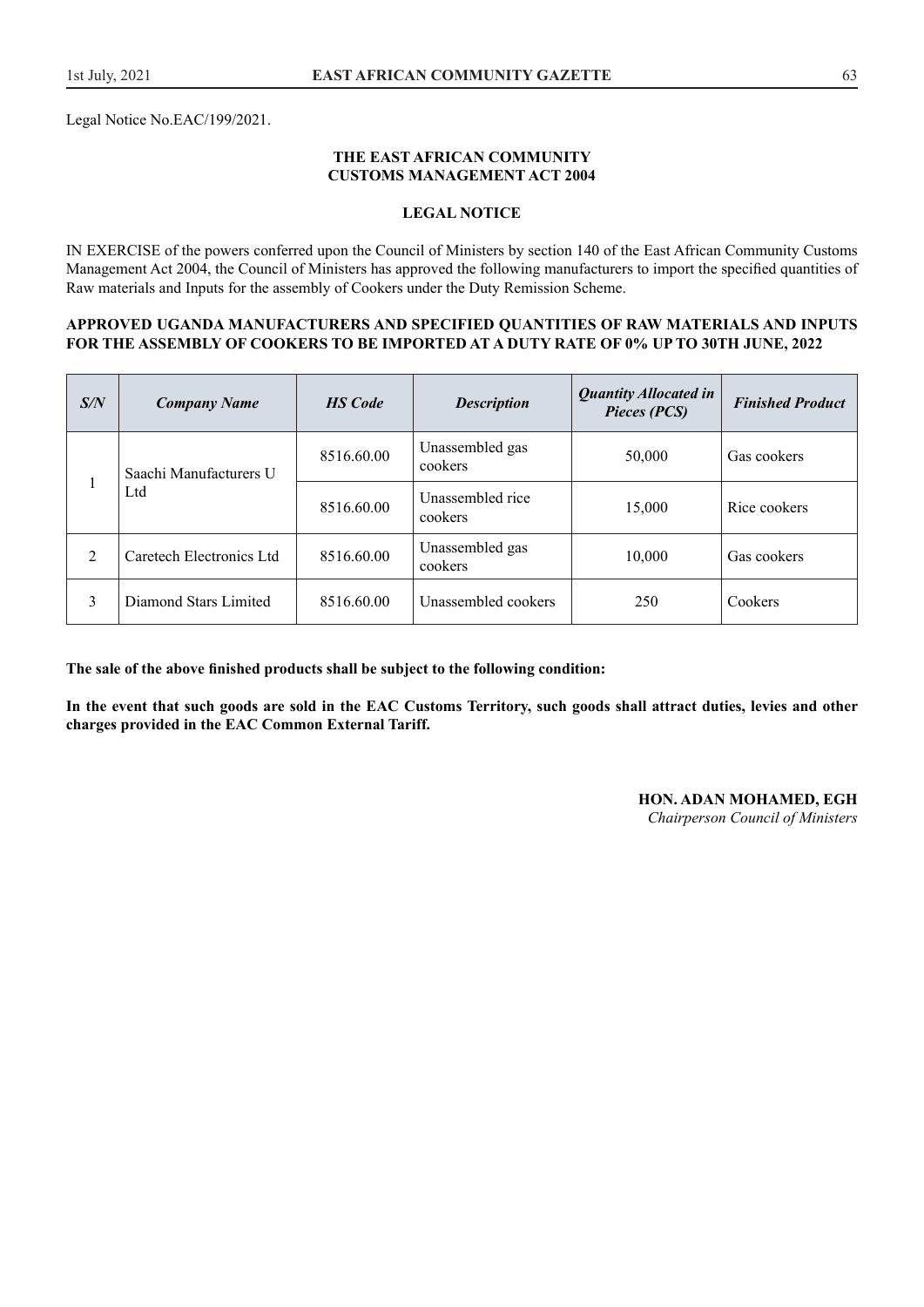Legal Notice No.EAC/200/2021.

#### **THE EAST AFRICAN COMMUNITY CUSTOMS MANAGEMENT ACT 2004**

#### **LEGAL NOTICE**

IN EXERCISE of the powers conferred upon the Council of Ministers by section 140 of the East African Community Customs Management Act 2004, the Council of Ministers has approved the following manufacturers to import the specified quantities of Raw materials and Inputs for the assembly of DVD Players under the Duty Remission Scheme.

#### **APPROVED UGANDA MANUFACTURERS AND SPECIFIED QUANTITIES OF RAW MATERIALS AND INPUTS FOR THE ASSEMBLY OF DVD PLAYERS TO BE IMPORTED AT A DUTY RATE OF 0% UP TO 30TH JUNE, 2022**

| S/N | <b>Company Name</b>                | <b>HS</b> Code | <b>Description</b>      | <b>Quantity Allocated in</b><br>Pieces (PCS) | <b>Finished Product</b> |
|-----|------------------------------------|----------------|-------------------------|----------------------------------------------|-------------------------|
|     | Saachi Manufacturers<br>U Ltd      | 8521.10.00     | Unassembled DVD players | 90,000                                       | DVD players             |
|     |                                    | 8521.90.00     |                         |                                              |                         |
|     | Super Assembling<br>Group Ltd      | 8521.10.00     | Unassembled DVD players | 10,000                                       | DVD players             |
|     |                                    | 8521.90.00     |                         |                                              |                         |
| 3   | East Sounds Electronics<br>Limited | 8521.90.00     | Unassembled DVD players | 100,000                                      | DVD players             |
| 4   | A-One Electronics U Ltd            | 8521.90.00     | Unassembled DVD players | 100,000                                      | DVD players             |

**The sale of the above finished products shall be subject to the following condition:**

**In the event that such goods are sold in the EAC Customs Territory, such goods shall attract duties, levies and other charges provided in the EAC Common External Tariff.**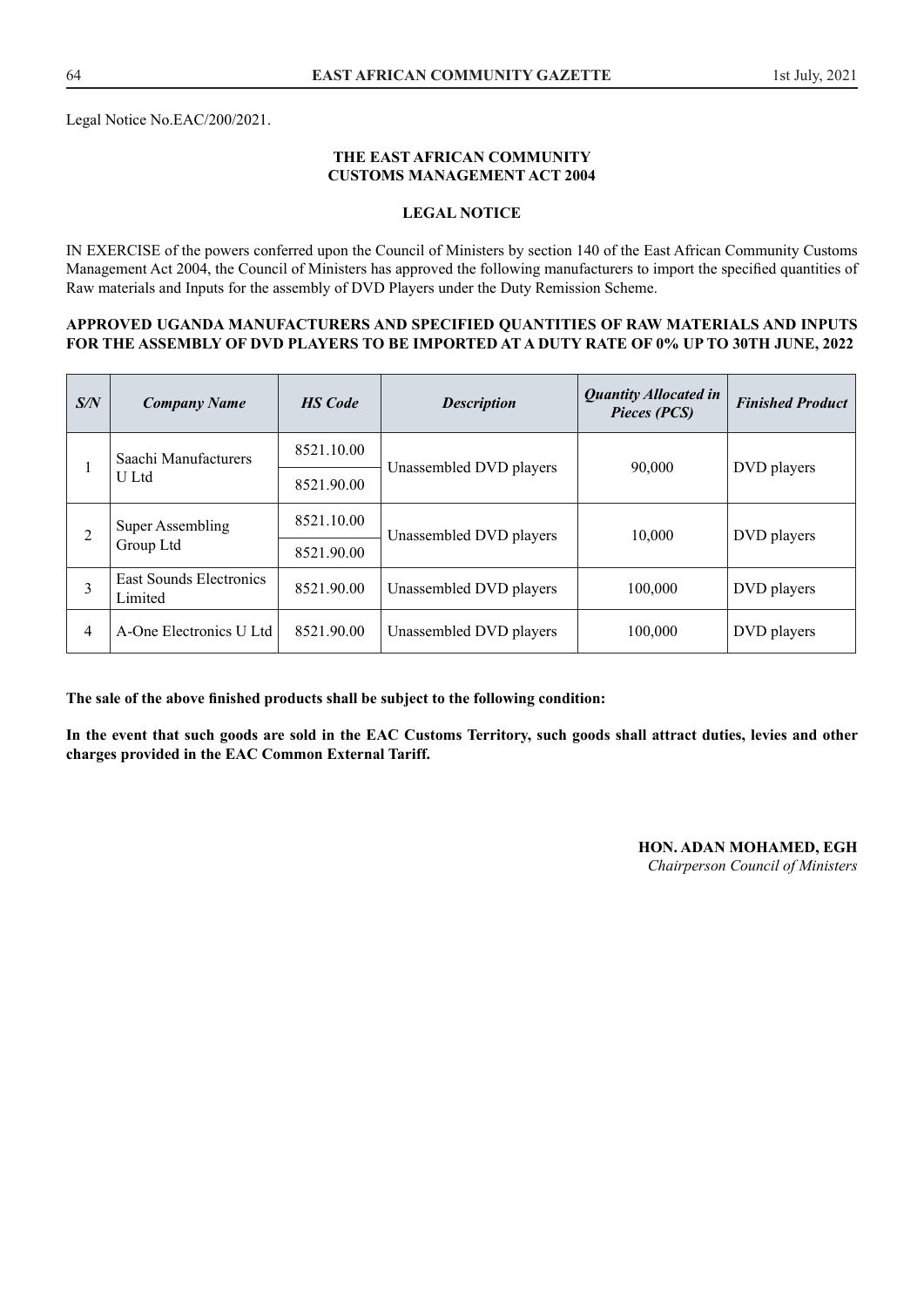Legal Notice No.EAC/201/2021.

#### **THE EAST AFRICAN COMMUNITY CUSTOMS MANAGEMENT ACT 2004**

# **LEGAL NOTICE**

IN EXERCISE of the powers conferred upon the Council of Ministers by section 140 of the East African Community Customs Management Act 2004, the Council of Ministers has approved the following manufacturers to import the specified quantities of Raw materials and Inputs for the assembly of Speakers under the Duty Remission Scheme.

#### **APPROVED UGANDA MANUFACTURERS AND SPECIFIED QUANTITIES OF RAW MATERIALS AND INPUTS FOR THE ASSEMBLY OF SPEAKERS TO BE IMPORTED AT A DUTY RATE OF 0% UP TO 30TH JUNE, 2022**

| S/N            | <b>Company Name</b>         | <b>HS</b> Code | <b>Description</b>          | <b>Quantity Allo-</b><br>cated in Pieces<br>(PCS) | <b>Finished Prod-</b><br>uct |
|----------------|-----------------------------|----------------|-----------------------------|---------------------------------------------------|------------------------------|
| 1              | Dubymax Electrical (U)      | 8518.21.00     |                             |                                                   |                              |
|                | Limited                     | 8518.29.00     | Unassembled speakers (CKD)  | 500,000                                           | Speakers                     |
| $\overline{2}$ | Nyumirwa Electronics U      | 8518.21.00     |                             | 800,000                                           | Speakers                     |
|                | <b>SMC</b> Limited          | 8518.29.00     | Unassembled speakers (CKD)  |                                                   |                              |
|                |                             | 8518.21.00     |                             |                                                   |                              |
| 3              | Primetex Uganda Limited     | 8518.29.00     | Unassembled speakers (CKD)  | 3 0,000                                           | Speakers                     |
|                | Gony Import and Export      | 8518.21.00     |                             |                                                   | Speakers                     |
| 4              | <b>SMC</b> Limited          | 8518.29.00     | Unassembled speakers (CKD)  | 900,000                                           |                              |
|                | Saachi Manufacturers U Ltd  | 8518.21.00     | Unassembled speakers (CKD)  | 60,000                                            | Speakers                     |
| 5              |                             | 8518.29.00     |                             |                                                   |                              |
|                | Caretech Electronics Ltd    | 8518.21.00     | Unassembled speakers (CKD)  | 10,000                                            |                              |
| 6              |                             | 8518.29.00     |                             |                                                   | Speakers                     |
| 7              | Super Assembling Group Ltd  | 8518.21.00     | Unassembled speakers (CKD)  |                                                   |                              |
|                |                             | 8518.29.00     |                             | 20,000                                            | Speakers                     |
| 8              | New Viewers International U | 8518.21.00     |                             |                                                   |                              |
|                | Limited                     | 8518.29.00     | Unassembled speakers (CKD)  | 900,000                                           | Speakers                     |
| 9              | East Sounds Electronics     | 8518.21.00     |                             |                                                   |                              |
|                | Limited                     | 8518.29.00     | Unassembled speakers (CKD)  | 900,000                                           | Speakers                     |
|                | East Sounds Electronics     | 8518.21.00     |                             |                                                   |                              |
| 10             | Limited                     | 8518.29.00     | Unassembled speakers (CKD)  | 100,000                                           | Speakers                     |
|                |                             | 8518.21.00     |                             |                                                   |                              |
| 11             | A-One Electronics U Ltd     | 8518.29.00     | <b>Unassembled Speakers</b> | 100,000                                           | Speakers                     |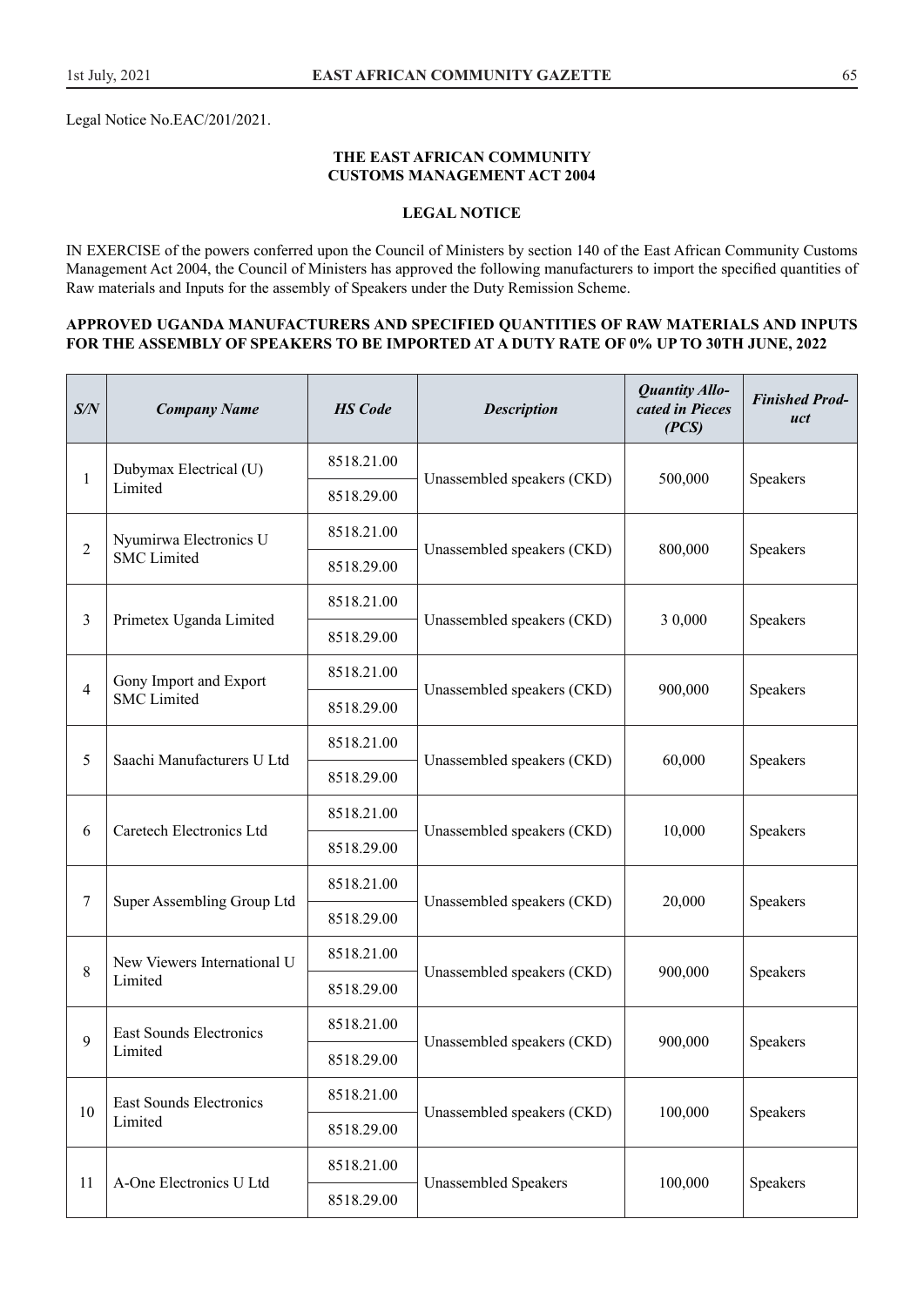| S/N | <b>Company Name</b>                          | <b>HS</b> Code | <b>Description</b>         | <b>Quantity Allo-</b><br>cated in Pieces<br>(PCS) | <b>Finished Prod-</b><br>uct |
|-----|----------------------------------------------|----------------|----------------------------|---------------------------------------------------|------------------------------|
| 12  | EVP Sound Uganda Limited                     | 8518.21.00     | Unassembled (CKD) Speakers | 85,000                                            | <b>Speakers</b>              |
|     |                                              | 8518.29.00     |                            |                                                   |                              |
| 13  | Heart Beat Electronics Co.<br>Limited        | 8518.29.00     | Unassembled Speakers (CKD) | 60,000                                            | <b>Speakers</b>              |
| 14  | Gome Electrical Appliance<br>Company Limited | 8518.29.00     | Unassembled Speakers (CKD) | 700,000                                           | <b>Speakers</b>              |
| 15  | Krishnaas (Uganda) Limited                   | 8518.29.00     | Unassembled Speakers       | 45,000                                            | <b>Speakers</b>              |

**The sale of the above finished products shall be subject to the following condition:**

**In the event that such goods are sold in the EAC Customs Territory, such goods shall attract duties, levies and other charges provided in the EAC Common External Tariff.**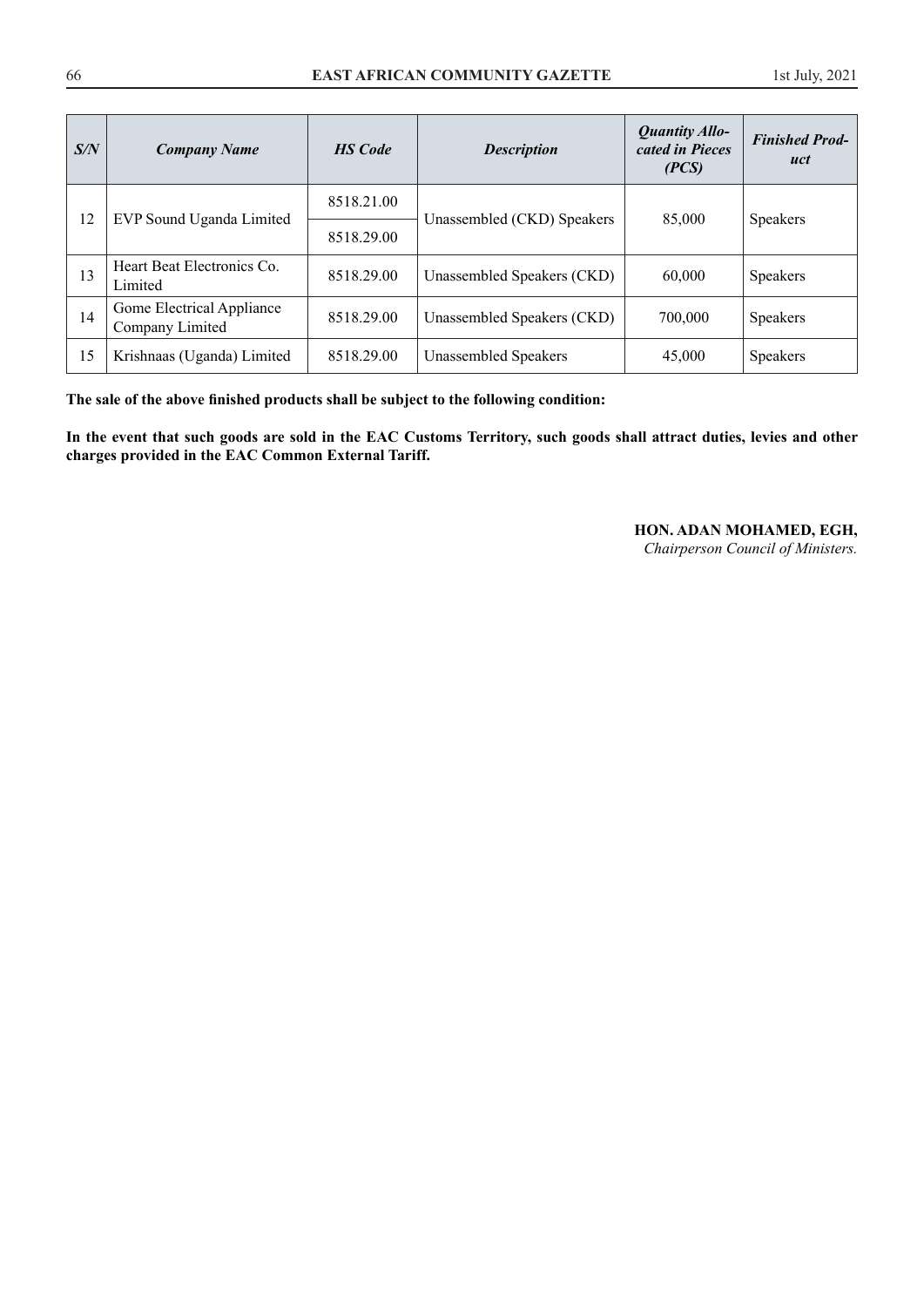Legal Notice No.EAC/202/2021.

#### **THE EAST AFRICAN COMMUNITY CUSTOMS MANAGEMENT ACT 2004**

#### **LEGAL NOTICE**

IN EXERCISE of the powers conferred upon the Council of Ministers by section 140 of the East African Community Customs Management Act 2004, the Council of Ministers has approved the following Manufacturer to import specified quantities of inputs and raw materials for the manufacture of Textiles and Garments under the Duty Remission Scheme.

#### **APPROVED UGANDA MANUFACTURER AND SPECIFIED QUANTITIES OF INPUTS AND RAW MATERIALS FOR THE MANUFACTURE OF TEXTILES AND GARMENTS TO BE IMPORTED AT A DUTY RATE OF 0% FOR TWELVE MONTHS**

| S/N | <b>Company Name</b>   | <b>HS</b> Code | <b>Description</b>                                                                  | <b>Quantity Allocated in</b><br><b>Metric Tons (MT)</b> | <b>Finished</b><br><b>Product</b> |
|-----|-----------------------|----------------|-------------------------------------------------------------------------------------|---------------------------------------------------------|-----------------------------------|
|     | <b>GNS</b> Industries | 5402.59.00     | Other yarn, single, with a twist<br>exceeding 50 turns per metre                    | 60                                                      |                                   |
|     | Limited               | 5402.52.00     | Other yarn, single, with a twist<br>exceeding 50 turns per metre - of<br>polyesters | 10                                                      | Textiles                          |

#### **HON. ADAN MOHAMED, EGH**